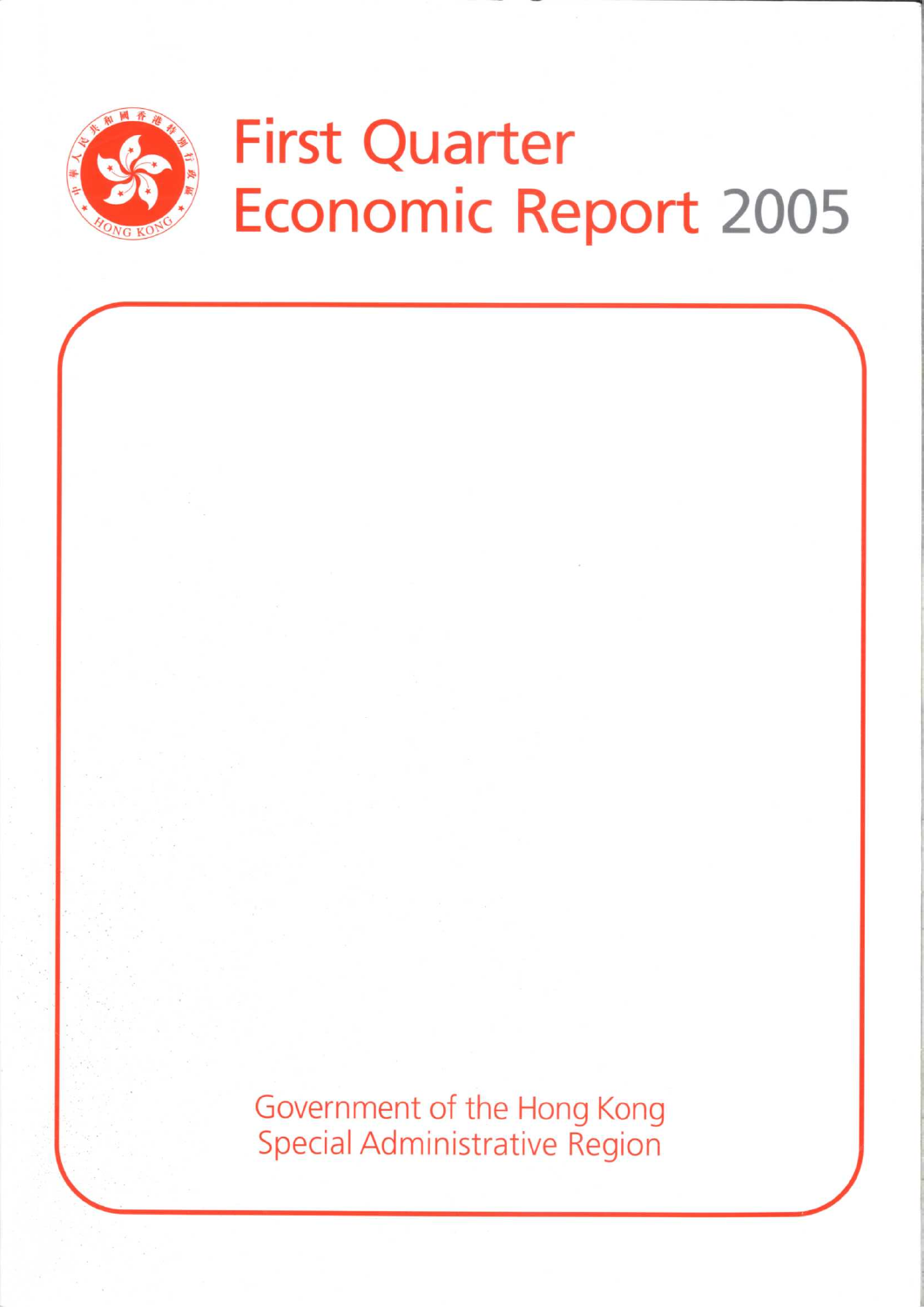# *FIRST QUARTER ECONOMIC REPORT 2005*

ECONOMIC ANALYSIS DIVISION ECONOMIC ANALYSIS AND BUSINESS FACILITATION UNIT FINANCIAL SECRETARY'S OFFICE GOVERNMENT OF THE HONG KONG SPECIAL ADMINISTRATIVE REGION

*May 2005*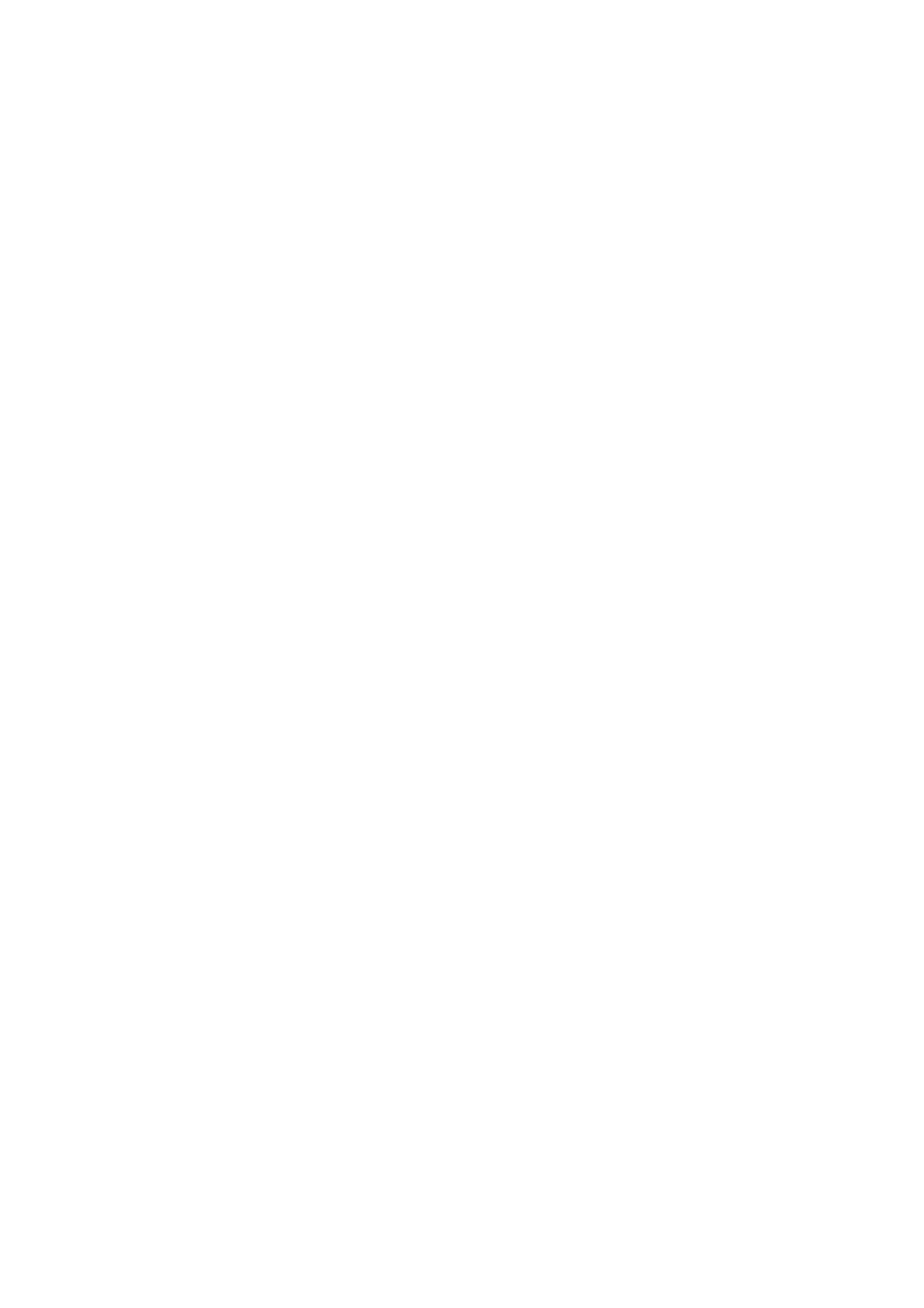## **CONTENTS**

# *Paragraphs*

#### CHAPTER 1: OVERVIEW OF ECONOMIC PERFORMANCE

Fund management and investment funds

| Overall situation<br>The external sector<br>The domestic sector<br>The labour sector | 1.1<br>1.2<br>$\equiv$<br>1.3<br>$\omega_{\rm{max}}$<br>1.4<br>$1.5 - -$<br>1.6<br>1.7 |  |
|--------------------------------------------------------------------------------------|----------------------------------------------------------------------------------------|--|
| Property market                                                                      | 1.8<br>1.9<br>$\sim 10^{-10}$                                                          |  |
| Stock market                                                                         | 1.10                                                                                   |  |
| Prices                                                                               | $1.11 - 1.12$                                                                          |  |
| <b>Economic Policy</b>                                                               | $1.13 - 1.21$                                                                          |  |
| <b>CHAPTER 2: THE EXTERNAL SECTOR</b>                                                |                                                                                        |  |
| Major external influences                                                            | 2.1<br>2.3<br>$\sim$                                                                   |  |
| Visible trade<br>Total exports of goods                                              | 2.4<br>2.6<br>$\omega_{\rm{max}}$                                                      |  |
| Total exports of goods by major market                                               | 2.7<br>2.8<br>$\omega_{\rm{max}}$                                                      |  |
| Imports of goods                                                                     | 2.9<br>2.10<br>$\omega_{\rm{max}}$                                                     |  |
| Invisible trade                                                                      |                                                                                        |  |
| Exports of services                                                                  | $2.11 - -$<br>2.12                                                                     |  |
| Imports of services                                                                  | 2.13                                                                                   |  |
| Visible and invisible trade balance                                                  | 2.14                                                                                   |  |
| Trade policy and measures conductive to external trade                               | 2.15                                                                                   |  |
| Mainland and Hong Kong Closer Economic Partnership                                   | $2.16 -$<br>2.17                                                                       |  |
| Arrangement                                                                          |                                                                                        |  |
| Increasing connectivity between Mainland and Hong Kong                               | 2.18                                                                                   |  |
| <b>CHAPTER 3: DEVELOPMENTS IN SELECTED</b><br><b>SECTORS</b>                         |                                                                                        |  |
|                                                                                      |                                                                                        |  |
| Net output or value added by major economic sector                                   | $3.1 - 3.2$                                                                            |  |
| Property                                                                             | $3.3 - -$<br>3.12                                                                      |  |
| Building and construction                                                            | 3.13<br>$3.14 -$                                                                       |  |
| Land<br>Tourism                                                                      | 3.16<br>$3.17 -$<br>3.22                                                               |  |
| Logistics                                                                            | 3.23<br>3.28<br>$\sim 100$ m $^{-1}$                                                   |  |
| Cultural and creative industries                                                     | $3.29 - 3.31$                                                                          |  |
| <b>CHAPTER 4: THE FINANCIAL SECTOR</b>                                               |                                                                                        |  |
|                                                                                      | 4.1<br>4.2                                                                             |  |
| Exchange rates<br>Interest rates                                                     | $\omega_{\rm{max}}$<br>$4.3 - 5$<br>4.5                                                |  |
| Money supply and deposits                                                            | $4.6 -$<br>4.7                                                                         |  |
| Loans and advances                                                                   | 4.9                                                                                    |  |
| <b>Banking</b>                                                                       | $4.8 - 4.10$<br>4.14                                                                   |  |
| Insurance                                                                            | $4.15 -$<br>4.16                                                                       |  |
| The debt market                                                                      | $4.17 -$<br>4.21                                                                       |  |
| The stock and futures markets                                                        | $4.22 -$<br>4.26                                                                       |  |
| Fund management and investment funds                                                 | $4.27 -$<br>4.31                                                                       |  |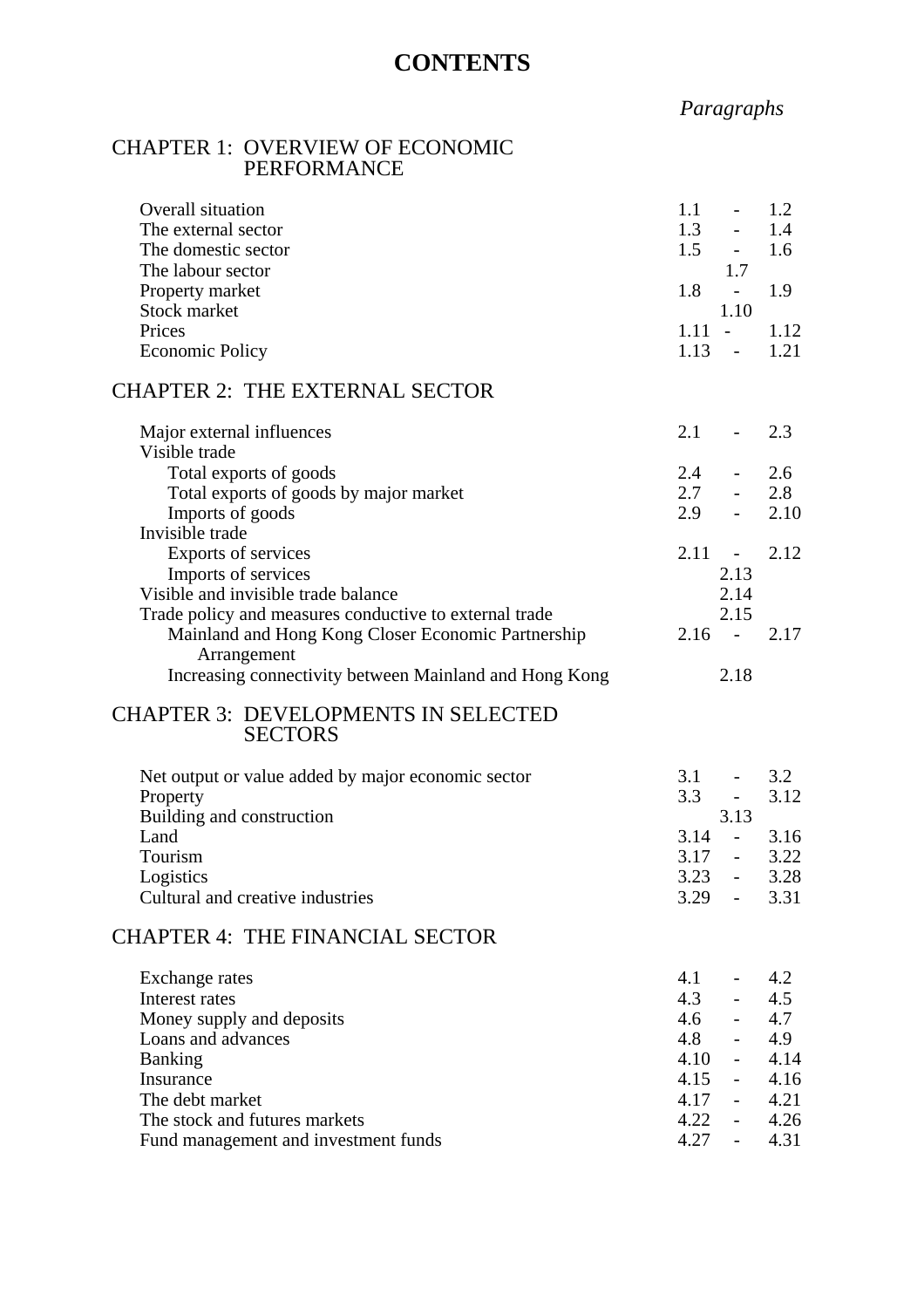# CHAPTER 5: THE LABOUR SECTOR

| Overall labour market situation                  | 5.1<br>$\overline{\phantom{a}}$ | 5.2  |
|--------------------------------------------------|---------------------------------|------|
| Profile of unemployment                          | 5.3<br>$\overline{\phantom{a}}$ | 5.5  |
| Profile of underemployment                       | 5.6                             |      |
| Total labour supply and employment               | 5.7<br>$\overline{\phantom{0}}$ | 5.8  |
| Profile of employment                            | 5.9<br>$\overline{a}$           | 5.11 |
| Vacancies                                        | $5.12 -$                        | 5.14 |
| Earnings and wages                               | $5.15 -$                        | 5.20 |
| <b>CHAPTER 6: PRICES</b>                         |                                 |      |
| Consumer prices                                  | 6.1                             | 6.4  |
| Import prices                                    | 6.5                             |      |
| Cost of factor inputs and domestic output prices | 6.6<br>$\overline{\phantom{0}}$ | 6.7  |
| Export prices                                    | 6.8                             |      |
| <b>GDP</b> deflator                              | 6.9                             |      |
|                                                  |                                 |      |

### STATISTICAL APPENDIX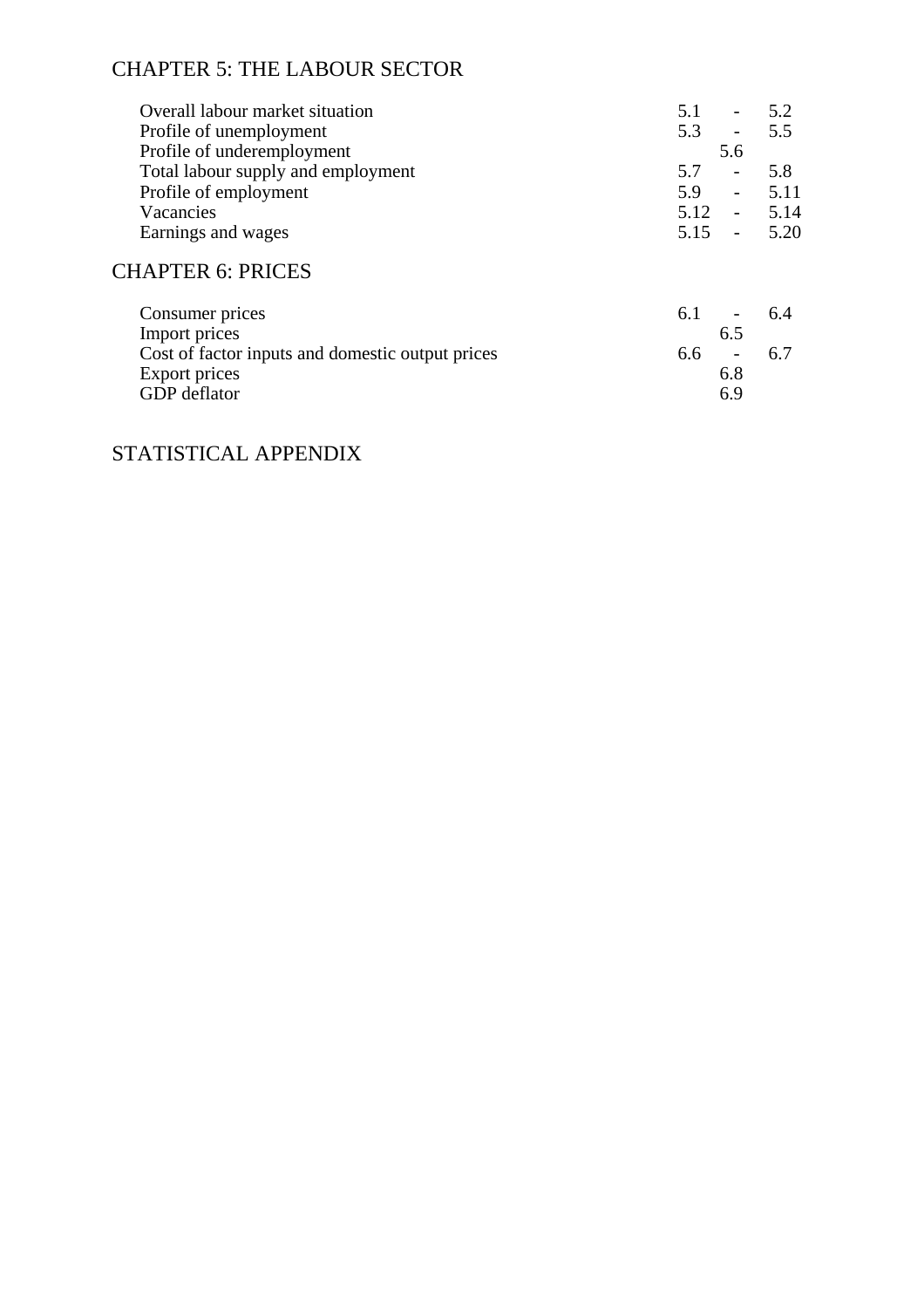#### **CHAPTER 1 : OVERVIEW OF ECONOMIC PERFORMANCE**

#### *Summary*

- <sup>z</sup>*The notable growth momentum of the Hong Kong economy continued into the first quarter of 2005, with GDP growing solidly further by 6.0% in real terms, following a strong 8.1% growth in 2004.*
- Externally, merchandise exports for the first quarter as a whole still held up *rather well. This was supported by Mainland's strong trade flows, and also helped by enhanced price competitiveness from the general weakness of the US dollar, notwithstanding that signs of moderation emerged in March in tandem with a general slackening in Asian demand. Exports of services nevertheless maintained strong growth all through, as offshore trade continued to surge while inbound tourism was also buoyant.*
- On the domestic front, consumption demand held firm along with the more *entrenched economic recovery, improving labour market conditions and a strong property market. Investment demand also showed renewed strength after a temporary dip in the fourth quarter of 2004, underscored by a promising business outlook.*
- *The labour market improved notably further along with the economic upturn, with total employment rising to an all-time high in the first quarter. The seasonally adjusted unemployment rate fell to 6.1% in tandem, the lowest since the third quarter of 2001. Vacancies continued to surge across the board at end-2004.*
- The property market remained generally buoyant in the first quarter of *2005. Notwithstanding the cutting of preferential mortgage loan terms by banks since late February and the kick-start of increase in local interest rates in late March, market sentiment remained generally positive in the rest of the first quarter. Flat prices rose further by an average of 7% in the first quarter.*
- Inflation remained moderate in overall terms in the first quarter, being kept *down by the very modest housing cost due to the earlier fall-off in private housing rentals, and also by generally soft wages and earnings. The Composite Consumer Price Index edged up by 0.4% in the first quarter of 2005 over a year earlier.*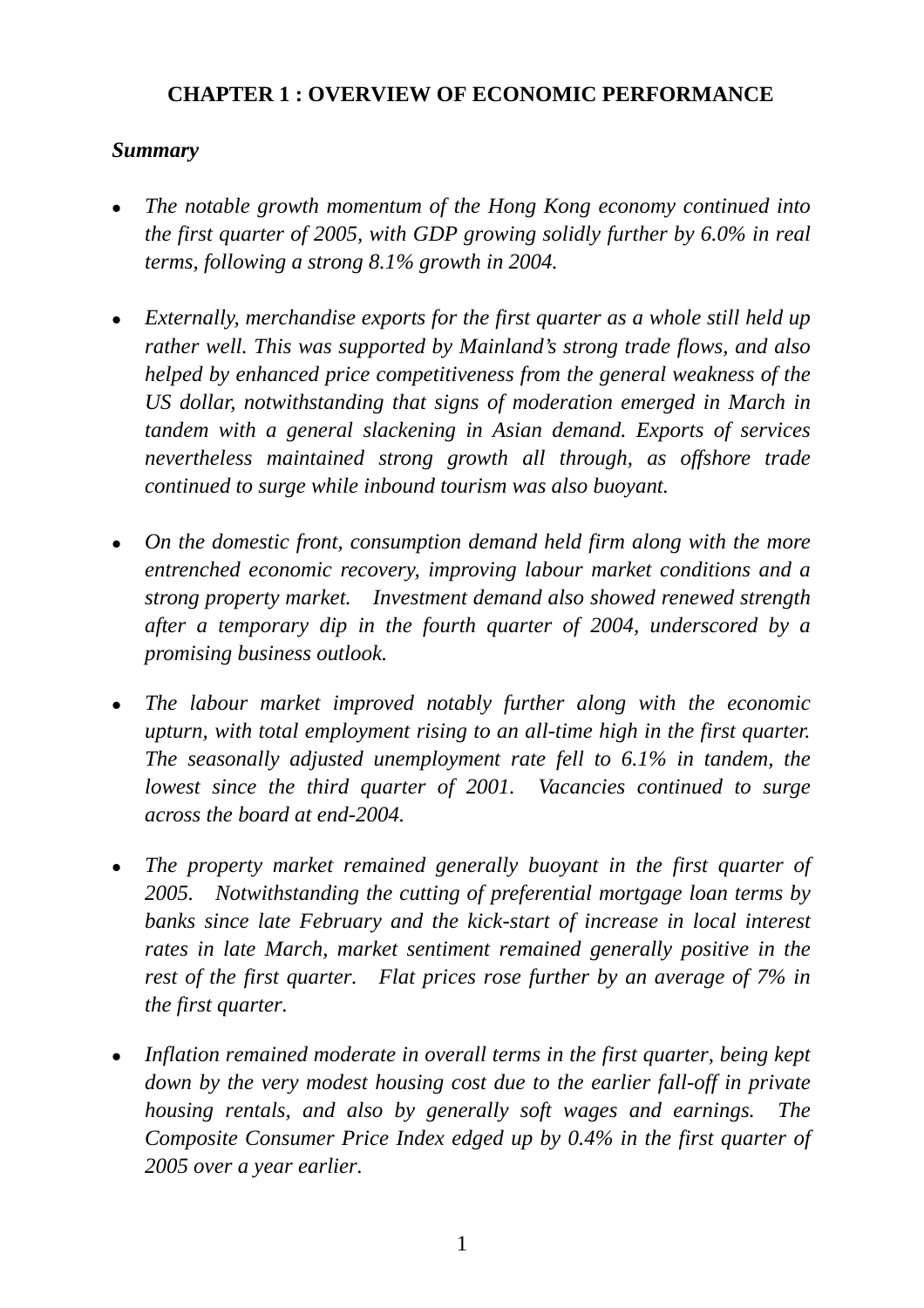#### **Overall situation**

1.1 The solid growth momentum of the Hong Kong economy continued into the first quarter of 2005, marked by sustained notable growth in consumer demand, renewed increase in investment, and a generally brisk export performance. On the domestic front, consumption demand held firm in tandem with improving employment conditions and generally upbeat sentiment. Investment demand in machinery and equipment resumed growth after a temporary relapse in the fourth quarter of 2004. Building and construction activities also turned around to a modest increase after nine straight quarters of decline. On the external front, merchandise exports attained a still notable growth for the quarter as a whole. Yet signs of slow-down emerged towards the end of the quarter, as intra-regional trade slackened amidst a region-wide moderation in exports. Nevertheless, exports of services maintained strong growth throughout the quarter, as offshore trade remained generally vibrant and inbound tourism continued to thrive. In general, while export performance seems to have turned somewhat less robust lately, with continued strength in the domestic sector, the economy was able to sustain solid growth momentum in the first quarter, with domestic demand taking up a more prominent role in the growth process.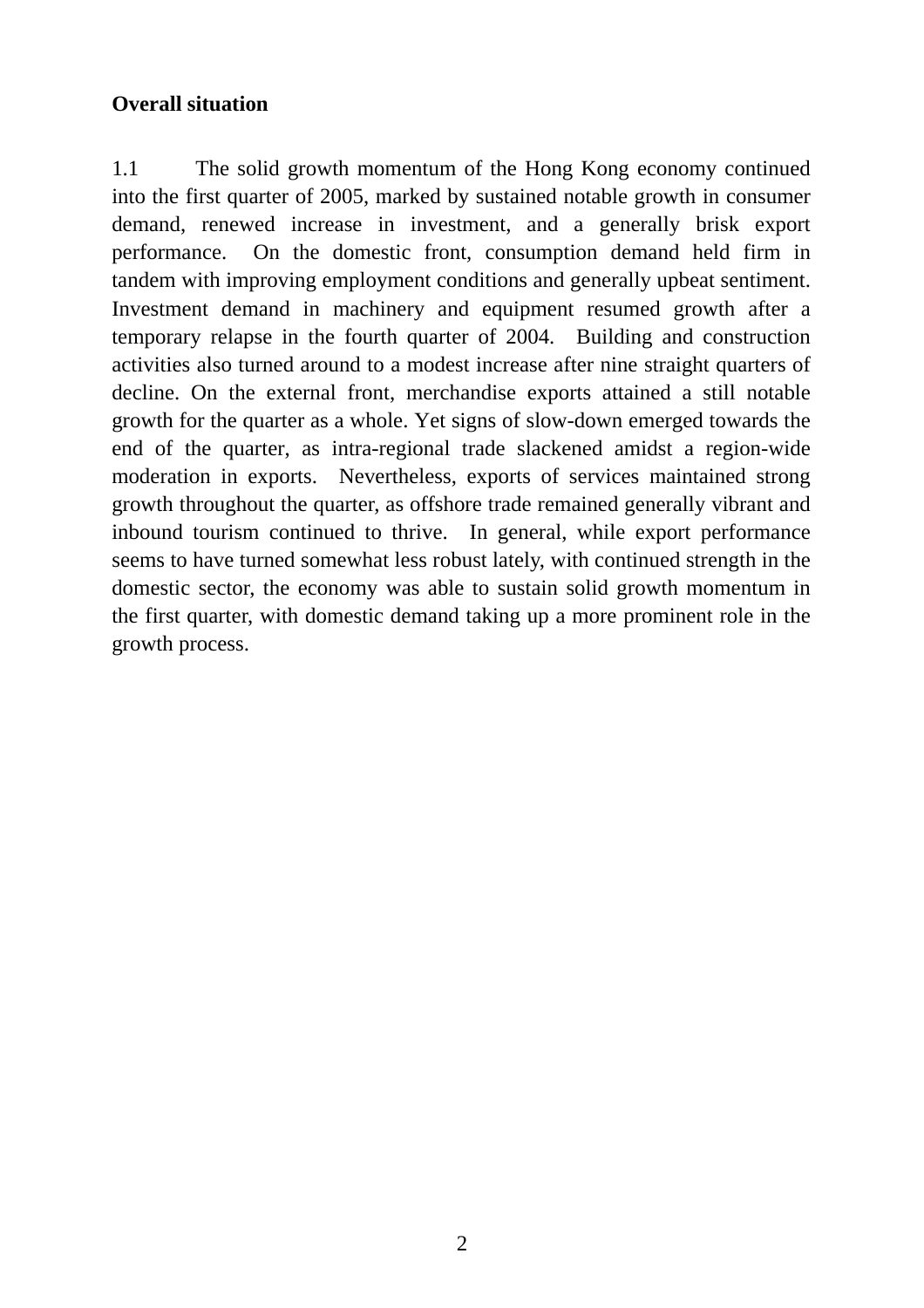#### **Diagram 1.1 : Gross Domestic Product**



1.2 In the first quarter of 2005, the *Gross Domestic Product (GDP)*(1) grew by 6.0% in real terms, following a 7.1% growth in the fourth quarter of 2004 and an 8.1% growth for 2004 as a whole. On a seasonally adjusted quarter-to-quarter comparison<sup>(2)</sup>, GDP expanded for the seventh straight quarter, by 1.5% in real terms in the first quarter of 2005.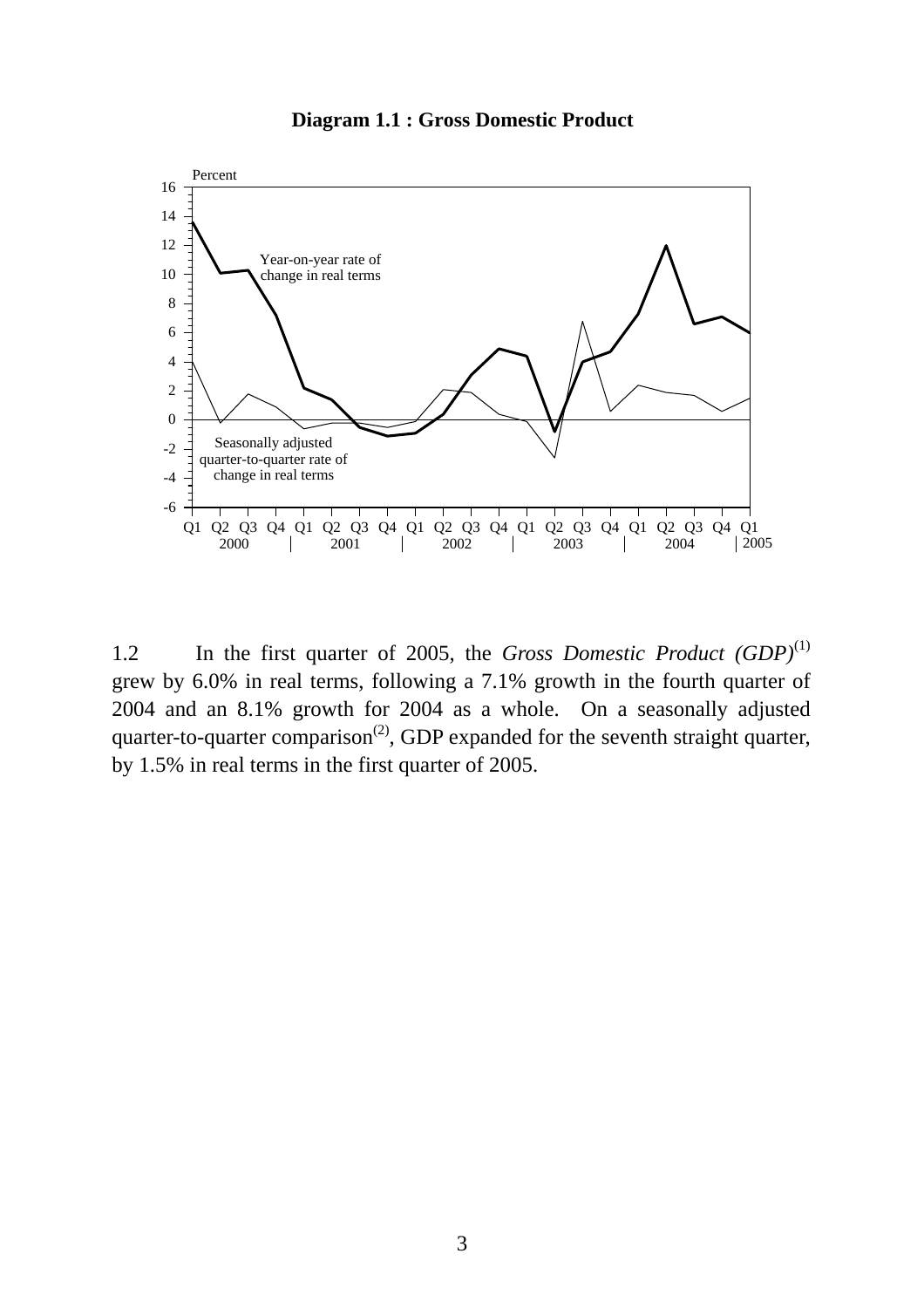# **Table 1.1 : Gross Domestic Product and its main expenditure components and the main price indicators (year-on-year rate of change (%))**

|                                                                                       | $2003^*$ | $2004$ <sup>#</sup> |                 | 2004               |                    |                    | 2005               |
|---------------------------------------------------------------------------------------|----------|---------------------|-----------------|--------------------|--------------------|--------------------|--------------------|
|                                                                                       |          |                     | $\Omega^{1}$    | $Q2^{\#}$          | $Q3^{\#}$          | $O4^{\#}$          | $Q1^+$             |
| Change in real terms of GDP and<br><u>its main expenditure components</u><br>$( \% )$ |          |                     |                 |                    |                    |                    |                    |
| Private consumption<br>expenditure                                                    | $-1.1$   | 6.9                 | 5.7<br>(1.0)    | 10.9<br>(2.2)      | 5.3<br>(0.2)       | 5.9<br>(2.0)       | 4.6<br>(0.2)       |
| Government consumption<br>expenditure                                                 | 1.9      | 0.7                 | 5.6<br>(0.1)    | *<br>$(-3.3)$      | $-1.3$<br>$(*)$    | $-1.7$<br>(1.4)    | $-4.2$<br>$(-2.4)$ |
| Gross domestic fixed<br>capital formation                                             | 0.9      | 4.1                 | 5.1<br>(N.A.)   | 11.5<br>(N.A.)     | 2.1<br>(N.A.)      | $-1.4$<br>(N.A.)   | 2.2<br>(N.A.)      |
| of which:                                                                             |          |                     |                 |                    |                    |                    |                    |
| Building and construction                                                             | $-5.6$   | $-11.1$             | $-12.4$         | $-13.4$            | $-14.3$            | $-3.7$             | 3.4                |
| Machinery, equipment and<br>computer software                                         | 6.7      | 12.4                | 16.3            | 26.9               | 11.9               | $-2.1$             | 0.8                |
| Total exports of goods                                                                | 14.2     | 15.3                | 15.0<br>(2.5)   | 18.7<br>(5.8)      | 15.3<br>(0.6)      | 12.6<br>(2.9)      | 8.9<br>$(*)$       |
| Imports of goods                                                                      | 13.1     | 14.1                | 16.3<br>(3.7)   | 20.3<br>(3.6)      | 14.2<br>$(-1.1)$   | 7.0<br>(0.6)       | 3.8<br>(1.6)       |
| Exports of services <sup><math>\omega</math></sup>                                    | 8.1      | 15.0                | 13.8<br>(1.3)   | 33.0<br>(0.8)      | 11.7<br>(5.7)      | 7.2<br>$(-1.0)$    | 8.6<br>(2.4)       |
| Imports of services                                                                   | $-2.1$   | 10.7                | 3.5<br>$(-4.4)$ | 30.1<br>(6.0)      | 7.2<br>(3.0)       | 6.2<br>(1.0)       | 5.5<br>$(-4.2)$    |
| <b>Gross Domestic Product</b>                                                         | 3.1      | 8.1                 | 7.3<br>(2.4)    | 12.0<br>(1.9)      | 6.6<br>(1.7)       | 7.1<br>(0.6)       | 6.0<br>(1.5)       |
| Change in the main<br>price indicators $(\%)$                                         |          |                     |                 |                    |                    |                    |                    |
| <b>GDP</b> deflator                                                                   | $-6.1$   | $-2.8$              | $-4.0$<br>$(*)$ | $-2.8$<br>$(-1.1)$ | $-2.6$<br>$(-0.7)$ | $-2.1$<br>$(-0.2)$ | $-1.9$<br>$(*)$    |
| <b>Composite Consumer Price</b><br><b>Index</b>                                       | $-2.6$   | $-0.4$              | $-1.8$<br>(0.3) | $-0.9$<br>$(-0.1)$ | 0.8<br>$(-0.2)$    | 0.2<br>(0.3)       | 0.4<br>(0.4)       |
| <i>Change in nominal GDP</i> $(\%)$                                                   | $-3.2$   | 5.1                 | 3.0             | 8.8                | 3.9                | 4.9                | 4.0                |

Notes:  $(#)$ Revised figures.

- (+) Preliminary figures.
- (@) Figures for 2004 have been revised following the release of enhanced estimates on tourism expenditure by Mainland visitors by the Hong Kong Tourism Board. Estimates for 2002 and 2003 were revised accordingly to enable comparability of the data series. The overall GDP nevertheless is not affected.
- ( ) Seasonally adjusted quarter-to-quarter rate of change.
- N.A. Not applicable, as no clear seasonal pattern is found in gross domestic fixed capital formation, due to the presence of considerable short-term fluctuations.
- (\*) Change of less than 0.05%.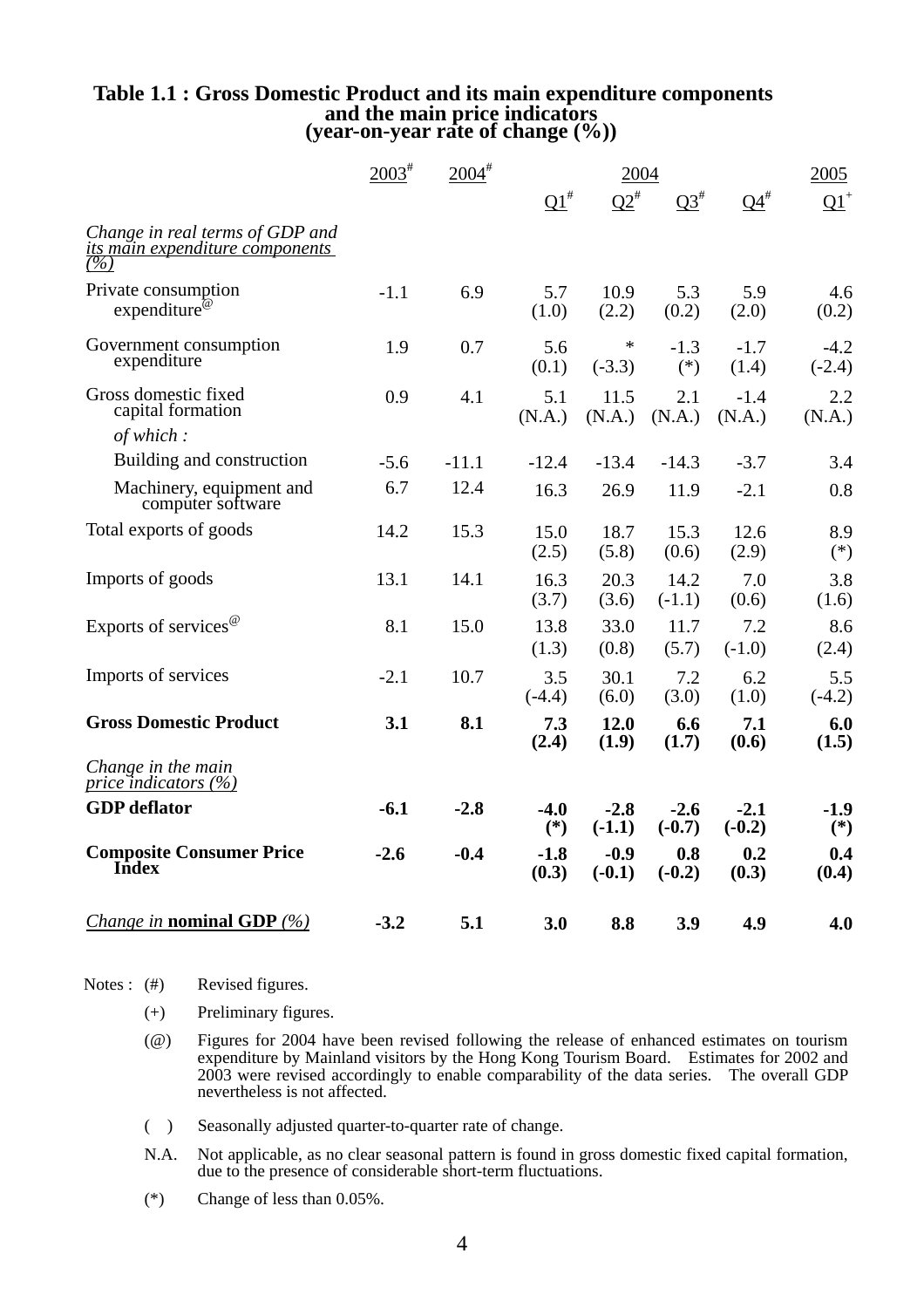#### **The external sector**

1.3 Merchandise exports were strong in the first two months of 2005, but moderated in March as exports to quite a number of East Asian economies slackened along with the more noticeable slow-down in intra-regional trade towards the end of the quarter. Yet for the first quarter of 2005 as a whole, *total exports of goods* still attained notable growth at 9.2% in real terms, following a 13.2% increase in the fourth quarter of 2004 and a 15.3% surge for 2004 as a whole. The export performance nevertheless varied widely amongst individual markets. Exports to the Mainland, Japan and Singapore still maintained rather strong growth in the quarter. But exports to other East Asian markets like the Republic of Korea, Malaysia and Taiwan slowed down more markedly in the quarter, especially so in March, as their demand for semi-manufactures, particularly for electronic parts and components, eased back considerably along with the turn in the global electronic product cycle. As to the conventional markets, exports to the US likewise lost steam in March after growing briskly in the earlier months. This was also generally in line with the fall-off in US import intake lately. Yet exports to the EU maintained double-digit growth in the first quarter, supported by the earlier strength of the euro and boosted also partly by the surge in textile and clothing items sourced from the Mainland.

1.4 On invisible trade, inbound tourism continued to show solid and broad-based growth. The government's strenuous effort in publicity and promotion, enhancement in tourist facilities, together with the general weakness of the US dollar, all helped increase the attractiveness of Hong Kong to overseas visitors. Offshore trade continued to surge, brought forth particularly by the generally buoyant intra-regional trade. *Exports of services* attained a further notable growth at 8.6% in the first quarter of 2005, faster than the 7.2% increase in the fourth quarter of 2004 and following a remarkable 15.0% growth for 2004 as a whole.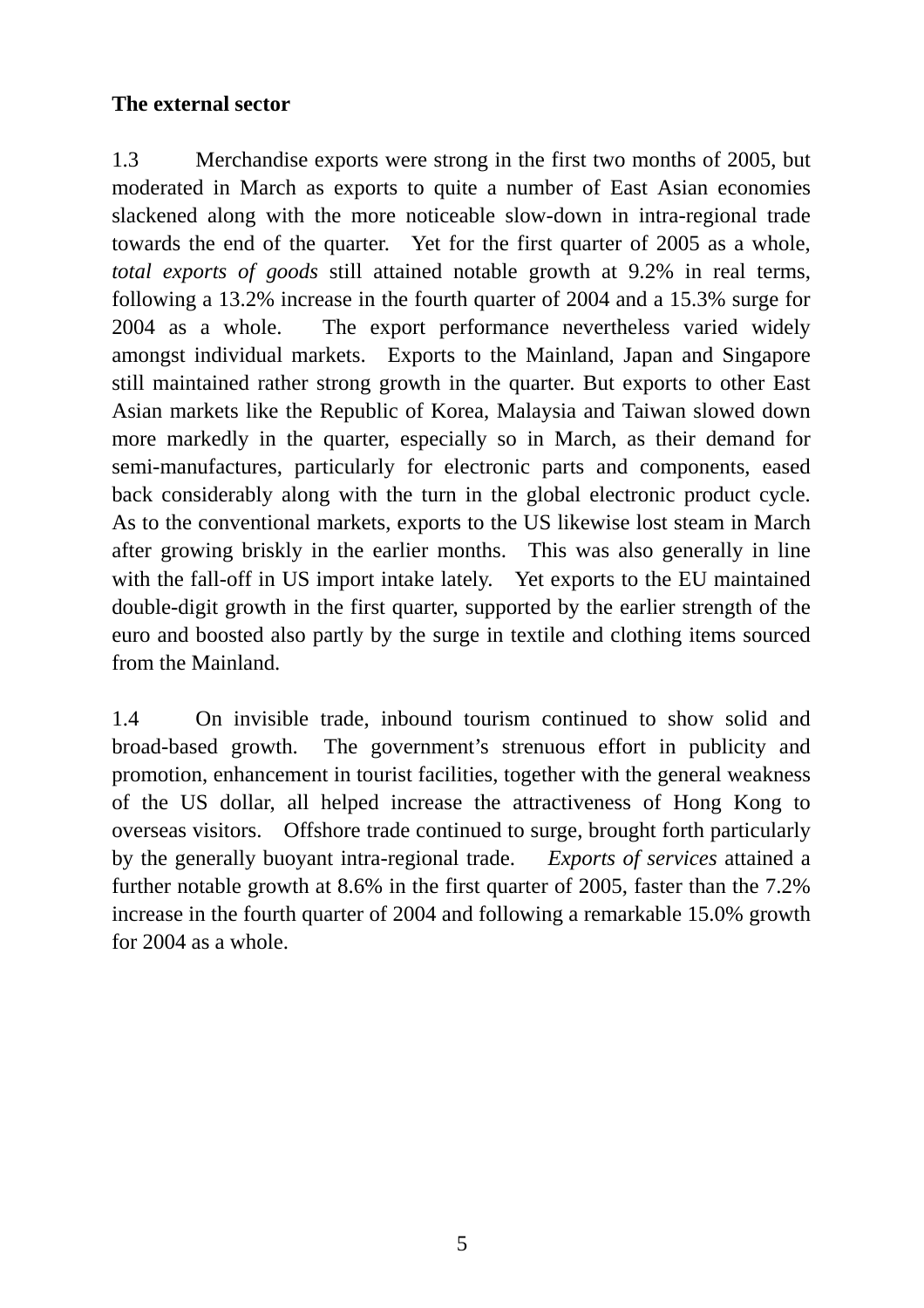

#### **Diagram 1.2 : Total exports of goods and exports of services**

#### **Diagram 1.3 : Visitor arrivals**

#### **The domestic sector**

1.5 Local consumer spending sustained solid growth in the first quarter, as consumer confidence was boosted by the improvements in the job market. The positive wealth effect from an active property market also rendered an additional boost to consumers' propensity to spend. The upbeat sentiment was evident from the strength in spending on durable goods such as electrical appliances and also on luxury items such as jewellery and watches. Spending on clothing and footwear likewise held up well, while spending on foodstuffs held stable. Overall, *private consumption expenditure (PCE)* went up further by 4.6% in real terms in the first quarter of 2005 over a year earlier, compared with the 5.9% growth in the fourth quarter of 2004 and after a 6.9% growth for 2004 as a whole. On a seasonally adjusted quarter-to-quarter comparison, PCE expanded slightly further, by 0.2% in real terms in the first quarter of 2005.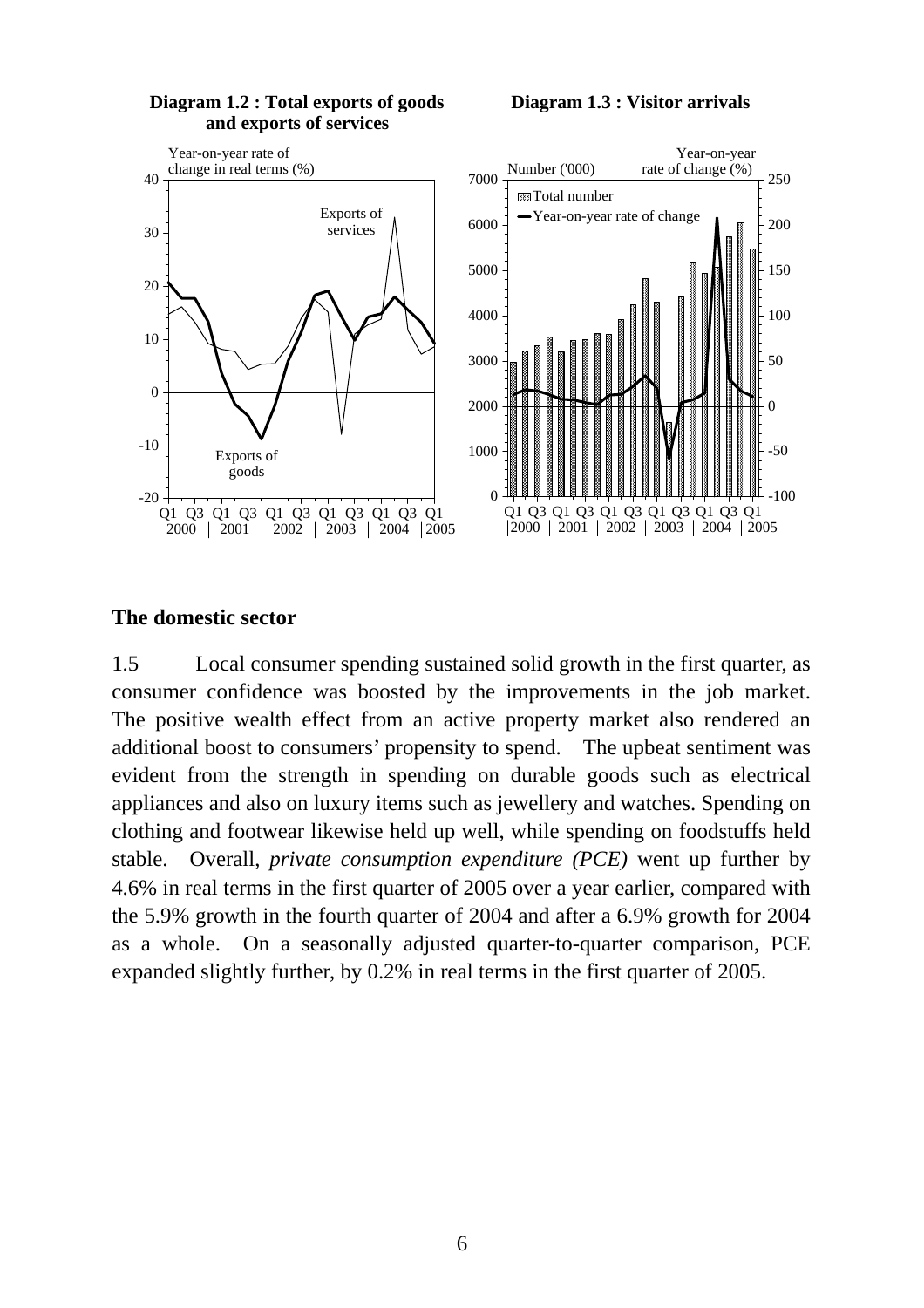#### **Table 1.2 : Consumer spending by major component(a) (year-on-year rate of change in real terms (%))**

|         |             | Total<br>consumer<br>spending in<br>the domestic<br>market <sup>(a)</sup> |        | Food Durables durables Services | Non-         |        | Residents'<br>expenditure Visitor<br>abroad |                             | Private<br>consumption<br>spending expenditure <sup>(b)</sup> |
|---------|-------------|---------------------------------------------------------------------------|--------|---------------------------------|--------------|--------|---------------------------------------------|-----------------------------|---------------------------------------------------------------|
|         | 2004 Annual |                                                                           |        | 16                              | 10           | 6      | 11                                          | 19                          |                                                               |
|         |             | 13                                                                        | ◠<br>3 | 20<br>14<br>14                  | h<br>27<br>6 | 6<br>3 | 50<br>8<br>3                                | $11^{+}$<br>$150^{+}$<br>-4 | $5^+$<br>6                                                    |
| 2005 Q1 |             |                                                                           | 3      | 10                              | 9            | 3      |                                             | 10                          |                                                               |

*Of which :* 

Notes : (a) Consumer spending in the domestic market comprises both local consumer and visitor spending, which are not separable from the survey data.

 (b) Private consumption expenditure is obtained by deducting visitor spending from the total consumer spending in the domestic market, and adding back residents' expenditure abroad.

 (+) Revised figures following the Hong Kong Tourism Board's revision on the consumption expenditure of Mainland visitors. For details, see footnote @ in Table 1.1.

1.6 Overall investment spending in terms of *gross domestic fixed capital formation* reverted to a 2.2% increase in real terms in the first quarter of 2005, having temporarily suffered a 1.4% dip in the fourth quarter of 2004. Compared to the growth pattern in 2004 when the investment upturn was entirely driven by machinery and equipment acquisition, investment growth in the first quarter of 2005 was more broad-based. Not only that investment in machinery and equipment resumed growth on support of the continued business upturn, building and construction activity in the private sector also reverted to a rather notable growth in the quarter, marking the first increase after nine consecutive quarters of fall-off. While there was a further increase in output from renovation of existing buildings, building works on a few major projects also grew. However, building and construction activities in the public sector remained in a lull, due to the scale-back of the Public Housing Programme and the completion of the two key railway projects last year.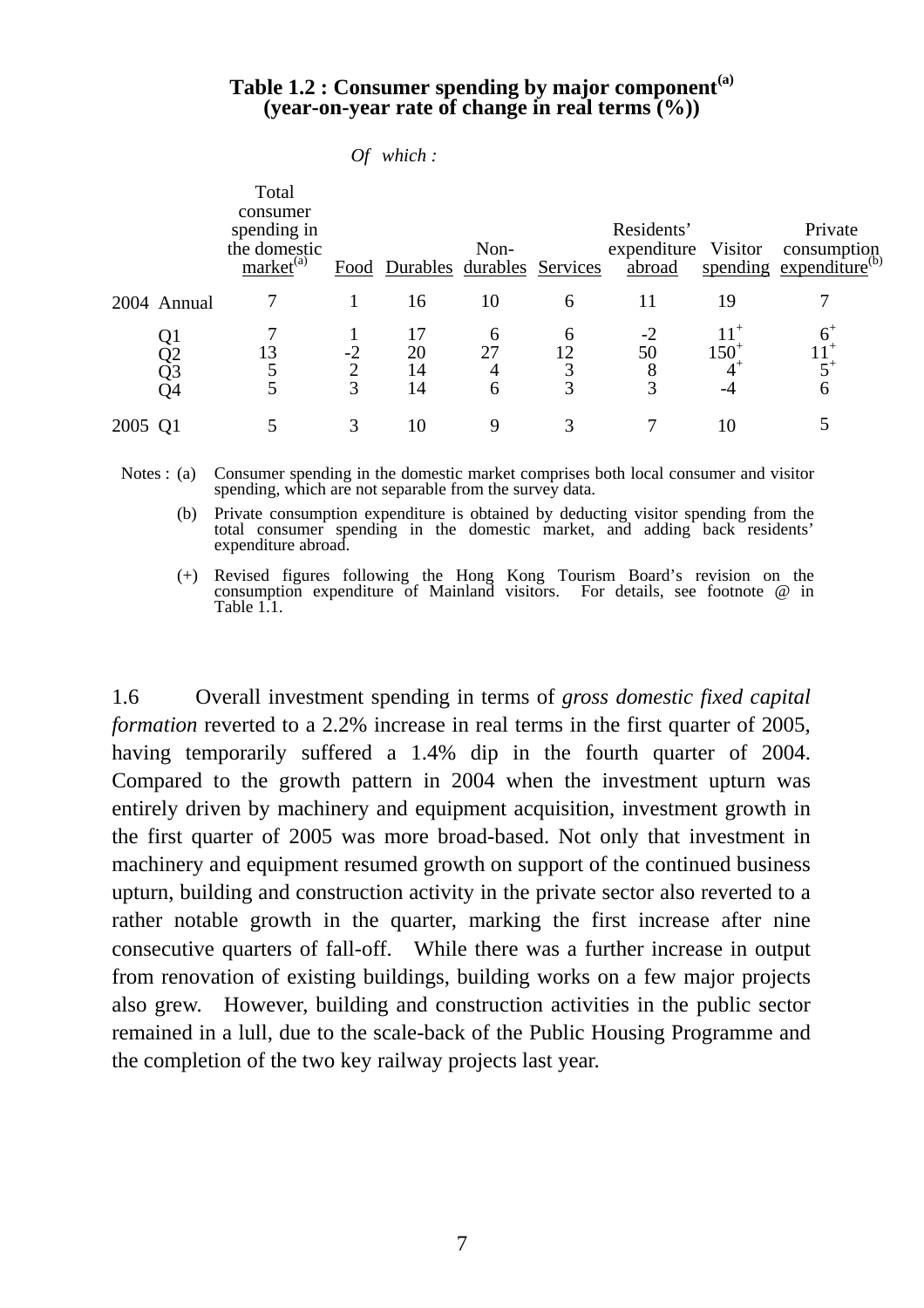**Diagram 1.4 : Consumer spending Diagram 1.5 : Investment spending**



#### **The labour sector**

1.7 The labour market improved notably further in the first quarter of 2005. As the economic upturn increasingly translated into job opportunities, *total employment* expanded further by 0.8% in the first quarter of 2005 to a new peak of 3.35 million. Reflecting the improving employment conditions, the *seasonally adjusted unemployment rate* fell distinctly further from 6.5% in the fourth quarter of 2004 to 6.1% in the first quarter of 2005, the lowest since the third quarter of 2001. The *underemployment rate* held steady at 3.1% in the first quarter. Vacancies continued to surge in many sectors such as wholesale and retail, import/export trades, restaurants and hotels, as well as financial and business services in the fourth quarter of 2004 as business operators started to ramp up hiring of workers to meet the expected business expansion. Downward pressures on wages and labour earnings also seem to be receding as the economic recovery proceeds.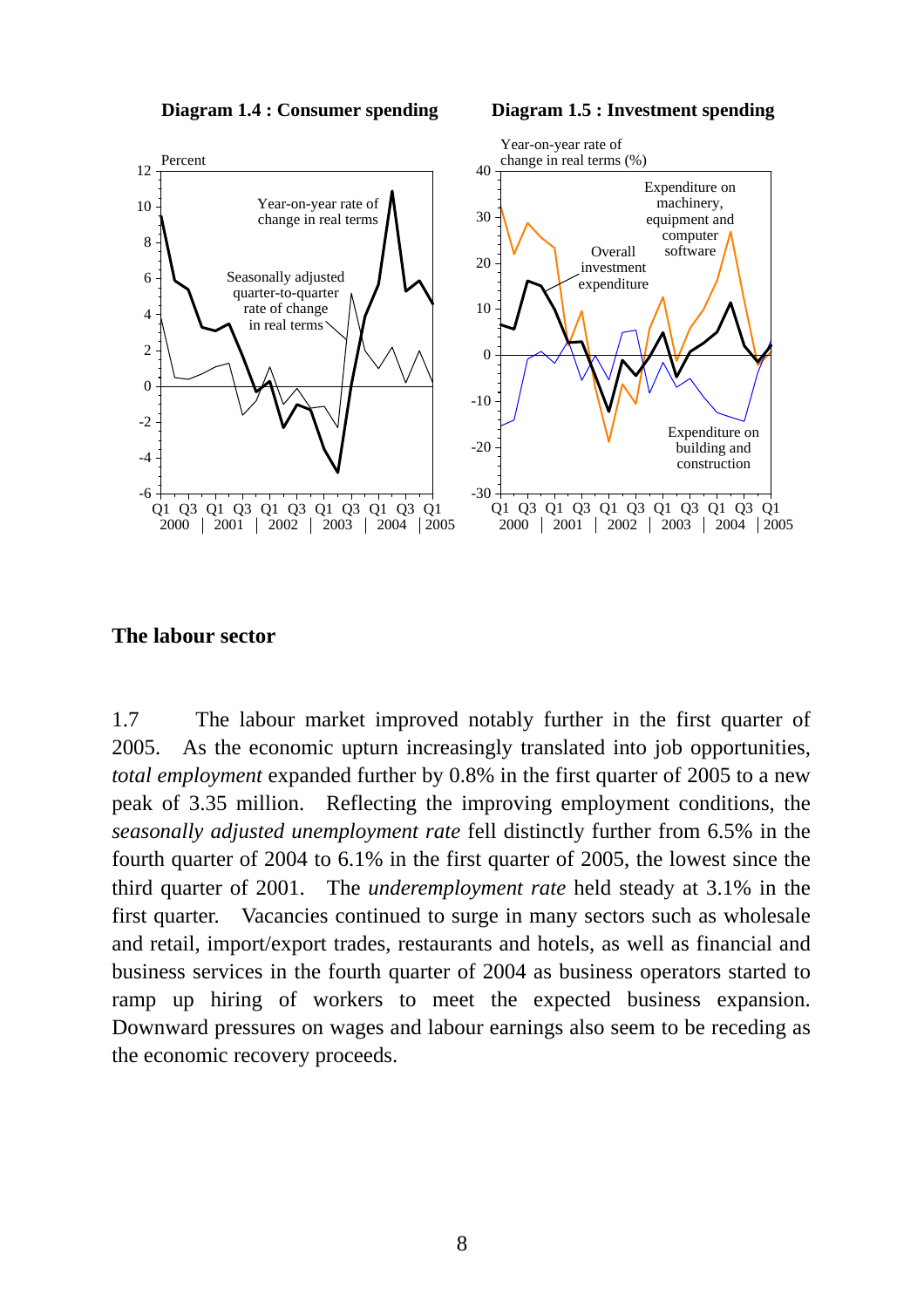**Diagram 1.6 : Unemployment and underemployment rates**

**Diagram 1.7 : Total employment**



#### **Property market**

1.8 The *residential property* market gathered further steam in early 2005, marked by a further gain in flat prices and active trading. The buoyant market sentiment was lifted by an optimistic economic outlook, improved labour market conditions, favourable land auction results, and the enthusiastic response to the primary sales of residential developments particularly those at the luxurious end of the market. Notwithstanding the cutting of preferential mortgage loan terms by banks since late February<sup>(3)</sup> and the kick-start of increase in local interest rates $(4)$  in late March, market sentiment remained generally positive in the rest of the first quarter. Flat prices rose further by an average of 7% in the first quarter of 2005. Flat rentals edged up steadily in the first quarter of 2005, by an average of 3%, following an average 6% increase in 2004.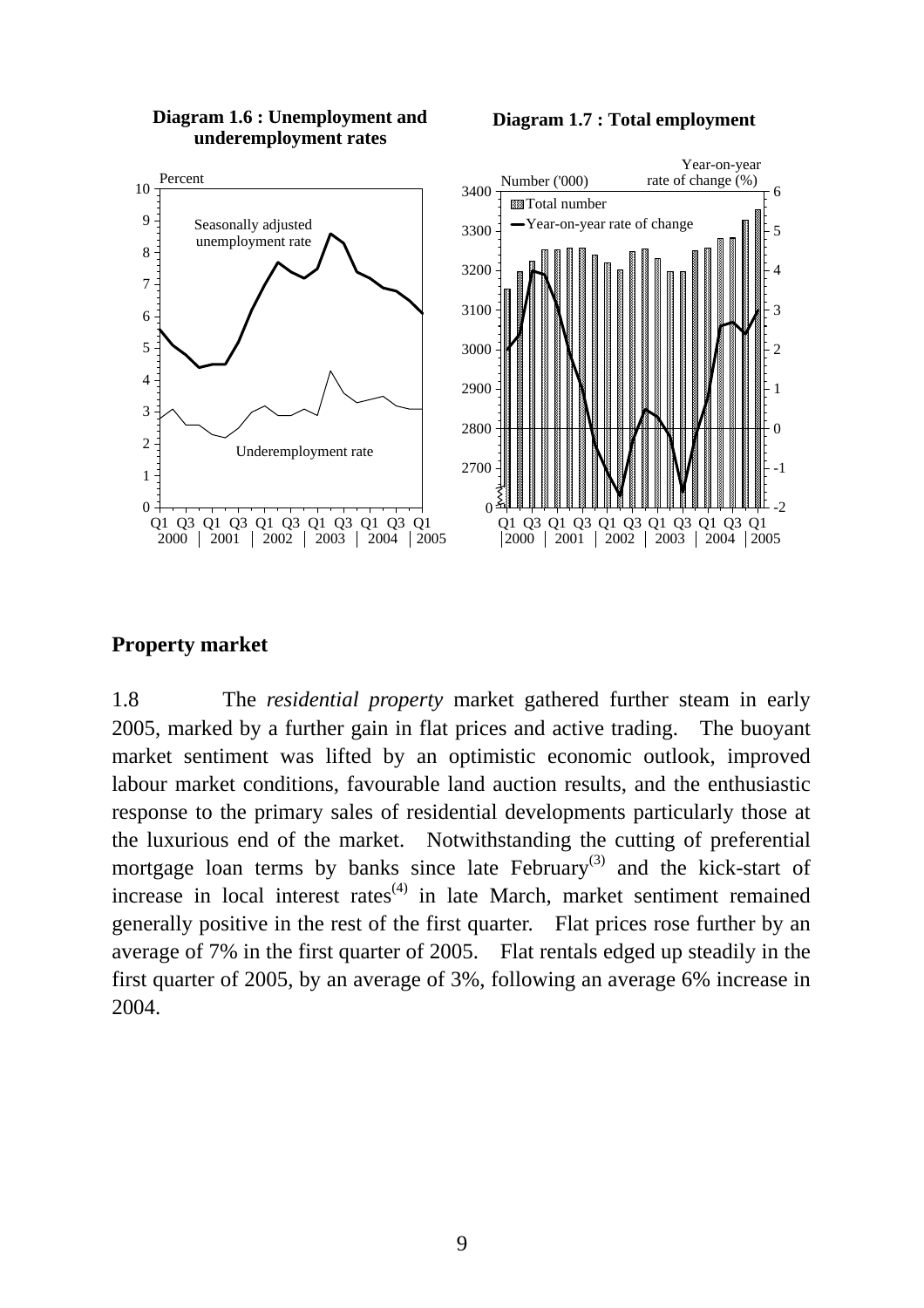1.9 On *commercial property*, both the sales and rental markets for office space picked up further, on the back of the upturn in business activity. The market for shopping space was also buoyant as demand was boosted by the vibrant inbound tourism and pick-up in local consumer spending. Reportedly, some speculative activities re-emerged in the sales markets for both office space and shopping space. As to the market for industrial property, both prices and rentals continued to increase.



#### **Stock market**

1.10 After a strong start at the beginning of the year, the stock market soon drifted lower and hovered in the range of  $13\,500 - 14\,000$  during most of the quarter. Market sentiment was weighed down by concerns over rising interest rates and the upsurge in crude oil prices, and also by the reversal of earlier fund inflows as speculative pressures for renminbi revaluation died down. The Hang Seng Index closed the first quarter at 13 517, 5% lower than the closing of 14 230 at end-2004. Market sentiment then improved somewhat in April, as worries over a more aggressive US rate hike receded along with weaker US data, and as renewed speculative pressures for renminbi revaluation again triggered capital inflow into the territory. The Hang Seng Index rose back to above 13 900 in the latter part of April, and stood at 13 717 on 20 May, 1% up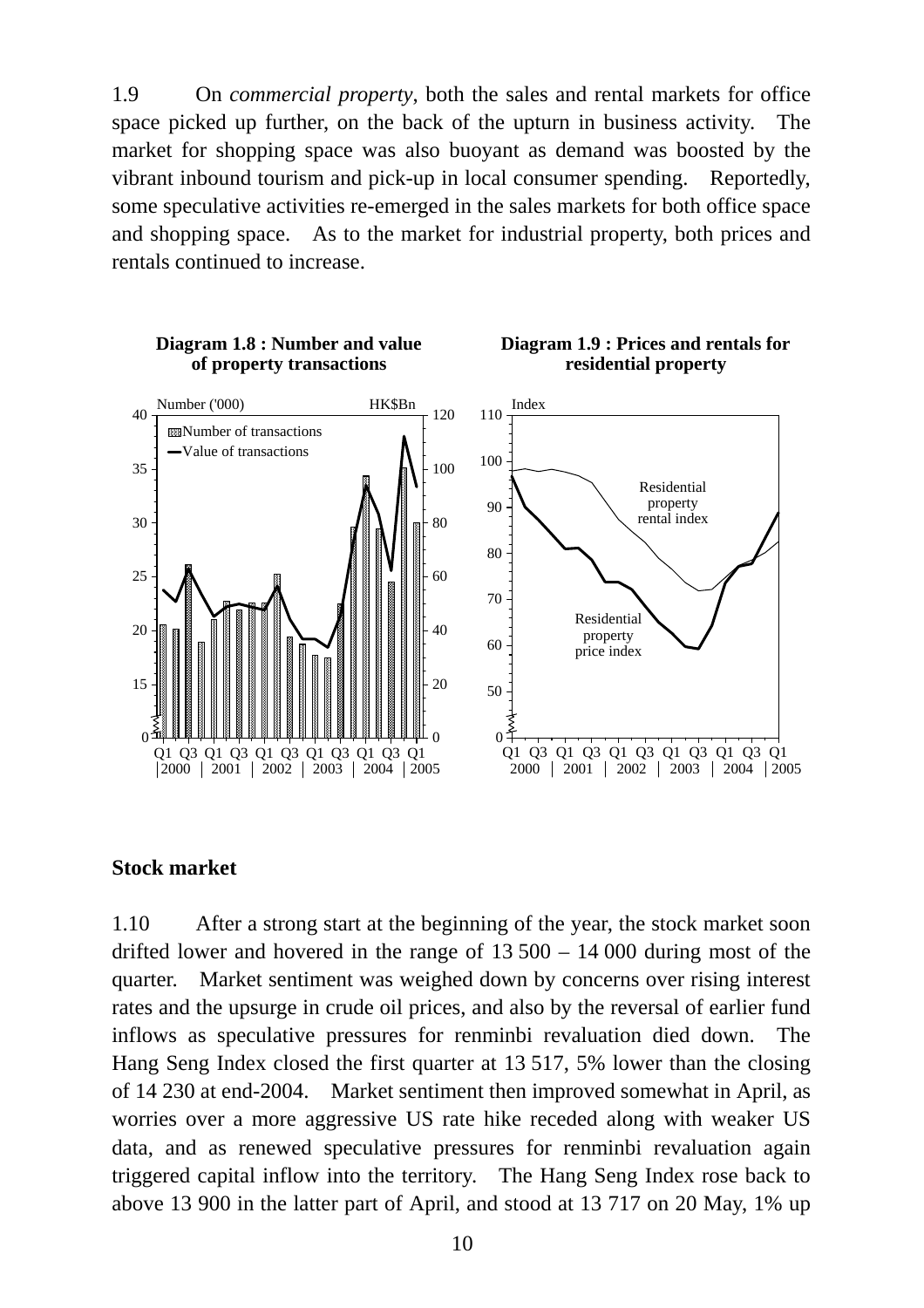from the closing at end-March. The average daily turnover rose slightly further to \$18.4 billion in the first quarter of 2005, from \$18.0 billion in the fourth quarter of 2004.



**Diagram 1.10 : Hang Seng Index and stock market turnover**

#### **Prices**

1.11 Consumer price inflation has been running at a moderate pace in recent months. The pace of upturn in the consumer price indices continued to be kept down by the very modest housing cost index due to the earlier fall-off in private housing rentals. Also, labour cost, a key component of business cost, was still soft in overall terms, thereby putting a cap on domestic cost pressures. There were however some modest price pressures from the external front, due to the general weakness of the US dollar and high crude oil prices, as manifested in the continued firming up in import prices over the past few months. From a business cost perspective, rents for premises have also been rising. On the whole, while the economy continued to expand at a rather brisk pace, inflationary pressures were still in check in recent period. On a year-on-year basis, *Composite Consumer Price Index* edged up by 0.4% in the first quarter of 2005, following a 0.2% increase in the preceding quarter and having declined by 0.4% for 2004 as a whole.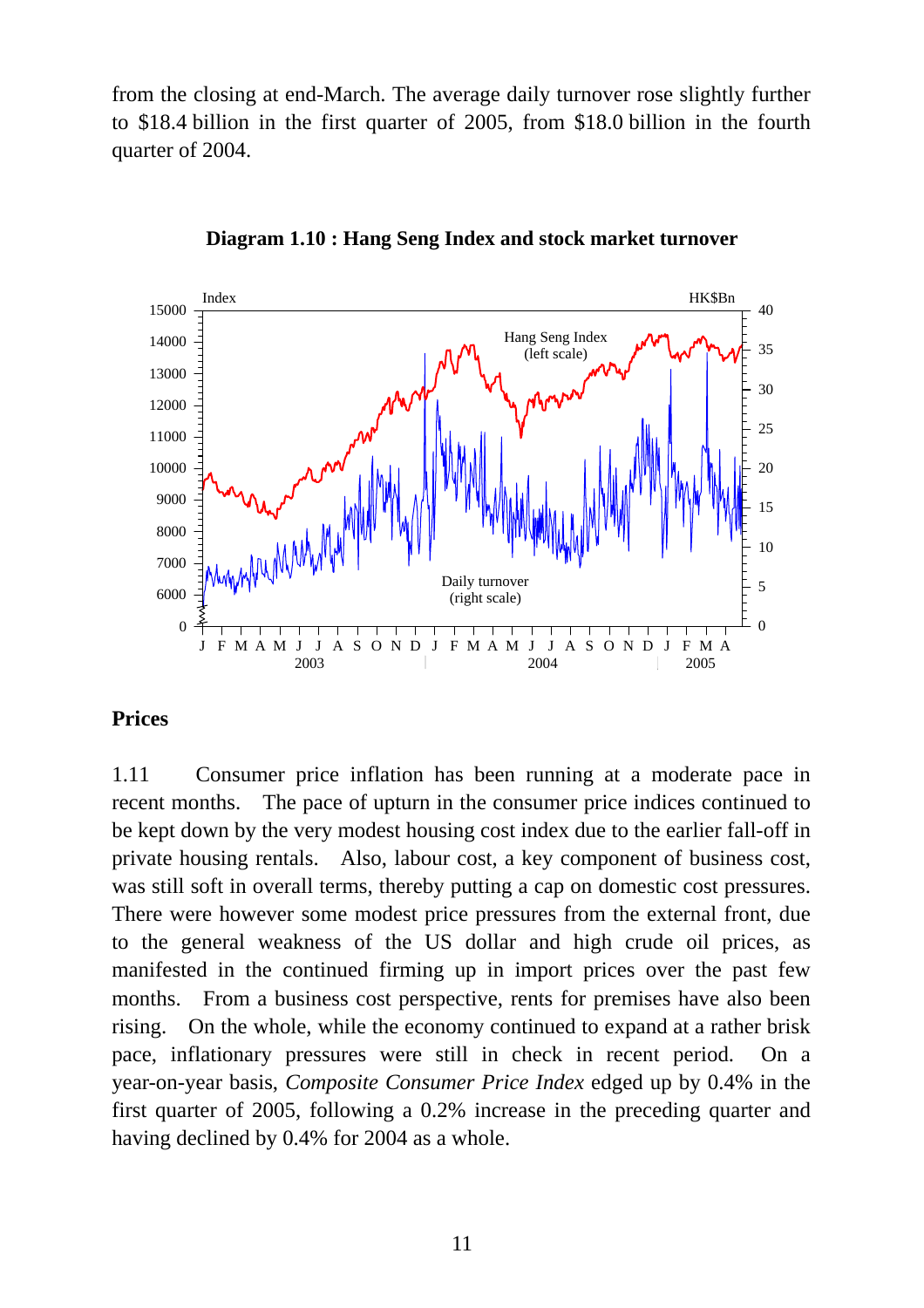

1.12 As to the *GDP deflator*, the decline narrowed further to 1.9% year-on-year in the first quarter of 2005, from 2.1% in the fourth quarter of 2004 and 2.8% for 2004 as a whole. This was mainly attributable to the relative improvement in terms of trade, as the drag from the earlier weakness of the US dollar waned. Excluding the relative price movements of exports and imports, the domestic demand deflator showed no change in overall terms in the first quarter of 2005. The price deflators for both private consumption and overall investment actually still recorded small to modest increases in the first quarter. But in general, the recent trends in the above deflators suggest that price pressures in the economy were still modest.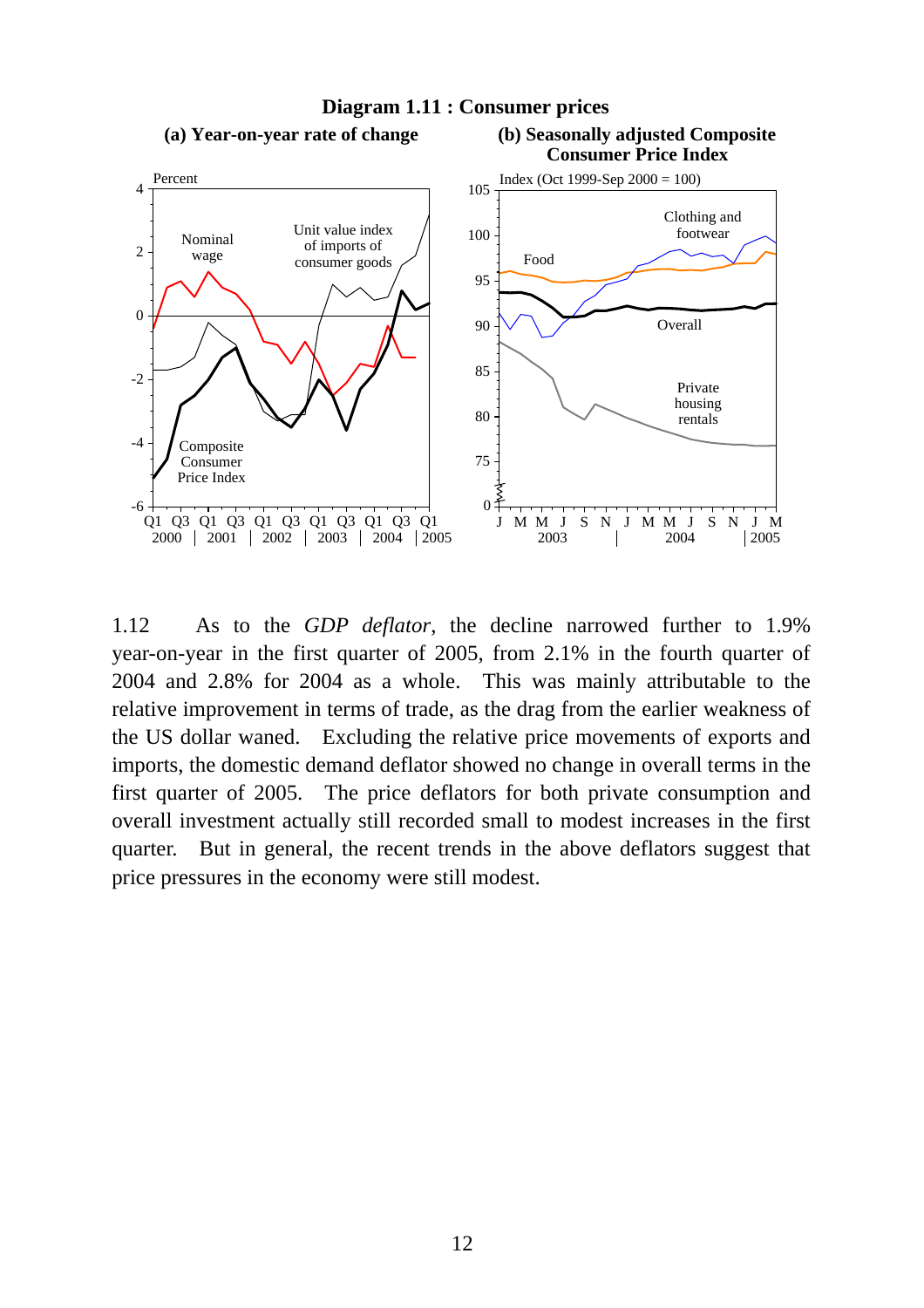

#### **Diagram 1.12 : GDP deflator**

#### **Economic policy**

1.13 The Government of HKSAR believes in free market, and continues to uphold "market leads, government facilitates" as the guiding principle of its economic policy. Over the past few years, the Government has taken a proactive role to create a conducive environment for business and to facilitate economic development, particularly to enhance Hong Kong's competitiveness and to reduce rigidities in the economy. Initiatives have been taken to reinforce our strengths and develop business opportunities for Hong Kong. As these measures and initiatives began to bear fruit, they have contributed to the cyclical upturn of the Hong Kong economy since late 2003.

1.14 The economic development of Hong Kong will continue to leverage on the thriving Mainland-Hong Kong economic relations. Proximity to the Mainland as a huge and dynamic economic hinterland is a key edge that Hong Kong possesses over its neighbouring economies. Over the past two decades, economic relations between the two places continued to strengthen. Bilateral trade has grown by leaps and bounds. Two-way visitors flow have surged, more so upon the Mainland's progressive liberalisation on residents travelling abroad. Hong Kong and the Mainland are each other's largest source of external direct investment. In the financial sector, cross-boundary fund flows have risen markedly over the past decade. Hong Kong is an important fund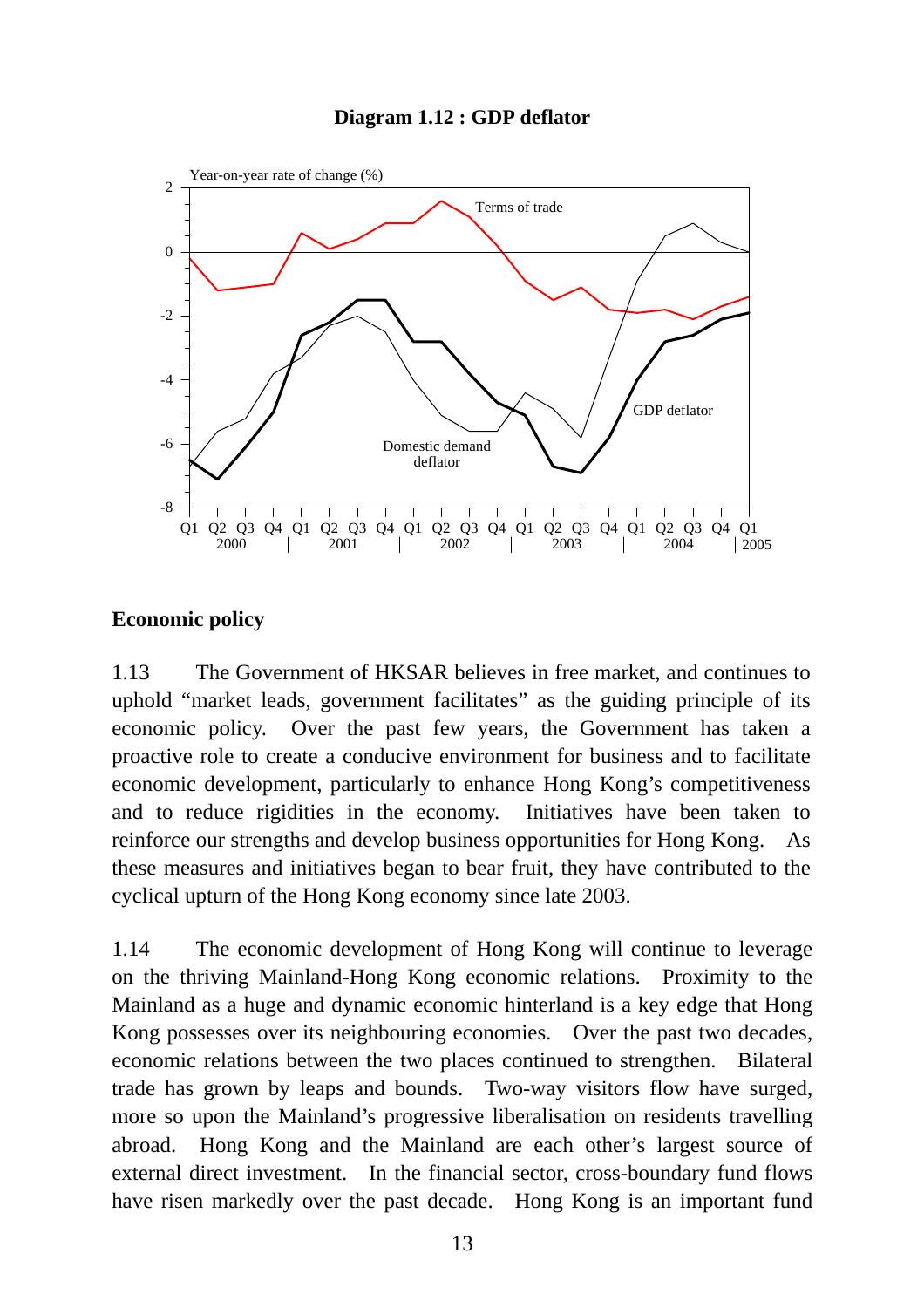raising centre for Mainland's state-owned enterprises and recently also private enterprises<sup>(5)</sup>.

1.15 In order to reap more fully the enormous opportunities being accorded by rapid growth and further liberalisation in the Mainland economy, Hong Kong will clinch well to the growth impetus in the Mainland, whilst making effective use of its international business perspective to meet the Mainland's development needs. Thus, it is essential to foster as much as possible the multitude of inter-flows, more specifically those of people, goods, capital, information and services, between the two places.

1.16 The Closer Economic Partnership Arrangement between the Mainland and Hong Kong  $(CEPA)^{(6)}$  has marked an important milestone towards advancing the economic interface between Hong Kong and the Mainland. lays the foundation for a new business platform that reaffirms the role of Hong Kong in the Mainland's next phase of economic development and liberalisation. The trade and investment liberalisation and facilitation measures so accorded have offered greater flexibility to Hong Kong businessmen in their pursuit of trade, commerce and investment opportunities in the Mainland. These benefits tend to permeate through all facets of economic development, and are crucial to the shaping of the longer-term economic relations between the two places.

1.17 Although CEPA has only been implemented for one year or so, and further liberalisation measures will continue to be introduced, the positive impacts on the Hong Kong economy have become more visible. According to the Administration's assessment, the first phase of CEPA (CEPA I) has induced \$1.15 billion tariff-free trade in goods in 2004, which is expected to rise further to \$2.35 billion in 2005. On trade in services, total service receipts of \$1.6 billion for 18 service sectors with liberalised access to the Mainland market were generated in 2004, and the amount is expected to reach \$3.8 billion in 2005. The Individual Visit Scheme has led to a net increase of 4.3 million visitor-trips in Hong Kong in 2004. The additional tourist spending so induced had created a net increase of \$4.5 billion value added to GDP. On employment, it is expected that the various initiatives under CEPA I will create around 29 000 new jobs in the first two years of implementation.

1.18 CEPA apart, to compete with the rest of the world, Hong Kong will continue to focus on areas that possess comparative advantage viz. financial services; trading and logistics; tourism; and producer and professional services. They are not only the key driving force of Hong Kong's economic growth, they have also been providing the key impetus to job creation<sup> $(7)$ </sup>.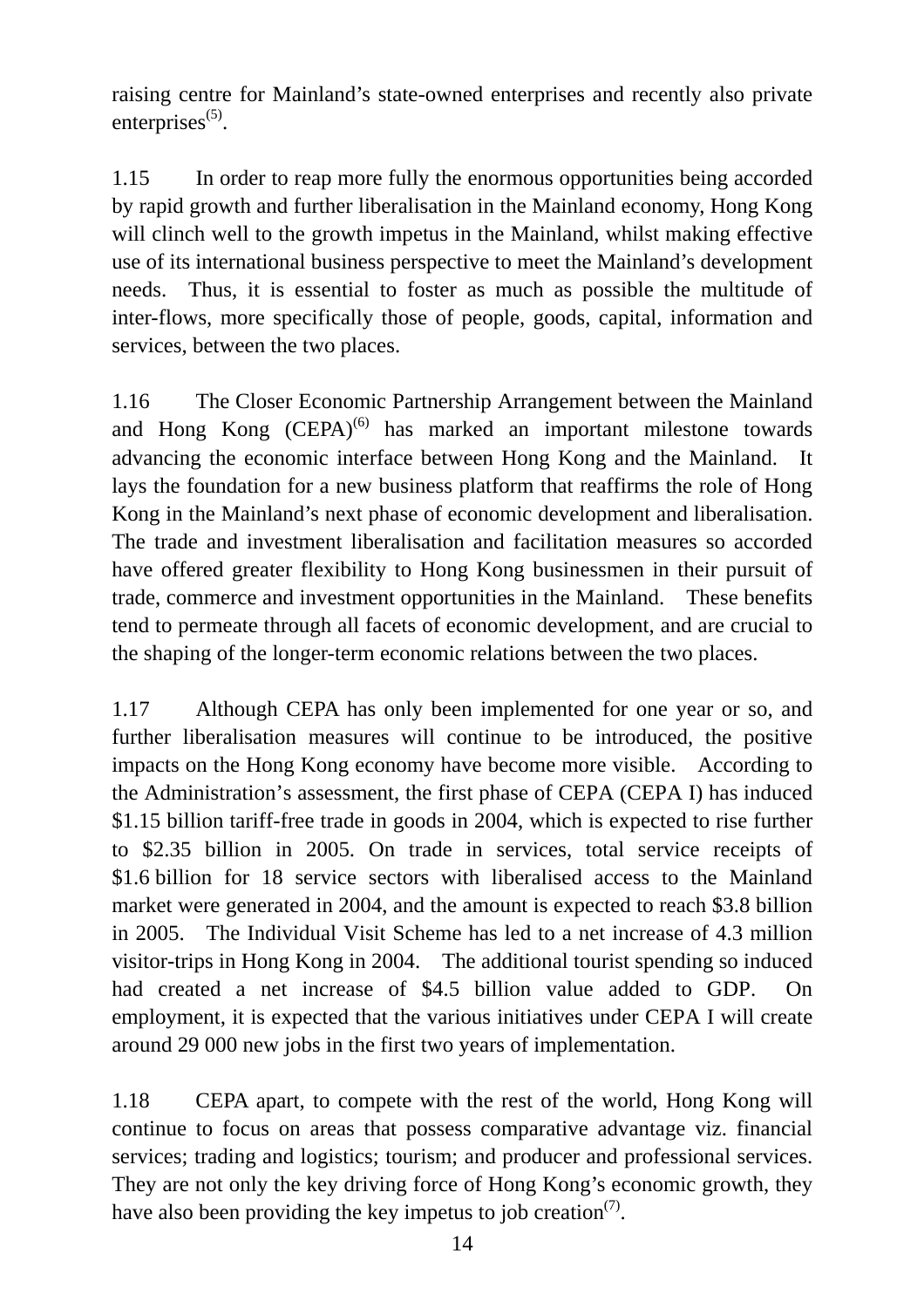1.19 On entering 2005, a number of measures have been put in place to foster the development of these key industries. In recognition of the importance of a sound regulatory regime in upholding Hong Kong's position as a leading international financial centre, major regulatory initiatives have been pursued to enhance the stability of the banking system and to improve risk management of the banks. A bill on implementation of Basel II for the banks in Hong Kong was introduced to the Legislative Council in early April<sup>(8)</sup>, paving the way for the banks to adopt an enhanced risk management system which will enable them to better distinguish the credit quality of borrowers and form better pricing policies (see paragraph 4.14). The resulting lowering in cost of funding to borrowers with sound credit records should also help improve economic efficiency. It is also believed that institutional investors in general, and Mainland enterprises in particular, are attracted to Hong Kong's capital market not only for efficient access of capital, but also for the good corporate governance standards and Hong Kong's internationally recognised regulatory standards for the batch of quality. Hence, the government is pushing ahead a new institutional set-up to scrutinise financial reporting and to enhance the corporate governance framework<sup> $(9)$ </sup> with a view to upholding investors' confidence. In March, the Financial Secretary proposed in his Budget that estate duty be abolished, in an effort to promote Hong Kong's development into a leading fund management centre.

1.20 To enhance Hong Kong as a regional logistics centre and its connectivity with the Mainland, new boundary bridges at Lok Ma Chau and Sha Tau Kok were completed in January. These could further facilitate the flow of goods and passengers between Hong Kong and the Mainland. The HKSAR government has also taken steps to improve boundary crossing efficiency and reduce trucking  $cost^{(10)}$ . Several major tourism infrastructure projects are in their final stage of construction: the Hong Kong Disneyland will open in September 2005, while Phase II of the Hong Kong Wetland Park and the Tung Chung Cable Car System are scheduled for completion in early 2006. These projects, when completed, will further enhance Hong Kong's attractiveness to overseas visitors.

1.21 Strengthened economic co-operation between Hong Kong and the Mainland will be to the mutual benefit of both sides. In April, the Airport Authority signed an agreement with the Hangzhou Xiaoshan International Airport to invest a 35% stake in the airport. While this would help the Airport Authority capture the business potential in the Mainland, the management skills brought from Hong Kong could help improve operation efficiency of the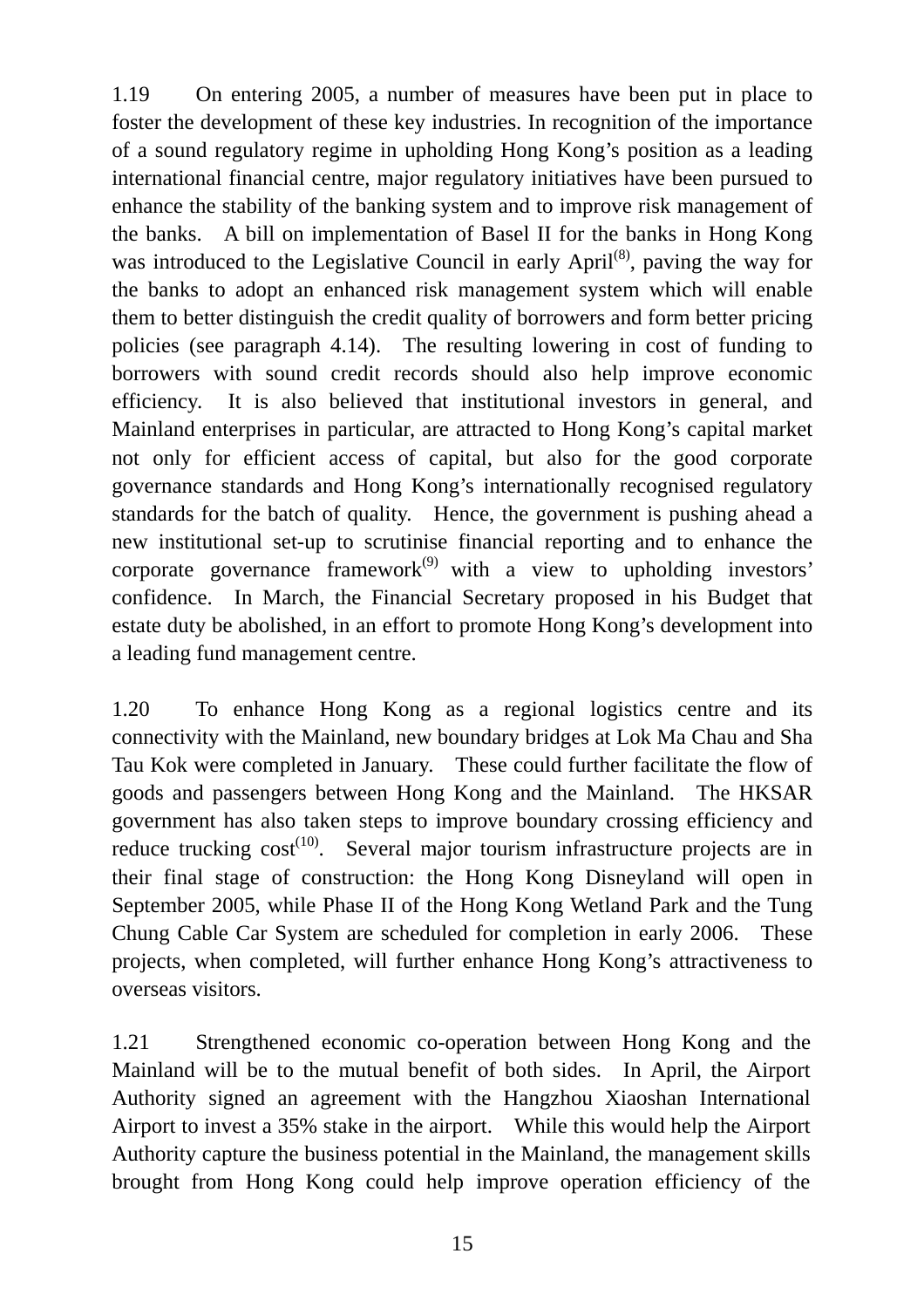Mainland airport, thus also contributing to the Mainland's economic development.

#### **Notes :**

- (1) The Gross Domestic Product (GDP) is an overall measure of net output produced within an economy in a specified period, such as a calendar year or a quarter, before deducting the consumption of fixed capital. In accordance with the expenditure approach to its estimation, GDP is compiled as total final expenditures on goods and services (including private consumption expenditure, government consumption expenditure, gross domestic fixed capital formation, changes in inventories, and exports of goods and services), less imports of goods and services.
- (2) The seasonally adjusted quarter-to-quarter GDP series, by removing the variations that occur at about the same time and in about the same magnitude each year, provides another perspective for discerning the trend, particularly in regard to turning points. A detailed examination reveals the presence of seasonality in the overall GDP and in some of its main components, including private consumption expenditure, government consumption expenditure, exports of goods, imports of goods, exports of services, and imports of services. However, due to the presence of considerable short-term fluctuations, no clear seasonal pattern is found in gross domestic fixed capital formation. Therefore, the seasonally adjusted series of GDP is compiled separately at the overall level, rather than summing up from its main components.
- (3) The mortgage rates offered by most of the banks were raised from 2.75-2.8 percentage points below the prime rate in late February to 2.25-2.5 percentage points below the prime rate in early April. Concomitantly, the cash rebate previously offered by the banks was either cut or clawed back.
- (4) The best lending rate was raised by 0.25 of a percentage point to 5.25% on 21 March. On 6 April, several small and medium-sized banks including Standard Chartered Bank and Bank of East Asia raised the best lending rate further to 5.5%.
- (5) At end-March 2005, there are 306 Mainland enterprises (including 109 H-share companies, 86 "Red Chips" companies and 111 private enterprises) listed on the Hong Kong stock market, accounted for 28% of the total number of listed companies. The capital raised by these Mainland enterprises since January 1993 amounted to \$907 billion, accounting for 48% of the total funds raised in the stock market. As at end-March 2005, the market capitalisation of these Mainland enterprises stood at \$2.0 trillion, accounting for 31% of the total market capitalisation of the Hong Kong stock market. In the first quarter of 2005, 40% of the market turnover in the stock market was contributed by trading of the above Mainland-related stocks.
- (6) CEPA adopts a building block approach wherein more measures will be added as necessary in the future. The main parts of CEPA were signed on 29 June 2003, and the six Annexes setting out the implementation details were signed on 29 September 2003. The signing of CEPA II on 27 August 2004 provides further liberalisation measures to be implemented from 1 January 2005. Under CEPA II, tariff elimination is to be applied to another 713 products as from January 2005. Moreover, for the 18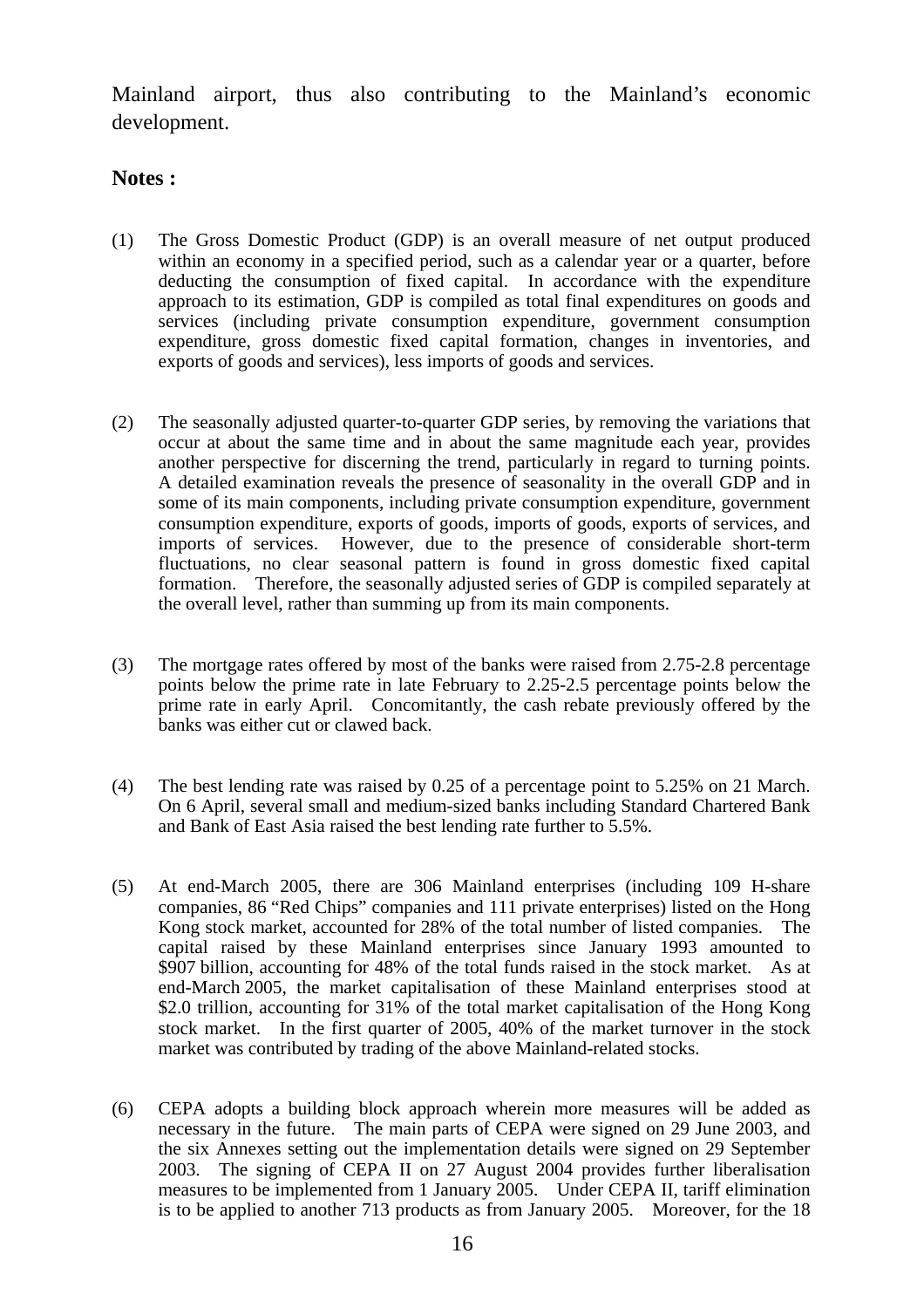services sectors to which preferential treatments have already been provided under CEPA I, the liberalisation is to be broadened for 11 of them under CEPA II. In addition, new liberalisation measures are to be granted to 8 new service areas.

- (7) In 2003, these key industries taken together contributed to 54.9% of GDP and 44.3% in terms of total employment. The respective value added contributions to GDP of financial services, trading and logistics, tourism, and professional and other producer services are 13.1%, 27.9%, 2.5% and 11.5% respectively in 2003. Their corresponding shares in total employment in 2003 are 5.4%, 24.4%, 3.8% and 10.8%. Other producer services refer to the producer services other than those covered in the three key industries of financial services, trading and logistics, and tourism.
- (8) Basel II contains a revised international capital adequacy framework promulgated by the Basel Committee on Banking Supervision in June 2004. Compared with Basel I, Basel II is more risk-sensitive and covers a wider range of banking risks. A key element of Basel I and Basel II is the requirement of banks to maintain minimum capital adequacy ratio of 8%. This underscores the importance of capital held by a bank to absorb losses and thus protect the depositors in the event of the bank being wound up.
- (9) The government is considering a proposal to establish a new regulatory watchdog the Financial Reporting Council (FRC). One of the key functions of the FRC is to investigate suspected irregularities of auditors of listed corporations in relation to the audit of published accounts or financial statements of such corporations and the preparation of any auditors' reports for inclusion in prospectuses. The other key function of the FRC is to enquire into suspected non-compliance of the financial reports of listed corporations.
- (10) Starting from 1 January 2005, the tractor, trailer and container of cross-boundary trucks no longer need to be "tied together" for crossing the boundary. This provides greater flexibility for the cross-boundary container truck industry by allowing for better deployment of tractors, trailers and containers to increase trip frequency, enhance efficiency and reduce cost.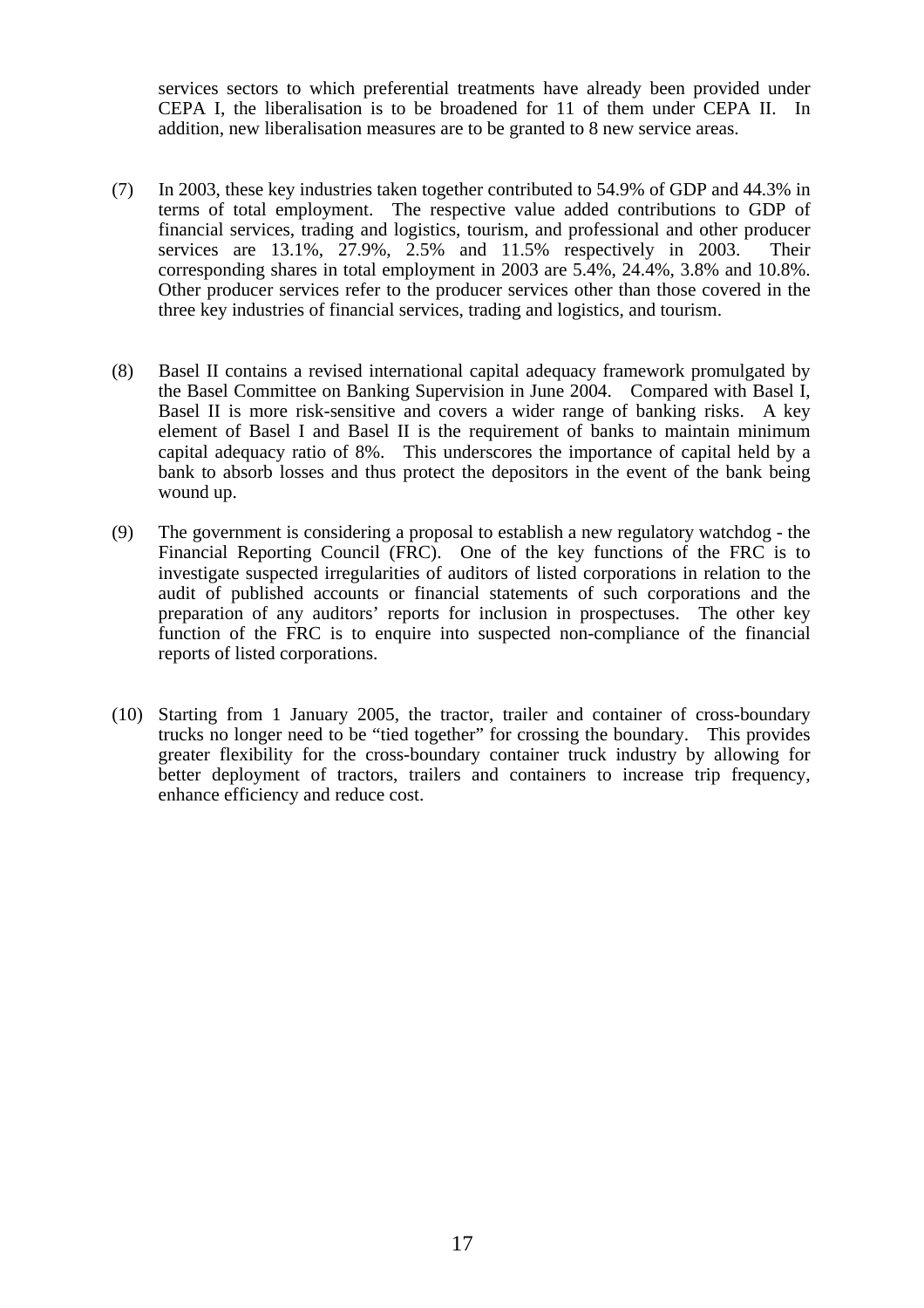#### **CHAPTER 2 : THE EXTERNAL SECTOR**

#### *Summary*

- *Global demand was strong in overall terms in early 2005. There were nevertheless signs of moderation towards the end of the first quarter.*
- *Total exports of goods had a rather notable growth of 9.2% in real terms for the first quarter as a whole, yet the momentum moderated in March as global and regional growth slowed. The moderation in the recent period should also be seen against the fast expansion in the past couple of years, which set a distinctly high base of comparison in 2004.*
- *The slow-down occurred mainly in exports to East Asian markets, being affected by the region-wide deceleration in export performance and the ensuing setback in intra-regional trade. Exports to the US held up well in the first two months but also slackened towards the end of the quarter amidst weaker demand there. Yet exports to the EU, Japan and Singapore still maintained rather strong growth.*
- *Exports of services continued to prosper in the first quarter of 2005. Apart from vibrant inbound tourism and surging offshore trade, transportation services also expanded further on the back of strong influx of visitor arrivals and buoyant trade flows.*
- Although global demand remained strong in overall terms in early 2005, it *has been increasingly reliant on the US economy as the main growth engine. This, coupled with the still high and volatile oil prices as well as the US interest rate upcycle, poses a considerable uncertainty to the sustainability of global demand.*

#### **Major external influences**

2.1 On entry into 2005, global economic activity stayed strong in overall terms. Yet the growth momentum seemed to have eased back somewhat towards the end of the quarter, mainly reflecting weaker demand in the US economy. Also, the pace of expansion in the European Union remained moderate, as its export-led recovery virtually came to a halt, and as its domestic sector failed to embark on a solid recovery owing to the structural weaknesses of their own.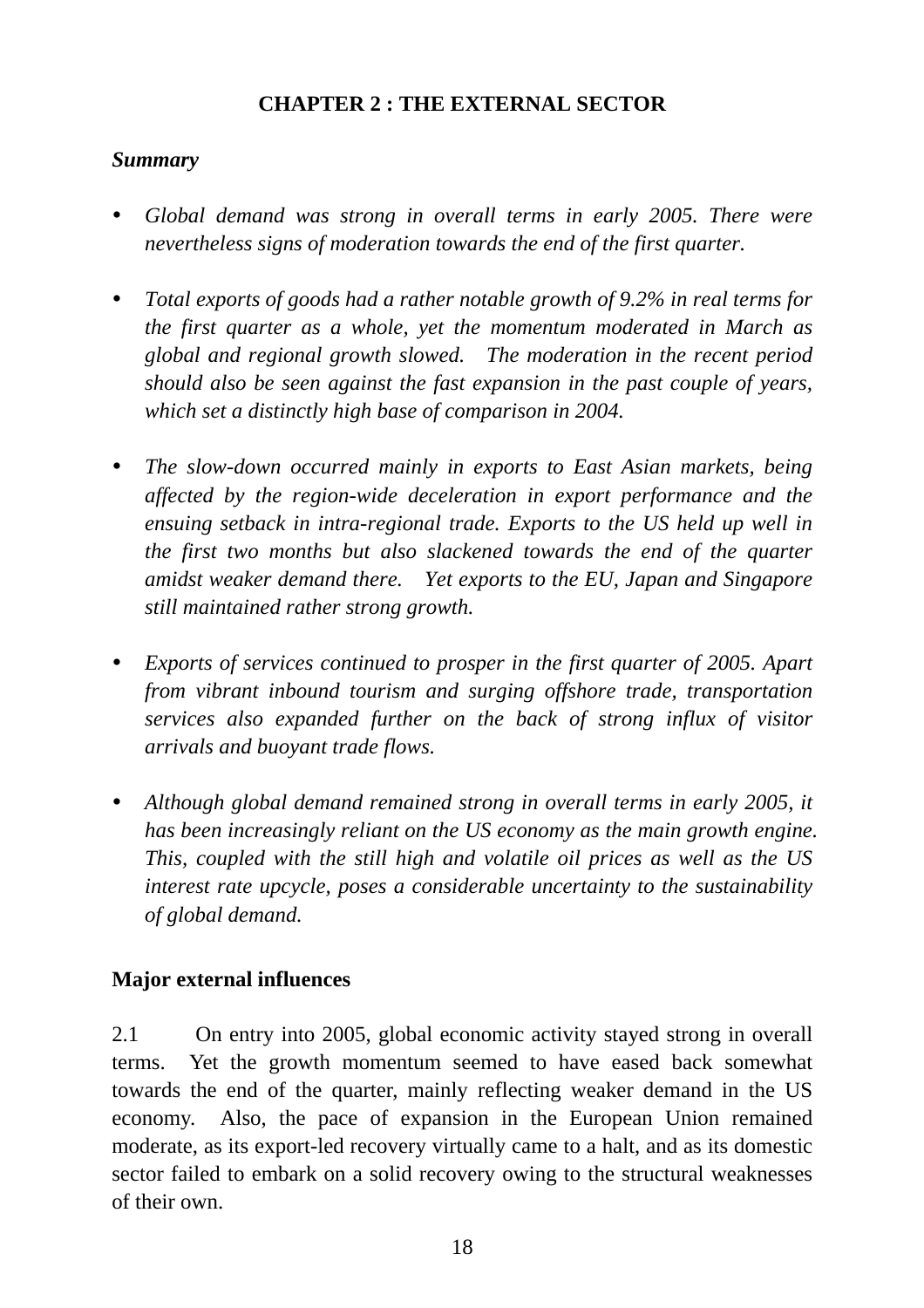2.2 Elsewhere in East Asia, the Mainland economy continued to take up a prominent role in driving the global economy, at a time when Europe and Japan had yet to sustain the recovery momentum. Exports continued to forge ahead, a sign of Mainland's competitiveness and increasing penetration in the world market. On the domestic front, retail sales, industrial production and fixed asset investment all sustained strong growth in the first quarter of 2005. Japan's economy also saw a visible improvement in the first quarter, following the stagnation during most of last year, thanks to a notable pick-up in domestic demand offsetting the weakness in exports. But the picture was far less robust in the other East Asian economies, with economic activity generally slowing down amidst deceleration in their exports upon weaker global demand for electronic products.

2.3 The surge in oil prices during the first quarter of 2005 and the successive interest rate hikes in the US have conceivably started to take a toll on global demand more recently. Added to these is an increasing threat that Mainland's exports of textile and clothing (T&C) products would face safeguard restrictions from advanced economies. These restrictions, if implemented, would inevitably hurt Hong Kong's external trade. Meanwhile, the exchange rate of the US dollar is another important determinant of Hong Kong's external trade performance in the period ahead.

#### **Visible trade**

#### *Total exports of goods*

2.4 *Total exports of goods* (comprising re-exports and domestic exports) grew notably further by 9.2% in real terms<sup>(1)</sup> in the first quarter of 2005 over a year earlier, having attained double-digit growth in the preceding ten quarters. Exports actually still held up well in the first two months of 2005, yet they slowed down quite distinctly in March, as intra-regional trade slackened upon weaker global demand. The region-wide deceleration in exports in turn was partly due to weaker demand in the US, and partly due to less buoyant import intake by China.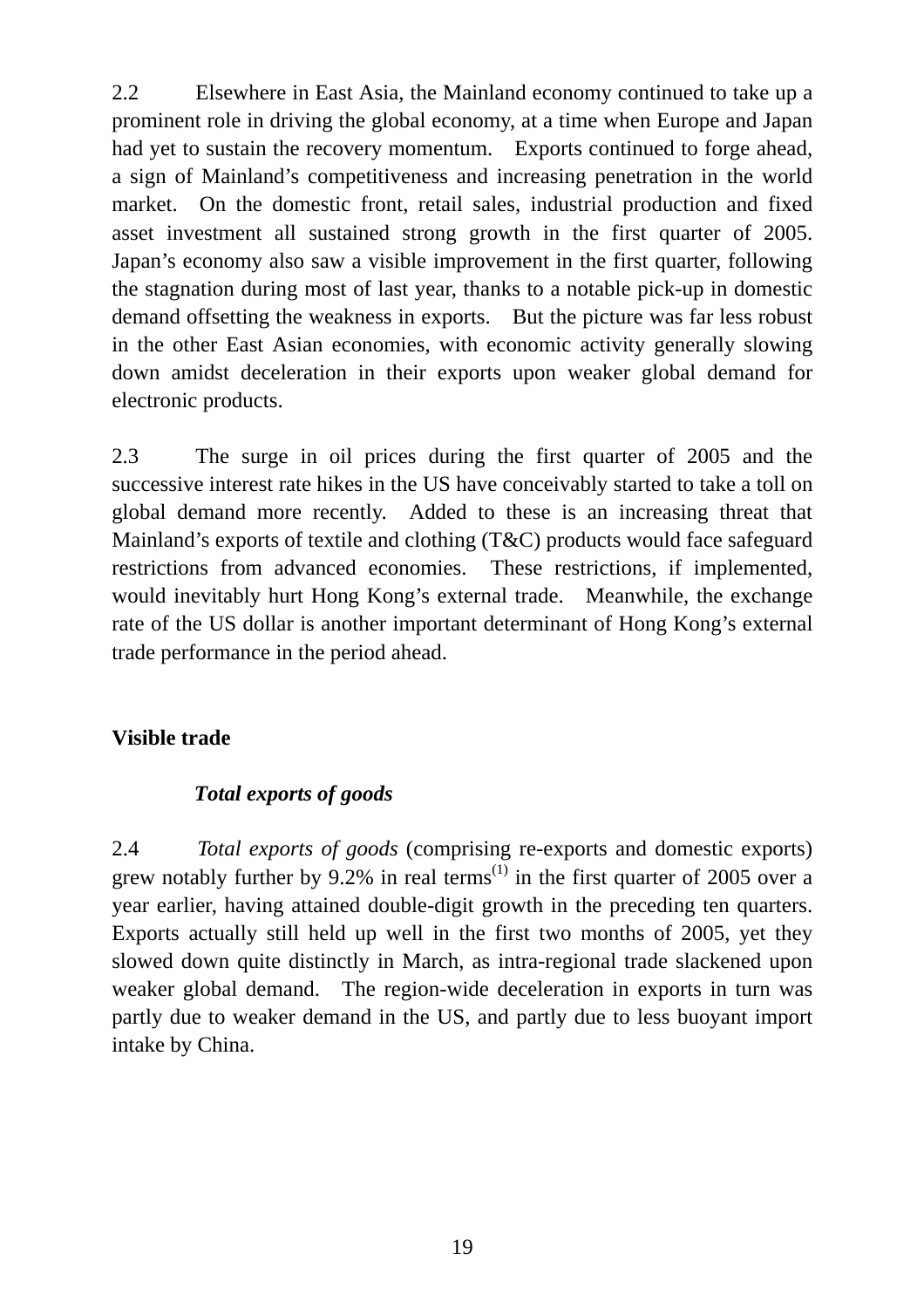#### **Diagram 2.1 : Hong Kong's total exports of goods, total import demand in Hong Kong's major markets, and exchange rate movements (year-on-year rate of change)**



Notes : Total exports of goods as depicted refer to the year-on-year rate of change in real terms, while total import demand in Hong Kong's major markets as depicted refers to the year-on-year rate of change in US dollar terms in the aggregate import demand in East Asia, the United States and the European Union taken together.

 (\*) For ease of comparison with the rate of change in Hong Kong's total exports of goods, the scale for the Real EERI is presented here upside down, so that positive changes denoting real appreciation of the Hong Kong dollar appear at the lower part and negative changes denoting real depreciation at the upper part of the diagram.

2.5 *Re-exports(2)* remained the key growth driver within overall exports, rising further by 10.4% in real terms in the first quarter, after a 13.8% increase in the fourth quarter of 2004. The strong performance of re-exports was in large part attributable to the increasing penetration of the Mainland's exports in the major markets. Leveraging on the important role as the trade conduit between the Mainland and the rest of the world, Hong Kong's re-export trade involving the Mainland continued to flourish in the first quarter.

2.6 *Domestic exports* however fell back significantly by 9.5% in the first quarter, having picked up to a 4.8% rise in the fourth quarter of 2004. Growth in domestic exports, already held back by the ongoing structural shift to re-exports and offshore trade<sup>(3)</sup> over years, were dragged further by a plunge in domestic exports of textile and clothing products to the US and European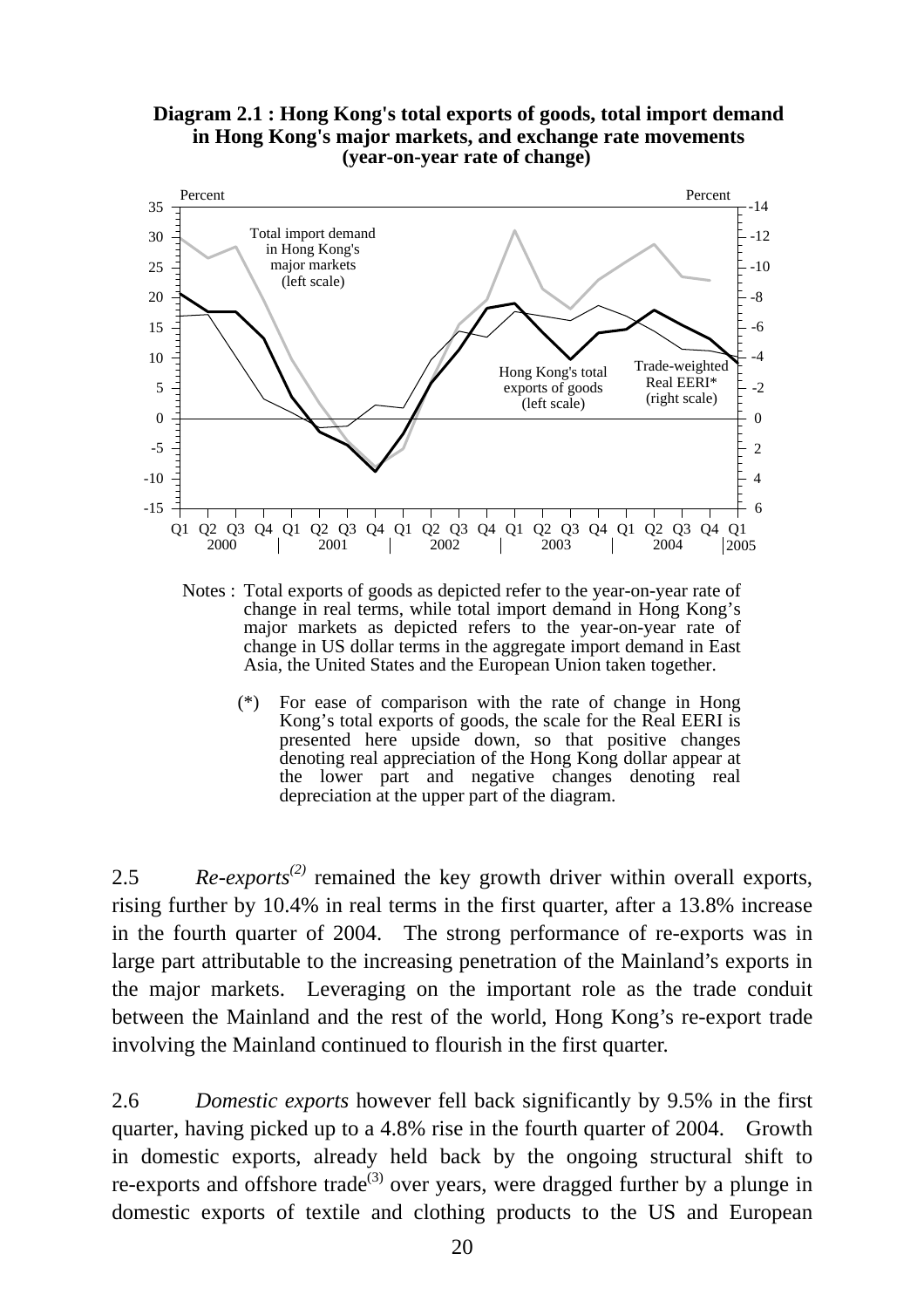markets in the first quarter upon the removal of quotas on such products as from January 2005. This outweighed the beneficial effects of CEPA to Hong Kong's domestic exports to the Mainland in the first quarter.

|                                                                                                      | <u>Total exports of goods</u>                                                      |                              | Re-exports                                                                      | Domestic exports            |                                                                                           |  |
|------------------------------------------------------------------------------------------------------|------------------------------------------------------------------------------------|------------------------------|---------------------------------------------------------------------------------|-----------------------------|-------------------------------------------------------------------------------------------|--|
| In value<br>terms                                                                                    | In real<br>Change<br>in prices<br>terms                                            | In value In real<br>terms    | Change<br>in prices<br>terms                                                    | In value<br>terms           | In real<br>Change<br>in prices<br>terms                                                   |  |
| 2004 Annual 15.9                                                                                     | 1.2<br>15.3                                                                        | 16.8                         | 16.3<br>1.1                                                                     | 3.5                         | 2.4<br>1.5                                                                                |  |
| 13.0<br>Q <sub>1</sub><br>Q <sub>2</sub><br>17.8<br>Q <sub>3</sub><br>17.2<br>15.3<br>Q <sub>4</sub> | 14.8 $(3.0)$<br>$-0.7$<br>18.0(5.4)<br>0.5<br>15.5(1.1)<br>1.9<br>13.2(2.9)<br>2.6 | 14.0<br>18.7<br>18.5<br>15.7 | $15.9(3.3) -0.8$<br>19.0(5.6)<br>0.5<br>16.8 $(1.1)$<br>2.0<br>13.8(3.0)<br>2.5 | $-0.6$<br>4.9<br>0.8<br>8.6 | $0.7$ (-1.6) -0.6<br>$5.1$ $(2.7)$ $0.2$<br>$-0.5$ $(0.8)$<br>- 1.8<br>4.8 $(2.5)$<br>4.2 |  |
| 10.6<br>2005 Q1                                                                                      | 9.2(0.1)<br>2.1                                                                    | 11.7                         | 10.4(1.0)<br>2.0                                                                | $-6.9$                      | $-9.5(-14.4)$<br>-4.8                                                                     |  |

#### **Table 2.1 : Total exports of goods, re-exports and domestic exports (year-on-year rate of change (%))**

Note : Figures in brackets are the seasonally adjusted quarter-to-quarter rates of change.



#### **Diagram 2.2 : Total exports of goods, re-exports and domestic exports**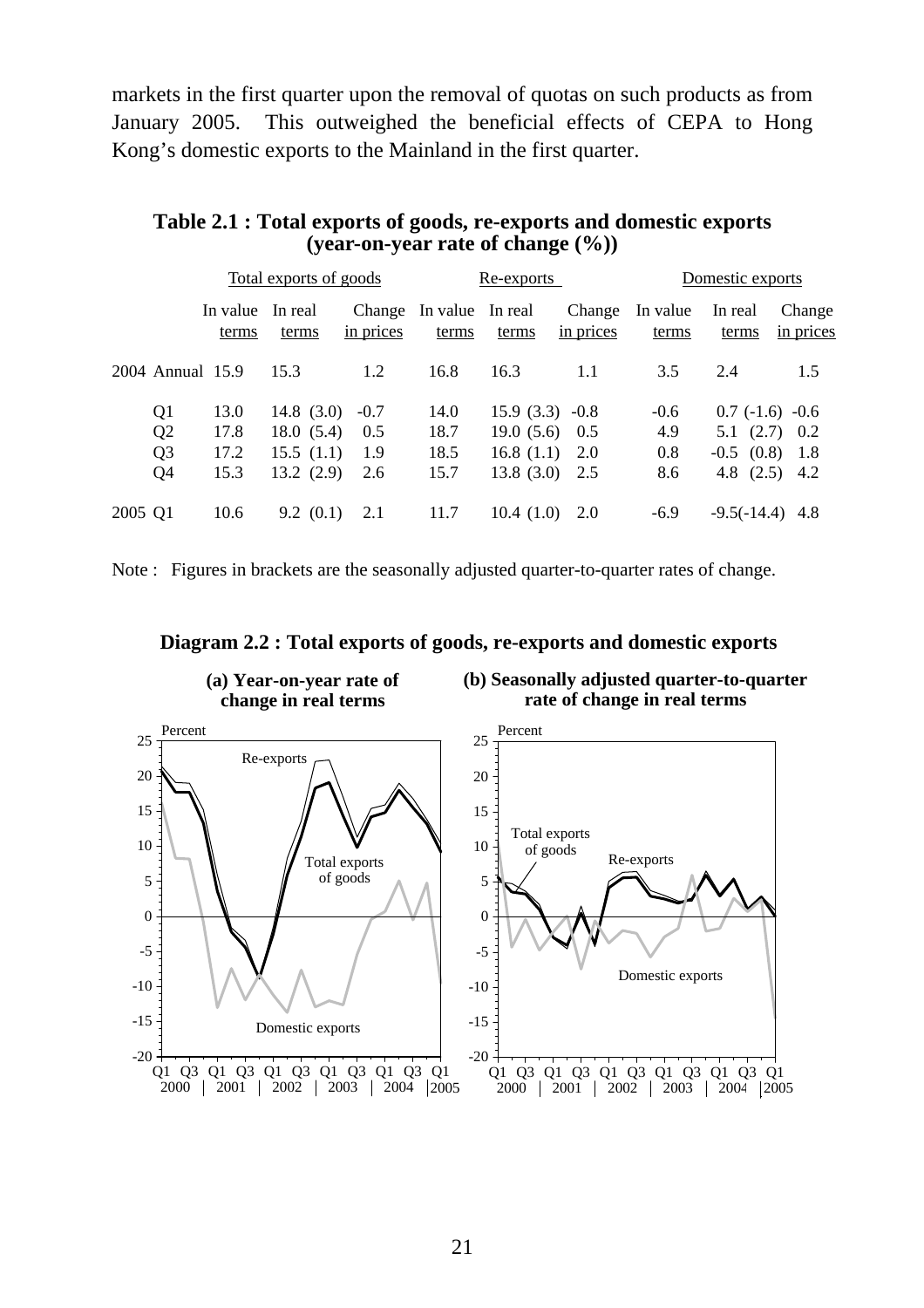#### *Total exports of goods by major market*

2.7 As intra-regional trade slowed down more noticeably towards the end of the first quarter, Hong Kong's exports to quite a number of East  $\text{Asian}^{(4)}$ markets also slackened in the quarter. The slow-down was particularly sharp for markets like Taiwan, Malaysia, Thailand and the Republic of Korea, due to a distinct fall-off in demand for electronic parts and components, in turn hit by the moderate export performance in these economies lately. Exports to Japan and Singapore also saw a slight moderation, though by a much lesser extent than the other Asian markets. As to exports to the Mainland, there was still a rather strong growth in the first quarter, but the momentum had also slowed when compared with the distinct double-digit growth over the past few quarters, due to some tapering in the intake of raw materials and consumer goods.

2.8 Exports to the United States held up well in the first two months, but slackened distinctly to a decline in March. This was so even with the cushion from the surge in T&C re-exports after the removal of quotas as from January 2005. On the other hand, exports to the European Union<sup> $(5)$ </sup> remained robust in the quarter, marked by continued surge in exports of both consumer goods and capital goods. The sustained strong performance in Hong Kong's exports to this market was achieved even amidst the generally modest growth pace in the EU economy. This was a reflection of the growing penetration of Mainland products there. But there was also an additional boost from the surge in T&C re-exports to the European markets.



**Diagram 2.3 : Total exports of goods by major market in the first quarter of 2005**

*Total exports of goods in the first quarter of 2005 : \$478.9 billion*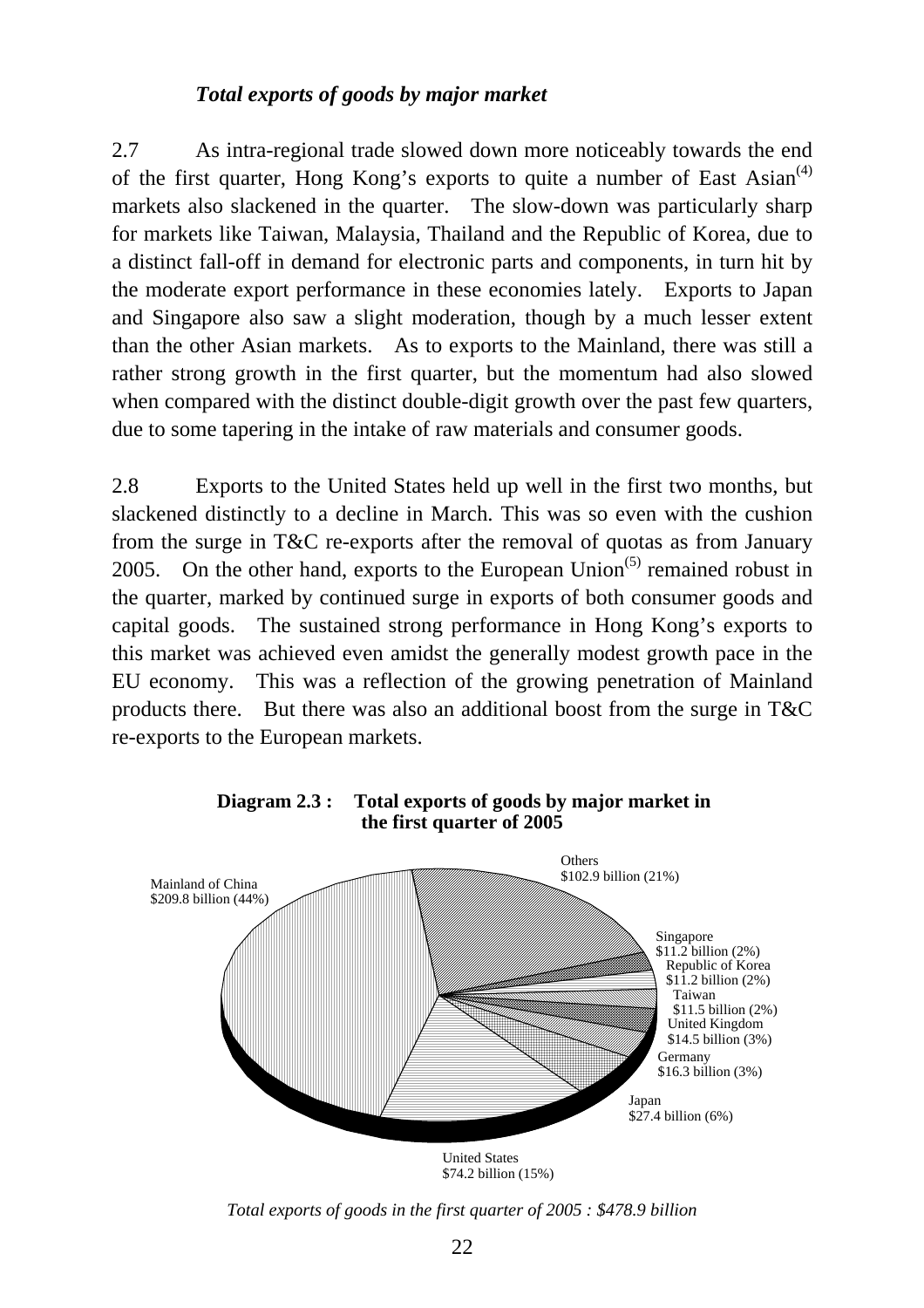|      |                       | Mainland<br>of China | United<br><b>States</b> | Japan        | United       | Kingdom Germany |              | Taiwan Singapore of Korea | Republic     |
|------|-----------------------|----------------------|-------------------------|--------------|--------------|-----------------|--------------|---------------------------|--------------|
| 2004 | Annual                | 17.8                 | 5.3                     | 14.2         | 14.8         | 12.0            | 17.9         | 24.0                      | 25.1         |
|      | Q1<br>$\overline{Q2}$ | 17.0<br>21.4         | 4.6<br>7.2              | 10.9<br>17.4 | 13.8<br>13.3 | 7.9<br>16.9     | 26.2<br>27.0 | 31.1<br>30.1              | 33.2<br>27.5 |
|      | Q <sub>3</sub><br>Q4  | 19.9<br>13.4         | 4.1<br>5.6              | 13.6<br>14.9 | 14.5<br>17.1 | 12.0<br>11.4    | 14.3<br>7.1  | 20.9<br>16.8              | 23.1<br>18.1 |
| 2005 | Q1                    | 9.9                  | 5.1                     | 11.5         | 11.9         | 18.2            | $-5.4$       | 15.7                      | 5.4          |

#### **Table 2.2 : Total exports of goods by major market (year-on-year rate of change in real terms (%))**

#### *Imports of goods*

2.9 With a more moderate growth in re-exports and with import intake for local use also easing back further, *imports of goods* likewise decelerated, though still attaining a solid increase of 4.4% in real terms in the first quarter of 2005 over a year earlier. Imports of goods sourced from the Mainland – the largest source of Hong Kong's imports – maintained distinct growth in the first quarter, while imports from other sources moderated in growth by various magnitude.

#### **Table 2.3 : Imports of goods and retained imports (year-on-year rate of change (%))**

|      |                      |                              | Imports of goods                                   |                          |                             | Retained imports <sup>(a)</sup>                             |                            |  |  |
|------|----------------------|------------------------------|----------------------------------------------------|--------------------------|-----------------------------|-------------------------------------------------------------|----------------------------|--|--|
|      |                      | In value<br>terms            | In real<br>terms                                   | Change<br>in prices      | In value<br>terms           | In real<br>terms                                            | Change<br>in prices        |  |  |
| 2004 | Annual               | 16.9                         | 14.1                                               | 2.9                      | 17.2                        | 8.9                                                         | 8.2                        |  |  |
|      | Q1<br>Q2<br>Q3<br>Q4 | 15.7<br>22.1<br>18.4<br>11.9 | 15.5(3.6)<br>19.8(3.7)<br>$14.2(-0.5)$<br>7.8(0.8) | 0.7<br>2.3<br>4.0<br>4.3 | 20.3<br>32.0<br>18.1<br>1.5 | 14.8 $(4.1)$<br>$21.8(-0.4)$<br>$7.8(-4.5)$<br>$-6.0(-4.5)$ | 4.6<br>7.4<br>10.8<br>10.6 |  |  |
| 2005 | O1                   | 8.1                          | 4.4 $(1.3)$                                        | 4.0                      | $-1.2$                      | $-8.6(1.9)$                                                 | 10.4                       |  |  |

Notes : Figures in brackets are the seasonally adjusted quarter-to-quarter rates of change.

 (a) Based on the results of the Annual Survey of Re-export Trade conducted by the Census and Statistics Department, re-export margins by individual end-use category are estimated and adopted for deriving the value of imports retained for use in Hong Kong.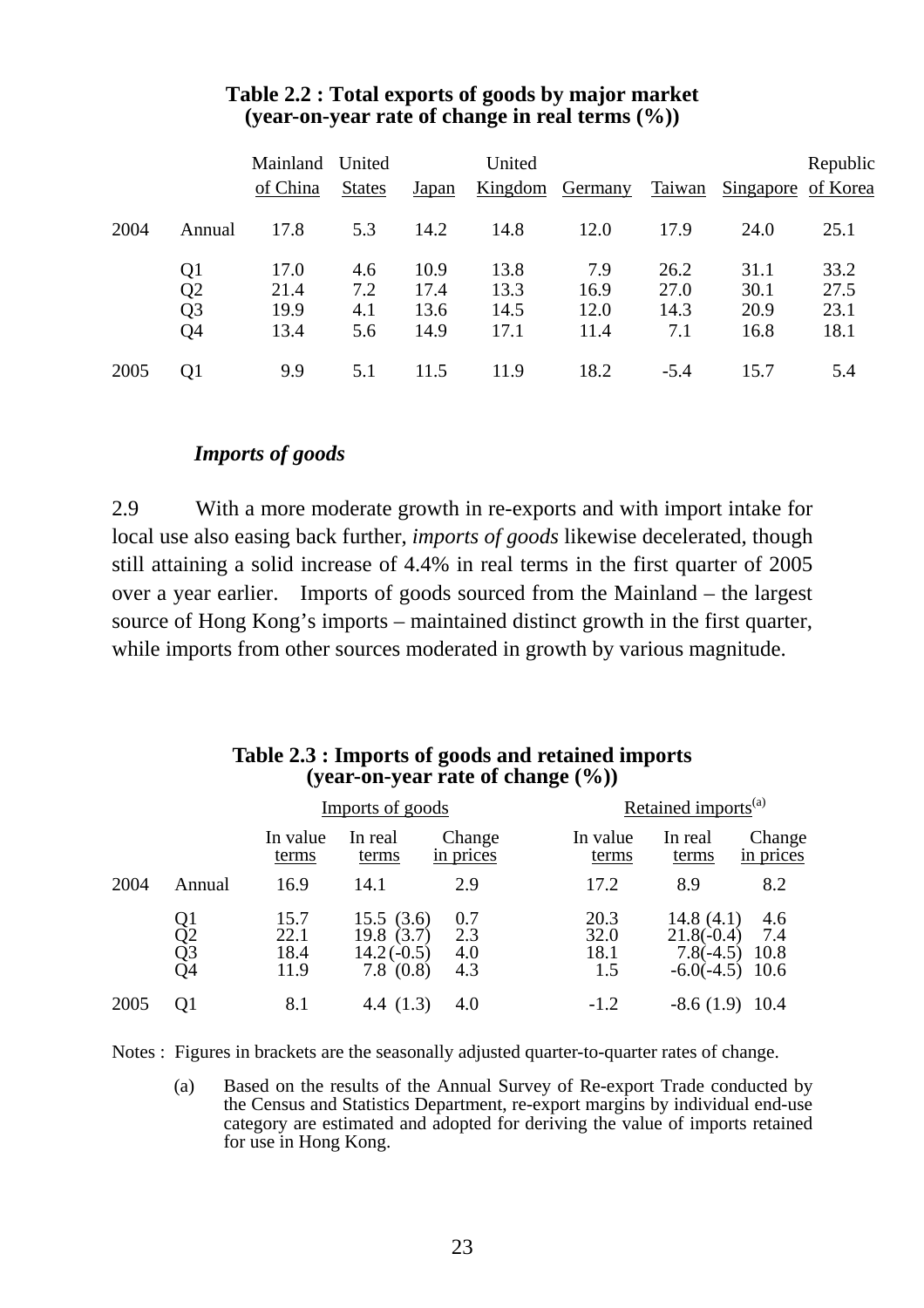

#### **Diagram 2.4 : Imports of goods and retained imports**

2.10 Within total imports of goods, *retained imports* fell by 8.6% in the first quarter, further to a 6.0% decline in the fourth quarter of 2004. Import intake for local use continued to ease back after the sharp uptick in the first half of 2004. The performance nevertheless varied amongst different end-use categories. Specifically, retained imports of capital goods actually reverted to a modest growth in the first quarter of 2005, with intake of telecommunications equipment as the key growth driver. Delivery of several aircraft in the first quarter also rendered support to a certain extent. Intake of construction machinery and of office equipment, however, plunged further sharply in the first quarter. Intake of industrial machinery for manufacturing use also dipped into negative growth, having attained double-digit increases in the preceding four quarters. As to retained imports of the other end-use categories, the easing trend witnessed in the fourth quarter of 2004 extended into the first quarter of 2005, with the declines in retained imports of raw materials and semi-manufactures and of consumer goods particularly sharp.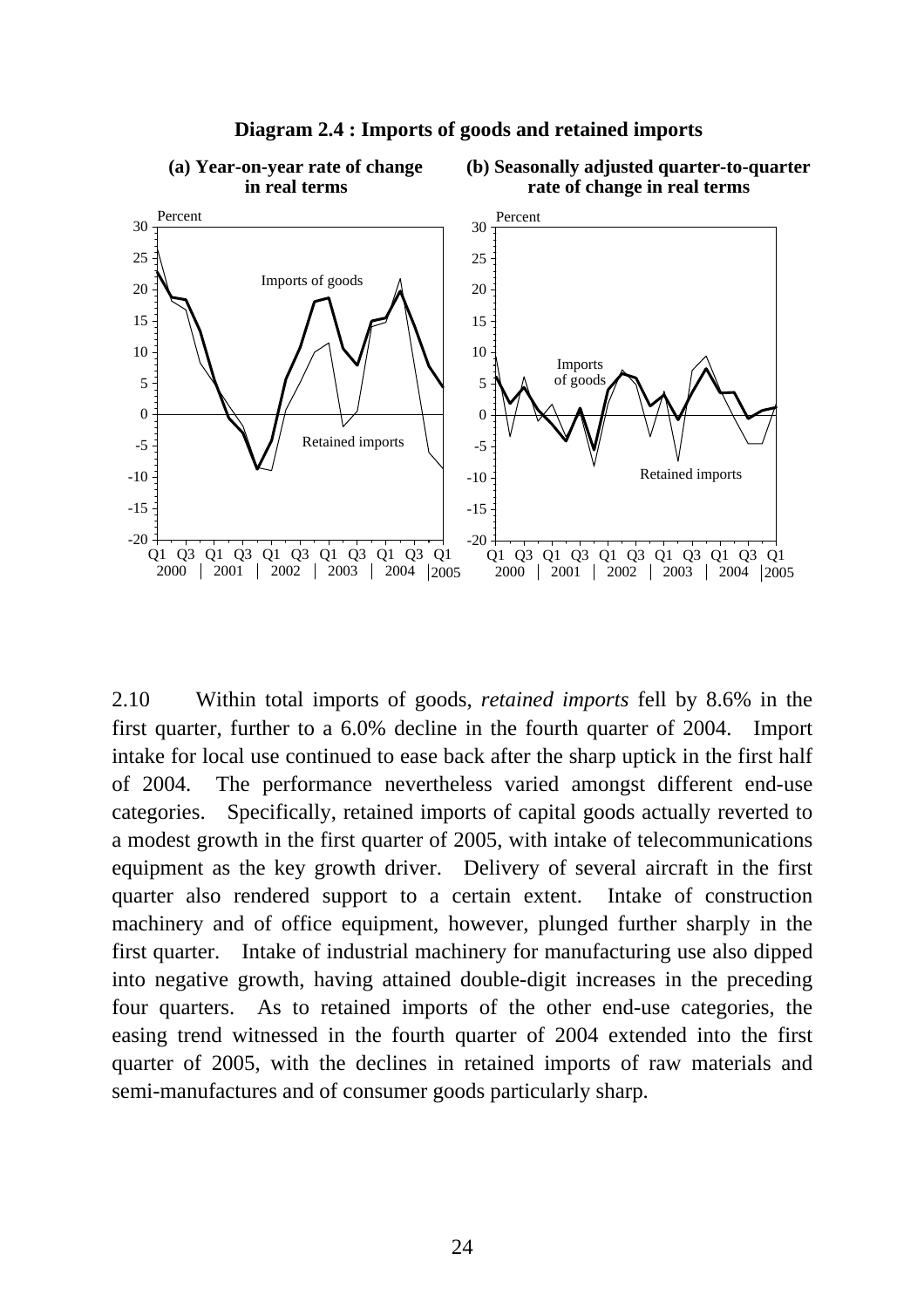|      |                      | Consumer<br>goods               | Foodstuffs                   | Capital<br>goods               | Raw<br>materials and<br>semi-manufactures | Fuels                        |
|------|----------------------|---------------------------------|------------------------------|--------------------------------|-------------------------------------------|------------------------------|
| 2004 | Annual               | 3.0                             | 5.8                          | 13.1                           | 8.0                                       | 8.3                          |
|      | Q1<br>Q2<br>Q3<br>Q4 | 2.2<br>21.6<br>$-1.1$<br>$-8.5$ | 7.1<br>19.6<br>5.0<br>$-4.7$ | 17.8<br>25.6<br>14.8<br>$-2.5$ | 22.1<br>15.6<br>6.9<br>$-9.5$             | 9.1<br>23.7<br>4.7<br>$-1.5$ |
| 2005 | O1                   | $-6.7$                          | $-1.5$                       | 1.5                            | $-19.5$                                   |                              |

#### **Table 2.4 : Retained imports by end-use category (year-on-year rate of change in real terms (%))**

#### **Table 2.5 : Retained imports of capital goods by broad type (year-on-year rate of change in real terms (%))**

|      |                      | Industrial<br>machinery for<br>manufacturing use | Construction<br>machinery         | Office<br>equipment               | Tele-<br>communications<br>equipment | Other<br>capital<br>$\overline{\text{goods}}$ |
|------|----------------------|--------------------------------------------------|-----------------------------------|-----------------------------------|--------------------------------------|-----------------------------------------------|
| 2004 | Annual               | 20.0                                             | $-11.3$                           | 2.2                               | 30.8                                 | $-2.6$                                        |
|      | Q1<br>Q2<br>Q3<br>Q4 | 17.7<br>11.8<br>32.6<br>18.2                     | 1.5<br>10.7<br>$-23.0$<br>$-38.6$ | 13.4<br>19.4<br>$-0.1$<br>$-22.3$ | 37.8<br>76.0<br>0.6<br>28.9          | 1.6<br>$-6.7$<br>49.3<br>$-34.2$              |
| 2005 | 01                   | $-3.0$                                           | $-89.1$                           | $-29.7$                           | 28.1                                 | 23.6                                          |

#### **Invisible trade**

#### *Exports of services*

2.11 *Exports of services* attained distinct growth at 8.6% in real terms in the first quarter of 2005 over a year earlier, further to a 7.2% increase in the fourth quarter of 2004. Within exports of services, exports of trade-related services continued to grow briskly, as buoyant trade flows involving the Mainland remained conducive to offshore trade. Exports of transportation services, the next largest component following exports of trade-related services, also attained a rather notable growth. Passenger services were bolstered by continued influx of incoming visitors, while cargo services also held up well on the back of robust external trade. As to exports of finance, business and other services, there was a further solid growth in the first quarter.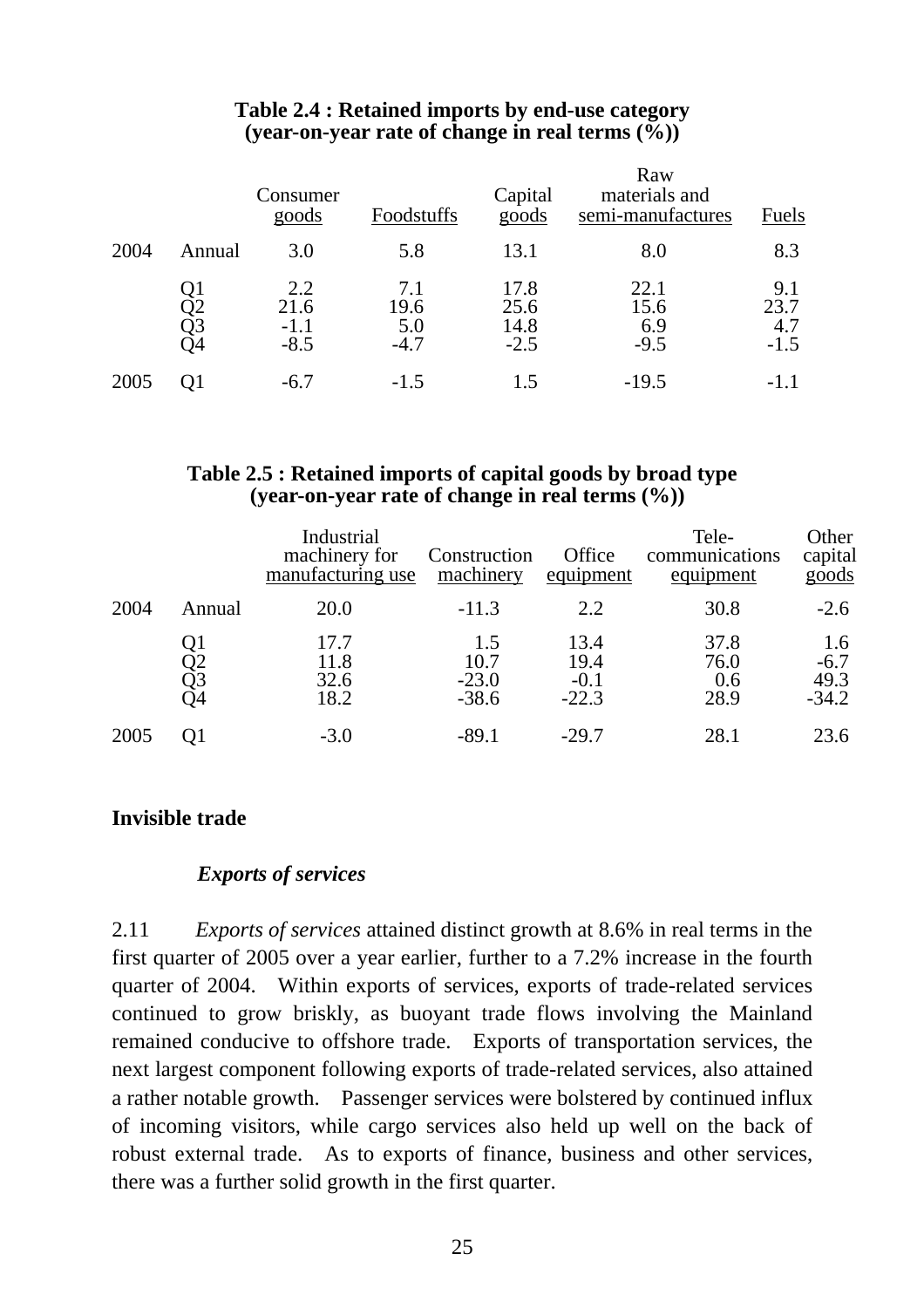2.12 Exports of travel services were also vibrant in the first quarter, on the back of a further strong growth in the number of visitor arrivals. Indeed, the number of visitors from the Mainland continued to grow distinctly in the first quarter, while those from most other sources also picked up sharply further.



*\$106.7 billion*

**Diagram 2.5 : Exports of services by major** 

#### **Diagram 2.6 : Exports of services**

#### **Table 2.6 : Exports of services by major service group (year-on-year rate of change in real terms (%))**

|      |                      |                                                                    | Of which:                    |                                                 |                                |                                               |
|------|----------------------|--------------------------------------------------------------------|------------------------------|-------------------------------------------------|--------------------------------|-----------------------------------------------|
|      |                      | <b>Exports</b><br>of services                                      | services $(a)$               | Trade-related Transportation Travel<br>services | $s$ ervices <sup>(b)</sup>     | Finance,<br>business<br>and other<br>services |
| 2004 | Annual               | 15.0                                                               | 14.3                         | 17.4                                            | 19.4                           | 9.2                                           |
|      | Q1<br>Q2<br>Q3<br>Q4 | 13.8<br>(1.3)<br>(0.8)<br>33.0<br>(5.7)<br>11.7<br>$(-1.0)$<br>7.2 | 16.3<br>19.6<br>12.6<br>11.2 | 14.2<br>31.9<br>17.4<br>8.7                     | 11.3<br>152.3<br>3.5<br>$-4.3$ | 11.0<br>11.1<br>8.1<br>6.9                    |
| 2005 | O1                   | (2.4)<br>8.6                                                       | 12.9                         | 5.4                                             | 9.9                            | 4.9                                           |

Notes : Figures in brackets are the seasonally adjusted quarter-to-quarter rates of change.

(a) Comprising mainly offshore trade.

 (b) Comprising mainly inbound tourism receipts. Figures for 2004 have been revised following the release of enhanced estimates on tourism expenditure by Mainland visitors by the Hong Kong Tourism Board. Estimates for 2002 and 2003 were revised accordingly to enable comparability of the data series.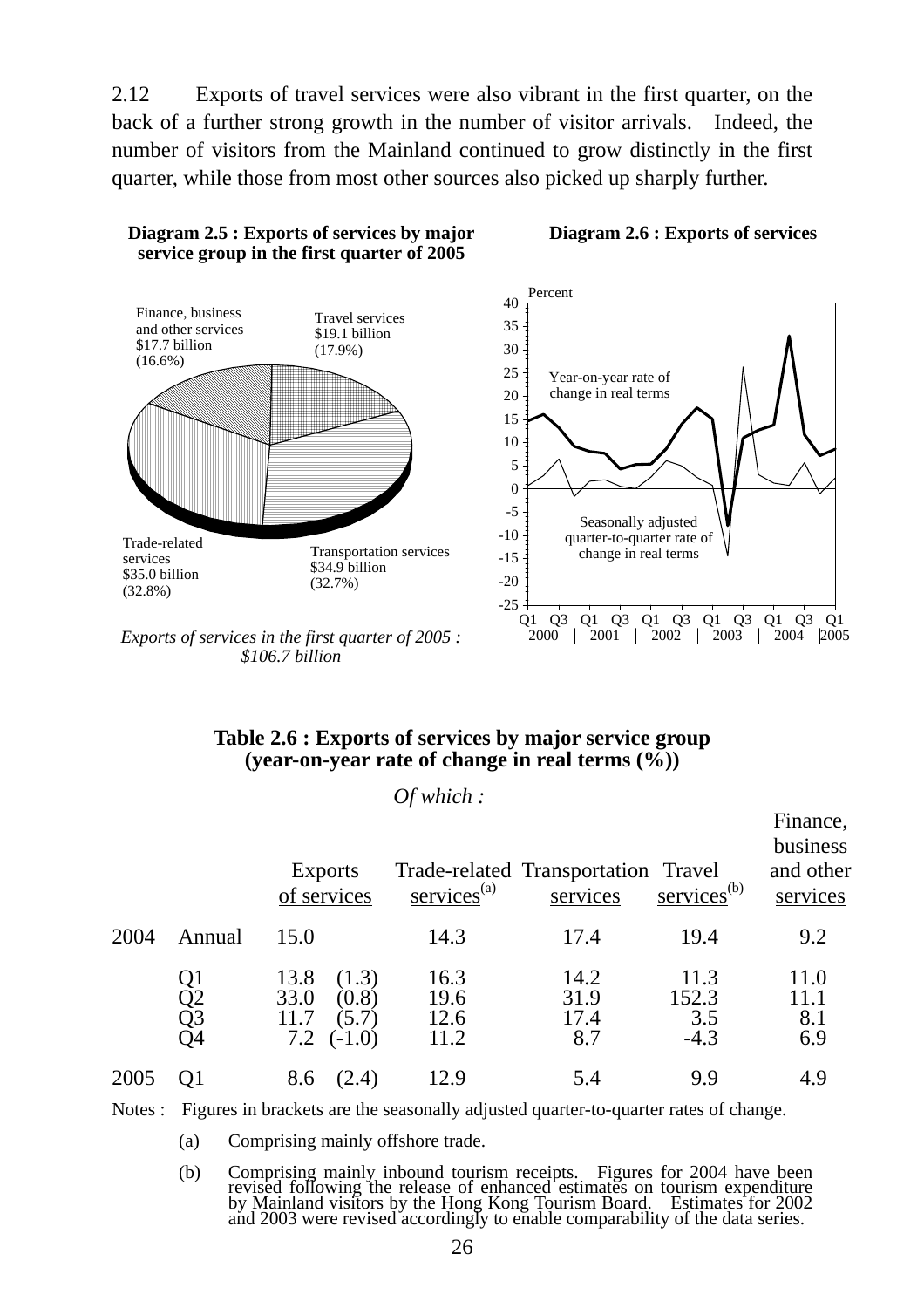#### *Imports of services*

2.13 *Imports of services* also went up further by 5.5% in real terms in the first quarter of 2005 over a year earlier, after a 6.2% increase in the fourth quarter of 2004. The growth in imports of services was broadly based in the first quarter, with imports of travel services - the largest component within imports of services - maintaining solid growth. Imports of trade-related services and of transportation services likewise continued to register notable increases, in tandem with still generally buoyant trade flows. Imports of finance, business and other services also attained solid growth.



*Imports of services in the first quarter of 2005 : \$57.3 billion*



|      |                      |                           | Of which:                           |                              |                                          |                            |                                   |  |  |
|------|----------------------|---------------------------|-------------------------------------|------------------------------|------------------------------------------|----------------------------|-----------------------------------|--|--|
|      |                      | Imports<br>of services    |                                     | Travel<br>$s$ ervices $(a)$  | Transportation Trade-related<br>services | services                   | business<br>and other<br>services |  |  |
| 2004 | Annual 10.7          |                           |                                     | 10.6                         | 16.0                                     | 9.4                        | 5.3                               |  |  |
|      | Q1<br>Q2<br>Q3<br>Q4 | 3.5<br>30.1<br>7.2<br>6.2 | $(-4.4)$<br>(6.0)<br>(3.0)<br>(1.0) | $-2.1$<br>45.0<br>4.0<br>5.8 | 11.3<br>34.6<br>13.7<br>8.1              | 11.3<br>14.5<br>7.8<br>6.4 | 4.5<br>5.9<br>6.1<br>4.6          |  |  |
| 2005 |                      |                           | $5.5 \quad (-4.2)$                  | 5.7                          | 7.2                                      | 8.0                        | 2.1                               |  |  |

Notes : Figures in brackets are the seasonally adjusted quarter-to-quarter rates of change.

(a) Comprising mainly outbound travel spending.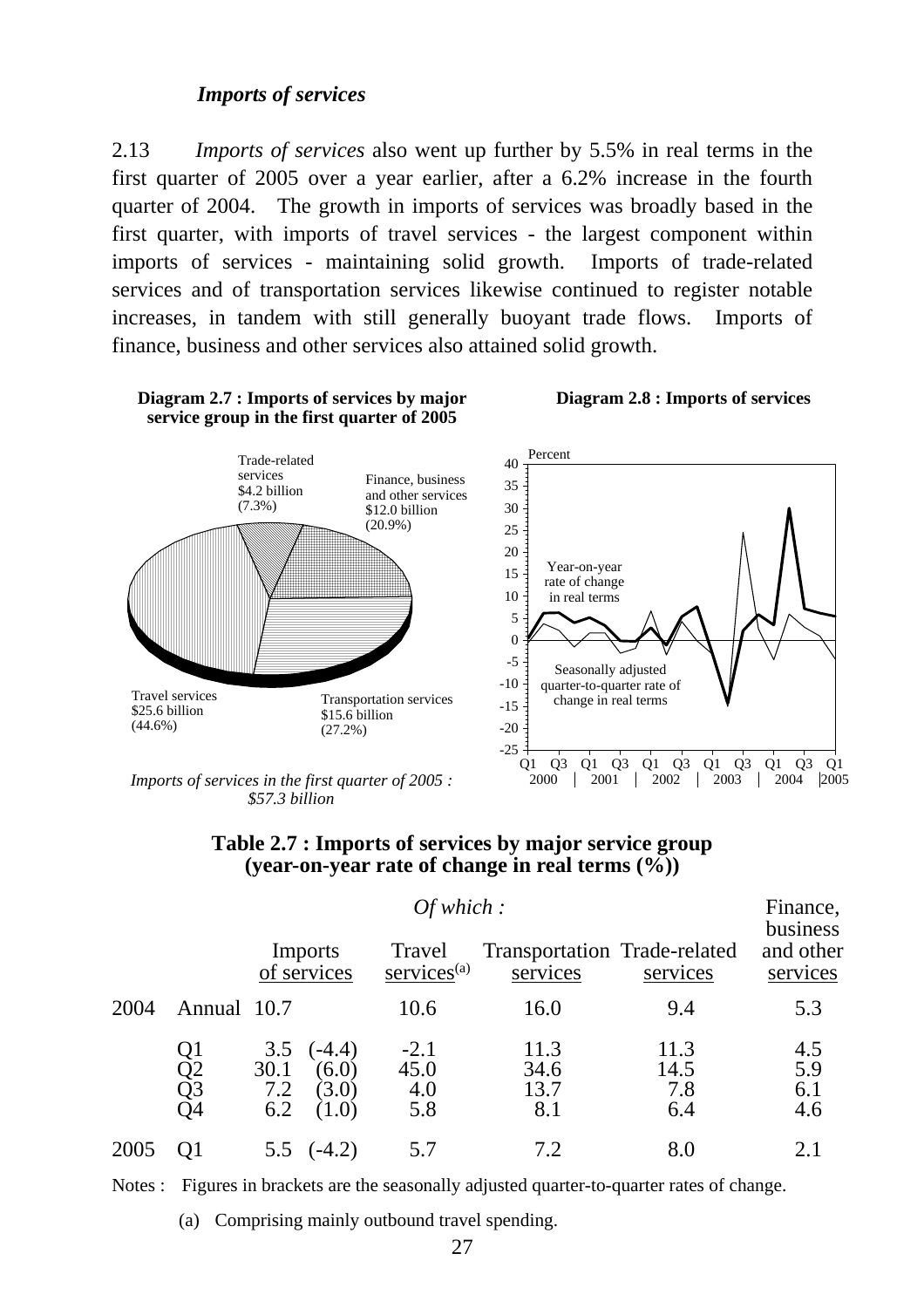#### **Visible and invisible trade balance**

2.14 There was a surplus of \$29.8 billion in the combined visible and invisible trade balance in the first quarter of 2005, equivalent to 5.4% of the total value of imports of goods and services. These were up from the respective figures of \$10.4 billion and 2.0% in the same quarter in 2004.

|      |                             | Total exports                    |                                |                                  | <b>Imports</b>               | Trade balance                          |                              |                             |
|------|-----------------------------|----------------------------------|--------------------------------|----------------------------------|------------------------------|----------------------------------------|------------------------------|-----------------------------|
|      |                             | Goods                            | Services                       | Goods                            | Services                     | Goods                                  | Services                     | Combined                    |
| 2004 | Annual                      | 2,027.0                          | 417.3                          | 2,099.5                          | 232.2                        | $-72.5$                                | 185.0                        | 112.5                       |
|      | Q1<br>$\frac{Q2}{Q3}$<br>O4 | 434.4<br>497.9<br>546.7<br>548.0 | 95.9<br>94.7<br>111.4<br>115.2 | 467.2<br>527.3<br>555.2<br>549.7 | 52.7<br>55.5<br>62.5<br>61.4 | $-32.8$<br>$-29.4$<br>$-8.5$<br>$-1.8$ | 43.2<br>39.2<br>48.9<br>53.8 | 10.4<br>9.8<br>40.4<br>52.0 |
| 2005 | O1                          | 479.1                            | 106.7                          | 498.8                            | 57.3                         | $-19.7$                                | 49.4                         | 29.8                        |

#### **Table 2.8 : Visible and invisible trade balance (\$ billion at current market prices)**

Note : Figures may not add up exactly to the total due to rounding.

#### **Trade policy and measures conducive to external trade**

2.15 The Government of Hong Kong SAR sees its task as facilitating commerce and industry within the framework of a free-market. In regard to trade, Hong Kong maintains no tariffs and no regulatory measures impinging on international trade other than those required to discharge the international obligations or to protect health, the environment and access to high technology.

## *Mainland and Hong Kong Closer Economic Partnership Arrangement*

2.16 The Mainland and Hong Kong Closer Economic Partnership Arrangement (CEPA), the first free trade agreement ever concluded by the Mainland and Hong Kong, has been in full operation for more than a year. CEPA adopts a building block approach wherein more measures will be added as agreed by both parties. Further liberalisation measures effective as from January 1, 2005 were introduced under CEPA II. The legal text of CEPA II contains the following three annexes : (a) the list of 729 additional Hong Kong products under the Mainland 2005 tariff codes that are entitled to zero tariff<sup>(6)</sup>; (b) the rules of origin requirement for these products; and (c) further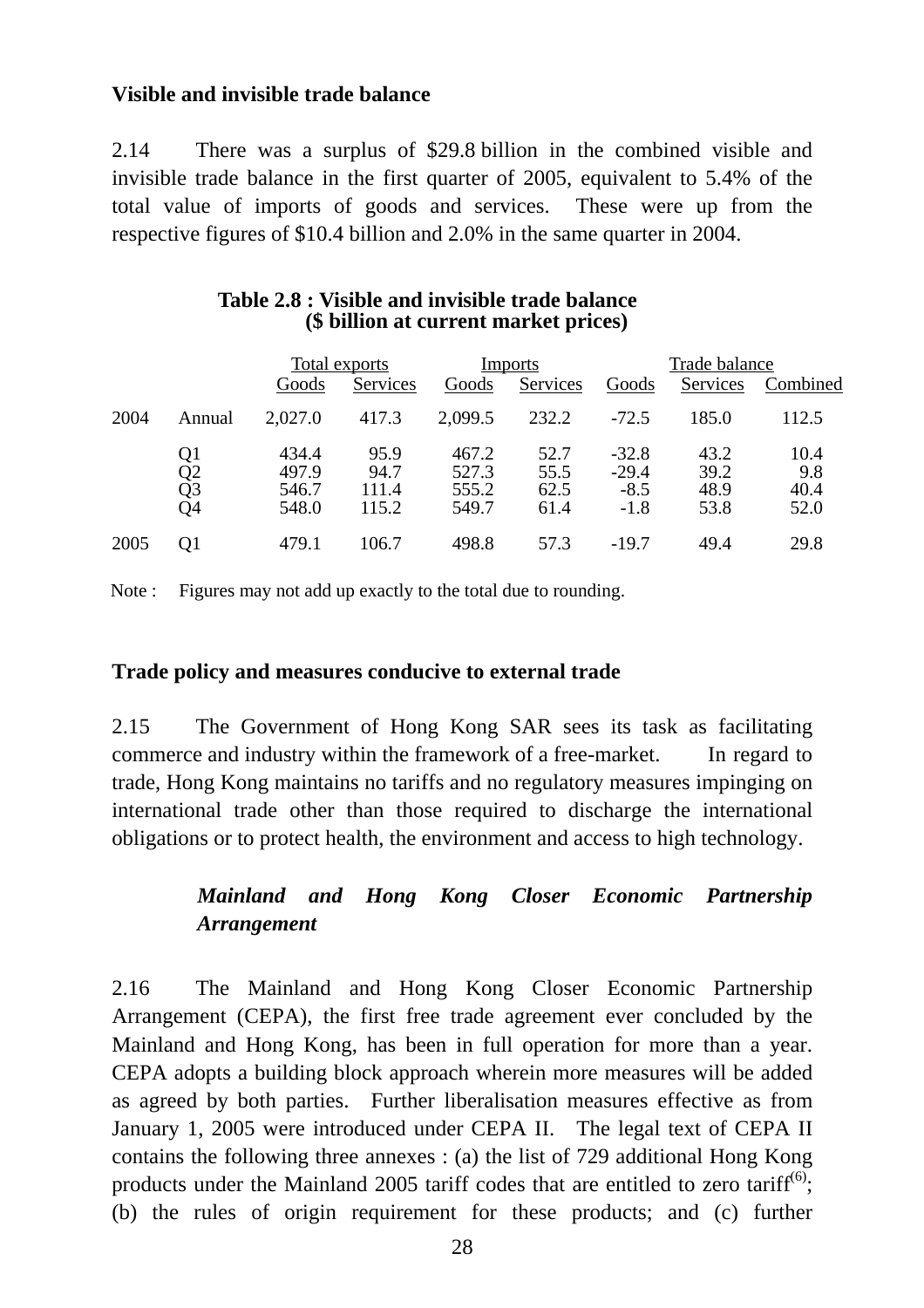liberalization measures in services<sup> $(7)$ </sup>. Taking the two phases of CEPA together, and given China's commitments upon accession to the WTO, about 95% of the value of Hong Kong's domestic exports to the Mainland will enjoy zero tariff by 1 January 2005. On trade in services, Hong Kong services and services suppliers are now eligible for preferential treatment in a total of 26 service areas. Furthermore, on mutual recognition of professional qualifications, agreements or arrangements have already been reached for various professionals<sup>(8)</sup>. In addition, Hong Kong's professional bodies have established direct communication channels with the relevant Mainland authorities to discuss on relevant issues.

2.17 CEPA aims to expand business opportunities between the two places by enlarging the scope for trade, services and investment. Also, it will help upgrade Hong Kong's manufacturing industry, by attracting investment in such niche areas as high value-added products, brand names, and high IP content products/processes. A quantitative analysis of the economic impact of CEPA recently completed by the HKSAR Government indicated that the impact of CEPA on Hong Kong's economy is positive and significant. For trade in goods, products with a total value of HK\$1.15 billion enjoyed tariff free treatment on importation into the mainland under CEPA I in 2004. For trade in services, 18 sectors were covered under CEPA I and services receipt generated in 2004 amounted to HK\$1.6 billion and the amount is expected to reach HK\$3.8 billion in 2005. Under Individual Visit Scheme (IVS), mainland resident made 4.26 million trips to Hong Kong in 2004 and they had generated an additional HK\$6.5 billion in tourist spending. About 29,000 new jobs have been and are forecasted to be created for Hong Kong in 2004 and 2005 because of CEPA I. As at 31 March 2005, the Trade and Industry (TID) of the HKSAR Government issued 4 393 certificates of Hong Kong origin (CEPA) to goods produced in Hong Kong, involving a total of \$1.57 billion of goods. TID also issued 746 certificates of Hong Kong service supplier to Hong Kong companies. The HKSAR Government is now consulting the relevant sectors on the wish list for CEPA III.

#### *Increasing connectivity between Mainland and Hong Kong*

2.18 To further facilitate the flow of passengers and goods between Hong Kong and Pearl River Delta (PRD), a new boundary bridge between the Lok Ma Chau and Huanggang Control Points was opened for use in January 2005. The new bridge is now designated for use by goods vehicles and the existing one for passenger vehicles, thereby allowing a total segregation of freight and passenger traffic. In addition, the Shenzhen Western Corridor linking up Shekou in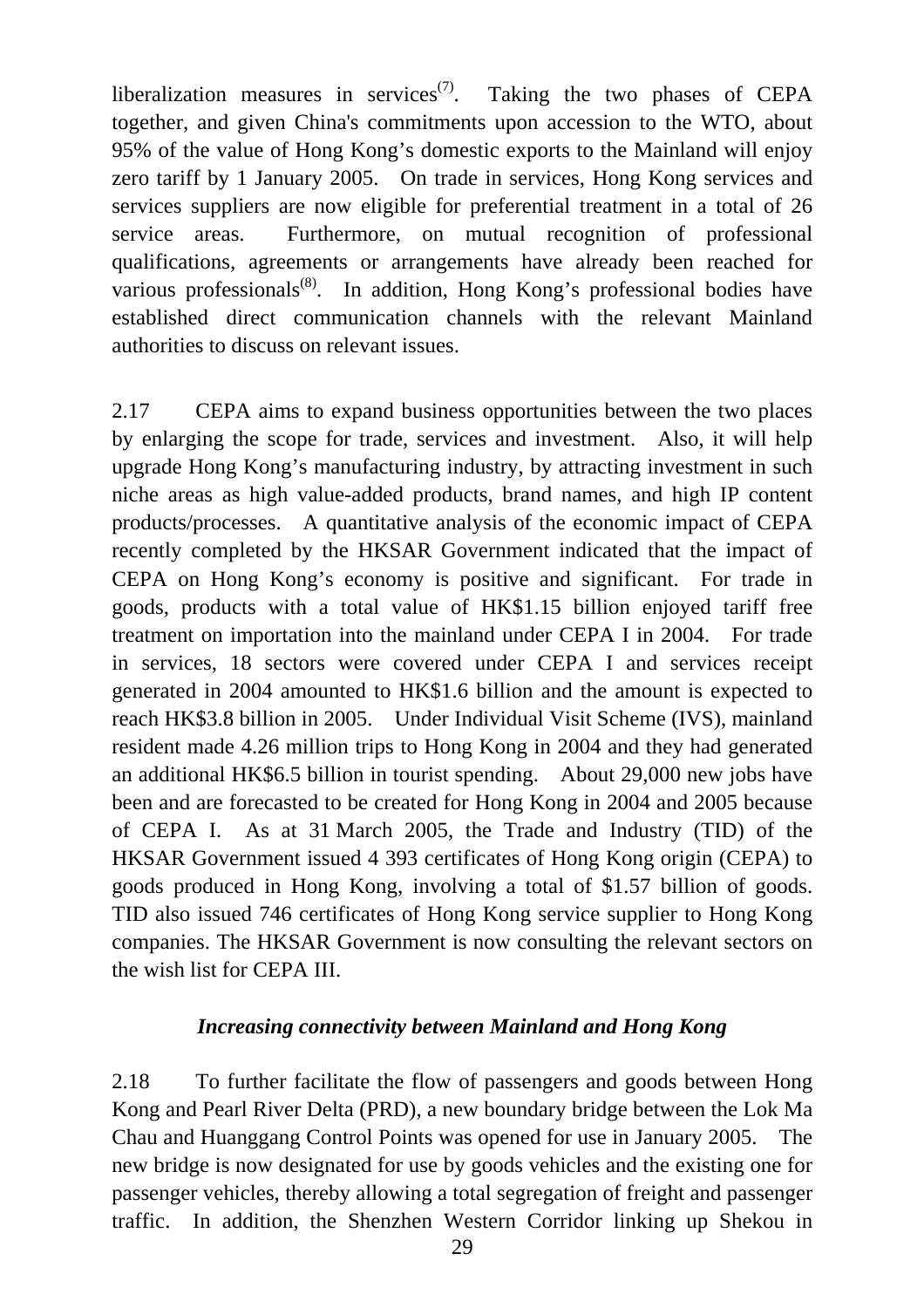Shenzhen and Hong Kong is scheduled for completion by end-2005. For the longer term, construction of the Hong Kong – Zhuhai – Macao Bridge will further enhance the flows of people and goods between Hong Kong, Macao and PRD.

#### **Notes :**

- (1) Estimates of price changes for the trade aggregates are based on changes in unit values, which do not take into account changes in the composition or quality of the goods traded, except for some selected commodities for which specific price indices are available. Changes in real terms are derived by discounting the effect of price changes from changes in the value of the trade aggregates.
- (2) Re-exports are those goods which have previously been imported into Hong Kong and are subsequently exported without having undergone in Hong Kong any manufacturing processes which change permanently the shape, nature, form or utility of the goods.
- (3) Offshore trade is covered in exports of trade-related services within the broader component of exports of services in the Gross Domestic Product. It covers the services of both "merchanting" and "merchandising for offshore transactions". Merchanting is defined as the services associated with trading of goods which are purchased from a party outside Hong Kong and then sold to another party outside Hong Kong, without the goods ever entering and leaving Hong Kong. Merchandising for offshore transactions is defined as the services of arranging on behalf of buyers/sellers outside Hong Kong the purchase/sale of goods according to their specifications. Earnings from offshore trade include the gross margin from merchanting and the commission from merchandising for offshore transactions.
- (4) East Asia here covers nine major markets in the region, namely the mainland of China, Japan, Taiwan, Singapore, the Republic of Korea, the Philippines, Thailand, Malaysia and Indonesia.
- (5) The European Union here covers twenty five member countries, namely the United Kingdom, Germany, the Netherlands, France, Sweden, Italy, Denmark, Spain, Finland, Belgium, Luxembourg, Ireland, Austria, Greece, Portugal, Cyprus, the Czech Republic, Estonia, Hungary, Latvia, Lithuania, Malta, Poland, Slovakia and Slovenia.
- (6) Taking the two phases of CEPA together, Hong Kong origin products covered in 1,108 Mainland 2005 tariff codes may enter the Mainland tariff free. The products benefited include some aqua-marine products, food and beverages, chemical products, pharmaceutical products, plastic and rubber products, leather and fur products, textiles and clothing, metal products, mechanical, electrical and electronics products, etc.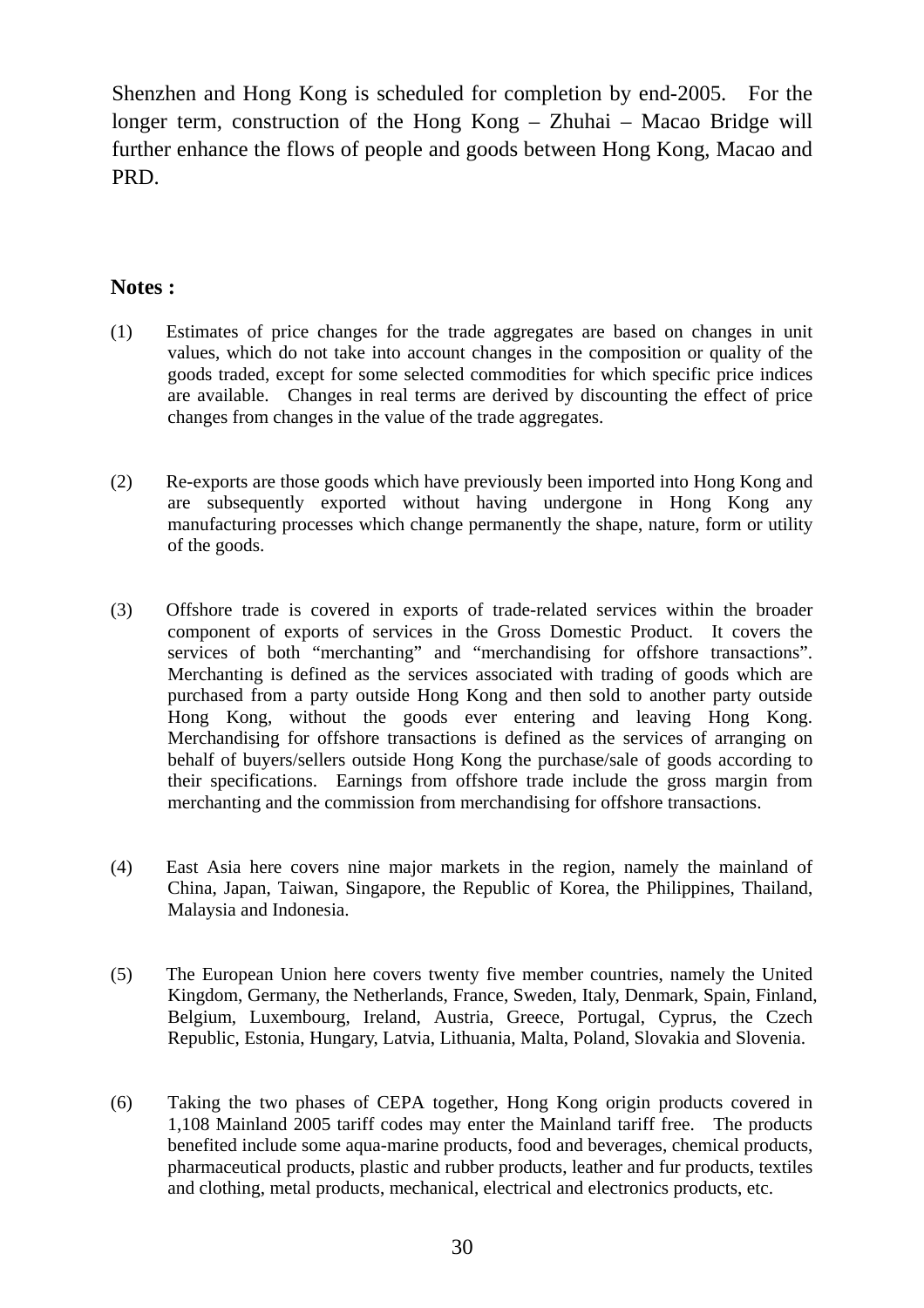- (7) The Mainland agreed to grant preferential treatment in eight new areas, namely the airport services; information technology services; patent agency services; trademark agency services; job referral agencies; cultural and entertainment services; job intermediaries; and professional and technical qualification examinations. In addition, the Mainland also agreed to broaden the liberalization for 11 out of the 18 service sectors enjoying preferential treatment under CEPA. The 11 sectors are: legal services; construction services; distribution services; transport services (including road passengers transportation and maritime transport); freight forwarding agency services; medical services; audio-visual services; accounting services; banking services; securities and futures services; and individually owned stores. Key new liberalization measures came into effect on January 1, 2005.
- (8) These include estate surveyors, qualified personnel of the securities and futures industry, architects, insurance practitioners, and patent agents.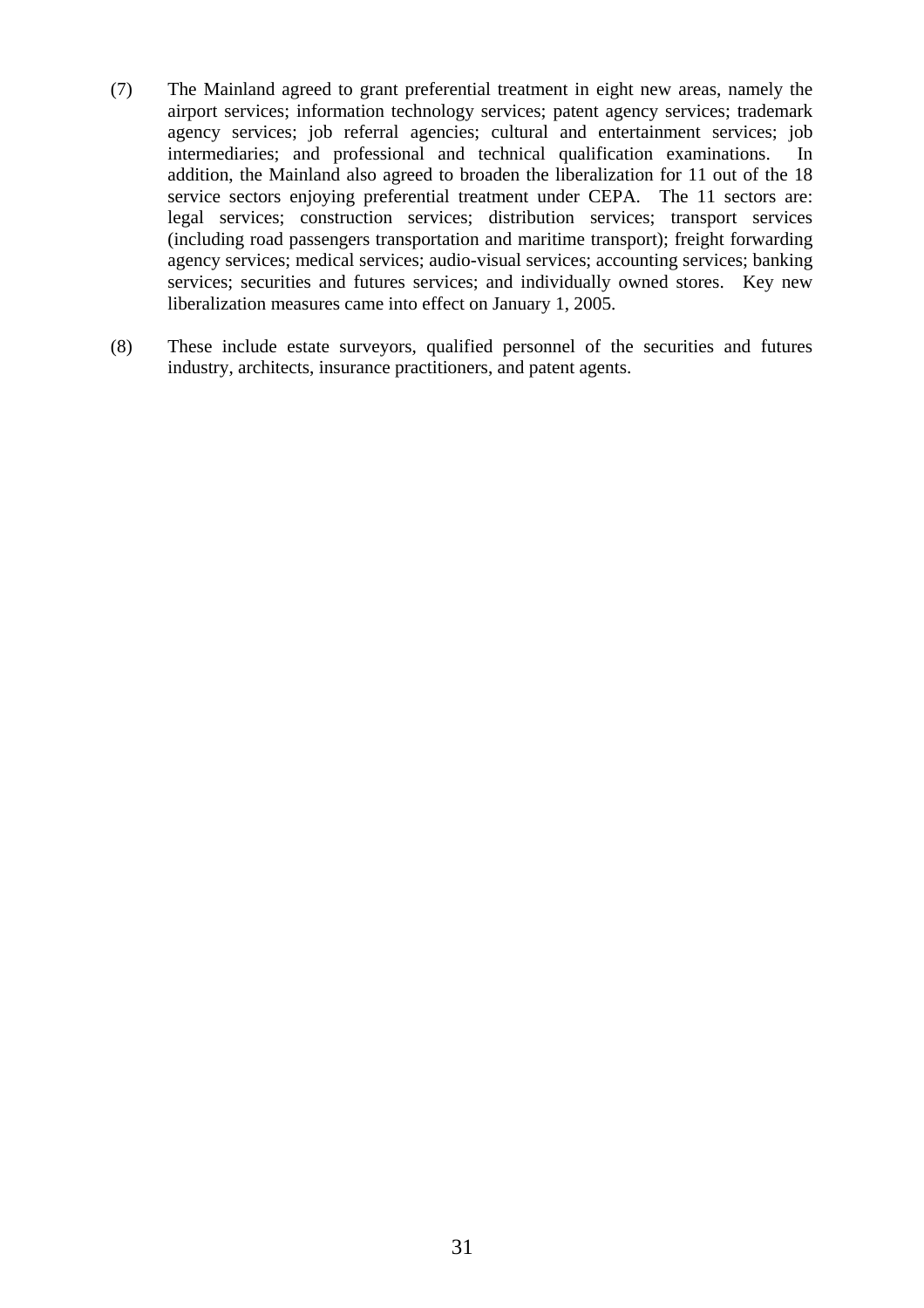# **CHAPTER 3 : DEVELOPMENTS IN SELECTED SECTORS**

# *Summary*

- <sup>z</sup>*The services sector remained the key driver of economic growth, with net output rising markedly by 8.8% in real terms in 2004. Performance of the manufacturing sector was also encouraging during the year, in line with the rebound in domestic exports.*
- <sup>z</sup>*The property market continued to be buoyed by the sanguine economic environment in early 2005, and lifted further by the favourable land auction results in late February. Market sentiment remained generally positive in the rest of the first quarter, notwithstanding the cutting of preferential mortgage loan terms by banks since late February and the increase in the best lending rate in the latter part of March.*
- **•** Building and construction activity staged a moderate rebound in the first *quarter of 2005, underpinned mainly by a pick-up in private sector building output. Meanwhile, output in the public sector registered a lesser decline in the first quarter, attributable to the intensified works on several major civil engineering projects.*
- **•** Inbound tourism remained buoyant in the first quarter of 2005, on the back *of the broad-based influx of visitors.*
- **•** Bolstered by the vibrant merchandise export performance, cargo throughput *handled by the airport registered a notable increase in the first quarter of 2005. On the other hand, container throughput handled by the Hong Kong Port continued to show a modest growth.*
- In recognition of the growing importance of creativity to the economy, the *Government has been striving to promote the development of cultural and creative industries. A number of policy initiatives have been made, covering such areas as design, innovation, information technology, film production, and cultural activities.*

# **Net output or value added by major economic sector**

3.1 Net output or value added in the *services sector*<sup>(1)</sup> continued to show a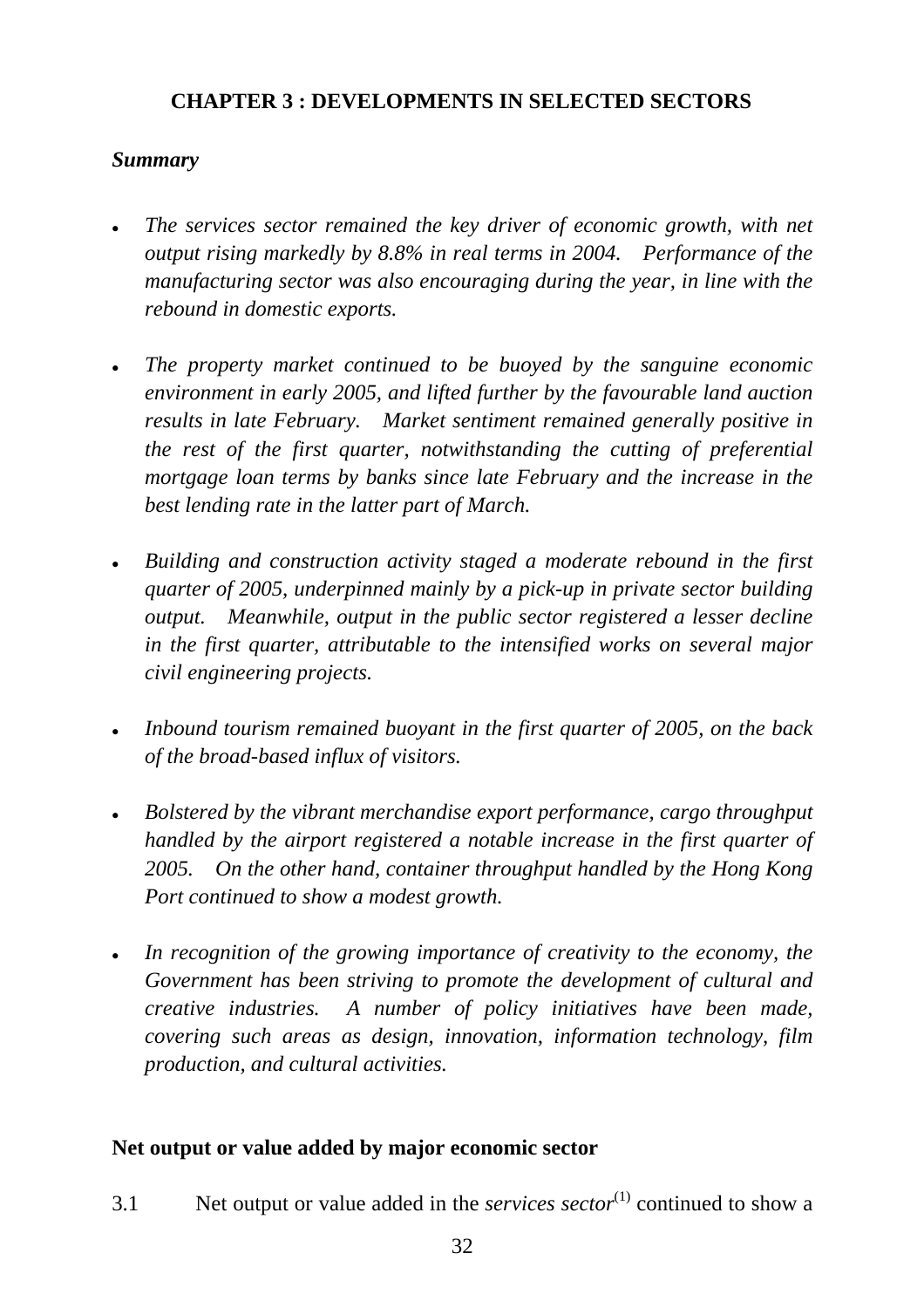robust growth, at 7.4% in real terms in the fourth quarter of 2004 over a year earlier and 8.8% for 2004 as a whole. As to the *manufacturing sector*, its growth in net output accelerated further, to 5.0% in the fourth quarter of 2004, marking the fourth consecutive quarter of increase. For 2004 as a whole, net output in the manufacturing sector was up by 2.9%, the first annual increase since the data series was compiled as from 2001, in line with the rebound in domestic exports over the year. On the other hand, net output in the *construction sector* fell for the ninth quarter in a row, by 2.3% in the fourth quarter of 2004, and by 8.5% for 2004 as a whole, the largest annual decline in the past four years.



**Diagram 3.1 : GDP by major economic sector (year-on-year rate of change in real terms)**

3.2 Within the services sector, net output in transport, storage and communications continued to register the sharpest increase, by 15.0% in real terms in the fourth quarter of 2004 over a year earlier. Both the transport and storage sub-sector and the communications industry remained buoyant, with net output expanding by 16.6% and 10.5% respectively. Net output in the wholesale, retail and import/export trades, restaurants and hotels saw a marked increase of 9.9% in the fourth quarter, thanks to the broad-based economic upturn. Net output in financing, insurance, real estate and business services had an appreciable growth of 6.6% in the fourth quarter. While net output in the financing and insurance services sub-sector recorded a further marked growth in the fourth quarter, net output in real estates also resumed a marginal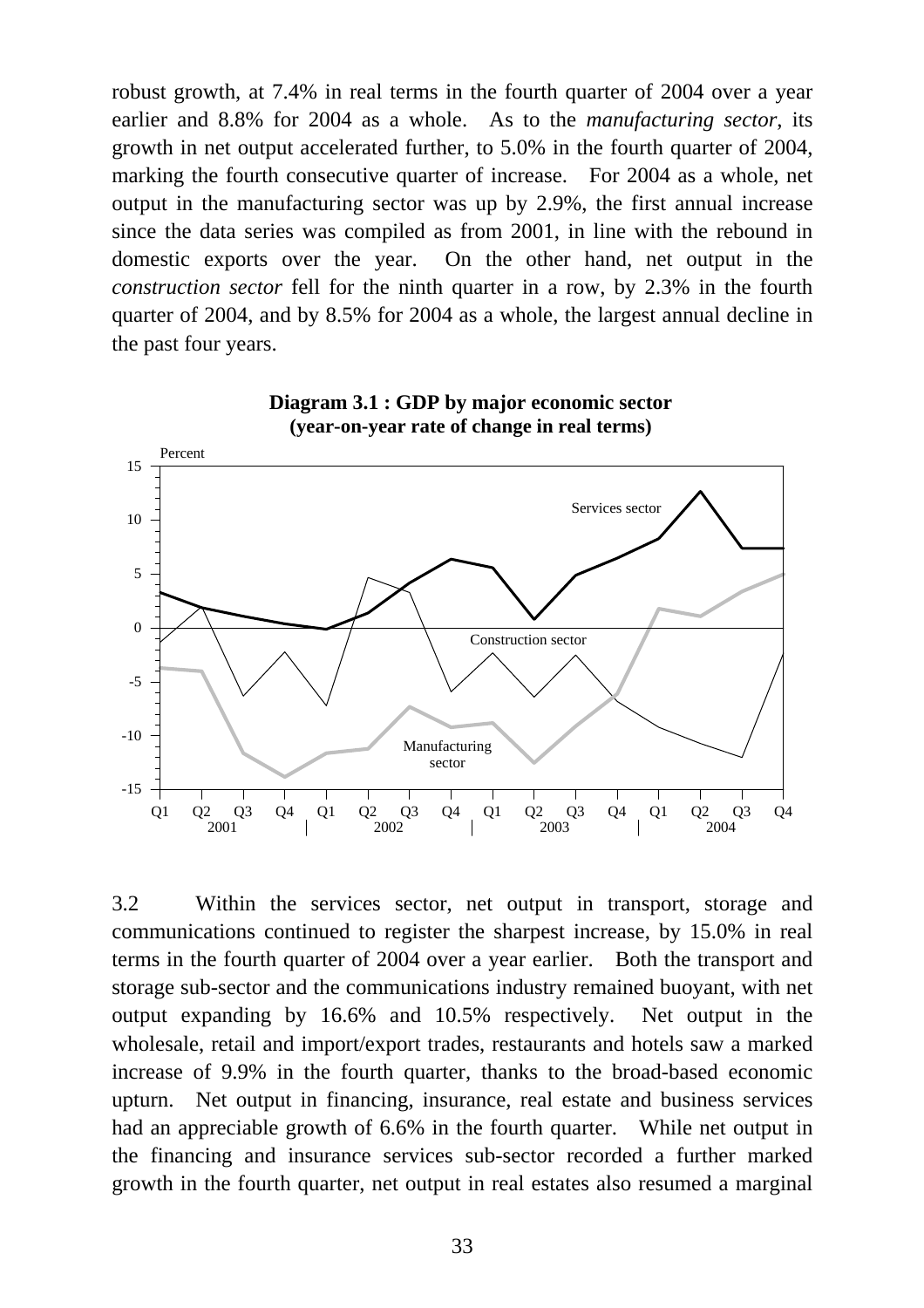increase. Meanwhile, net output in community, social and personal services went up by 2.7%. It is worth noting that within this service sector, a significant portion of services is provided by commercial establishments, including medical and dental services, health care services, sanitary services, and theatrical production and entertainment services $^{(2)}$ .



### **Diagram 3.2 : GDP by main constituent services sector (year-on-year rate of change in real terms)**

# **Property**

3.3 The property market as a whole continued to fare strongly in the first quarter of 2005. Property prices generally picked up further, but trading activity moderated somewhat from the high level in the preceding quarter. Market sentiment remained generally positive, supported by robust economic conditions locally, the still low interest rate environment, and the favourable land auction results in late February. This was notwithstanding the concern about the increasing upward pressure on local interest rates. The increase in the best lending rate on 21 March by 0.25 of a percentage point to 5.25% had little impact on market sentiment in the rest of the quarter.

3.4 The sales market for *residential property* remained buoyant in the first quarter of 2005, with a relative shift in trading activity from the primary market to the secondary market. Supported by strong investor demand, the luxury end of the market showed a faster increase in prices. By the end of the quarter,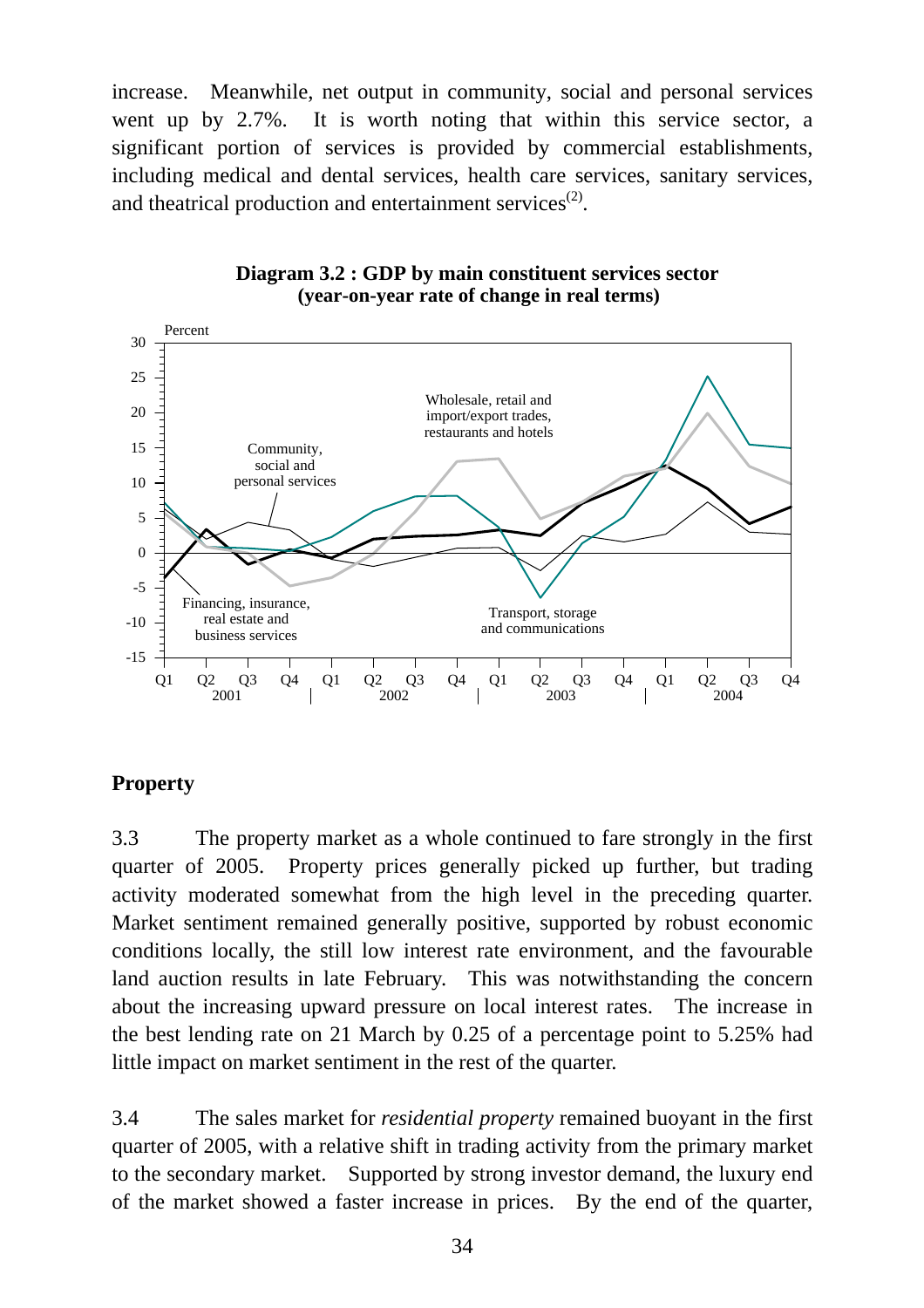market sentiment was little affected by banks' cutting of the cash rebates and other preferential terms in connection with residential mortgage loans since late February as well as by the increase in the best lending rate in the latter part of March. Meanwhile, the leasing market improved further. On a quarter-to-quarter comparison, flat prices on average went up by 7% in the first quarter of 2005, after a similar increase in the preceding quarter. Flat rentals increased further by 3% in the first quarter, following a 2% increase in the previous quarter. Compared with the peaks in the third quarter of 1997, flat prices and rentals in the first quarter of 2005 were still markedly lower by an average of 48% and 41%.



Note : See footnotes to Table 14 of the Statistical Appendix.

3.5 On *commercial property,* the sales market for office space remained buoyant in the first quarter of 2005, reflecting the strong investment demand. The price fetched at the land auction in late February for a commercial site in Kowloon Bay was well above market expectations, indicating that some developers were highly confident about the market outlook. Meanwhile, the leasing market improved further, with upgrading and relocation of office space from secondary districts to prime locations along with the expansion of general business activity. On a quarter-to-quarter comparison, prices of office space increased further by 9% in the first quarter of 2005, following an increase of 11% in the fourth quarter of 2004. Rentals of office space rose by 6% in the first quarter, following a 4% increase in the previous quarter. Against their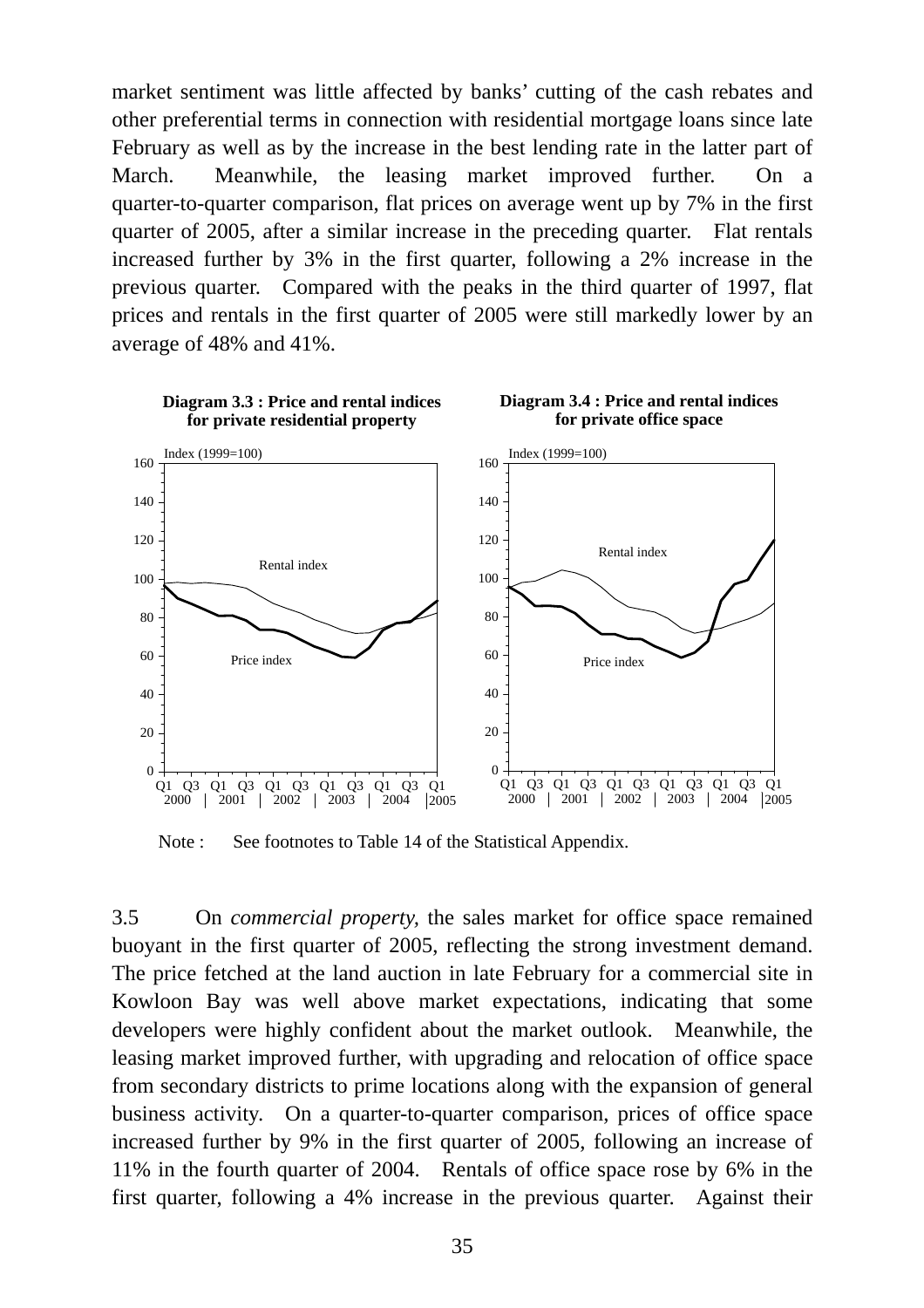respective peaks in 1994, prices and rentals of office space in the first quarter of 2005 were still lower, on average by 50% and 54% respectively.

3.6 The markets for *shopping space* continued to stage a strong performance in the first quarter of 2005, underpinned by the strong inbound tourism and local consumption. The bright prospect of retail business also attracted conversion of some office buildings into shopping arcades. On a quarter-to-quarter comparison, prices of shopping space on average went up by 6% in the first quarter of 2005, after an 11% increase in the fourth quarter of 2004. Meanwhile, rentals of shopping space remained stable in the first quarter, after a mild increase of 2% in the previous quarter. Against the peaks in the third quarter of 1997, prices and rentals in the first quarter of 2005 were still lower, on average by 28% and 23% respectively.



Note : See footnotes to Table 14 of the Statistical Appendix.

3.7 On *industrial property*, both the sales and rental markets for industrial premises improved further in the first quarter of 2005, partly reflecting the stronger demand from the logistics sector amidst buoyant export growth. On a quarter-to-quarter comparison, prices of industrial space on average rose by 9% in the first quarter of 2005, after an 8% increase in the fourth quarter of 2004. Meanwhile, rentals of industrial space increased by 3% in the first quarter, following a 2% increase in the previous quarter. Compared with the peaks in 1994, prices and rentals of industrial space in the first quarter of 2005 were still on average 53% and 47% lower.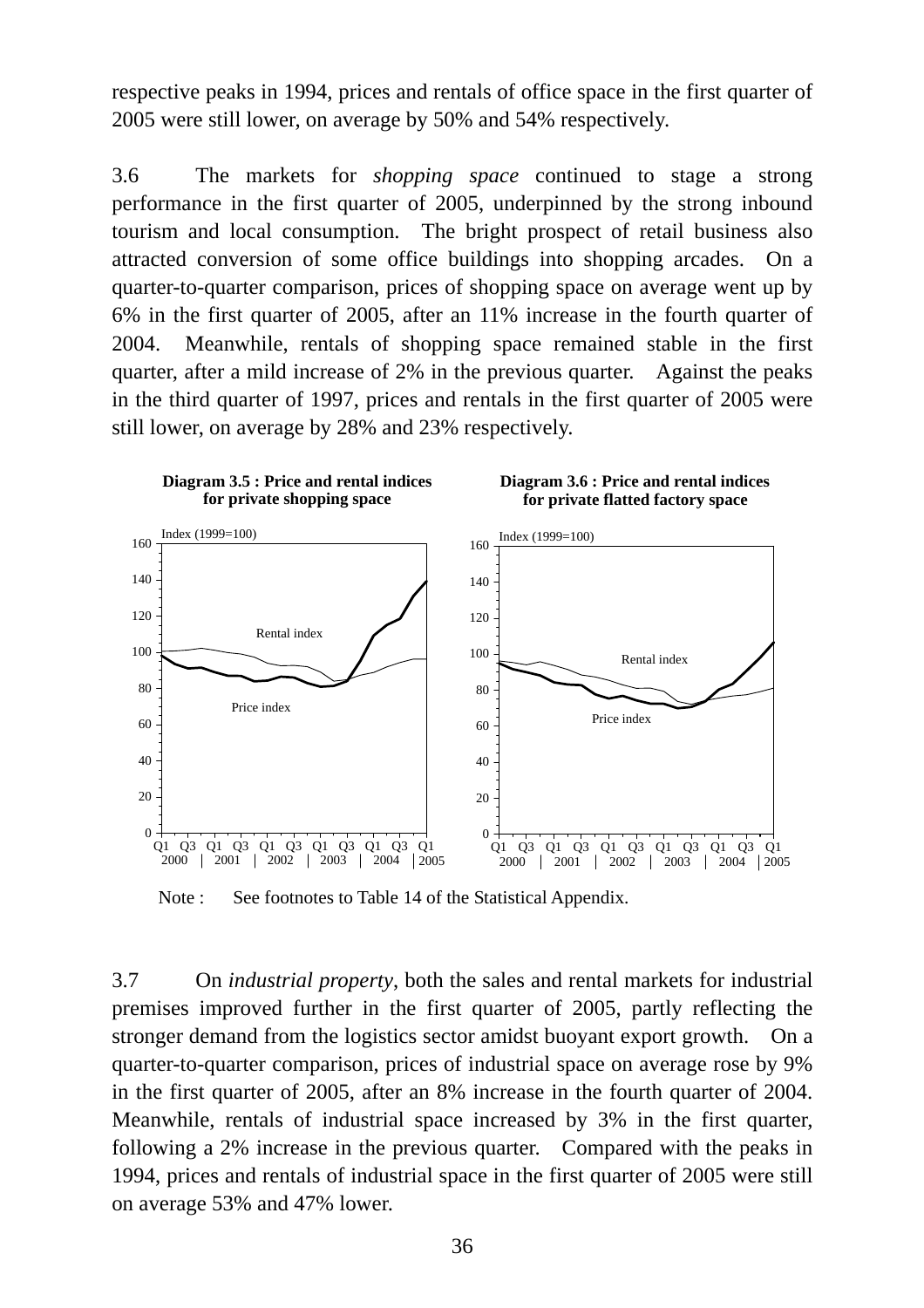3.8 *Property transactions*, in terms of agreements for sale and purchase of property lodged with the Land Registry, fell by 15% in number and 17% in value in the first quarter of 2005 over the fourth quarter of 2004. Of these, the corresponding declines in transactions of residential property were 12% and 14%. Meanwhile, the number and value of transactions in non-residential property fell faster, both by 25%. Property transfer assignments, being a lagging indicator of property transactions, showed little change in number in the first quarter over the preceding quarter, yet increased distinctly in value by 14%. As for mortgage arrangements, another lagging transaction indicator, their number in the first quarter increased further by 2% over the preceding quarter.

|      |                                                          |                                        | Number                           |                                    |                                  |                                          |                                  | Total value (\$Bn)           |                                |                              |                                 |                               |                                |
|------|----------------------------------------------------------|----------------------------------------|----------------------------------|------------------------------------|----------------------------------|------------------------------------------|----------------------------------|------------------------------|--------------------------------|------------------------------|---------------------------------|-------------------------------|--------------------------------|
|      | Residential<br>property                                  |                                        |                                  | Non-residential<br>property        |                                  | <b>Total</b>                             |                                  | Residential<br>property      |                                | Non-residential<br>property  |                                 | <b>Total</b>                  |                                |
| 2004 | Annual                                                   | 100 630                                | (41)                             | 22 850                             | (45)                             | 123<br>480                               | (41)                             | 276.7                        | (80)                           | 75.1                         | (109)                           | 351.8                         | (86)                           |
|      | Q <sub>1</sub><br>Q <sub>2</sub><br>Q <sub>3</sub><br>Q4 | 28 624<br>23 7 36<br>20 012<br>28 25 8 | (99)<br>(66)<br>(7)<br>(17)      | 5 7 3 5<br>5718<br>4 5 2 9<br>6868 | (72)<br>(82)<br>(21)<br>(25)     | 34 35 9<br>29 4 54<br>24 5 41<br>35 1 26 | (94)<br>(68)<br>(9)<br>(19)      | 77.3<br>64.3<br>49.6<br>85.4 | (158)<br>(138)<br>(38)<br>(41) | 16.7<br>19.0<br>12.6<br>26.8 | (140)<br>(180)<br>(27)<br>(120) | 94.0<br>83.3<br>62.2<br>112.2 | (155)<br>(147)<br>(36)<br>(54) |
| 2005 | Q <sub>1</sub>                                           | 24 842                                 | $(-13)$<br>$\langle -12 \rangle$ | 5 1 6 5                            | $(-10)$<br>$\langle -25 \rangle$ | 30 007                                   | $(-13)$<br>$\langle -15 \rangle$ | 73.5                         | $(-5)$<br><14>                 | 20.0                         | (19)<br>$\langle -25 \rangle$   | 93.4                          | $(-1)$<br><17>                 |
|      | Jan<br>Feb<br>Mar                                        | 7909<br>8 2 6 0<br>8673                | (2)<br>$(-13)$<br>$(-24)$        | 2 2 2 9<br>1 3 7 1<br>1565         | (28)<br>$(-10)$<br>$(-37)$       | 10 138<br>9631<br>10 238                 | (7)<br>$(-12)$<br>$(-26)$        | 23.3<br>23.5<br>26.7         | (29)<br>$(-11)$<br>$(-19)$     | 7.9<br>5.5<br>6.6            | (71)<br>(32)<br>$(-17)$         | 31.2<br>29.0<br>33.3          | (38)<br>$(-5)$<br>$(-19)$      |

**Table 3.1 : Agreements for sale and purchase of property** 

Notes : Figures may not add up exactly to the total due to rounding.

( ) % change over a year earlier.

 $\langle \rangle$  % change over the preceding quarter.

Source : Land Registry.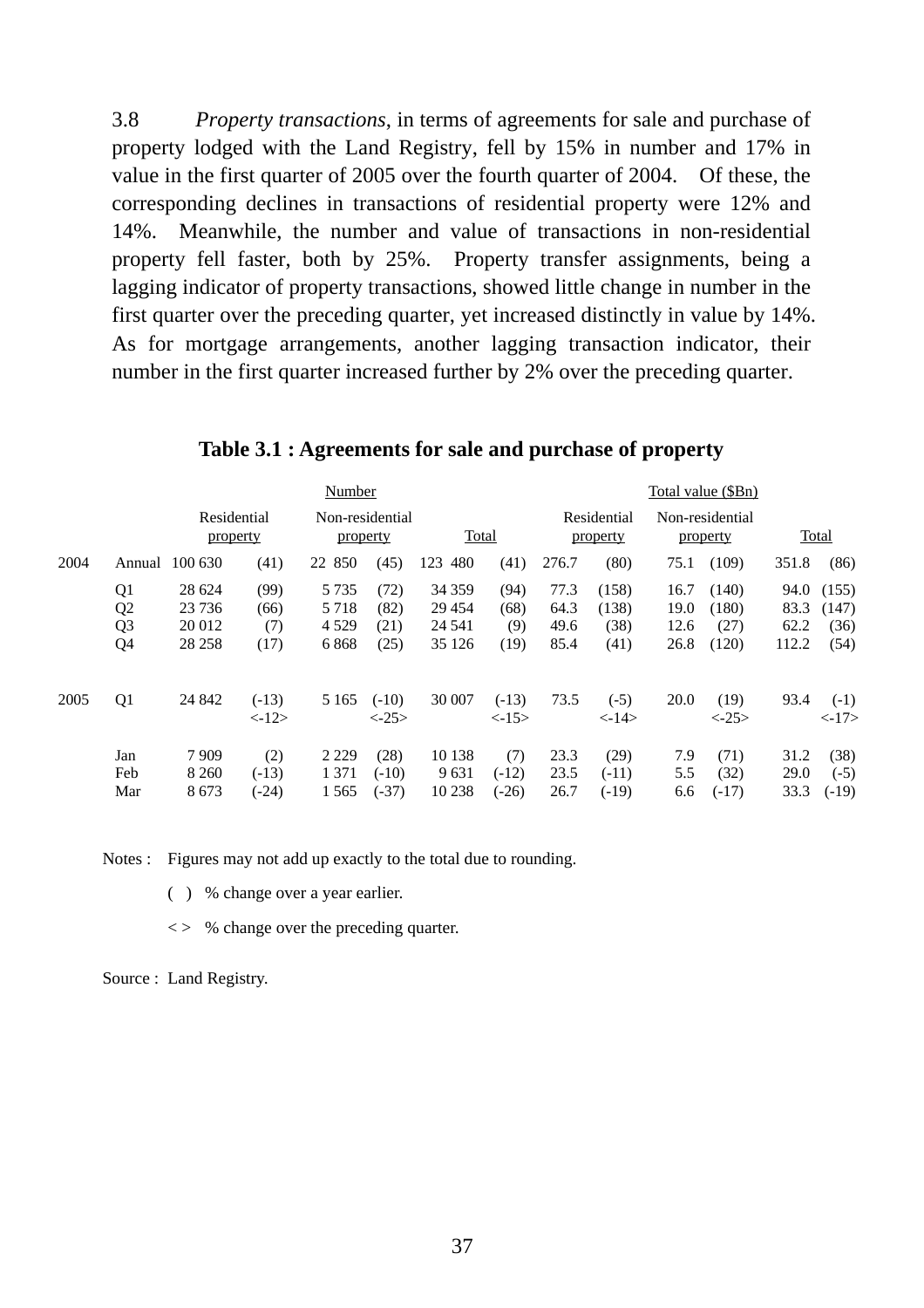|      |                                                          |                                      |                             | Property transfer<br>$\overline{assignments}^{(a)}$ |                               | Mortgages other than<br>building mortgages <sup>(b)</sup> |                                |  |
|------|----------------------------------------------------------|--------------------------------------|-----------------------------|-----------------------------------------------------|-------------------------------|-----------------------------------------------------------|--------------------------------|--|
|      |                                                          | Number                               |                             |                                                     | Total value (\$Bn)            | Number                                                    |                                |  |
| 2004 | Annual                                                   | 135 106                              | (23)                        | 305.7                                               | (47)                          | 124 183                                                   | (21)                           |  |
|      | Q1<br>Q <sub>2</sub><br>Q <sub>3</sub><br>Q <sub>4</sub> | 31 060<br>38 801<br>27 802<br>37 443 | (9)<br>(64)<br>(13)<br>(13) | 61.9<br>89.6<br>69.7<br>84.4                        | (38)<br>(112)<br>(40)<br>(20) | 25 7 12<br>34 646<br>28 606<br>35 219                     | $(-5)$<br>(52)<br>(30)<br>(16) |  |
| 2005 | Q <sub>1</sub>                                           | 37 523                               | (21)<br>$<^*>$              | 96.6                                                | (56)<br><14>                  | 36 048                                                    | (40)<br>$< \!\!2 \!\!>$        |  |
|      | Jan<br>Feb<br>Mar                                        | 13 539<br>11 049<br>12935            | (24)<br>(20)<br>(18)        | 33.8<br>28.5<br>34.2                                | (74)<br>(54)<br>(43)          | 13 166<br>10 590<br>12 29 2                               | (37)<br>(40)<br>(43)           |  |

# **Table 3.2 : Property transfer assignments and mortgage arrangements**

Notes : (a) Figures on property transfer assignments do not necessarily tally with those on agreements for sale and purchase of property, for various reasons. These include possibly long time lag between the two documents, cancellation of transaction before its completion, and waiver of the agreement for sale and purchase of property subject to consent by the parties concerned.

 (b) Most of these mortgages are related to the purchase of residential flats or of other premises. Building mortgages, on the other hand, are related to the financing of building projects under construction.

 Figures on the total value of mortgage arrangements are not shown, as they are likely to be incomplete. This is because in many of the mortgage arrangements lodged for registration, the value of the mortgage loan is not stated in the mortgage deed but instead is separately notified by the bank to the mortgagor.

- ( ) % change over a year earlier.
- $\langle \rangle$  % change over the preceding quarter.
- (\*) Change of less than 0.5%

Source : Land Registry.

3.9 On the supply of new property, *completions* of private residential flats and office space fell by 4% and 2% respectively in the twelve months ending March 2005 over the preceding twelve-month period. Completions of other commercial premises recorded a substantial increase of 53%. Meanwhile, completions of industry property continued to remain negligible.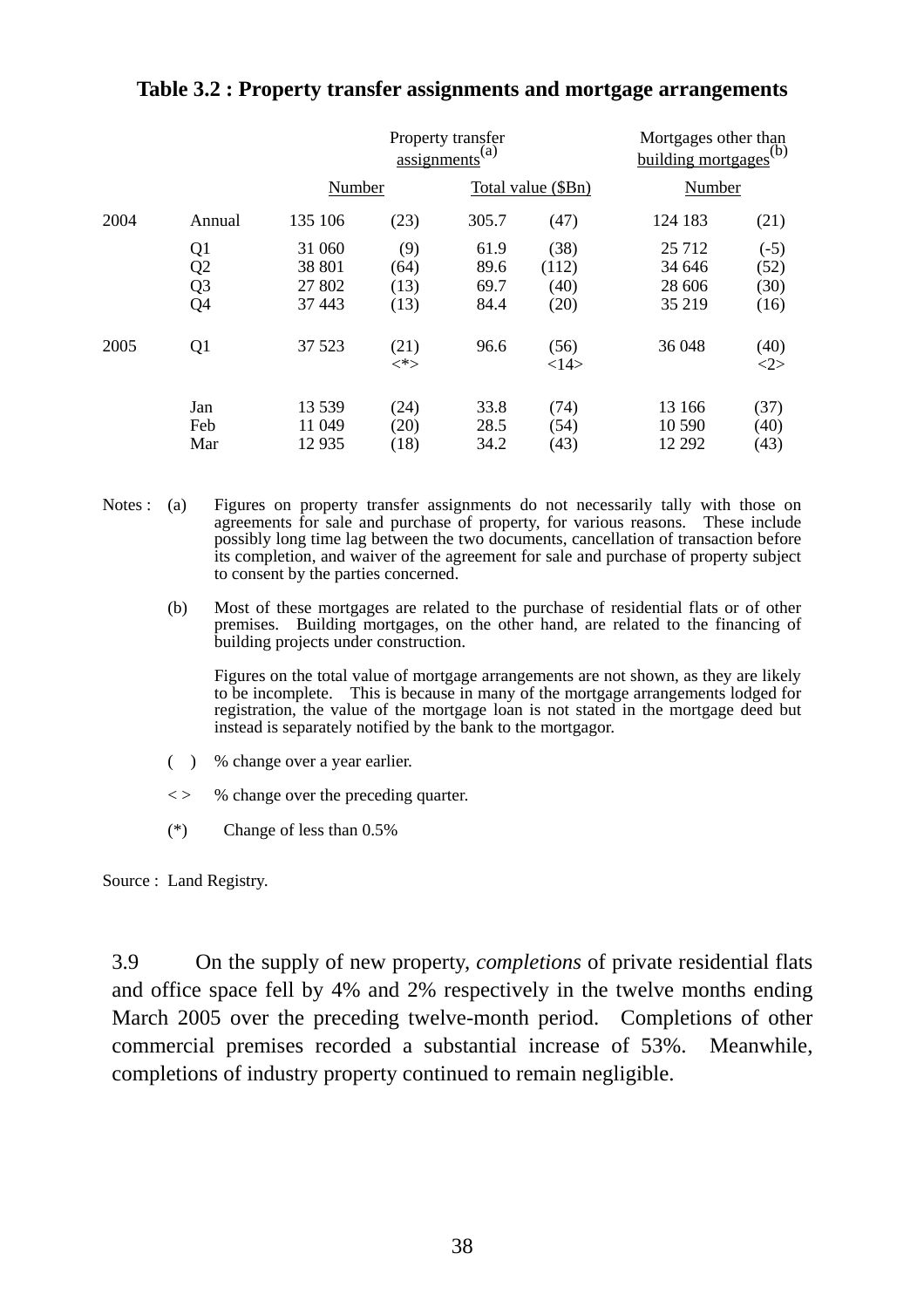|        |                             | Residential<br>property <sup>(a)</sup><br>(in units) |                              | Commercial<br>property                         |                      |                                          | Industrial<br>property <sup>(c)</sup> |                                           |                           |
|--------|-----------------------------|------------------------------------------------------|------------------------------|------------------------------------------------|----------------------|------------------------------------------|---------------------------------------|-------------------------------------------|---------------------------|
|        |                             |                                                      | Office<br>space              | Other<br>commercial<br>premises <sup>(b)</sup> | Sub-<br><u>total</u> | Conventional<br>flatted factory<br>space | Storage<br>premises <sup>(d)</sup>    | Industrial-<br>cum-<br>office<br>premises | Sub-total                 |
| 2004   | Annual <sup>^</sup>         | 26 0 36<br>$(-1)$                                    | 279<br>$(-6)$                | 91<br>$(-23)$                                  | 371<br>$(-11)$       | 1<br>$(-)$                               | $\boldsymbol{0}$<br>$(-)$             | $\boldsymbol{0}$<br>$(-100)$              | $(-95)$                   |
|        | $Q1^{\wedge}$               | 4 4 2 7<br>(2)                                       | 10<br>$(-70)$                | $(-98)$                                        | 10<br>$(-87)$        | $\overline{0}$<br>$(-)$                  | $\theta$<br>$(-)$                     | $\theta$<br>$(-100)$                      | $\theta$<br>$(-100)$      |
|        | $Q2^{\wedge}$               | 7974<br>(35)                                         | 60<br>$(-62)$                | 4<br>$(-85)$                                   | 64<br>$(-66)$        | $\overline{0}$<br>$(-)$                  | $\overline{0}$<br>$(-)$               | $\boldsymbol{0}$<br>(--)                  | $\boldsymbol{0}$<br>$(-)$ |
|        | $Q3^{\wedge}$               | 6 6 9 7<br>$(-26)$                                   | 197<br>(604)                 | 77<br>(499)                                    | 274<br>(570)         | $(-)$                                    | $\boldsymbol{0}$<br>$(-)$             | $\boldsymbol{0}$<br>(--)                  | $(-)$                     |
|        | $Q4^{\wedge}$               | 6938<br>$(-2)$                                       | 14<br>$(-83)$                | 9<br>$(-70)$                                   | 23<br>$(-79)$        | $\theta$<br>$(-)$                        | $\theta$<br>$(-)$                     | $\boldsymbol{0}$<br>(--)                  | $\boldsymbol{0}$<br>$(-)$ |
| 2005   | $Q1^{\wedge}$               | 3 9 2 1<br>$(-11)$                                   | $\boldsymbol{0}$<br>$(-100)$ | 18<br>(2372)                                   | 18<br>(72)           | $\theta$<br>$(-)$                        | $\overline{0}$<br>$(-)$               | $\boldsymbol{0}$<br>(--)                  | $\overline{0}$<br>$(-)$   |
| ending | Twelve months<br>March 2005 | 25 5 30<br>$(-4)$                                    | 270<br>$(-2)$                | 108<br>(53)                                    | 378<br>(9)           | $\mathbf{I}$<br>(--)                     | $\overline{0}$<br>(--)                | $\boldsymbol{0}$<br>(--)                  | (--)                      |

### **Table 3.3 : Completions of new property by the private sector ('000m2 of internal floor area)**

Notes : Figures may not add up to the corresponding total due to rounding.

 (a) The figures shown are the number of private residential units, excluding units built under the Private Sector Participation, Home Ownership, Buy or Rent Option, Mortgage Subsidy, Sandwich Class Housing, Urban Improvement and Flat-for-Sale Schemes. Also excluded are village-type housing units.

 These include all completed residential premises to which full Occupation Permits have been granted. Property developments subject to a Consent Scheme will need a Certificate of Compliance or Consent to Assign in addition to an Occupation Permit before the premises can be individually assigned. 2004 completions include those private flats converted from subsidised flats during the year.

- (b) These include retail premises and other premises designed or adapted for commercial use, with the exception of purpose-built offices. Car-parking space and commercial premises built by the Hong Kong Housing Authority and the Hong Kong Housing Society are excluded.
- (c) Including industrial-cum-office premises, but excluding specialised factory buildings which are developed mainly for own use.
- (d) Including storage premises at the container terminals and the airport.
- ( ) % change over a year earlier.
- (^) Provisional figures.
- (--) Not applicable.

Source : Rating and Valuation Department.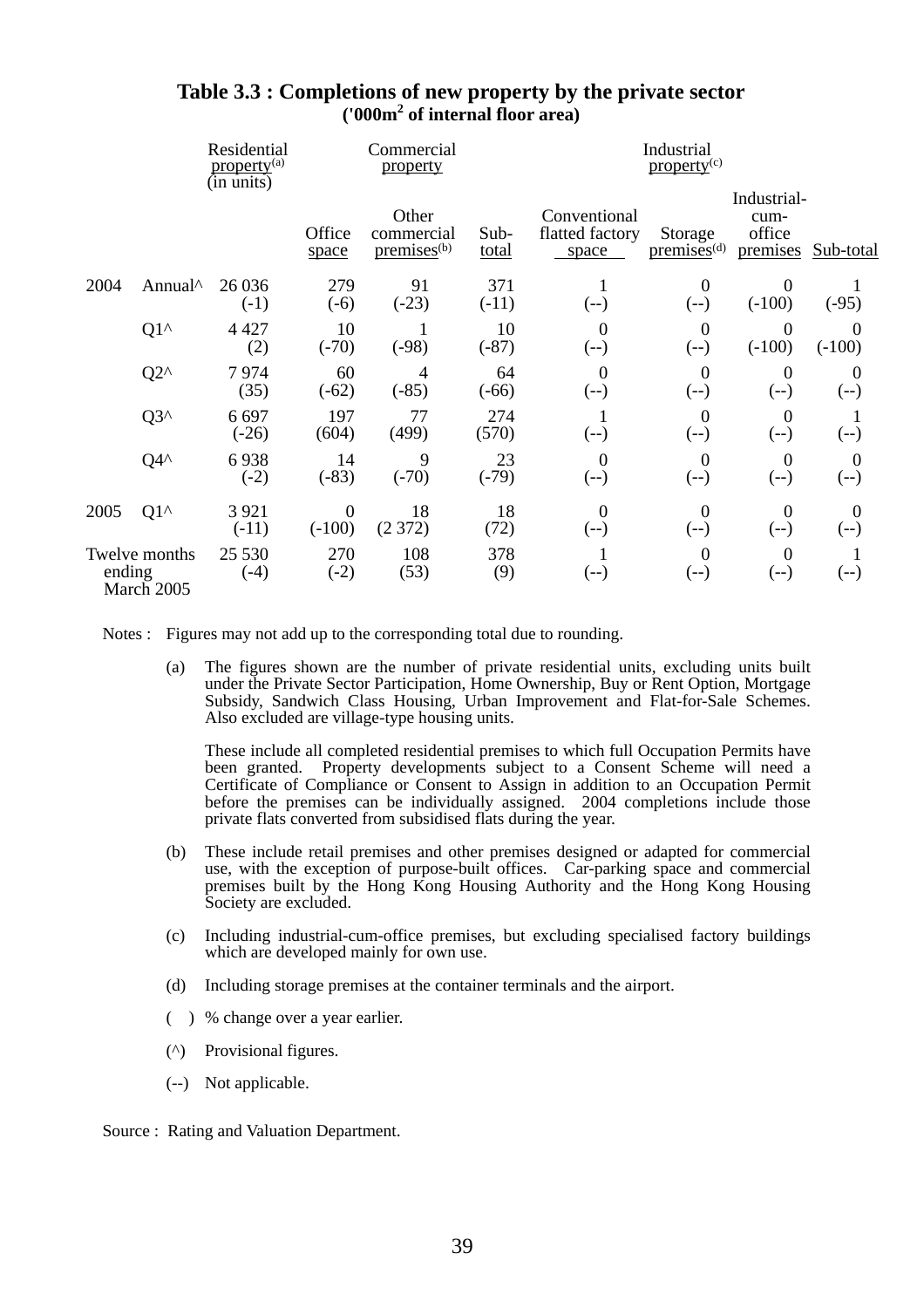3.10 *Planned developments* of all types of property in the private sector, as indicated by the total usable floor area on building plans with consent to commence work, fell by 47% in the twelve months ending March 2005 over the preceding twelve-month period. Analysed by main type of property, planned developments of private residential property decreased by 65% in units and by 57% in total usable floor area in the twelve months ending March 2005, while planned developments of commercial property decreased by 1% in terms of total usable floor area. Planned developments of industrial property surged by 1939% in the same period from a very low base of comparison.



**Diagram 3.7 : Building plans with consent to commence work in the private sector by major category**

- Notes : Developers are required to re-apply for issue of consent to commence work on every major revision of their development projects. The figures reported here may include re-application cases and hence may contain a degree of double-counting. In the first quarter of 2005, for building plans with consent to commence work in respect of private residential property,  $27\%$  in terms of units or 50% in terms of total usable floor area were re-application cases.
	- (a) Here the classification of residential property includes developments under the Urban Improvement Scheme of the Housing Society, but excludes developments under the Home Ownership Scheme and the Private Sector Participation Scheme of the Housing Authority.
	- (b) Including multi-purpose industrial premises designed also for office use.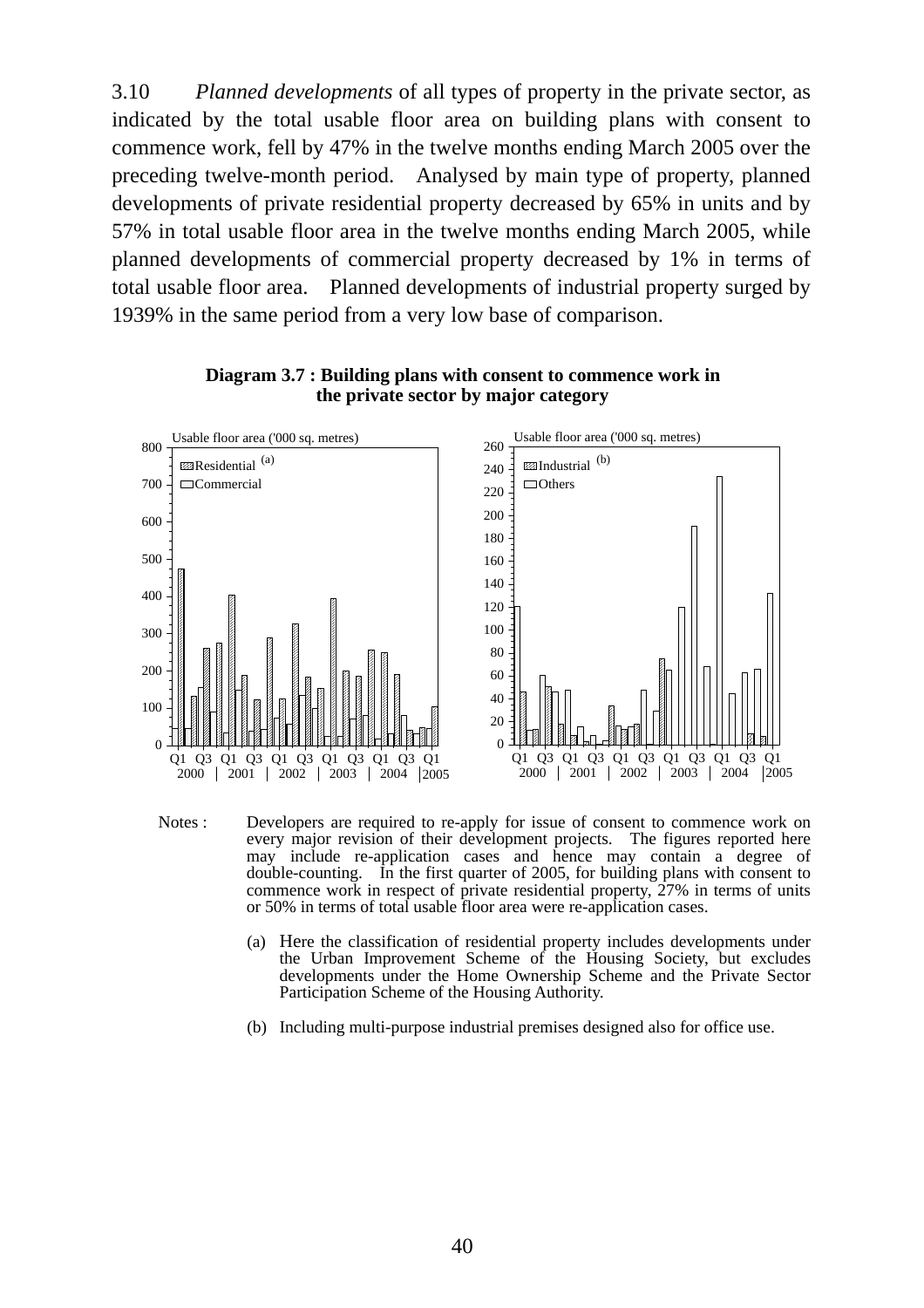3.11 On *public rental housing,* the Housing Authority decided in March that the income limits for Waiting List applicants would be adjusted upward by an average of 1.8% from fiscal year 2005-06, the first increase in 6 years. As a result, the number of eligible households is estimated to increase by 1 600 to 127 700 from the current 126 100, or an increase of half of a percentage point to 34.9% of all non-owner occupied households in the private sector.

3.12 On *urban renewal,* following the Policy Address on 12 January, both the Hong Kong Housing Society (HKHS) and Urban Renewal Authority (URA) undertook a series of measures to promote building maintenance and rehabilitation effective from February. HKHS would provide a total of \$3 billion over the next 10 years via the Building Management and Maintenance Scheme for aids including interest-free loans to owners to improve building management and maintenance. For similar purposes, URA widened the coverage of its on-going Building Rehabilitation Trial Scheme and Building Rehabilitation Loan Scheme to eligible buildings aged 20 years or above from the previous coverage of over 30 years. URA's enhanced scheme is expected to benefit some 700 buildings in nine targeted areas, complimenting the territorial-wide 8 000 buildings covered by HKHS's new scheme in the coming 10 years $(3)$ .

# **Building and construction**

3.13 Building and construction activity staged a moderate rebound in the first quarter of 2005. Expenditure on building and construction rose by 3% in real terms in the first quarter over a year earlier, reversing from the 4% drop in the fourth quarter of 2004. Within this total, private sector expenditure on building and construction picked up to a 6% increase in the first quarter, as building activity rose appreciably along with the continued revival in the overall property market. Public sector expenditure on building and construction also registered a more moderate decline, by 1% in the first quarter. This was due to the increased output of several major civil engineering projects, including Route 8, the Deep Bay Link and the Hong Kong Section of Hong Kong-Shenzhen Western Corridor, largely offset the continued decline in the output of public housing units and the completion of works on some priority railway projects.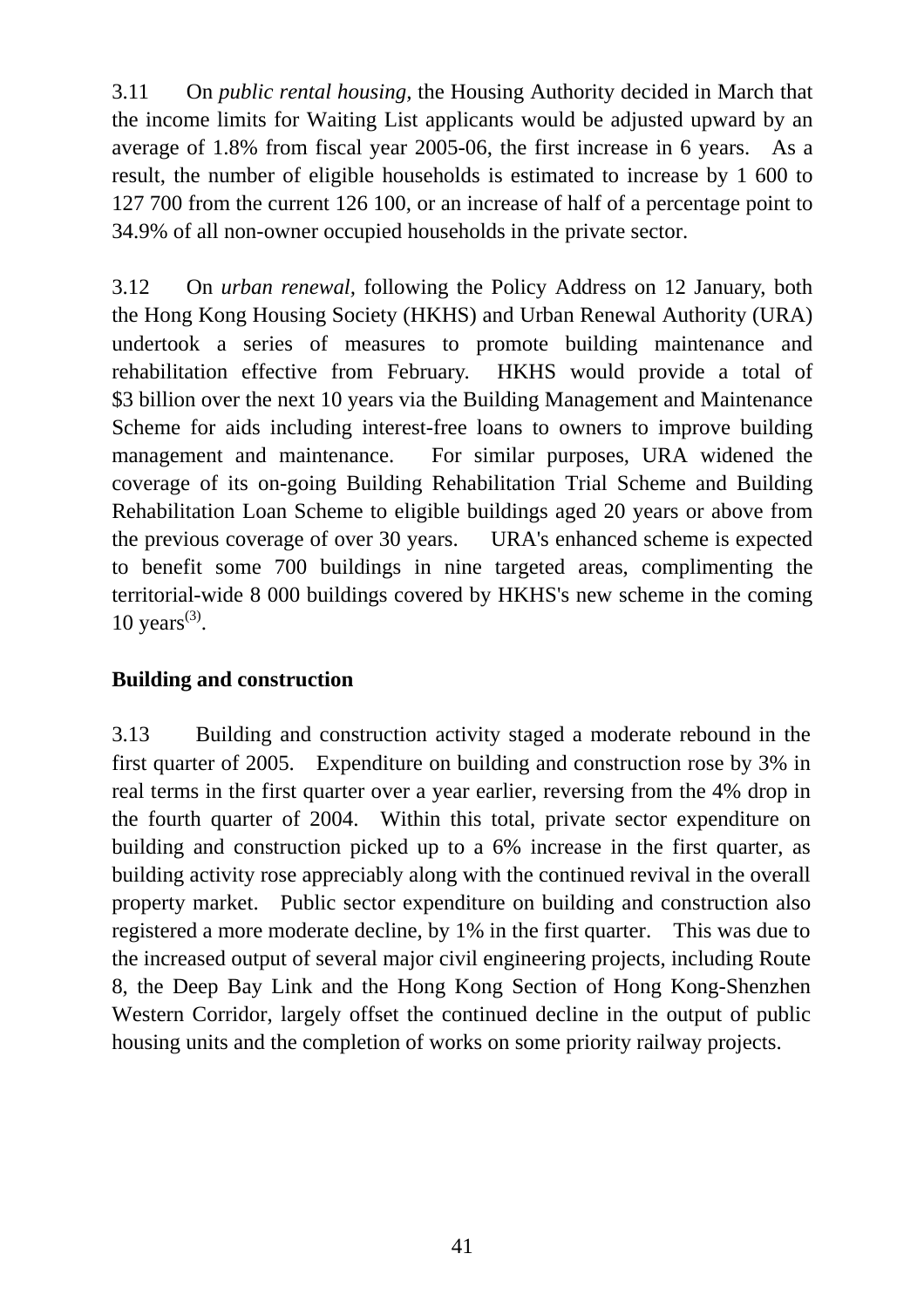### **Diagram 3.8 : Expenditure on building and construction (year-on-year rate of change in real terms)**



## **Land**

3.14 In the first quarter of 2005, there was one land auction held by the Government in February, involving the sale of one 0.47 hectare commercial site in Kowloon Bay. It was the first commercial site released from the 2004/05 Application  $List^{(4)}$  upon applications from developers. The price fetched at the auction was distinctly above market expectations, indicating that some developers were highly confident about the market outlook.

3.15 On 4 March 2005, the Government announced the 2005/06 Application List, comprising 29 residential sites and six commercial sites. The residential sites if all sold could render altogether about 11 000 residential units<sup> $(5)$ </sup>. This, coupled with the supply of residential units from the sites to be offered separately by MTRC, KCRC and the Urban Renewal Authority for bidding by developers, should help alleviate the earlier market concern about possible shortfall of flat supply in the near future. The new Application List provides a larger variety of sites to meet requirements of different types of developers. Also, new enhancement measures are adopted to simplify the deposit requirement, to shorten the whole process from around ten weeks to seven weeks, and to improve transparency by publishing on a monthly basis the number of unsuccessful applications.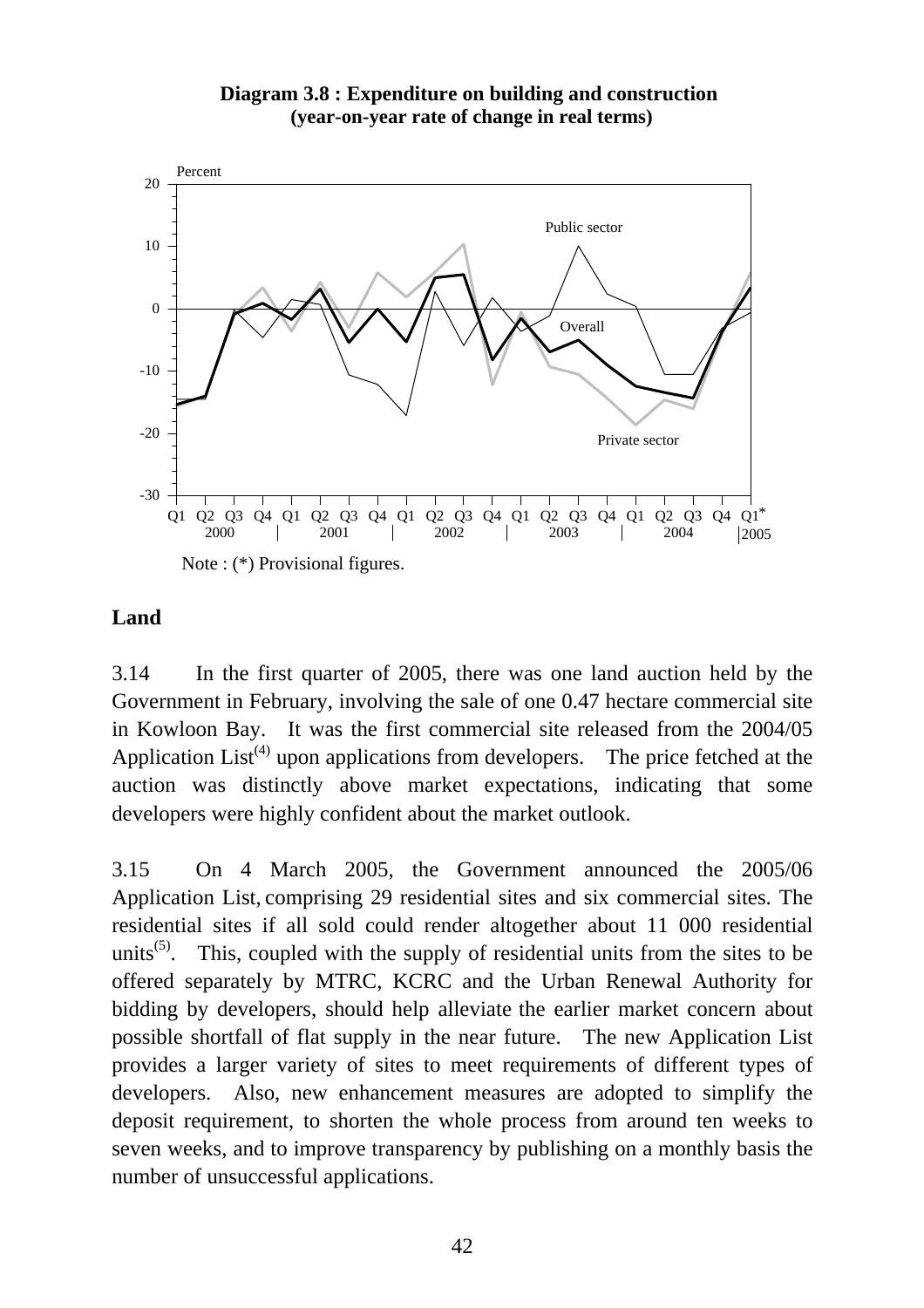3.16 On modification of lease on existing developed and developable land and exchange of land in the private sector domain<sup> $(6)$ </sup>, seven applications were approved by the Government in the first quarter of 2005. Of this total, three applications were for residential development, one for residential-cum-commercial development and three for other purposes.

# **Tourism**

3.17 The value added contribution of the tourism industry (including both inbound and outbound tourism) amounted to 2.5% of GDP and the employment contribution was equivalent to 3.8% of total employment in 2003, according to the latest statistics published by the Census and Statistics Department<sup>(7)</sup>. These were slightly smaller than the corresponding contributions of 3.0% and 3.9% in 2002, as the industry was hard hit by the SARS impact during 2003. Although tourism's direct value added contribution to the economy was not particularly large, the industry had brought about significant non-quantifiable indirect benefits by increasing the flows of people between Hong Kong and other places. Moreover, being a growing source of supply for lower-skilled jobs, the industry was instrumental in easing the structural unemployment problem in Hong Kong. Between 2000 and 2003, the industry created around 25 000 new jobs.

3.18 Inbound tourism remained buoyant in the first quarter of 2005, on the back of the generally sanguine global economic environment and the continued promotion efforts made by the industry and the Government<sup>(8)</sup>. The total number of *incoming visitors* rose markedly by 11% over a year earlier to 5.5 million in the first quarter of 2005, after a 17% rise in the fourth quarter of 2004. Visitor arrivals from the United States, Europe and most of the Asian markets continued to register double-digit increases in the first quarter, while those from Taiwan also resumed some growth after declining for two consecutive quarters. Visitors from the Mainland, despite a high base of comparison in the first quarter of 2004 owing to the boosting effect of the Individual Visit Scheme, managed to record a 4% increase in the first quarter of this year. Meanwhile, the *average hotel room occupancy rate* stood at 84% in the first quarter of 2005, same as that in the first quarter of 2004. As at end-March 2005, there were 46 160 *hotel and guesthouse rooms* in Hong Kong, 9% up from a year earlier<sup>(9)</sup>.

3.19 The Mainland remained the largest source of visitors to Hong Kong, with a share of 56% in the first quarter of 2005. Taiwan came next (with a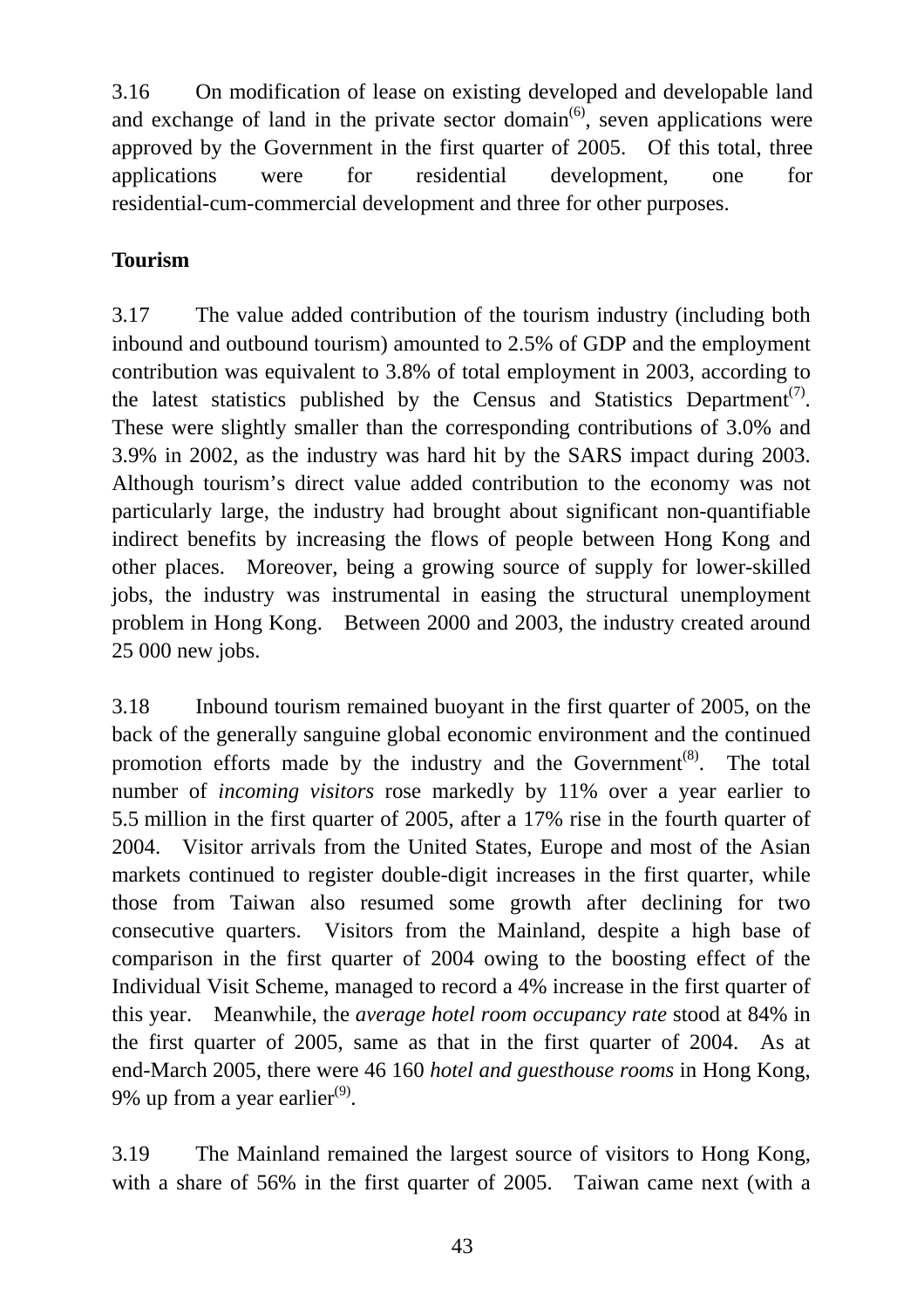share of 9%), followed by South and Southeast Asia (9%), Japan (6%) and the United States (5%).



#### **Diagram 3.9 : Number of incoming visitors by source**

3.20 On outbound tourism, reflecting the continued revival in the local economy, the number of *Hong Kong residents travelling abroad* rose further by 10% over a year earlier to 17.4 million in the first quarter of 2005, after a 7% increase in the fourth quarter of 2004. Amongst the major destinations, the Mainland was still the most popular destination for Hong Kong resident departures, with a share of 87% of the total outbound trips. Most of these trips were destined for the Guangdong Province. Macao was the next most popular destination (with a share of 6%), followed by South and Southeast Asia (3%).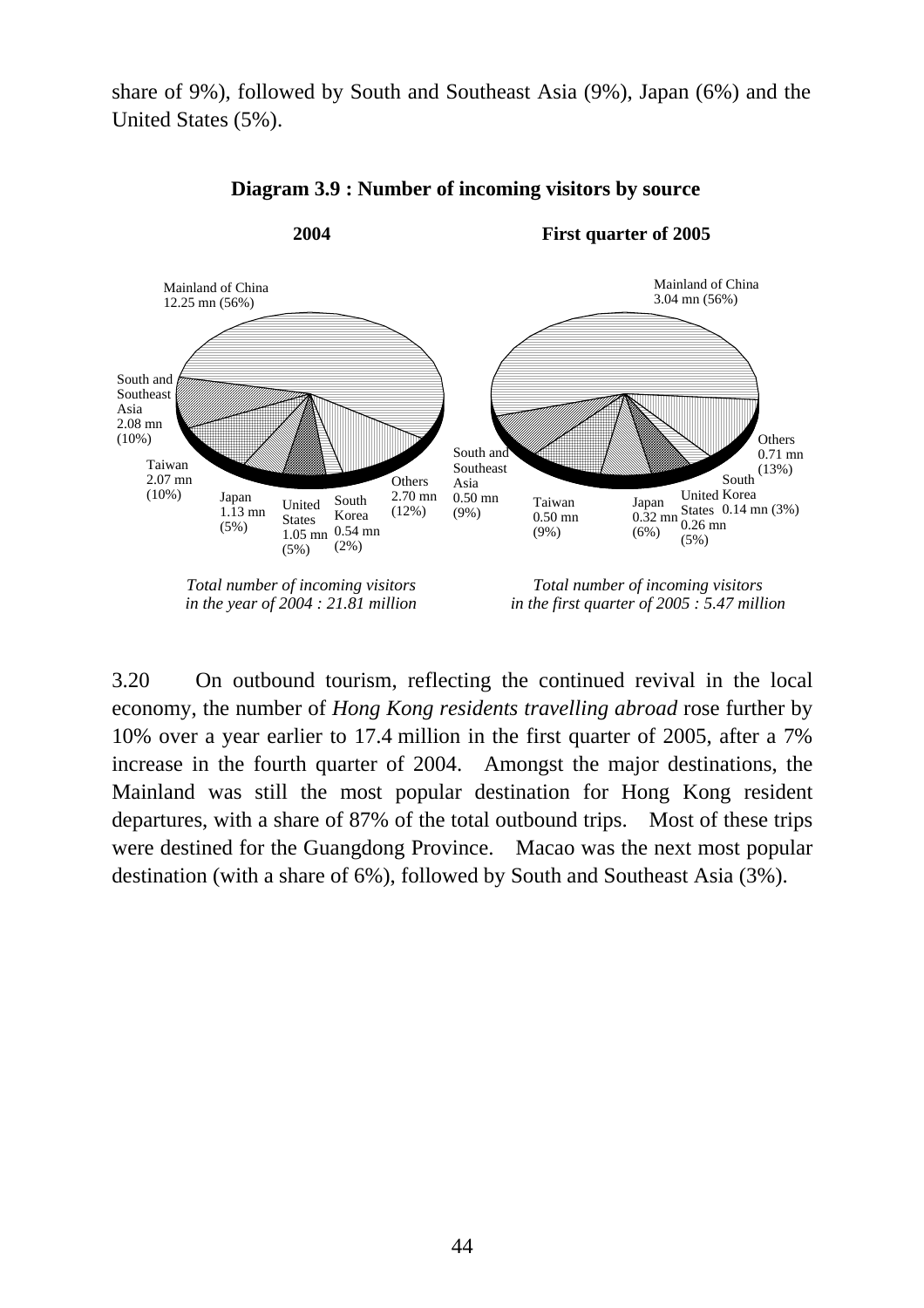#### **Diagram 3.10 : Number of Hong Kong resident departures by destination**



3.21 Separately, total *air passenger movements* rose markedly by 13% over a year earlier to 6.1 million in the first quarter of 2005, same as the increase in the fourth quarter of 2004. Within the total for the first quarter of 2005, air passenger arrivals expanded by 12% to 3.1 million, while air passenger departures rose by 13% to 3.0 million.



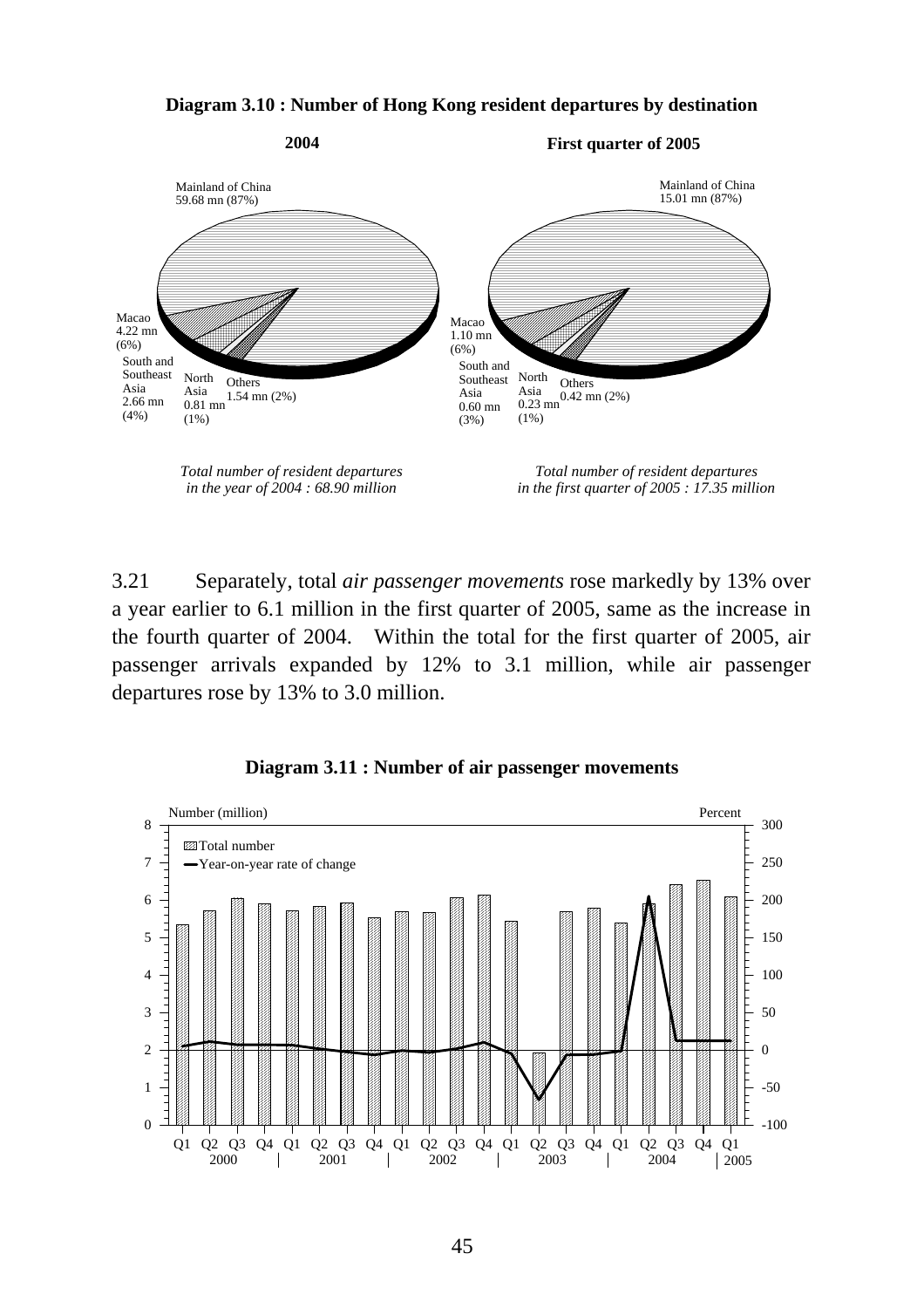3.22 Looking ahead, the Government will continue to support and facilitate the development of the tourism industry. Hong Kong Disneyland is scheduled to open on 12 September this year. On opening, the theme park will employ about 5 000 people; recruitment is fully underway. MTRC unveiled its Disneyland Resort Line train on 25 April, which is a whimsical Disney-themed train exclusively designed by MTRC in conjunction with Disney's Imagineers. MTRC's Disneyland Resort Line is the very first dedicated train line for a Disney theme park anywhere in the world. The Government is also working on the promotion of green tourism in the Northern New Territories so that nature lovers may enjoy the natural beauty of Hong Kong, thereby diversifying Hong Kong's attractions and raising our profile in the promotion of conservation and environmental protection. The Hong Kong Tourism Board will launch a series of global publicity and strategic promotion programmes in the coming two years with the support of \$440 million funding from the Government in order to tie in with the completion of the new attractions.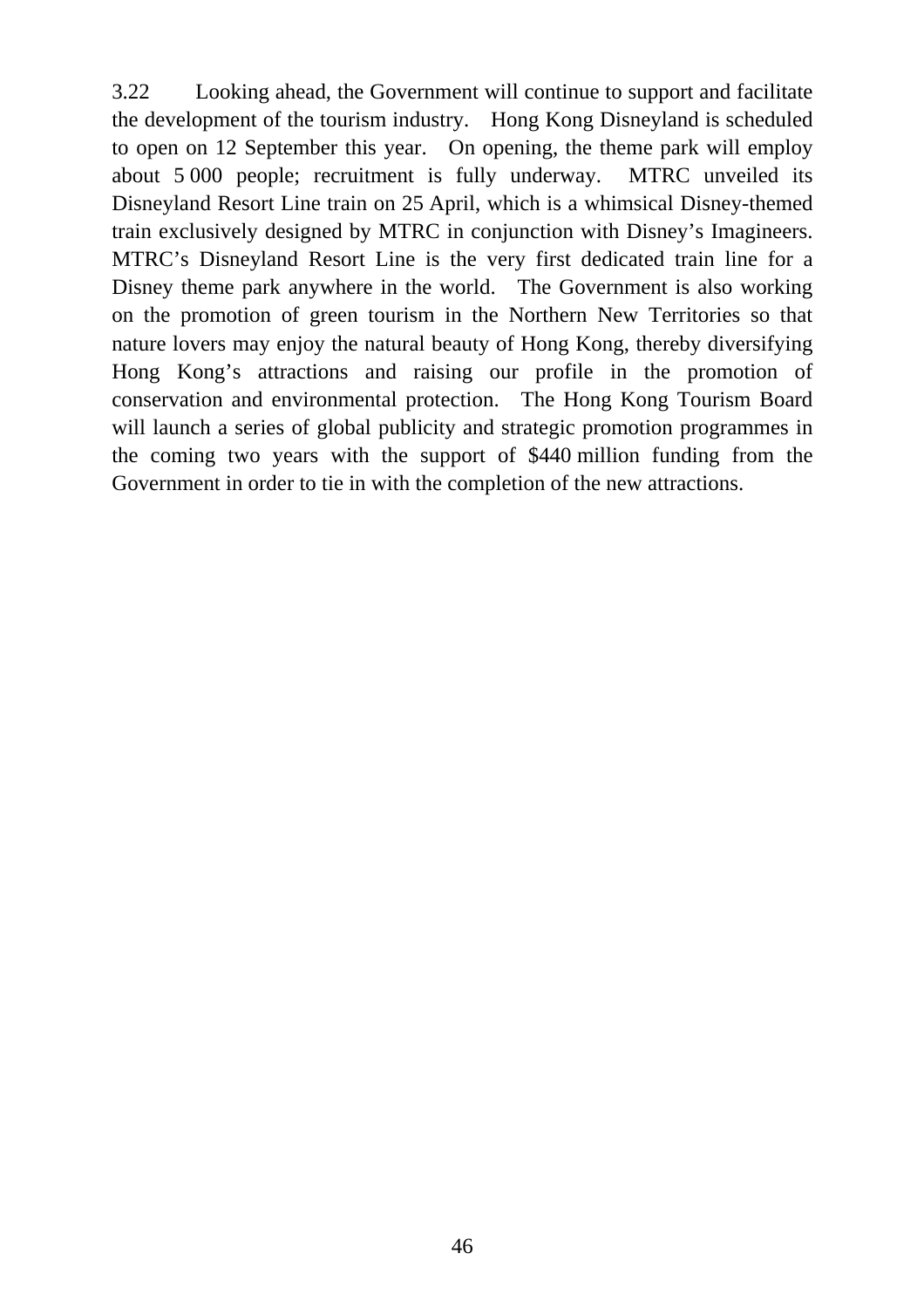## **Hong Kong's tourism industry**

Based on statistics published by the World Tourism Organisation, the growth rate of international visitor arrivals for the world as a whole slowed down gradually in recent decades, from 5.6% p.a. in the 1970s to 4.6% p.a. in the 1980s and further to 4.3% p.a. in the 1990s. In 2000-2003, due to such events as the 911 terrorist attacks and the spread of SARS, the average annual growth rate slowed to only 0.2%. International visitor arrivals in Asia and the Pacific showed a similar trend, with the average annual growth rate slowing from 14.5% in the 1970s to 9.1% in the 1980s and 7.1% in the 1990s. The growth rate slowed markedly further to 1.3% p.a. in 2000-2003, mainly reflecting the SARS impact.

Hong Kong's visitor arrivals largely followed the trend in Asia and the Pacific up to the 1990s. Nevertheless, there has been an upsurge in visitor arrivals from the Mainland in recent years. The implementation of the Individual Visit Scheme (IVS) in 2003 reinforced this trend. As a result, Hong Kong's visitor arrivals showed relatively faster growth in 2000-2003, at 6.0% p.a., than the regional average, at 1.3% p.a..

With Hong Kong's share of visitor arrivals in the regional total increasing from 11% in 2000 to 13% in 2003, the tourism industry in Hong Kong outperformed most of its counterparts in the region in the recent past. A similar development can be said of tourism receipts. Between 2000 and 2003, Hong Kong's tourism receipts rose by 6.5% p.a. in US dollar terms, much faster than the regional average of 3.2% p.a..

As to the world ranking in respect of international visitor arrivals, Hong Kong ranked around the  $18<sup>th</sup>$  in 1990 and advanced to the  $14<sup>th</sup>$  in 1995 and the  $12<sup>th</sup>$  in 2003 (rankings prior to 1990) are not available). Within Asia and the Pacific region, Hong Kong is the second largest destination for international visitors, after the Mainland but well ahead of the third and fourth largest destinations – Malaysia and Thailand.

The direct value added contribution of the tourism industry to Hong Kong's GDP amounted to about \$29.3 billion in 2003, or equivalent to 2.5% of the GDP. The direct contribution of the tourism industry to GDP ranged between 3.2% and 3.6% in 1990-1996. This share then fell to 2.8% in 1997 and further to 2.2-2.5% between 1998 and 2001, as the impact of the Asian financial crisis led to a markedly lower per capita spending of visitors. In 2002, reflecting the sustained economic revival in the region and the large increase in Mainland visitors, such percentage contribution to GDP rebounded to 3.0%, but the impact of SARS brought it down to 2.5% again in 2003.

#### **Direct value added contribution of tourism industry**

|      |                 |                  | ັ      |
|------|-----------------|------------------|--------|
|      | Inbound tourism | Outbound tourism | Total  |
|      | (SBn)           | (SBn)            | (\$Bn) |
| 1990 | 16.8            | 3.7              | 20.4   |
|      | (3.0)           | (0.7)            | (3.6)  |
| 1995 | 26.3            | 7.4              | 33.7   |
|      | (2.5)           | (0.7)            | (3.2)  |
| 2000 | 21.9            | 9.1              | 31.0   |
|      | (1.8)           | (0.7)            | (2.5)  |
| 2001 | 20.4            | 9.2              | 29.5   |
|      | (1.7)           | (0.8)            | (2.4)  |
| 2002 | 26.4            | 10.0             | 36.4   |
|      | (2.2)           | (0.8)            | (3.0)  |
| 2003 | 21.0            | 8.2              | 29.3   |
|      | (1.8)           | (0.7)            | (2.5)  |
|      |                 |                  |        |

Notes : Figures in brackets represent the corresponding % shares in GDP. Figures may not add up exactly to the corresponding totals due to rounding.

Source : Census and Statistics Department.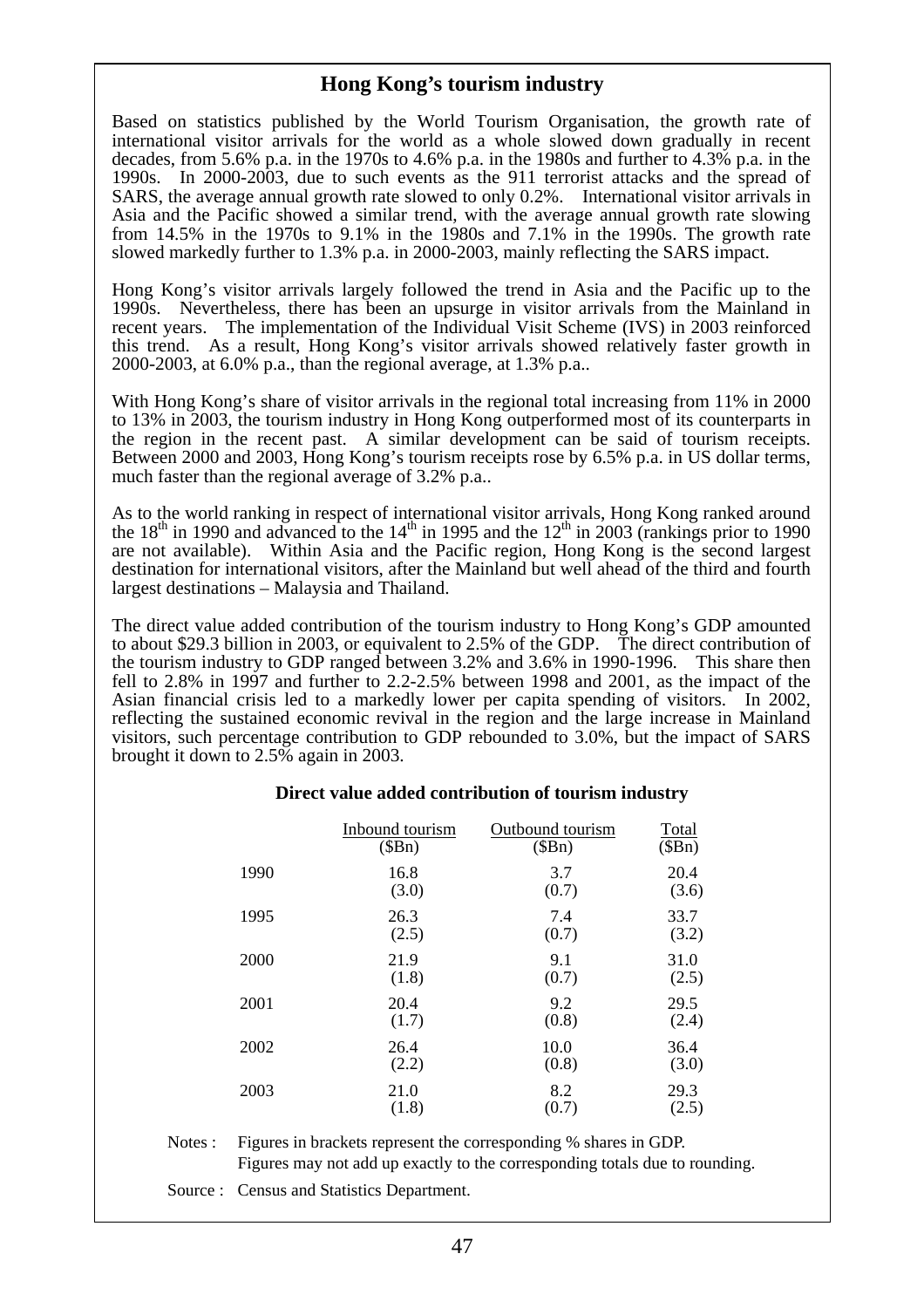## **Hong Kong's tourism industry (cont'd)**

On employment contribution, the tourism industry directly provided around 122 900 jobs (on a full-time equivalent basis) to the local workforce, or about 3.8% of Hong Kong's total employment, in 2003. The higher percentage contribution to total employment than that to GDP indicates that jobs provided by the tourism industry are on average relatively lower skilled. It suggests that from the employment creation angle the tourism industry is of importance to Hong Kong, particularly when the supply of lower skilled jobs is limited at present amidst the transformation of the economy into more knowledge based.

Despite the impact of SARS, the employment contribution of the tourism industry in 2003, at 122 900 jobs or 3.8% of Hong Kong's total employment, was only slightly lower than that in 2002, at 126 800 jobs or 3.9% of Hong Kong's total employment. In other words, the industry has been a stable source of job supply for the local workforce. In fact, between 2000 and 2003, the tourism industry created around 25 000 additional jobs for the local workforce.

#### **Direct employment contribution of tourism industry**

|      | <b>Inbound tourism</b> | Outbound tourism  | Total   |
|------|------------------------|-------------------|---------|
|      | (N <sub>0</sub> )      | (N <sub>0</sub> ) | (No.)   |
| 2000 | 76 100                 | 21 800            | 97 900  |
|      | (2.4)                  | (0.7)             | (3.0)   |
| 2001 | 80 900                 | 23 100            | 104 000 |
|      | (2.5)                  | (0.7)             | (3.2)   |
| 2002 | 104 900                | 21 800            | 126 800 |
|      | (3.2)                  | (0.7)             | (3.9)   |
| 2003 | 99 200                 | 23 600            | 122 900 |
|      | (3.1)                  | (0.7)             | (3.8)   |

Notes : These employment figures are based on composite employment estimates. Figures in brackets represent the corresponding % shares in total employment. Figures may not add up exactly to the corresponding totals due to rounding.

Source : Census and Statistics Department.

In respect of IVS, it is estimated to have raised Hong Kong's GDP by \$4.5 billion or 0.36% in 2004. In terms of job creation, IVS is estimated to generate an additional 16 600 jobs spreading through the economy in a chain of related sectors. Of this, the first round effect accounted for about 9 200 jobs or 55% of the total, with the bulk concentrating in the retail trade (5 000) and restaurants (2 500). The newly created jobs are generally of lower-skilled nature. As for business receipts of the tourism industry, IVS is estimated to generate a net incremental spending of \$6.2 billion in 2004, about 9% of the total business receipts of the tourism industry. Inclusive of cross-boundary transport services, the aggregate net incremental spending would amount to \$6.5 billion.

The benefits of IVS to Hong Kong should spread out into more sectors over time, as the Mainland visitors come to Hong Kong more often and build up their understanding of our place. There might also be a trip generating effect due to the freedom given under the Scheme. Furthermore, as the Mainland visitors' understanding and interest about Hong Kong build up, there will be more sources of information about Hong Kong appearing in the Mainland, which in turn should help promote Hong Kong's image and build up Hong Kong brand in the Mainland.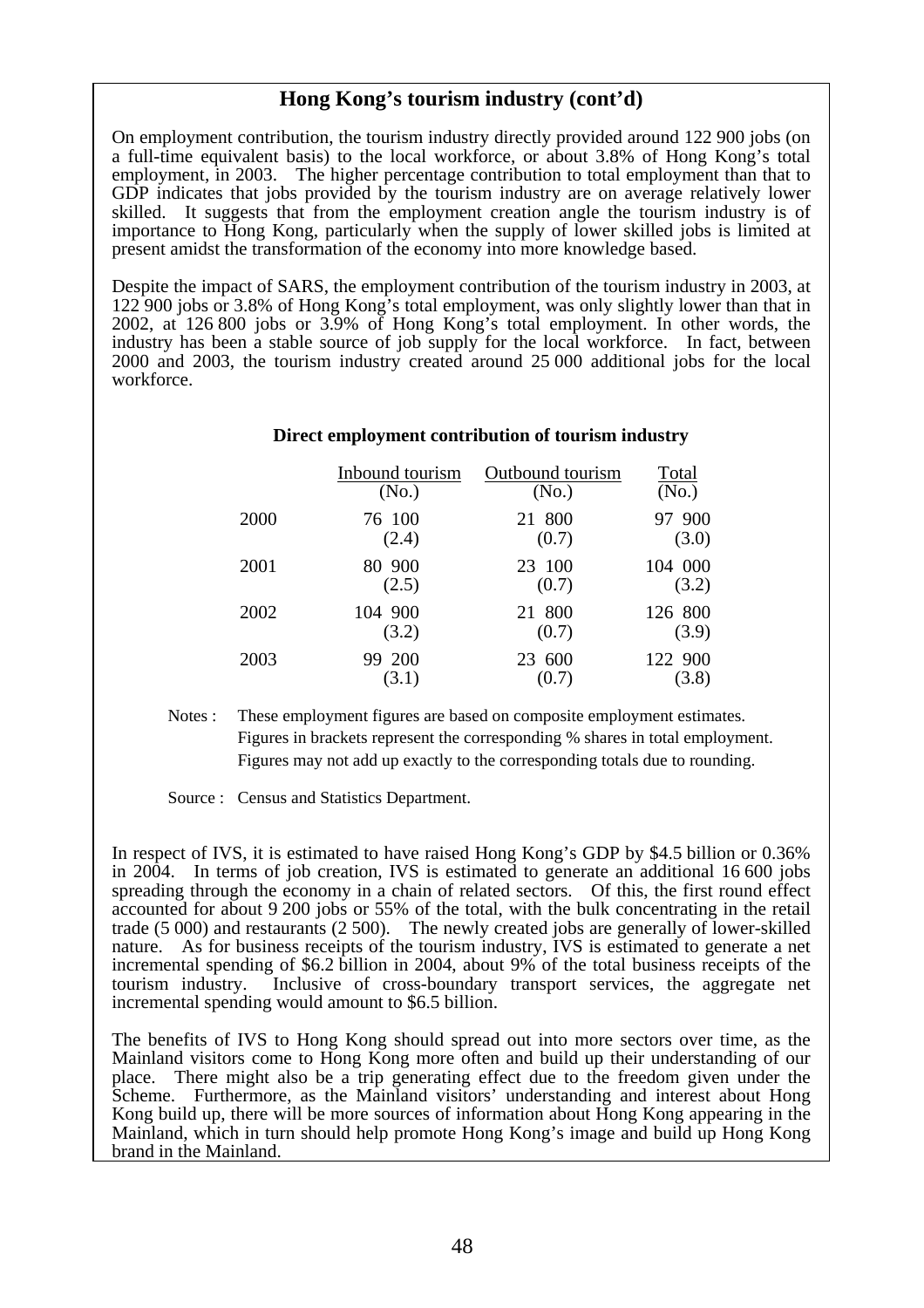# **Logistics**

3.23 The significance of the logistics industry to the Hong Kong economy continued to increase, with its value added contribution rising to 5.2% of GDP in 2003, from 4.8% in 2002, according to the latest available figures from the Census and Statistics Department. Its employment contribution also rose back to 6.3% of total employment in 2003, from 6.0% in 2002<sup>(7)</sup>.

3.24 As one of the key initiatives to reinforce Hong Kong's status as the preferred international logistics hub and enhance Hong Kong's logistics competitiveness, the Government will launch the Digital Trade and Transportation Network System within 2005. The System will provide a neutral and open e-platform to facilitate information flow along the supply chain in an efficient, reliable and affordable manner. It also fosters system and service integration, as well as promotes information technology adoption especially by small and medium sized enterprises. Also, the Government will provide funding of \$5 million each to the Hong Kong Logistics Development Council and the Hong Kong Maritime Industry Council to enhance the marketing of Hong Kong's port, shipping and logistics advantages. Furthermore, the Airport Authority is actively seeking out strategic partnerships with Mainland airports, which will be conducive to further development and co-operation in the logistics industries of both sides.

3.25 With respect to port development, the Study on Hong Kong Port - Master Plan 2020 (the Study) identified two sites for Container Terminal 10 (CT10), namely Northwest Lantau (NWL) and Southwest Tsing Yi. As recommended in the Study, the Government will conduct an ecology study on NWL site to assess its environmental suitability and update the port cargo forecast to work out the optimal timing for the construction of CT10. The port expansion option will be reviewed when more data are available.

3.26 Regarding the recent performance of the logistics industry, on *air transport*, *aircraft movements* (including both passenger and cargo flights) rose notably by 9% over a year earlier to 60 560 in the first quarter of 2005, having increased by 10% in the fourth quarter of 2004. Total *air cargo movements*, bolstered by the vibrant merchandise export performance, rose further by 9% over a year earlier to 0.8 million tonnes in the first quarter of 2005, following a 12% rise in the fourth quarter of 2004.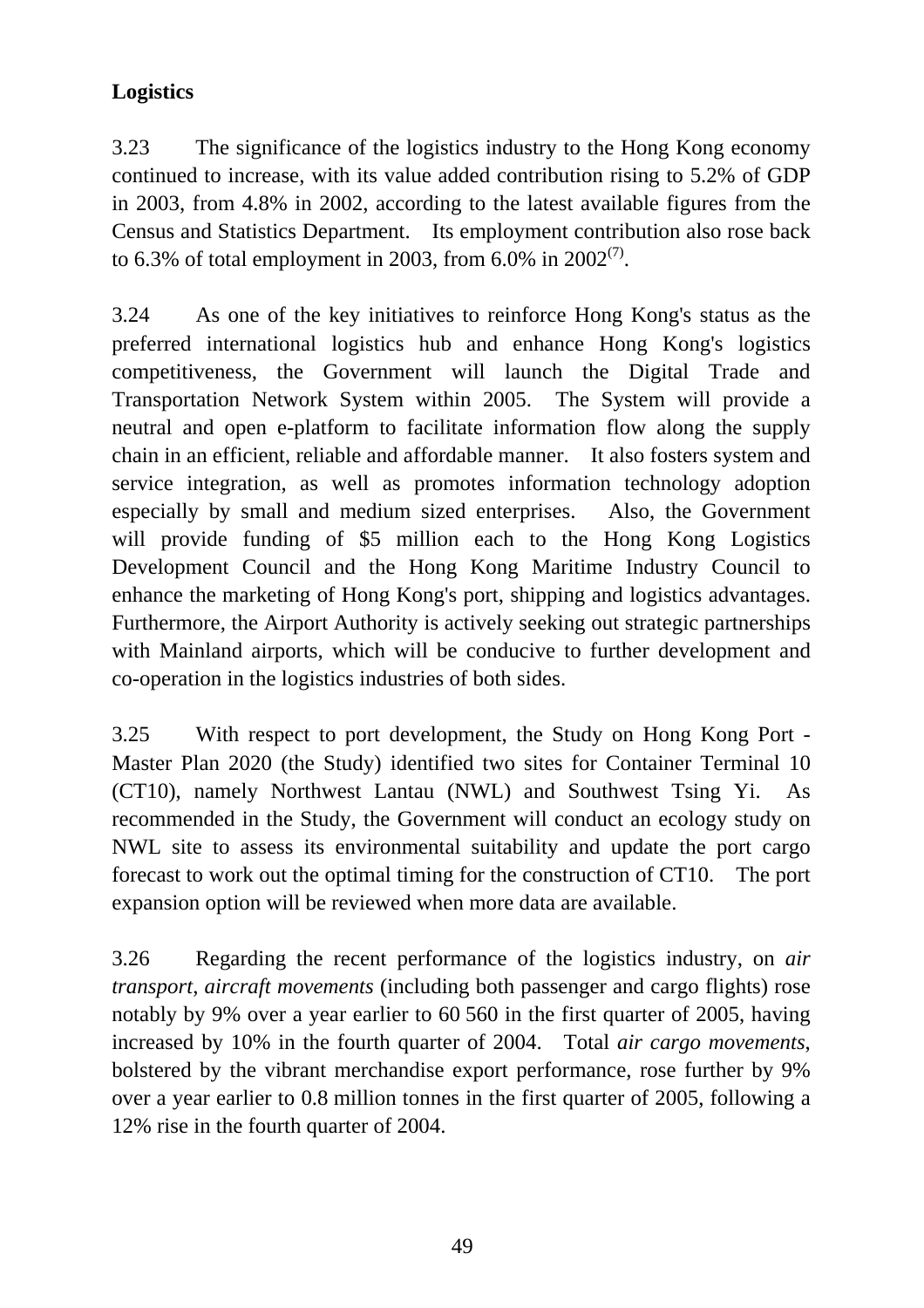



Note : (\*) Provisional figures.

3.27 On *ocean transport*, total *ocean cargo movements* showed little change in the first two months of 2005 over a year earlier, at 24.7 million tonnes, after a 2% decline in the fourth quarter of 2004. The modest performance in the first two months of 2005 was partly due to a move of intra-Asia transhipment base by some shipping lines from Hong Kong to Shenzhen.



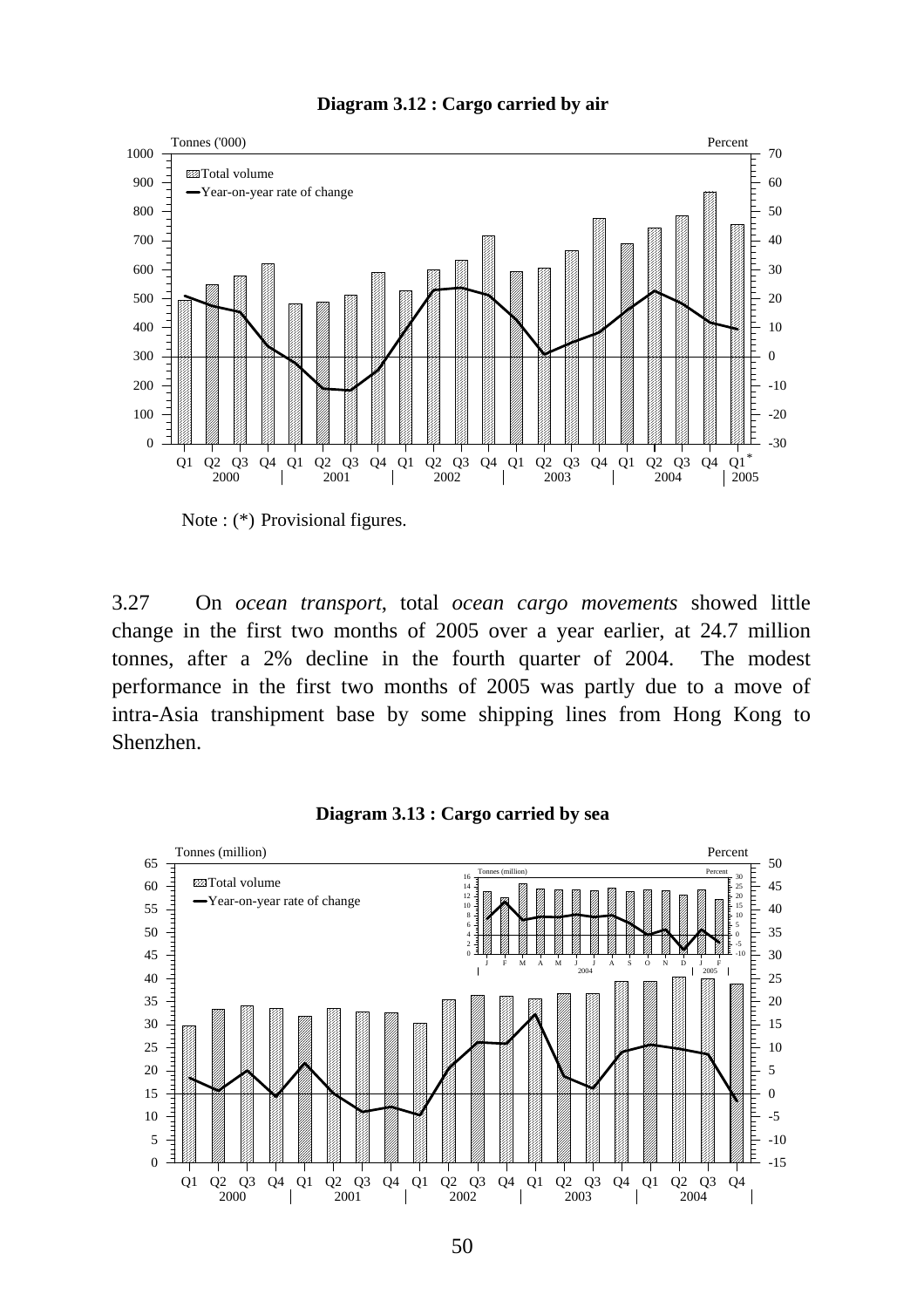3.28 As to *container traffic* handled by the Hong Kong Port, total container throughput in terms of Twenty-foot Equivalent Units (TEUs) rose by 2% over a year earlier to 3.3 million TEUs in the first two months of 2005, after a 4% rise in the fourth quarter of 2004.



**Diagram 3.14 : Container throughput**

## **Cultural and creative industries**

3.29 Creativity is important to Hong Kong's competitiveness. By improving production and management efficiency, as well as exploring new products and services, ideas and innovation activities facilitate Hong Kong's transition to a knowledge-based economy, sustain prosperity and enhance quality of life. In 2003, 46% of the business establishments in Hong Kong indicated that they had undertaken innovation activities in that year.

3.30 Recognising the importance of creativity, the Policy Addresses by the Chief Executive in 2003 and 2004 highlighted the need to promote the creative industries where creativity was the principal means for adding value. Encompassing design, architecture, advertising, publishing, music, film, computer software, digital entertainment, performing arts, broadcasting, and antiques and art dealing, the creative industries were crudely estimated to account for about 4% of GDP in 2003. In the latest Policy Address announced in January 2005, the term "creative industries" was expanded to be "cultural and creative industries", reflecting the vision that creative activities could consolidate and realise the intangible values of culture.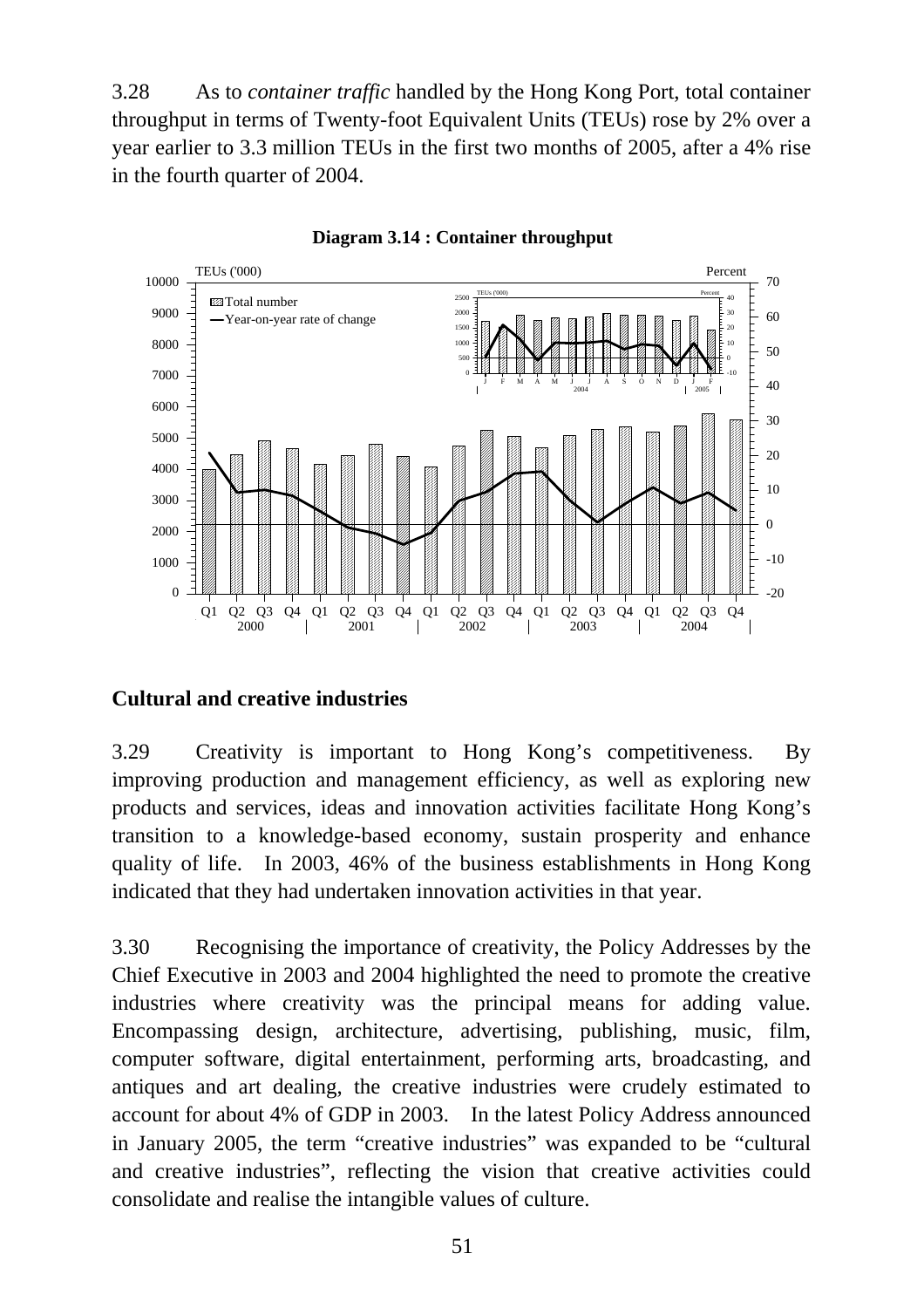3.31 The Government has implemented a number of policy measures to promote the cultural and creative industries in recent years. A notable example is the launch of a \$250 million DesignSmart Initiative in June 2004 to strengthen support for design and innovation and to promote their wider use. This initiative has provided funding support for design-related projects, and the development of a one-stop centre to encourage creation and clustering of high value added activities among design professionals and to provide incubation services for the latter. Other pertinent examples include, *inter alia*, establishment of the Digital Media Centre in March 2004 and the Cyberport iResource Centre in May 2004; continuation of the Film Guarantee Fund in April 2005 to facilitate financing of film production; revival of the Film Development Fund in April 2005 to provide funding support for eligible film-related projects; and assistance in the organisation of the Entertainment Expo Hong Kong in March 2005. Furthermore, the Government has established in recent years cultural networks with the Pearl River Delta Region and some major economies in Asia, including the Greater Pearl River Delta Cultural Summit and the Asia Cultural Cooperation Forum.

## **Notes :**

- (1) The services sector comprise the wholesale, retail and import/export trades, restaurants and hotels; transport, storage and communications; financing, insurance, real estate and business services; and community, social and personal services. In respect of contribution to GDP, the service sectors also include ownership of premises, which is analytically a service activity. Fees for financial intermediation services are however deducted.
- (2) The community, social and personal services accounted for a significant share of 25% of the net output in the services sector in 2003 (at current market prices). Within this total, the share of community, social and personal services provided by commercial establishments was 40% while those by the Government and the non-profit institutions were 40% and 20% respectively.
- (3) URA can make an interest-free 5-year loan up to \$100,000 to an eligible building with an owner's corporation while HKHS's available limit for an interest-free 3-year loan will be \$50,000 to an eligible owner restricted to eligible internal works in a flat. Meanwhile, a grant up to 10% of total renovation costs to a building or \$3,000 per flat (whichever is lower) is available under both schemes.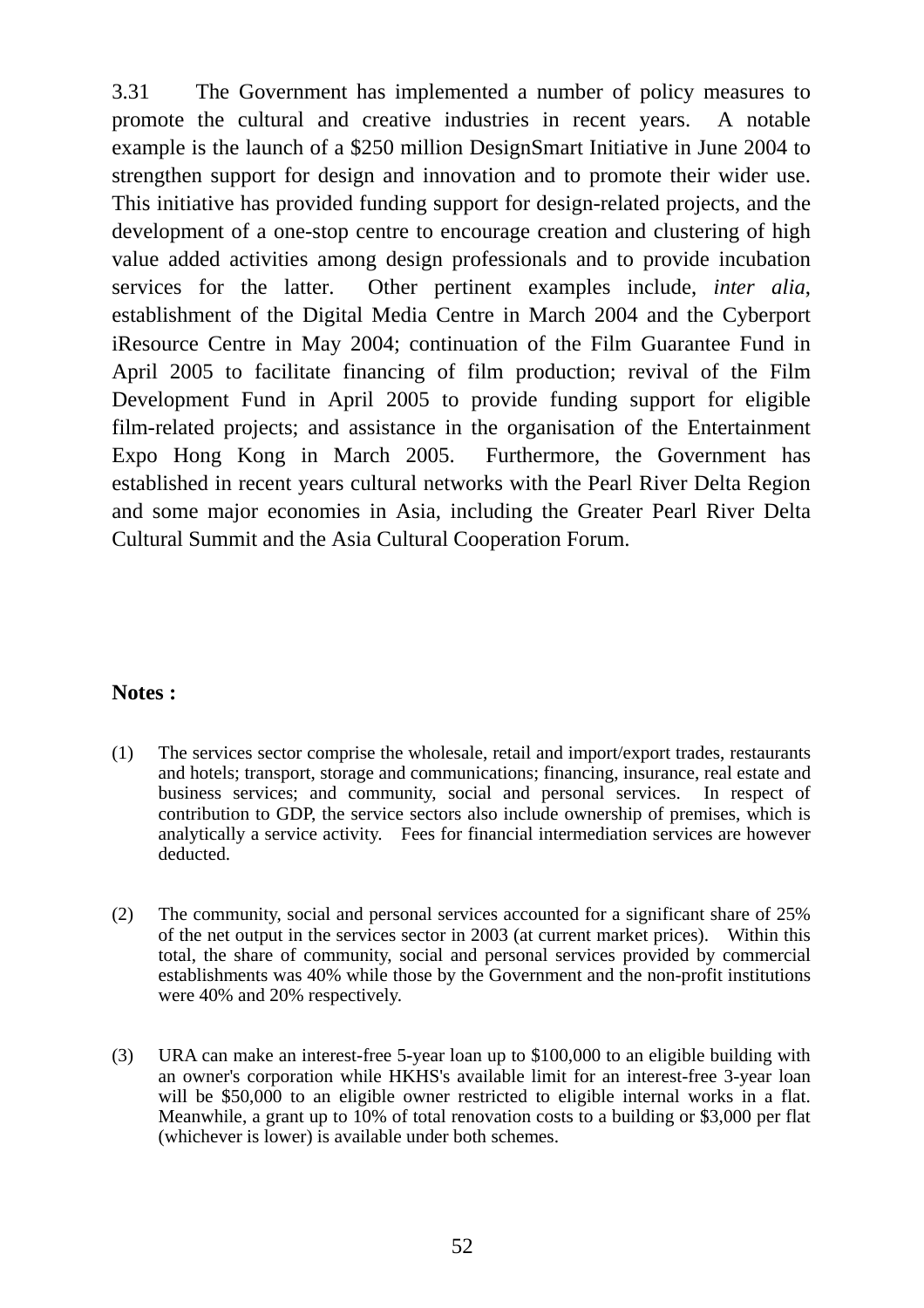(4) The Government operates an Application List System since April 1999, under which sites available for sale are put on an Application List for open application by property developers. Provided that the minimum price offered by the applicant is acceptable to the Government, the site involved can be released from the Application List for open auction or tender.

 In November 2002, the Government announced its decision to stop the scheduled land auctions and to suspend the Application List until December 2003, as part of the measures to stabilise the housing market. Land sales were resumed in 2004.

- (5) The 2005/06 Application List comprises sites of different sizes and uses. The majority of the sites (24 out of 35) are relatively small (less than one hectare in size) and should be attractive to small and medium size developers. Within the total 35 sites, 29 of them are residential sites with a total area of around 22.1 hectares, depending upon the final development to be undertaken. They can produce around 11 000 flats, with the earliest estimated completion date in 2008. The remaining six commercial/business sites total around 4.7 hectares.
- (6) Virtually all the land in Hong Kong is held on a leasehold basis. A predominant part of the existing developed and developable land is already in the private sector domain. In order to facilitate redevelopment in line with the town planning and urban renewal objectives, modification of usage (including modification by way of land exchange) may be granted by the Government to old leases of land upon application from the landlords. A land premium, equivalent to the enhancement difference in land value between the "before" and "after" situation, is normally required for granting of the modification.

 The figures reported here may include re-application cases and hence may contain a degree of double-counting. Moreover, they are provisional figures subject to later revisions.

- (7) For details, see Census and Statistics Department's feature article on *The Situation of the Four Key Industries in the Hong Kong Economy in 2003* published in the March 2005 issue of the report *Hong Kong Monthly Digest of Statistics*.
- (8) There were more than 707 000 arrivals over the 10 days of Lunar New Year this year, an outright record for the celebrations and an increase of 14.5% over the equivalent holiday period in 2004. This was due to the growing reputation of the International Chinese New Year Parade and the determined efforts of the Hong Kong Tourism Board and its trade partners to package the festive activities attractively to family travellers worldwide.
- (9) According to the projections made by the Hong Kong Tourism Board at end-2004, there would be 24 new hotels with some 10 300 new rooms available in 2005.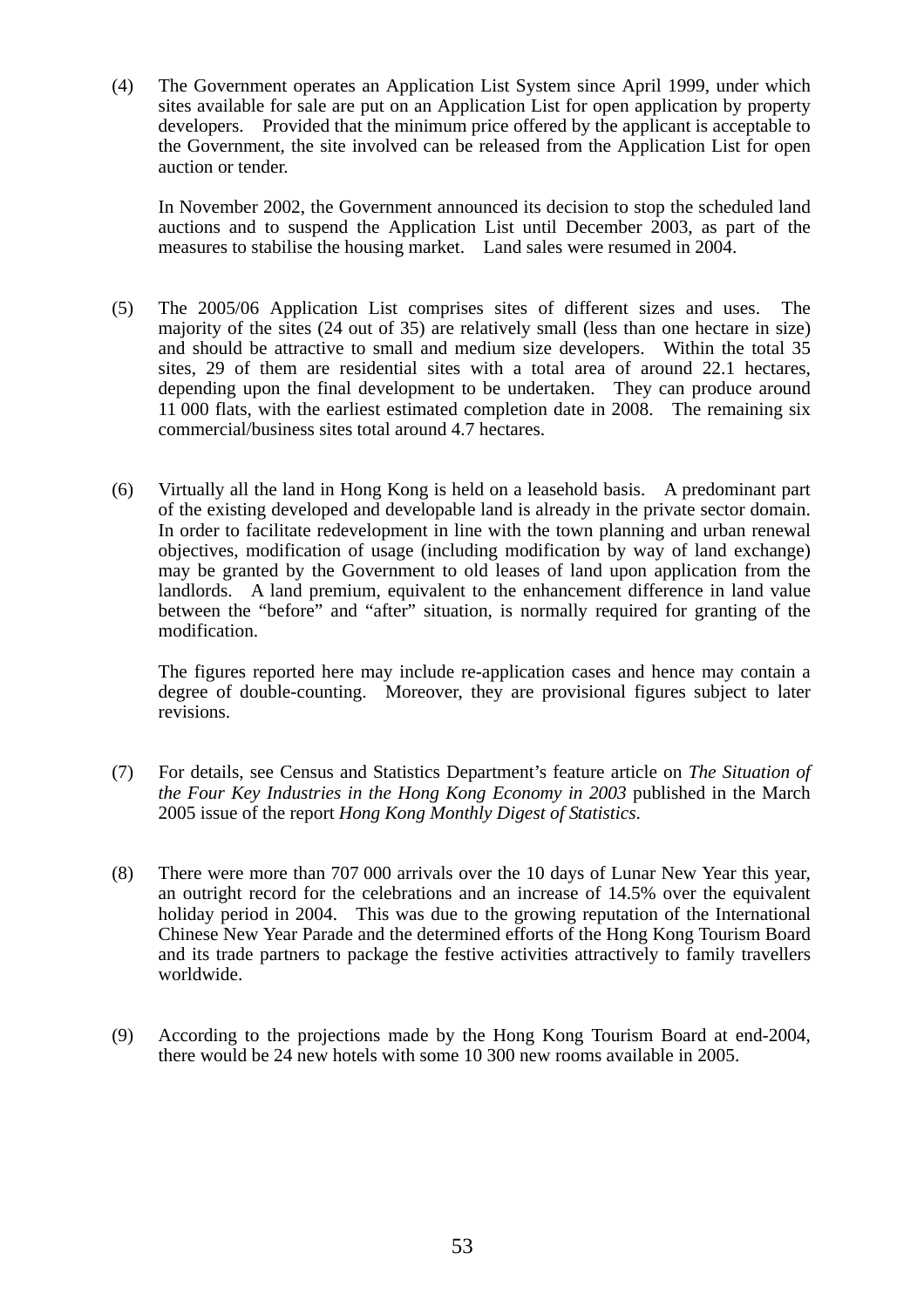# **CHAPTER 4 : THE FINANCIAL SECTOR#**

## *Summary*

- *In the first quarter of 2005, the spot exchange rate of the Hong Kong dollar against the US dollar stayed near the Linked Rate of 7.8. Hong Kong dollar interest rates rose markedly, though still below US dollar rates.*
- *Hong Kong dollar monetary aggregates declined during the first quarter of 2005. Loans for use in Hong Kong continued to increase alongside the revival in economic activity.*
- *The local stock market consolidated in the first quarter of 2005, with the Hang Seng Index closing at 13 517 at end-March 2005, 5.0% lower than end-2004. Equity capital raising turned less lively during the quarter.*
- *To strengthen the position of Hong Kong as an international financial centre, further development of renminbi businesses was explored. Exemption of offshore funds from profits tax and abolition of estate duty were also proposed.*

# **Exchange rates**

4.1 In the first quarter of 2005, the market exchange rate of the Hong Kong dollar against the US dollar stayed close to the Linked Exchange Rate of 7.8. Meanwhile, the discount of the twelve-month Hong Kong dollar forward rate over the spot rate decreased markedly, from 1 625 pips (each pip equivalent to HK\$0.0001) to 458 pips.

**\_\_\_\_\_\_\_\_\_** 

**<sup>(#)</sup> This chapter is jointly prepared by the Hong Kong Monetary Authority and the Economic Analysis Division.**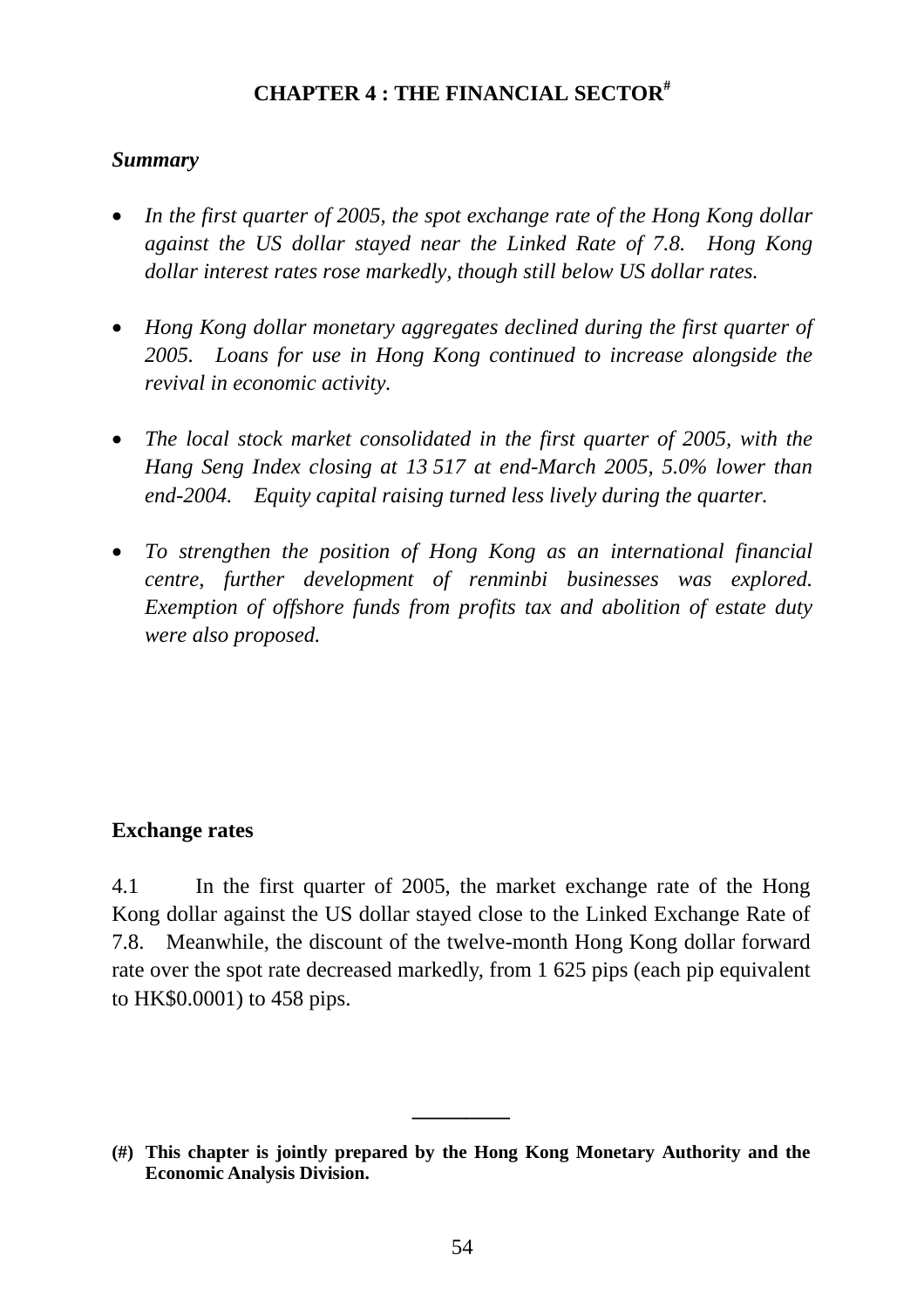4.2 The US dollar weakened against the Asian currencies but strengthened against most of the other major currencies. Taking these currency movements together, Hong Kong's external competitiveness improved slightly. The trade-weighted Nominal Effective Exchange Rate Index<sup>(1)</sup> of the Hong Kong dollar fell slightly by 0.4%, from an average of 96.4 in December 2004 to 96.0 in March 2005. After adjusting for changes in consumer prices, the corresponding Real Effective Exchange Rate Index<sup>(2)</sup> likewise went down by about 0.7% to an average of 81.8 in March 2005.



## **Interest rates**

4.3 *Hong Kong dollar interbank interest rates* rose markedly in the first three months of 2005, as Hong Kong dollar liquidity shrank amidst increased capital outflows. The outflows were caused by interest rate arbitrage operations to take advantage of the higher US dollar interest rates and easing expectation on renminbi revaluation. Although Hong Kong dollar interest rates remained below the US dollar interest rates, the negative spread between three-month HIBOR and the corresponding Euro-dollar deposit rate narrowed significantly, from 227 basis points at end-2004 to 42 basis points at end-March 2005.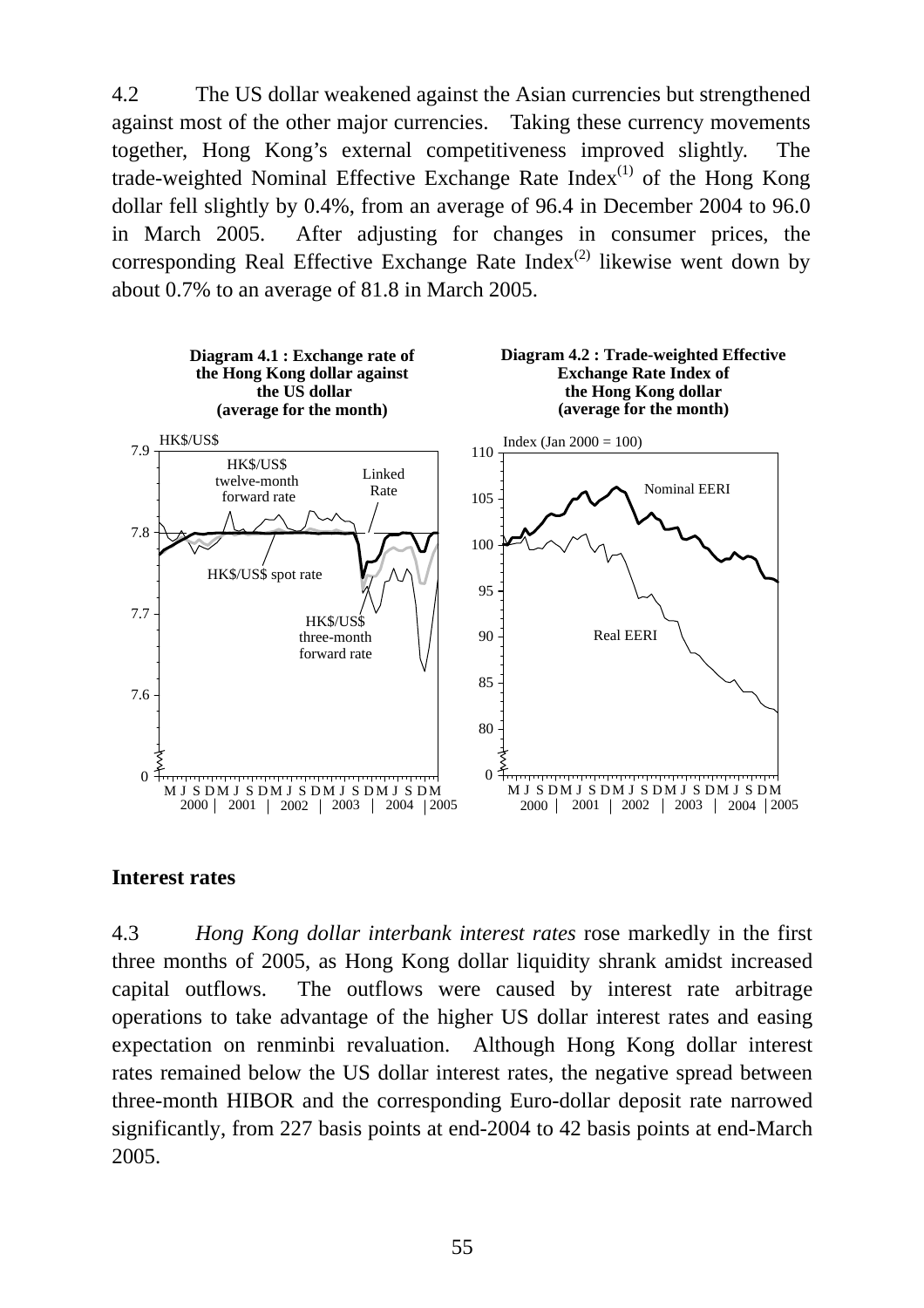

**Diagram 4.3 : Interest rates**

4.4 *The Base Rate* under the Discount Window operated by the HKMA was adjusted upward twice, each by 25 basis points, to 4.25% in the first three months of 2005, in line with the rises in the US Fed Funds target rate. *The best lending rate* offered by the major banks in Hong Kong was raised by 25 basis points to 5.25% on 21 March 2005, and it was kept at this level for the rest of March. As the average increase in the best lending rate was smaller than that of three-month time deposit rate, the average spread of the best lending rate over the three-month time deposit rate narrowed from 4.97 percentage points in December 2004 to 4.75 percentage points in March 2005.

4.5 Reflecting the increase in the best lending rate, the weighted average mortgage rate for all mortgages increased slightly, although competition among banks for residential mortgage business remained intense. The proportion of new mortgage loans granted at more than 2.25 percentage points below the best lending rate increased from 93.2% in December 2004 to 96.7% at end-March  $2005^{(3)}$ .

## **Money supply and deposits**

4.6 Monetary conditions tightened slightly in the first quarter of 2005. Hong Kong dollar narrow money supply (HK\$M1) and broad money supply (HK\$M3) both declined during the quarter, though still registered some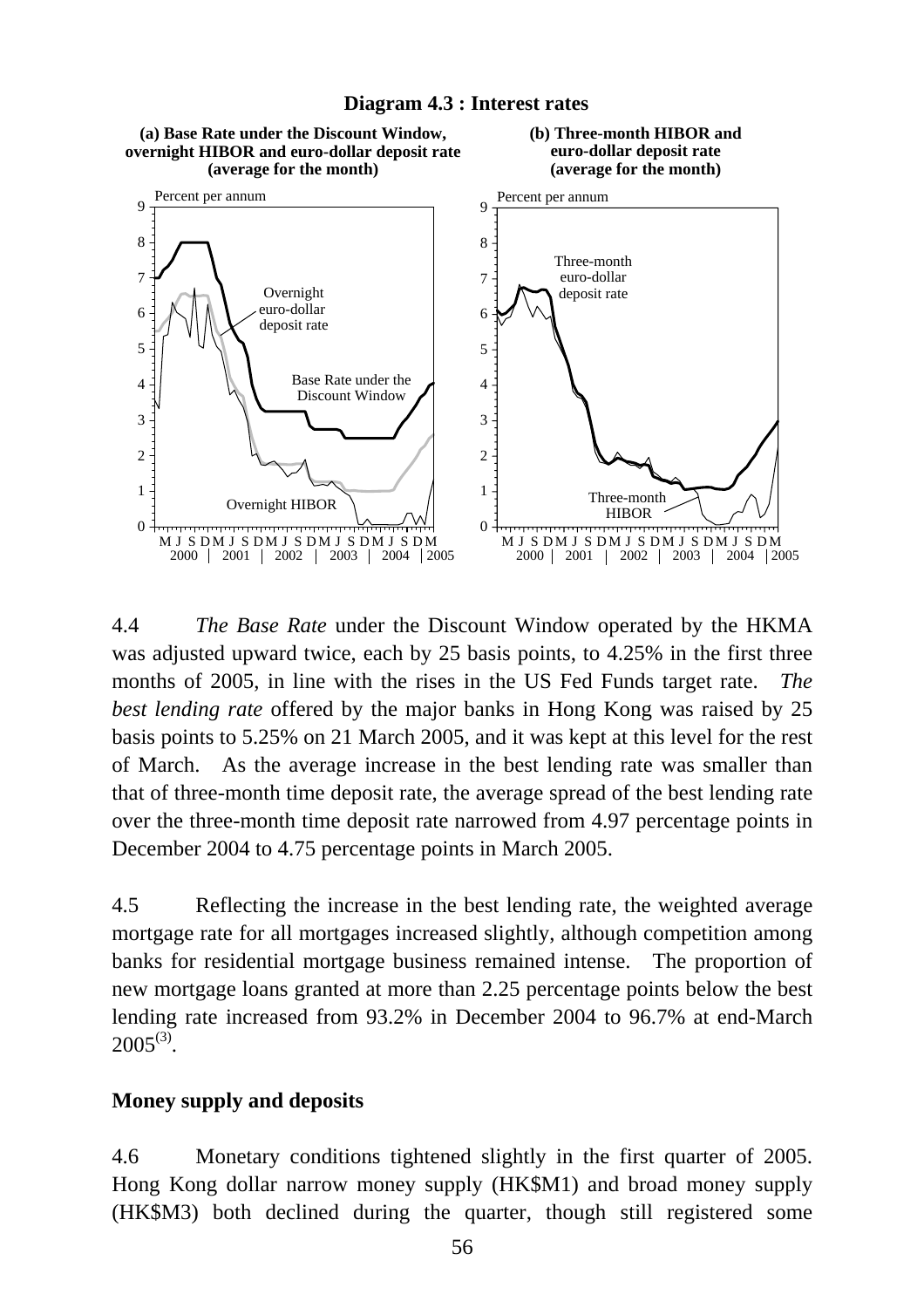increases compared with a year ago.  $HK$M1<sup>(4)</sup>$  (seasonally adjusted)<sup>(5)</sup>, at \$382 billion at end-March 2005, fell moderately compared with end-2004, mainly attributable to the decrease in demand deposits along with reduced transactions demand for money arising from lower stock market turnover. Likewise, HK\$M3, at \$2,215 billion at end-March 2005, declined slightly over the previous quarter. The decline was partly affected by the movements in HK\$M1 and partly due to a flow of funds out of Hong Kong. Compared with a year earlier, HK\$M1 (seasonally adjusted) rose by 2.8% and HK\$M3 grew by 6.2% at end-March 2005.

|                                                                              |                              | M1                                  |                             |                                | M2                     | M <sub>3</sub>                    |                             |
|------------------------------------------------------------------------------|------------------------------|-------------------------------------|-----------------------------|--------------------------------|------------------------|-----------------------------------|-----------------------------|
| % change during<br>the quarter                                               |                              | HK\$                                |                             | $HKS^{(a)}$                    | Total                  | $HK$^{(a)}$                       | Total                       |
| 2004<br>Q <sub>1</sub><br>Q <sub>2</sub><br>Q <sub>3</sub><br>Q <sub>4</sub> | 6.1<br>2.3<br>$-3.6$<br>11.2 | (8.6)<br>(5.0)<br>$(-3.0)$<br>(4.9) | 5.5<br>2.6<br>$-0.6$<br>8.9 | $-1.8$<br>$-0.1$<br>0.1<br>6.7 | ∗<br>0.4<br>2.1<br>6.6 | $-1.8$<br>$-0.1$<br>$\ast$<br>6.5 | $\ast$<br>0.4<br>1.9<br>6.1 |
| 2005<br>Q1                                                                   | $-6.2$                       | $(-3.7)$                            | $-4.2$                      | $-0.3$                         | $-0.1$                 | $-0.2$                            | $\ast$                      |
| Total amount<br>at the end of<br>March 2005<br>(HK\$Bn)                      | 387                          | (382)                               | 464                         | 2,201                          | 4,164                  | 2,215                             | 4,190                       |
| % change over<br>a year earlier                                              | 2.9                          | (2.8)                               | 6.4                         | 6.4                            | 9.2                    | 6.2                               | 8.6                         |

#### **Table 4.1 : Hong Kong dollar money supply and total money supply**

Notes : (a) Adjusted to include foreign currency swap deposits.

- ( ) Figures in brackets represent percentage changes on the basis of the seasonally adjusted series of HK\$M1. Seasonality is not apparent for the other monetary aggregates.
- (\*) Change of less than 0.05%.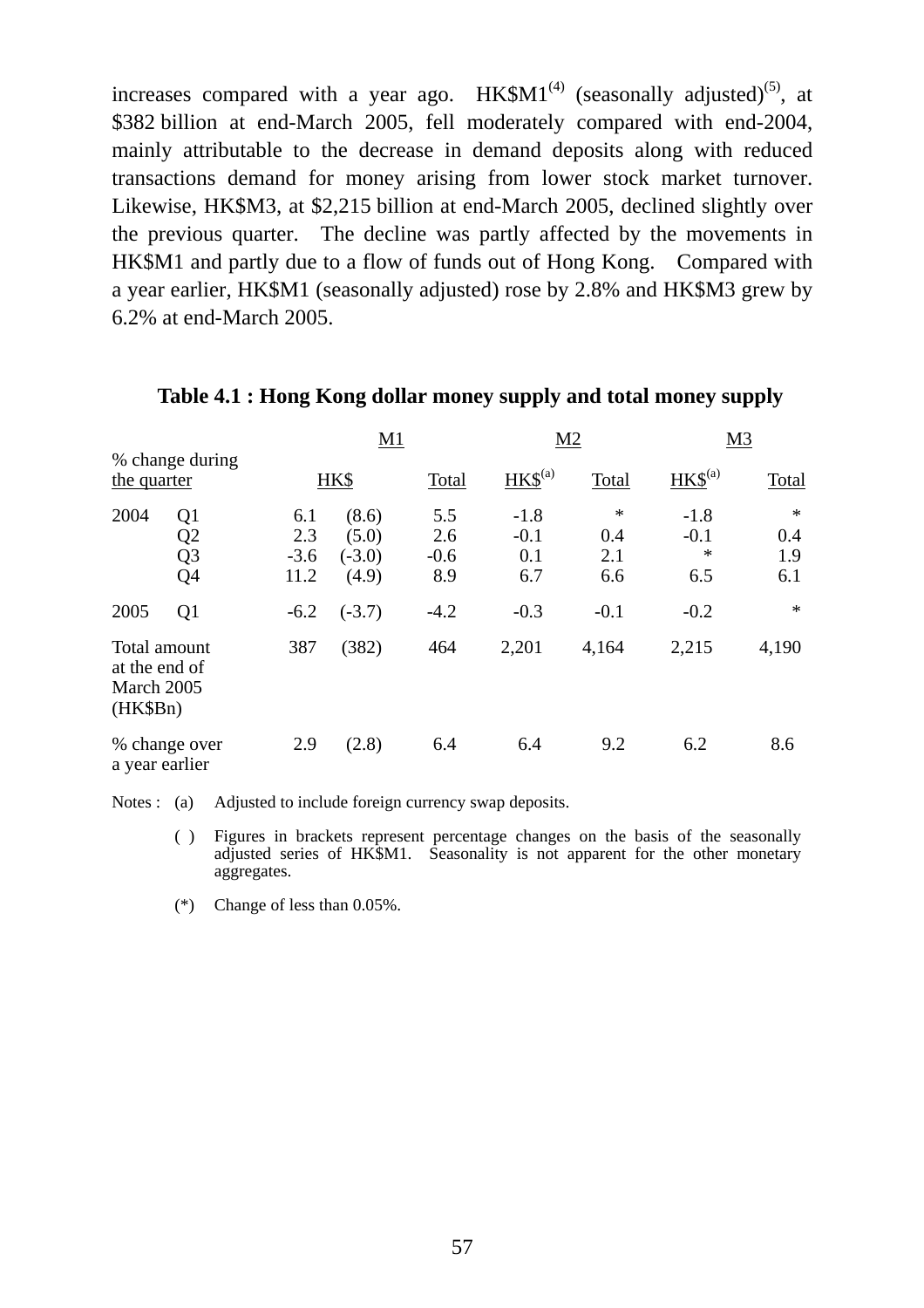#### **Diagram 4.4 : Hong Kong dollar money supply (rate of change at period end)**



Notes: (\*) Percentage changes are compiled based on the seasonally adjusted series of HK\$M1. (#) Adjusted to include foreign currency swap deposits.

4.7 Total deposits with authorized institutions<sup>(6)</sup> decreased slightly in the first quarter of 2005, due mainly to a decline in Hong Kong dollar deposits (adjusted to include foreign currency swap deposits)<sup>(7)</sup>. However, compared with a year earlier, total deposits rose by 8.4%. Within Hong Kong dollar deposits, there was a shift from demand and savings deposits to time deposits, possibly due to increase in interest rates on time deposits. As Hong Kong dollar deposits declined and foreign currency deposits were virtually unchanged during the quarter, the share of Hong Kong dollar deposits in total deposits fell to 52.0% at end-March 2005, from 52.2% at end-2004.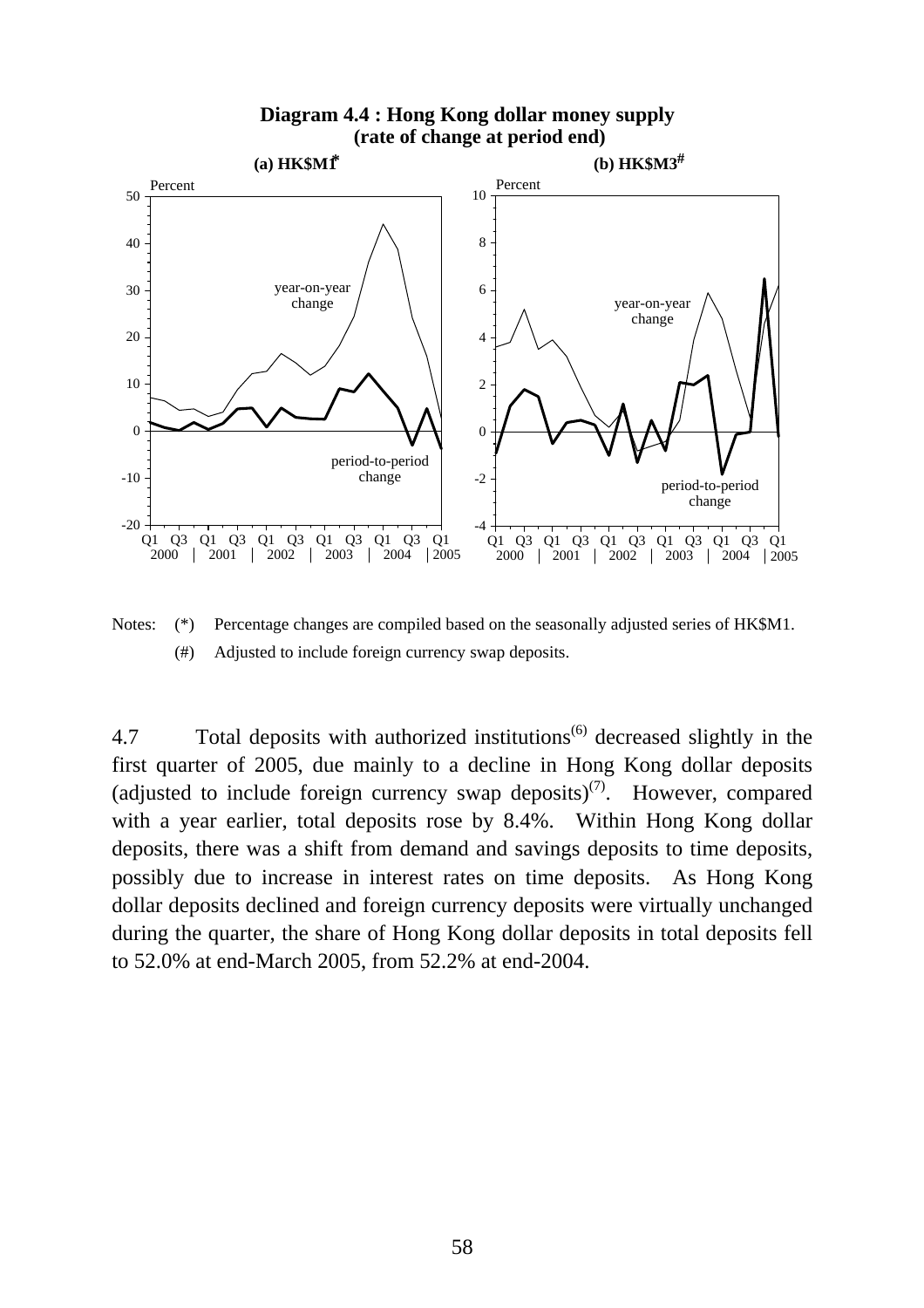| % change during<br>the quarter                          |                                                                | Demand<br>deposits                      | Savings<br>deposits                       | Time<br>$\text{deposits}^{(a)(b)}$      | Total<br>$deposits^{(a)}$                   | Total<br>foreign<br>currency<br>$\text{deposits}^{\text{(c)}}$ | Total<br>deposits                     |
|---------------------------------------------------------|----------------------------------------------------------------|-----------------------------------------|-------------------------------------------|-----------------------------------------|---------------------------------------------|----------------------------------------------------------------|---------------------------------------|
| 2004<br>2005                                            | Q <sub>1</sub><br>Q2<br>Q <sub>3</sub><br>Q4<br>Q <sub>1</sub> | 7.1<br>2.8<br>$-6.9$<br>17.0<br>$-11.7$ | 3.4<br>$-1.7$<br>$-2.9$<br>11.8<br>$-7.7$ | $-11.9$<br>0.9<br>6.2<br>$-1.6$<br>13.8 | $-2.3$<br>$-0.2$<br>$-0.1$<br>7.3<br>$-0.7$ | 2.0<br>1.0<br>3.9<br>5.5<br>$\ast$                             | $-0.3$<br>0.4<br>1.8<br>6.4<br>$-0.3$ |
| Total amount<br>at the end of<br>March 2005<br>(HK\$Bn) |                                                                | 240                                     | 953                                       | 811                                     | 2,004                                       | 1,849                                                          | 3,853                                 |
| % change over<br>a year earlier                         |                                                                | $-1.2$                                  | $-1.5$                                    | 19.9                                    | 6.2                                         | 10.8                                                           | 8.4                                   |

# **Table 4.2 : Total deposits in authorized institutions**

Hong Kong dollar deposits

Notes: (a) Adjusted to include foreign currency swap deposits.

- (b) Time deposits with licensed banks plus deposits with restricted licence banks and deposit-taking companies.
- (c) Adjusted to exclude foreign currency swap deposits.
- (\*) Change of less than 0.05%.

## **Loans and advances**

4.8 Total loans and advances continued to rise moderately in the first quarter of 2005. Total loans and advances registered a 1.2% growth over end-2004 to reach \$2,181 billion at end-March 2005. Analysed by place of usage, whereas loans for use outside Hong Kong contracted by 2.1% during the quarter, those for use in Hong Kong increased by 1.6%, as the sustained upturn in economic activity led to a stronger demand for bank credit. Within the latter, loans for the manufacturing sector, stockbrokers, and building, construction, property development and investment registered considerable increases in March 2005 compared with end-2004. Despite continued growth in property market activity, the outstanding stock of mortgage loans increased only slightly by 0.6%, as an upsurge in new mortgage lending was mostly offset by repayments on existing mortgages.

4.9 As Hong Kong dollar loans increased but Hong Kong dollar deposits declined, the corresponding loan-to-deposit ratio moved up from 82.6% at end-2004 to 84.8% at end-March 2005.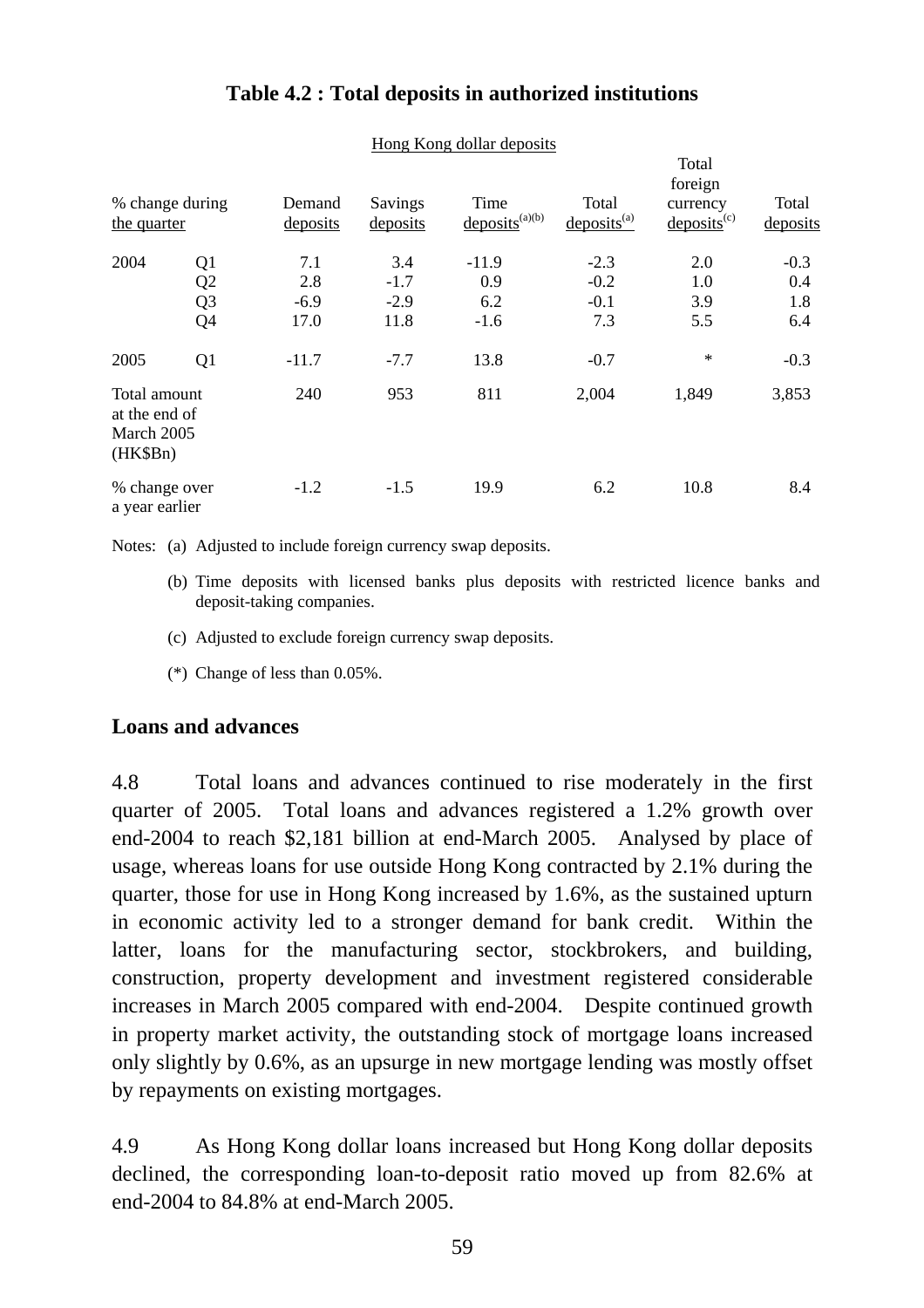| % change during<br>the quarter                          |                                              | Loans for use<br>in Hong $Kong(a)$ | Loans for use<br>outside Hong Kong | Total loans<br>and advances |
|---------------------------------------------------------|----------------------------------------------|------------------------------------|------------------------------------|-----------------------------|
| 2004                                                    | Q <sub>1</sub><br>Q2<br>Q <sub>3</sub><br>Q4 | 0.3<br>1.9<br>0.8<br>3.2           | 0.2<br>$-0.6$<br>$-4.6$<br>8.4     | 0.3<br>1.7<br>0.2<br>3.7    |
| 2005                                                    | Q <sub>1</sub>                               | 1.6                                | $-2.1$                             | 1.2                         |
| Total amount<br>at the end of<br>March 2005<br>(HK\$Bn) |                                              | 1,952                              | 228                                | 2,181                       |
| % change over<br>a year earlier                         |                                              | 7.6                                | 0.7                                | 6.8                         |

#### **Table 4.3: Loans and advances by location of uses**

Note: (a) Including trade financing.

# **Table 4.4 : Loans and advances for use in Hong Kong by major usage(a)**

|                                                                    | Loans to:                   |                              |                                          | Building,                                                     |                                                          |                          |                                |                             |
|--------------------------------------------------------------------|-----------------------------|------------------------------|------------------------------------------|---------------------------------------------------------------|----------------------------------------------------------|--------------------------|--------------------------------|-----------------------------|
| % change<br>during<br>the quarter                                  | Finance<br>visible<br>trade | Manu-<br>facturing<br>sector | Whole-<br>sale<br>and<br>retail<br>trade | construction,<br>property<br>development<br>and<br>investment | Purchase<br>of<br>residential<br>property <sup>(b)</sup> | Financial<br>concerns    | Stock-<br>brokers              | Others                      |
| 2004<br>Q1<br>Q2<br>Q <sub>3</sub><br>Q4                           | 6.4<br>14.7<br>5.5<br>1.0   | 5.4<br>8.7<br>4.9<br>6.4     | 2.5<br>0.2<br>5.8<br>0.4                 | $-1.5$<br>1.5<br>$-0.3$<br>7.6                                | 0.1<br>$-0.7$<br>$-0.5$<br>0.2                           | 4.3<br>2.1<br>0.8<br>6.5 | 6.0<br>$-5.9$<br>$-8.8$<br>5.7 | $-2.3$<br>2.1<br>2.4<br>2.9 |
| 2005 Q1<br>Total amount<br>at the end of<br>March 2005<br>(HK\$Bn) | 2.4<br>133                  | 8.0<br>109                   | $-1.0$<br>97                             | 4.5<br>403                                                    | 0.6<br>614                                               | $-1.2$<br>168            | 5.8<br>10                      | $\ast$<br>417               |
| % change<br>over a year                                            | 25.1                        | 31.1                         | 5.5                                      | 13.8                                                          | $-0.4$                                                   | 8.2                      | $-3.9$                         | 7.7                         |

Notes : (a) Figures in this table are revised on a regular basis to incorporate subsequent amendments and loan re-classifications made by the authorized institutions concerned. The rates of change for the earlier quarters have been adjusted for the revisions known up to the latest reference quarter.

 (b) Figures also include loans for the purchase of flats under the Home Ownership Scheme, Private Sector Participation Scheme and Tenants Purchase Scheme, in addition to those for the purchase of private residential flats.

(\*) Change of less than 0.05%.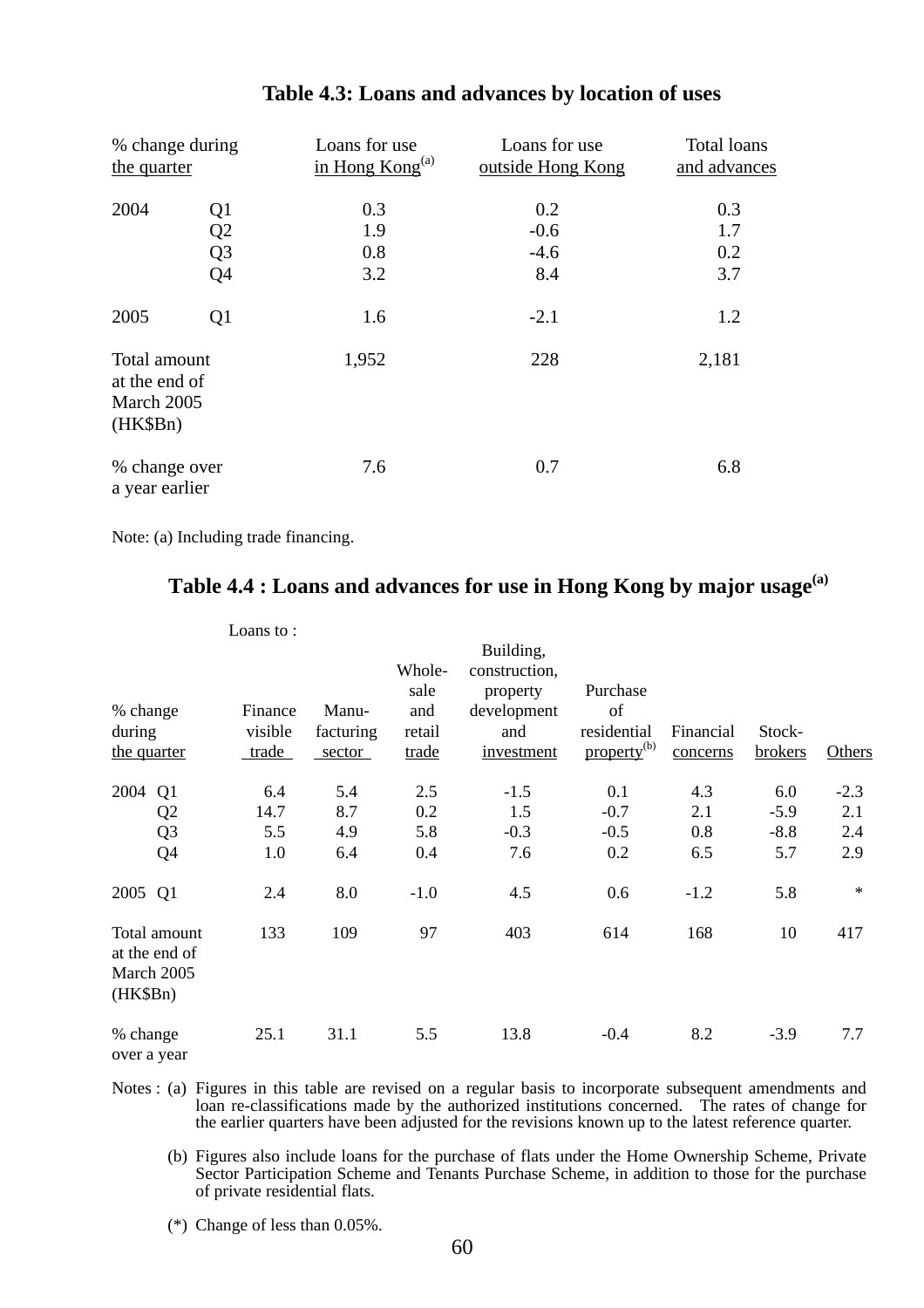

## **Banking**

4.10 The quality of assets held by the local banking sector improved further in the fourth quarter of 2004, underpinned by the recovery in overall economic activity and the asset markets. The ratio of classified loans to total loans of retail banks decreased from 2.67% at end-September 2004 to 2.24% at end-2004. Analysed by type of loan, the delinquency ratio for residential mortgage loans declined from 0.47% to 0.38%, as did arrears for over three months in credit card repayment from 0.55% to 0.44%. For all the local banks taken together, their consolidated capital adequacy ratio averaged 15.4% at end-December 2004, still well above the minimum international standard of 8% set by the Bank for International Settlements. Separately, the Commercial Credit Reference Agency (CCRA) came into operation in November last year to strengthen the credit risk management of authorized institutions<sup>(8)</sup>.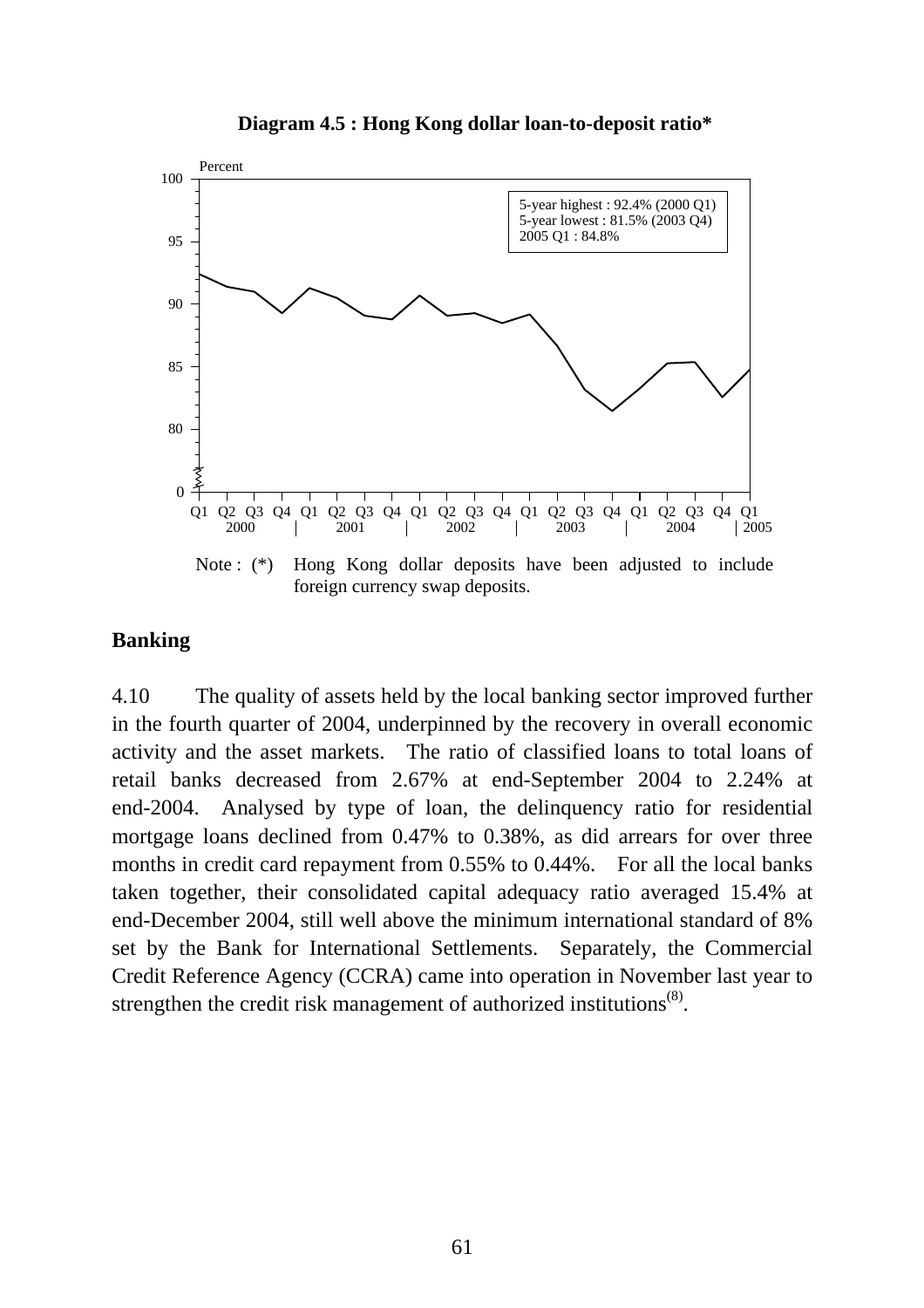|      | As at the end of | Pass loans | Special mention loans | Classified loans<br>(gross) |
|------|------------------|------------|-----------------------|-----------------------------|
| 2003 | Q <sub>1</sub>   | 88.49      | 6.47                  | 5.03                        |
|      | Q2               | 88.55      | 6.63                  | 4.83                        |
|      | Q <sub>3</sub>   | 88.39      | 7.01                  | 4.59                        |
|      | Q <sub>4</sub>   | 89.53      | 6.53                  | 3.94                        |
| 2004 | Q <sub>1</sub>   | 90.07      | 6.26                  | 3.66                        |
|      | Q <sub>2</sub>   | 91.41      | 5.59                  | 3.00                        |
|      | Q <sub>3</sub>   | 92.35      | 4.98                  | 2.67                        |
|      | Q4               | 93.76      | 4.00                  | 2.24                        |

**Table 4.5 : Asset quality of retail banks**(a)

(as % of total loans)

Notes : (a) Period-end figures relate to Hong Kong offices and overseas branches. Loans and advances are classified into the following categories: Pass, Special Mention, Substandard, Doubtful and Loss. Loans in the substandard, doubtful and loss categories are collectively known as "classified loans".

Due to rounding, figures in this table may not add up to 100.

4.11 Hong Kong has benefited substantially from financial liberalisation of the Mainland. Under CEPA, a number of banks have established or applied for permits to establish branches in the Mainland. Furthermore, Mainland branches of Hong Kong banks have been allowed to conduct insurance agents business after obtaining approval. Also, banks in Hong Kong have been offering renminbi deposit-taking, exchange and remittance services to customers since February 2004. At end-March 2005, a total of 38 licensed banks were engaged in these business activities. Renminbi deposits with authorized institutions increased steadily and reached RMB15.0 billion. Of the total, some 43.0% (RMB6.4 billion) were savings deposits and 57.0% (RMB8.5 billion) were time deposits. The share of renminbi deposits in total foreign currency deposits with all authorized institutions rose to 0.76% at end-March 2005 from 0.62% at end-2004. According to a survey by the HKMA, interest rates on renminbi savings deposits averaged 0.46% and those on three-month time deposits averaged 0.65% in the first quarter of 2005.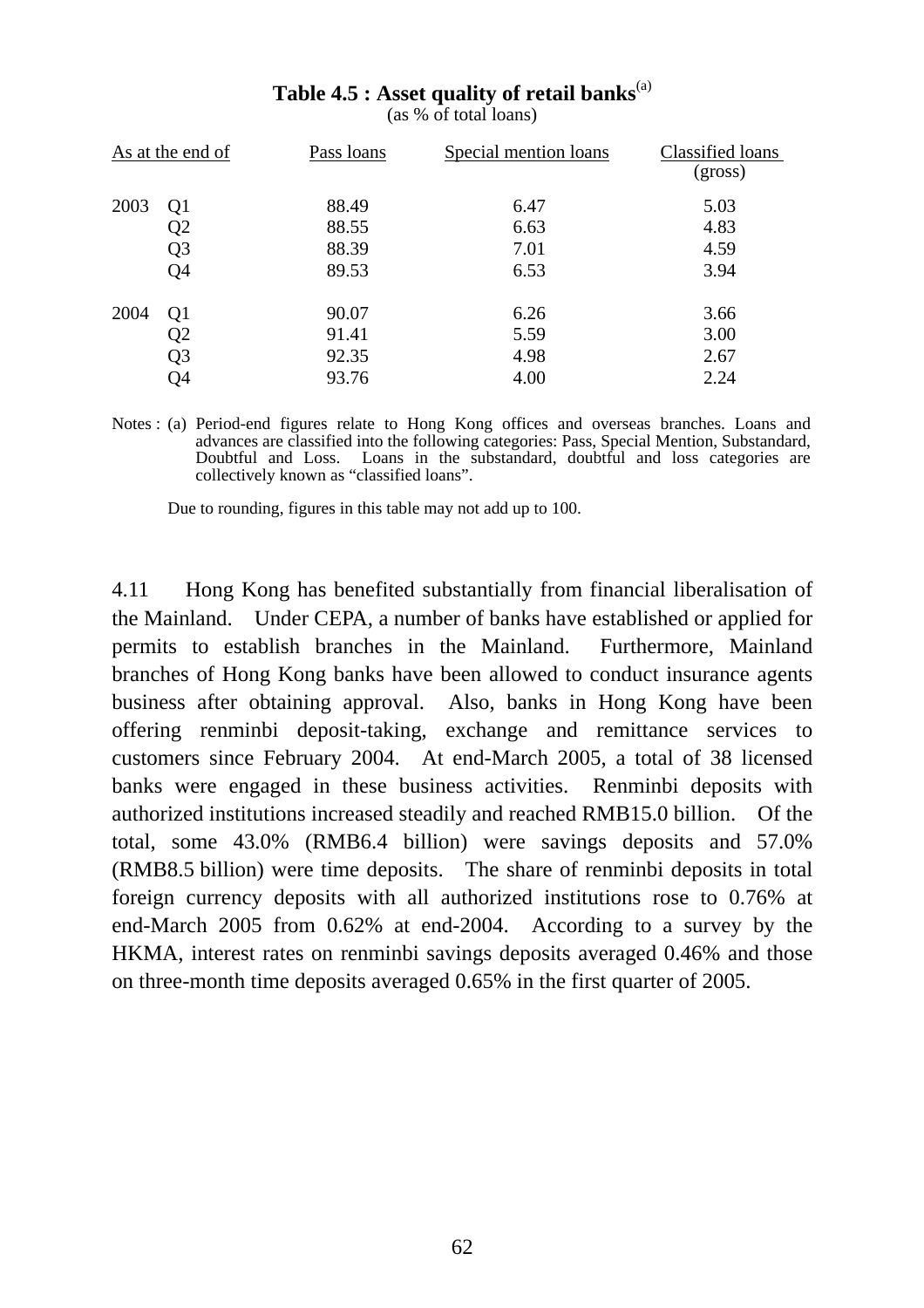|              |                |                                 | Interest rates on $(a)$      |                               | Number of<br>licensed banks        |                     |                                                                        |
|--------------|----------------|---------------------------------|------------------------------|-------------------------------|------------------------------------|---------------------|------------------------------------------------------------------------|
| As at end of |                | Savings<br>deposits<br>(RMB Mn) | Time<br>deposits<br>(RMB Mn) | Total<br>deposits<br>(RMB Mn) | Saving<br>$deposits^{(b)}$<br>(% ) | Three-month<br>(% ) | engaged in<br>time deposits <sup>(b)</sup> RMB business <sup>(c)</sup> |
| 2004         | Q1             | 2,095                           | 2,298                        | 4,394                         | N.A.                               | N.A.                | 36                                                                     |
|              | Q <sub>2</sub> | 2,853                           | 3,950                        | 6,803                         | 0.50                               | 0.58                | 39                                                                     |
|              | Q <sub>3</sub> | 3,136                           | 4,533                        | 7,669                         | 0.48                               | 0.60                | 38                                                                     |
|              | Q <sub>4</sub> | 5,417                           | 6,710                        | 12,127                        | 0.46                               | 0.60                | 38                                                                     |
| 2005         | Q <sub>1</sub> | 6,440                           | 8,536                        | 14,976                        | 0.46                               | 0.65                | 38                                                                     |

# **Table 4.6 : Renminbi deposits in licensed banks**

Notes : (a) The interest rates are sourced from a survey conducted by the HKMA.

(b) Period average figures.

 (c) Licensed banks started to offer renminbi deposit taking, currency exchange and remittance services on 25 February 2004.

N.A Not available.

4.12 The Financial Secretary announced in his 2005-06 budget that three strategic directions are being explored for renminbi business, including diversification of RMB assets and liabilities of Hong Kong banks, provision of RMB banking services for current account transactions between Hong Kong and the Mainland, and feasibility of establishing a renminbi debt issuance mechanism in Hong Kong.

4.13 The Deposit Protection Scheme Ordinance was enacted by the Legislative Council on 5 May 2004. Following its formation in July last year, the Hong Kong Deposit Protection Board has commenced work on a number of key preparatory tasks, including the preparation of a yearly return for assessment of contributions and development of the Board's payout policies and procedures. Rules governing detailed operation of the scheme are also being developed. The scheme is expected to start providing deposit protection in 2006.

4.14 On improving the financial regulation system, the Basel Committee on Banking Supervision in June 2004 released a revised capital adequacy framework (commonly known as "Basel II") to better align regulatory capital requirements with inherent risks of banks. In line with its policy of adhering closely to international supervisory standards, the HKMA intends to follow the Basel timetable for implementing Basel II in Hong Kong (i.e. simpler approaches from 1 January 2007 and the most advanced approaches from 1 January 2008). To this end, a Banking (Amendment) Bill 2005 was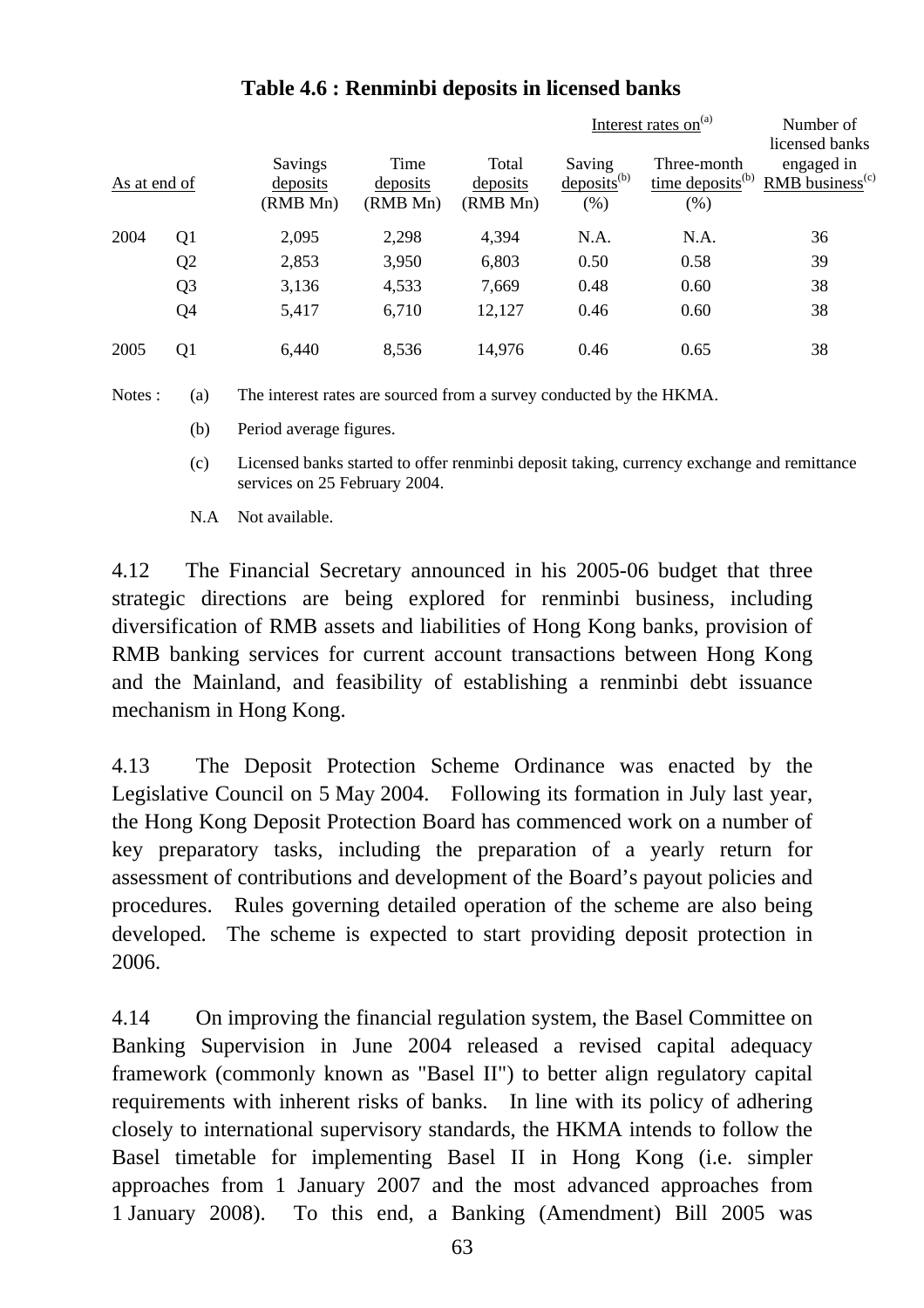introduced to the Legislative Council on 6 April 2005. The HKMA has also been conducting extensive public consultation on its proposals for the implementation approaches and for the capital standards under the revised framework. The banking industry has generally endorsed them as pragmatic and appropriate.

# **Insurance**

4.15 The insurance industry grew strongly in 2004. The total value of business receipts rose significantly, by 22.3% over 2003<sup>(9)</sup>. The new premiums for long-term business (excluding Retirement Scheme) surged by 53.8% over 2003 to \$38,600 million in 2004. On the other hand, gross and net premiums for the general insurance business fell by 7.2% to \$23,000 million and 4.5% to \$16,300 million respectively. Nevertheless, the underwriting profit for this business registered a growth of 60.4% to \$2,150 million in 2004 over a year earlier. The growth was mainly attributable to the improved profitability of Ships business and Goods in Transit business.

4.16 In March 2005, the Office of the Commissioner of Insurance, the Tourism Commission, the Travel Industry Council of Hong Kong and the Hong Kong Federation of Insurers launched a joint campaign to promote travel insurance. The campaign aims to encourage the public to buy travel insurance before traveling and to enhance their understanding of the extent of the insurance protection they are buying. Separately, in the light of international regulatory trends and developments of the insurance industry, Government is reviewing the institutional set-up of the Office of the Commissioner of Insurance. The review entails a study on turning that Office into a regulatory agency independent of the Government.

# **The debt market**

4.17 In the first quarter of 2005, a total of 27 issues of *Exchange Fund Bills and Notes* were launched by the HKMA for replacing the earlier issues upon maturity<sup>(10)</sup>. The total market value of Exchange Fund paper outstanding rose by 0.5% over the quarter to \$123.2 billion at end-March 2005. Trading in Exchange Fund paper remained active, with the daily turnover averaging \$24.8 billion in the first quarter of 2005, up from \$16.8 billion in the previous quarter. The yield of the Exchange Fund Notes rose sharply in the first three months of 2005. As a result, the 5-year Exchange Fund Note yield was 20 basis points below that of the corresponding US Treasuries at end-March 2005, compared with 95 basis points at end-2004.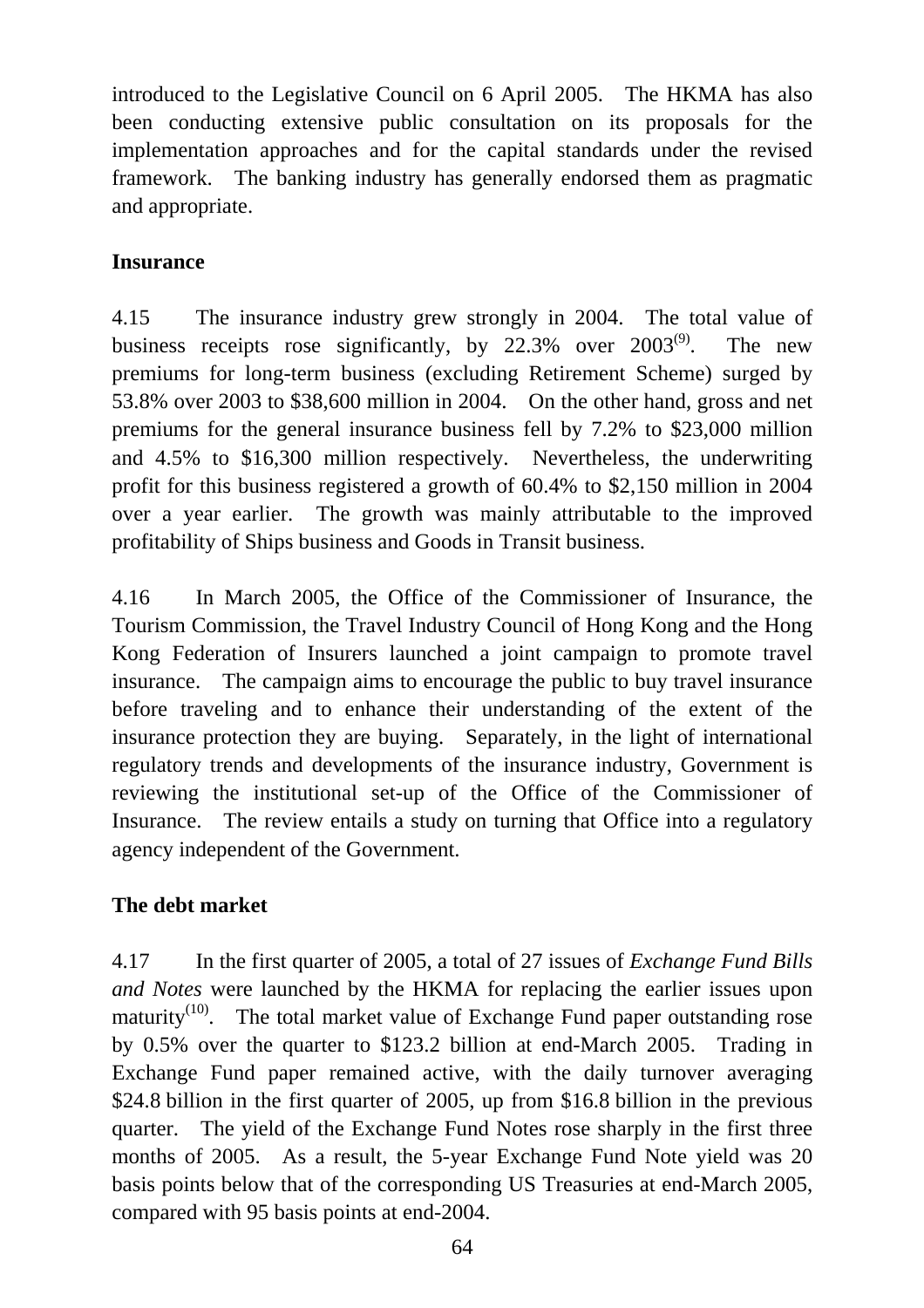**Diagram 4.6 : Hong Kong dollar and US dollar yield curves (as at the end of March 2005)**



4.18 *The Hong Kong Mortgage Corporation* (HKMC) continued to be one of the active issuers of debt securities in Hong Kong. At end-March 2005, the total outstanding value of debt securities issued by HKMC under its Note Issuance Programme amounted to \$1.0 billion, and that under its Debt Issuance Programme amounted to \$23.0 billion. The outstanding value of retail bonds issued by the HKMC totalled \$6.5 billion at end-March 2005.

4.19 On Hong Kong dollar *private-sector debt*, the gross issuance rose to \$50.2 billion in the first quarter of 2005 from \$41.4 billion in the previous quarter. Analysed by type of issuer, debt issuance activity by authorized institutions (AIs) and overseas borrowers other than Multilateral Development Banks (non-MDB overseas borrowers) increased, while that of local corporates declined. The outstanding value of Hong Kong dollar private-sector debt increased further to \$406.6 billion at end-March 2005, from \$390.1 billion at end-2004.

4.20 Partly reflecting the low interest rate environment, private sector borrowers continued to issue more fixed-rate than floating-rate debts. New issues of fixed-rate debt grew to \$40.7 billion in the first quarter of 2005, as against the floating rate issues of \$9.7 billion. New issues of fixed-rate debt accounted for 81% of the gross issuance in the private sector, compared to 70% in the fourth quarter of 2004. At end-March 2005, the total value of outstanding Hong Kong dollar fixed-rate bonds and floating rate notes issued by the private sector amounted to \$282.2 billion and \$124.4 billion respectively.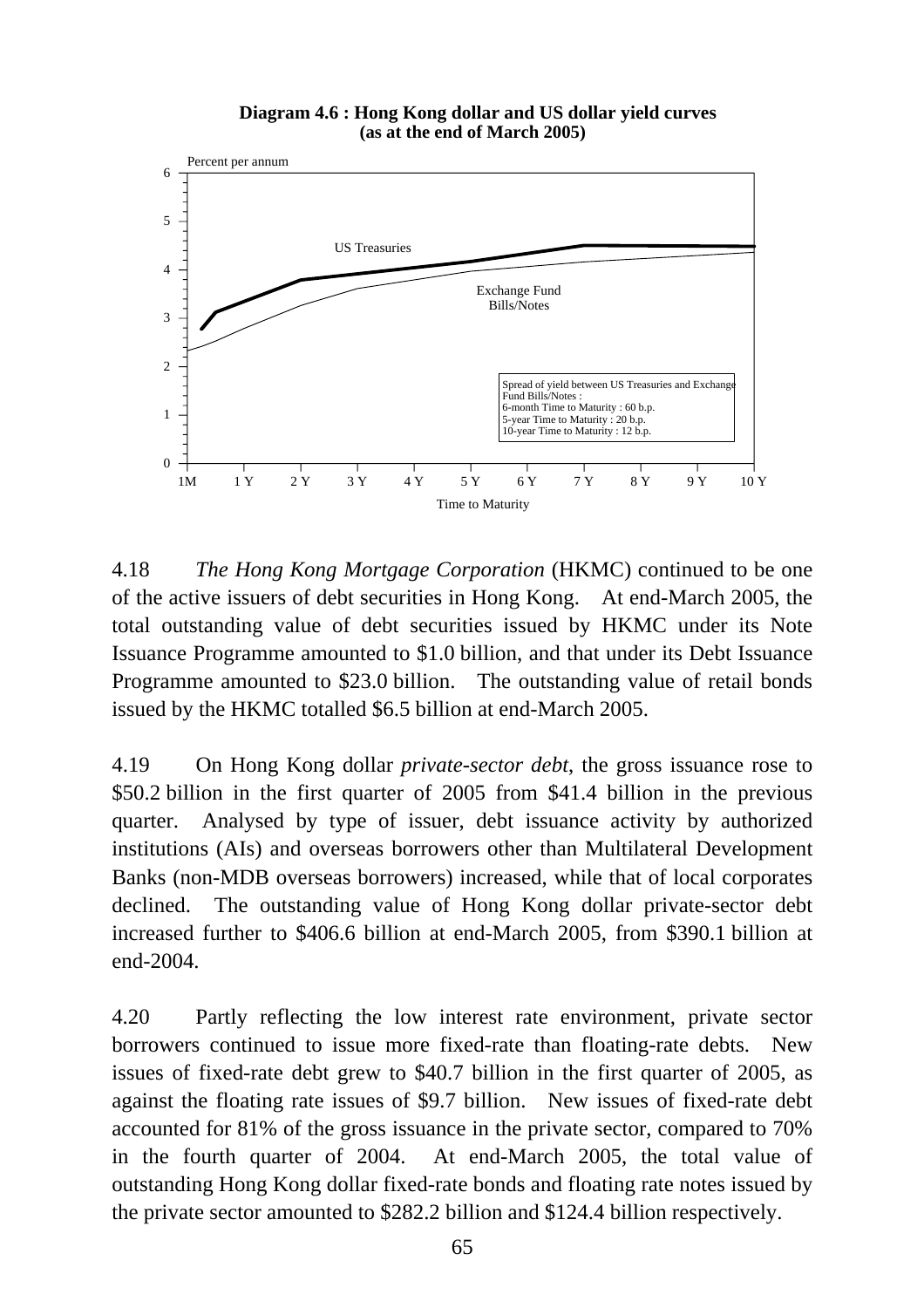4.21 Taking the public and private sector issues together, the total value of Hong Kong dollar debt paper outstanding amounted to \$620.9 billion at end-March  $2005^{(11)}$ , up from \$607.9 billion at end-2004. The size of the Hong Kong dollar debt market was equivalent to 28% of HK\$M3, or 20% of the Hong Kong dollar-denominated assets of the entire banking sector<sup> $(12)$ </sup>.

|                                         | Exchange<br>Fund paper | Statutory<br>bodies/govern<br>ment-owned Govern-<br>corporations | ment                     | <b>MDBs</b> | AIs   | Local<br>corporates | Non-MDB<br>overseas<br>borrowers | <b>Total</b> | <b>Public</b><br>$\mathbf{sector}^{\text{(a)}}$ | <b>Private</b><br>sector <sup>(b)</sup> |
|-----------------------------------------|------------------------|------------------------------------------------------------------|--------------------------|-------------|-------|---------------------|----------------------------------|--------------|-------------------------------------------------|-----------------------------------------|
| <b>New Issuance</b>                     |                        |                                                                  |                          |             |       |                     |                                  |              |                                                 |                                         |
| 2004 Annual                             | 206.0                  | 17.8                                                             | 10.3                     | 3.5         | 50.7  | 9.1                 | 79.4                             | 376.8        | 234.1                                           | 139.2                                   |
| Q1                                      | 51.6                   | 4.4                                                              | $\overline{\phantom{a}}$ | 1.4         | 8.9   | 3.1                 | 24.9                             | 94.3         | 56.0                                            | 36.9                                    |
| Q <sub>2</sub>                          | 52.1                   | 10.1                                                             | $\overline{\phantom{a}}$ | 2.0         | 13.1  | 0.1                 | 17.9                             | 95.4         | 62.3                                            | 31.2                                    |
| Q <sub>3</sub>                          | 51.2                   | 0.8                                                              | 10.3                     | 0.1         | 13.6  | 0.6                 | 15.6                             | 92.1         | 62.3                                            | 29.8                                    |
| Q4                                      | 51.1                   | 2.5                                                              |                          | Ξ.          | 15.1  | 5.3                 | 21.0                             | 95.0         | 53.6                                            | 41.4                                    |
| 2005 Q1                                 | 52.0                   | 1.3                                                              |                          | ٠           | 18.0  | 1.1                 | 31.1                             | 103.6        | 53.3                                            | 50.2                                    |
| <b>Outstanding (period-end figures)</b> |                        |                                                                  |                          |             |       |                     |                                  |              |                                                 |                                         |
| 2004 Q1                                 | 120.6                  | 53.8                                                             | $\overline{\phantom{a}}$ | 24.9        | 137.9 | 35.7                | 196.0                            | 568.9        | 174.4                                           | 369.6                                   |
| Q <sub>2</sub>                          | 121.2                  | 60.3                                                             | $\overline{\phantom{a}}$ | 25.1        | 139.2 | 32.7                | 203.4                            | 582.0        | 181.5                                           | 375.3                                   |
| Q <sub>3</sub>                          | 121.9                  | 58.5                                                             | 10.3                     | 24.7        | 141.4 | 31.0                | 207.8                            | 595.6        | 190.7                                           | 380.2                                   |
| Q <sub>4</sub>                          | 122.6                  | 60.2                                                             | 10.3                     | 24.7        | 144.3 | 34.6                | 211.2                            | 607.9        | 193.1                                           | 390.1                                   |
| 2005 Q1                                 | 123.2                  | 57.3                                                             | 10.3                     | 23.5        | 145.9 | 32.0                | 228.7                            | 620.9        | 190.8                                           | 406.6                                   |

# **Table 4.7 : New HK\$ Debt Securities Issued and Debt Securities Outstanding (HK\$Bn)**

Notes: Figures may not add up to the corresponding totals due to rounding.

 (a) Public-sector debt includes Exchange Fund paper and debt securities issued by the government and statutory bodies/government-owned corporations.

 (b) Private-sector debt includes debt securities issued by AIs, local corporates and non-MDB overseas borrowers.

#### **The stock and futures markets**

4.22 *The local stock market*, having stayed upbeat in the previous quarters, consolidated in the first quarter of 2005, amidst a generally cautious investment sentiment. Market sentiment turned slightly negative since late February, in light of the poor performance of the US stock market, further hikes in oil prices, outflow of funds from Hong Kong and increases in both Hong Kong dollar and US dollar interest rates. Despite favourable factors including sustained improvement in the local labour market situation and rise in property prices, Hang Sang Index dropped further to 13 412, the two-month lowest, on 29 March. Closing at 13 517 at end-March, the Hang Seng Index was 5.0% lower than end-2004.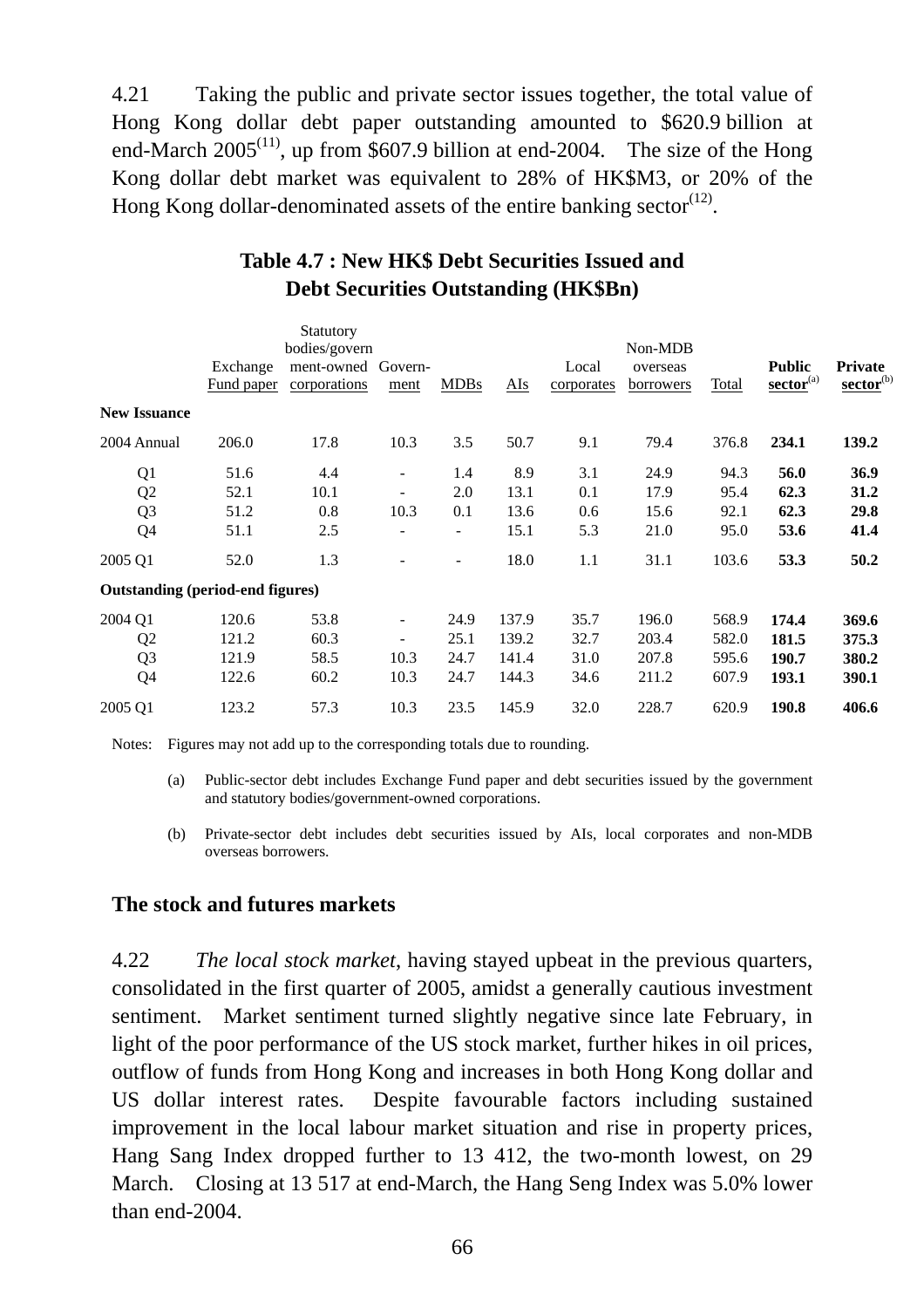4.23 Market capitalisation for the Main Board at end-March 2005 dropped by 1.9% over the preceding quarter to \$6,506 billion. The average daily turnover for the Main Board was \$18.3 billion during the first quarter, 2.1% higher than the fourth quarter of 2004. The market capitalisation for the Growth Enterprise Market  $(GEM)^{(13)}$  shrank further to \$65.3 billion and the average daily turnover fell to \$74 million.



# **Diagram 4.7 : Hang Seng Index and Hong Kong's**

## **Table 4.8 : Average daily turnover and total market capitalisation of the Hong Kong stock market**

|                                                 |                                                          | Average daily turnover<br>in the quarter<br>(HK\$Bn) |                                |                              | Total market capitalisation<br>as at the end of the quarter<br>(HK\$Bn) |                                |                                  |
|-------------------------------------------------|----------------------------------------------------------|------------------------------------------------------|--------------------------------|------------------------------|-------------------------------------------------------------------------|--------------------------------|----------------------------------|
|                                                 |                                                          | Main<br><b>Board</b>                                 | Growth<br>Enterprise<br>Market | <b>Total</b>                 | Main<br><b>Board</b>                                                    | Growth<br>Enterprise<br>Market | <b>Total</b>                     |
| 2004                                            | Q <sub>1</sub><br>Q2<br>Q <sub>3</sub><br>Q <sub>4</sub> | 19.5<br>13.8<br>12.2<br>17.9                         | 0.2<br>0.1<br>$\ast$<br>0.1    | 19.7<br>13.8<br>12.3<br>18.0 | 5,691<br>5,483<br>5,898<br>6,629                                        | 79<br>73<br>62<br>67           | 5,769<br>5,555<br>5,961<br>6,696 |
| 2005                                            | Q <sub>1</sub>                                           | 18.3                                                 | 0.1                            | 18.4                         | 6,506                                                                   | 65                             | 6,571                            |
| % change<br>during the first<br>quarter of 2005 |                                                          | 2.1                                                  | 2.8                            | 2.1                          | $-1.9$                                                                  | $-2.1$                         | $-1.9$                           |
| % change over<br>a year earlier                 |                                                          | $-6.1$                                               | $-67.2$                        | $-6.8$                       | 14.3                                                                    | $-17.3$                        | 13.9                             |

Note : (\*) Less than HK\$0.05 billion.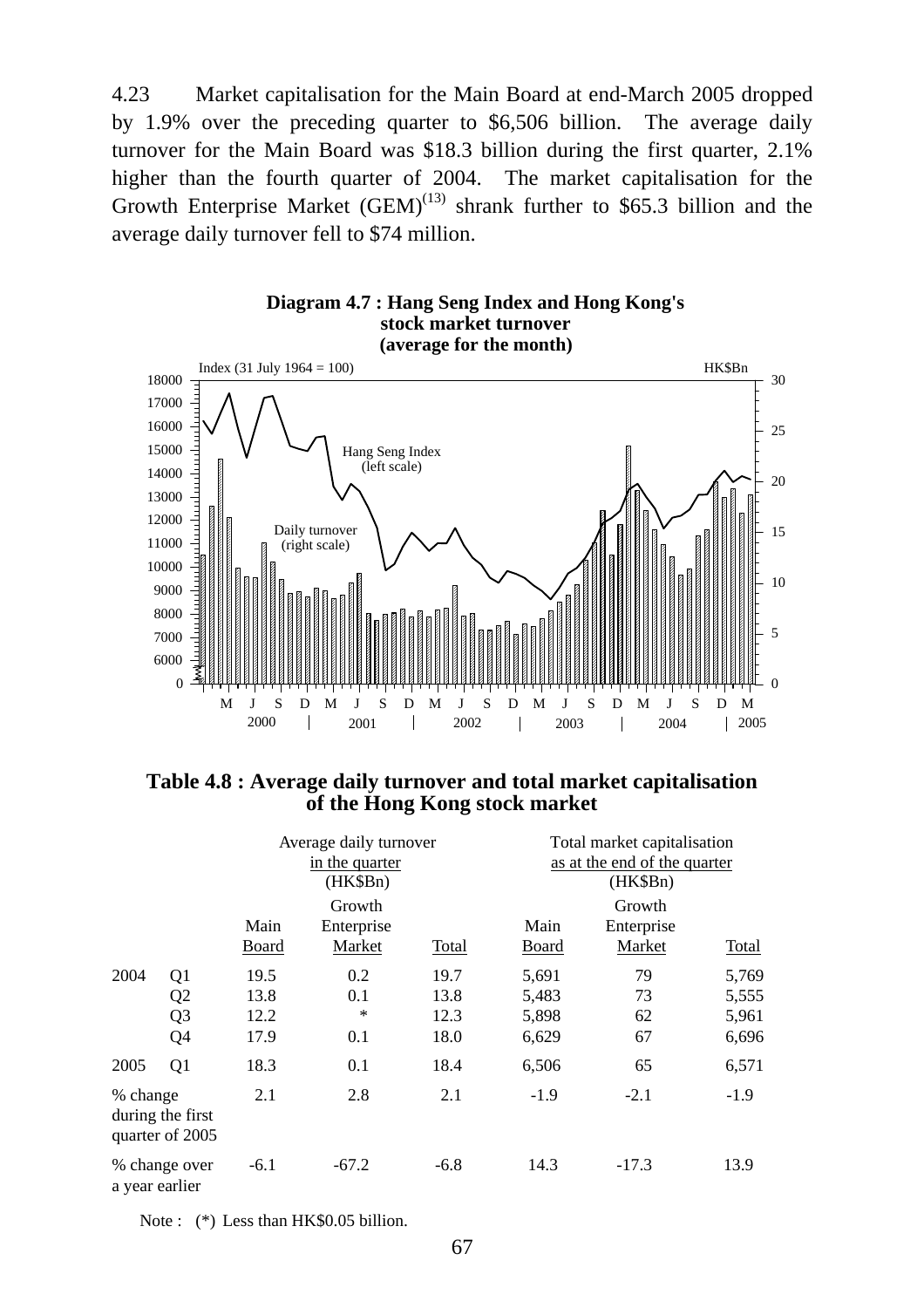4.24 Capital raising turned less lively in the first quarter of 2005. A total equity capital of \$6,166 million were raised for 7 new share flotations on the Hong Kong stock market. Of these new issues, 5 were listed on the Main Board raising equity capital of \$6,084 million, and the remaining 2 on GEM raising \$82 million. As to post-listing funds, a total of \$23,643 million were raised on the Main Board and GEM. In terms of the total value of equity capital raised (from both new share flotations and post-listing) during the first quarter of 2005, Hong Kong stock exchange ranked seventh internationally among all major stock exchanges (14).

4.25 On the *derivatives market* at the Hong Kong Exchanges and Clearing Limited, the average daily turnover of the Hang Seng Index Futures contracts, the Hang Seng Index options contracts, H-shares Index Futures contracts and stock options all registered considerable growth in the first quarter of 2005 over the fourth quarter of 2004. On the other hand, trading of stock futures plunged<sup> $(15)$ </sup> over the same period. Trading of Dow Jones Industrial Average futures contracts<sup> $(16)$ </sup> was discontinued on 21 March 2005 due to low market demand.

|                                                 |                | Hang Seng<br><b>Index Futures</b> | Hang Seng<br><b>Index Options</b> | H-shares<br><b>Index Futures</b> | <b>Stock Options</b> | <b>Stock Futures</b> |
|-------------------------------------------------|----------------|-----------------------------------|-----------------------------------|----------------------------------|----------------------|----------------------|
| 2004                                            | Q1             | 33 4 68                           | 8 0 3 0                           | 5 5 1 7                          | 25 7 23              | 81                   |
|                                                 | Q2             | 36 649                            | 10 0 53                           | 8 5 6 5                          | 21 002               | 65                   |
|                                                 | Q <sub>3</sub> | 34 38 6                           | 7 1 4 3                           | 7 3 3 1                          | 20 9 95              | 52                   |
|                                                 | Q4             | 34 852                            | 7 7 1 7                           | 6856                             | 23 170               | 82                   |
| 2005                                            | Q <sub>1</sub> | 38 872                            | 10 243                            | 7510                             | 26 5 8 3             | 45                   |
| % change<br>during the first<br>quarter of 2005 |                | 11.5                              | 32.7                              | 9.5                              | 14.7                 | $-45.1$              |
| % change over<br>a year earlier                 |                | 16.1                              | 27.6                              | 36.1                             | 3.3                  | $-44.4$              |

**Table 4.9 : Average daily turnover of derivatives contracts at the Hong Kong stock market**

4.26 To further enhance corporate governance, the Stock Exchange of Hong Kong Limited has issued a new Code on Corporate Governance Practices<sup> $(17)$ </sup> which became effective on 1 January 2005. Also, two bills will be introduced to the Legislative Council, giving statutory backing to major listing requirements and establishing the Financial Reporting Council to strengthen the supervision of auditors and raise the quality of financial reporting by listed companies.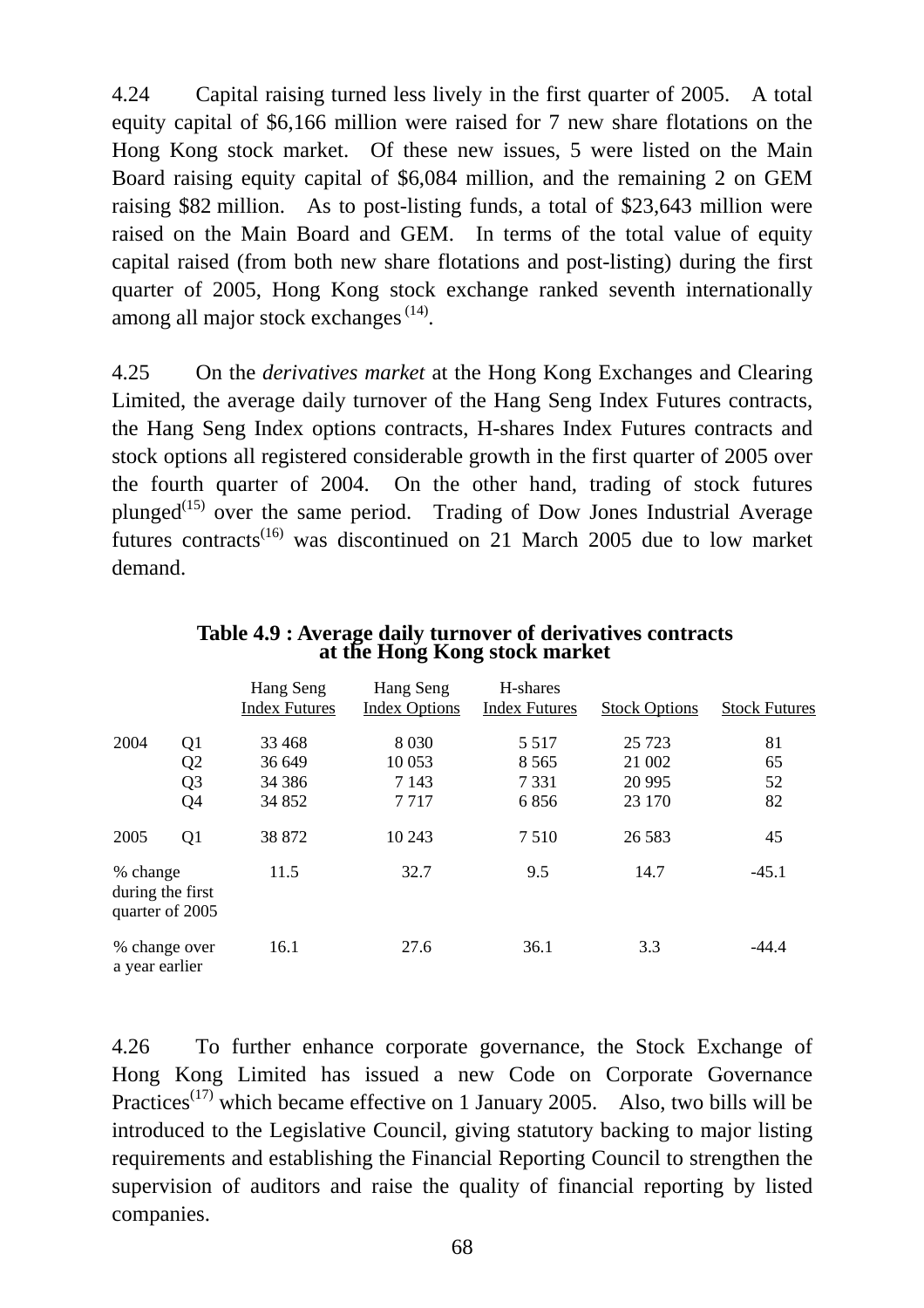#### **Mainland enterprises in Hong Kong's stock market**

Riding on the rapid economic development in Mainland China, many Mainland enterprises have gone public listing in the past decade or so. Hong Kong has been a prime fund raising centre for these enterprises, due to its free flow of capital, access to international and institutional investors, and pool of talents and expertises.

Mainland enterprises listed in Hong Kong Stock Exchange can be classified into three categories : H-share companies, Red Chip companies and Non-H share Mainland private enterprises. Over the past decade, the number of listed Mainland enterprises in Hong Kong increased steadily, and reached 304 at year-end 2004 from 57 in 1994. This was equivalent to 28% of the total number of listed companies in Hong Kong. Also, all of the ten largest IPOs by volume of funds raised in Hong Kong are Mainland enterprises.

**Number of Mainland enterprises in Hong Kong's stock market**



Mainland enterprises are also popular investment equities for local as well as international investors. Reflecting this, both the market capitalization and annual trading turnover of the listed Mainland enterprises surged at an average annual rate of 34% over the period 1994-2004. Their market capitalization reached 30% of the total at year-end 2004, from only 5% a decade earlier. Furthermore, around 50% of the total annual trading turnover in Hong Kong's stock market are related to shares of Mainland enterprises in 2004, up from 9% in 1994.



As the Mainland market continues to liberalise, more Mainland enterprises are expected to get listed in stock exchanges. With proximity to the Mainland and its well-developed financial infrastructure, Hong Kong would remain the leading listing destination for Mainland enterprises. This would further strengthen Hong Kong as an international financial centre and attract investors from around the world.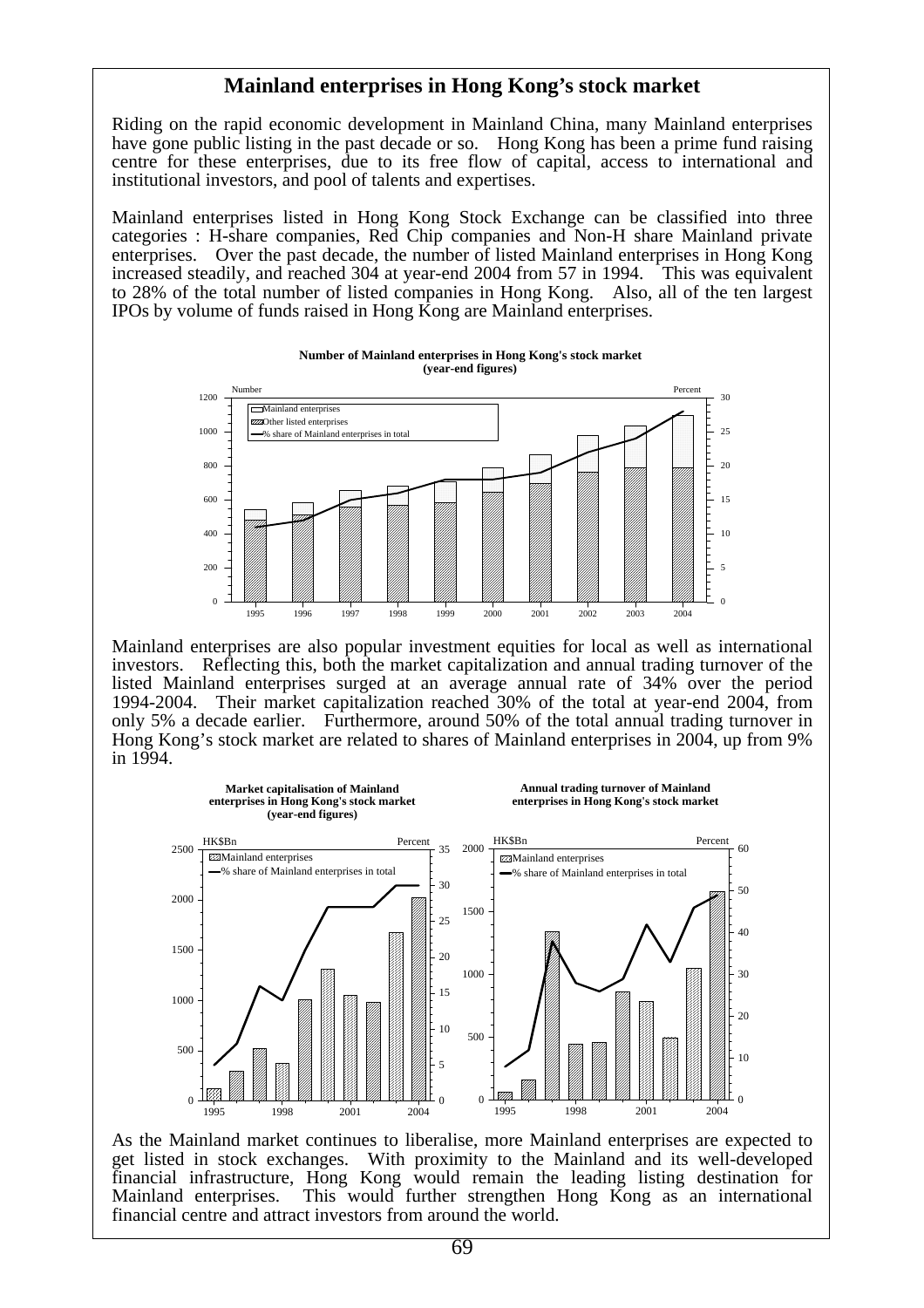### **Fund management and investment funds**

4.27 The total number of *unit trusts and mutual funds* (including sub-funds and umbrella funds) in Hong Kong increased to 1 019 at end-March 2005 from 1 013 at year end-2004. Gross sales and net sales (after deducting redemptions) of mutual funds amounted to US\$4.3 billion and US\$1.2 billion respectively in the first quarter of 2005. Among the various types of mutual funds, equity funds continued to take up the largest proportion, at 63.3% of the total value of funds at end-March 2005. This was followed by fixed income/bond funds, asset allocation funds, money market funds and other funds, with respective shares of 25.9%, 5.9%, 4.0% and  $0.9\%$ <sup>(18)</sup>.

4.28 Arrangements were being made by the Securities and Futures Commission (SFC) in February 2005 to facilitate the processing of funds under the European Union (EU)'s Undertakings for Collective Investment in Transferable Securities III (UCITS III) regime<sup> $(19)$ </sup>. This is to ensure that Hong Kong investors would not be affected by the transition to the UCITS III regime, and there would be proper and adequate disclosure of the new features and associated risks of UCITS III funds to investors.

4.29 In March 2005, SFC released proposals for relaxing the geographical restriction on investments by authorised *Real Estate Investment Trusts* (REITs). The proposals also included a practice note focusing on obligations of REIT managers when investing in overseas investments and a series of initiatives to further facilitate the development of REITs as an investment product.

4.30 The aggregate net asset value of the approved constituent funds of MPF schemes<sup>(20)</sup> rose to 124.3 billion at end-March 2005, up from \$120.2 billion at end-2004. The number of approved trustees stayed at 19 at end-march 2005. On MPF products, 43 master trust schemes, two industry schemes and two employer sponsored schemes, comprising altogether 324 constituent funds, were approved by the Mandatory Provident Fund Schemes Authority. Around 223 600 employers, 1.89 million employees and 292 000 self-employed persons had been enrolled in MPF schemes, with the compliance rates for employers, relevant employees and self-employed persons reaching 97.9%, 96.7% and 80.8% respectively.

4.31 To promote the further development of asset management business in Hong Kong, the Government has proposed to exempt offshore funds from profits tax and the legislative amendments will be introduced to the Legislative Council in the near future<sup>(21)</sup>. Also, the estate duty was proposed to be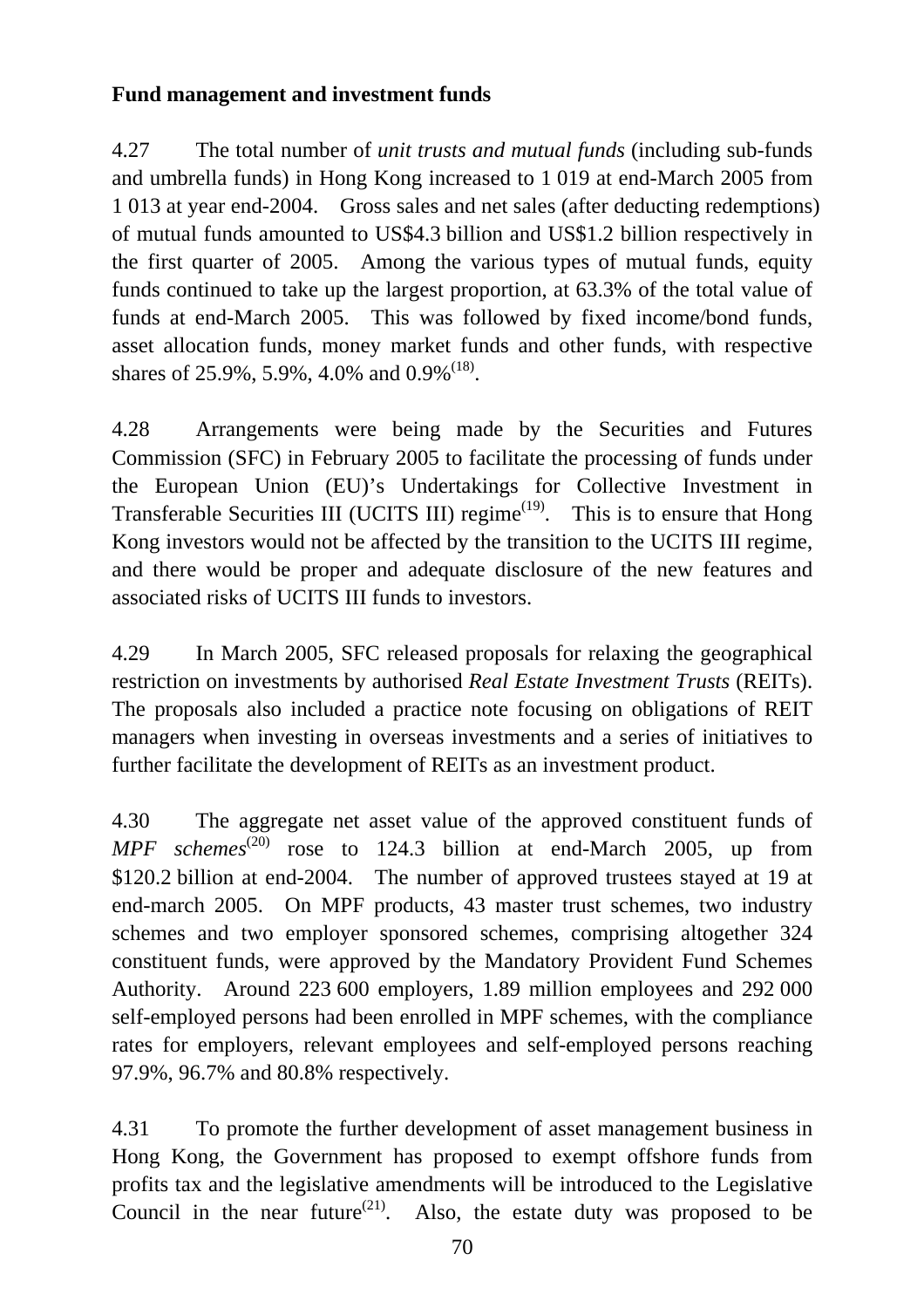abolished in the 2005-06 budget and the relevant legislative work was underway<sup>(22)</sup>.

### **Hedge fund industry**

The hedge fund industry has been increasingly drawing attention from investors over the globe since the late 1990s, with assets under management almost doubling from US\$480 billion in 1999 to US\$950 billion in 2004. Although the aggregate size of hedge fund assets is still relatively smaller than that of assets managed under traditional funds, the increasing interest in hedge funds will likely continue to buoy the distinct growth in the foreseeable future. This is particularly true for the industry in the Asia Pacific region in light of the tremendous potential promised by the Asian emerging markets.

#### **Number of hedge funds and assets under management<sup>1</sup>**

|                                                                     | 1999           | 2000           | 2001         | 2002         | 2003           | 2004         |
|---------------------------------------------------------------------|----------------|----------------|--------------|--------------|----------------|--------------|
| <b>United States</b><br>Number of funds<br>Assets under management  | 4 1 5 0<br>255 | 4 2 5 0<br>280 | 4 400<br>315 | 4 600<br>340 | 4875<br>420    | 5 000<br>480 |
| Europe and Japan/Asia<br>Number of funds<br>Assets under management | 2 0 5 0<br>225 | 2 2 5 0<br>240 | 2600<br>285  | 2 900<br>310 | 3 2 2 5<br>400 | 3 700<br>470 |
| Global<br>Number of funds<br>Assets under management                | 6 200<br>480   | 6.500<br>520   | 7 000<br>600 | 7.500<br>650 | 8 1 0 0<br>820 | 8 700<br>950 |

<sup>1</sup>In billions of US dollars.

 *Source: Van Hedge Fund Advisors International.*

A hedge fund is generally an unregulated pooling of capital contributed by a variety of sophisticated investors. Rather than benchmark performance against securities indices, hedge funds seek to achieve an absolute return by utilizing a number of different investment strategies and investing in a wide variety of financial instruments. It is usual for hedge funds to take on leverage, sell short securities, and adopt hedging and arbitrage strategies. From investors' perspective, investing in hedge funds could potentially generate higher returns on the one hand, and reduce the volatility associated with general market risks on the other. In terms of benefits to the overall markets, hedge fund positions could in theory enhance liquidity and contribute to market efficiency. Moreover, hedge funds generally have great demand for a variety of services, including trade clearance and settlement, stock lending, financing and custody services. These contribute to the on-going development of the asset management industry of a financial centre.

The growth in the Asian hedge fund industry, i.e. that of hedge funds with exposures to the Asian markets, has been phenomenal over the past few years. According to Eurekahedge, the industry expanded from 162 funds managing US\$14 billion in 2001 to over 500 funds managing around US\$67 billion in 2004. Despite such fast growth, the scope for further expansion in the Asian hedge fund industry is still believed to be large. In fact, Asia Pacific markets only represent around 15% of the world's market capitalisation.

In Hong Kong, Securities and Futures Commission (SFC) now have rules in place for the authorisation of hedge funds for sale to the public, in recognition of the growing retail demand for these products. As at end-March 2005, there were 13 authorised hedge funds in Hong Kong.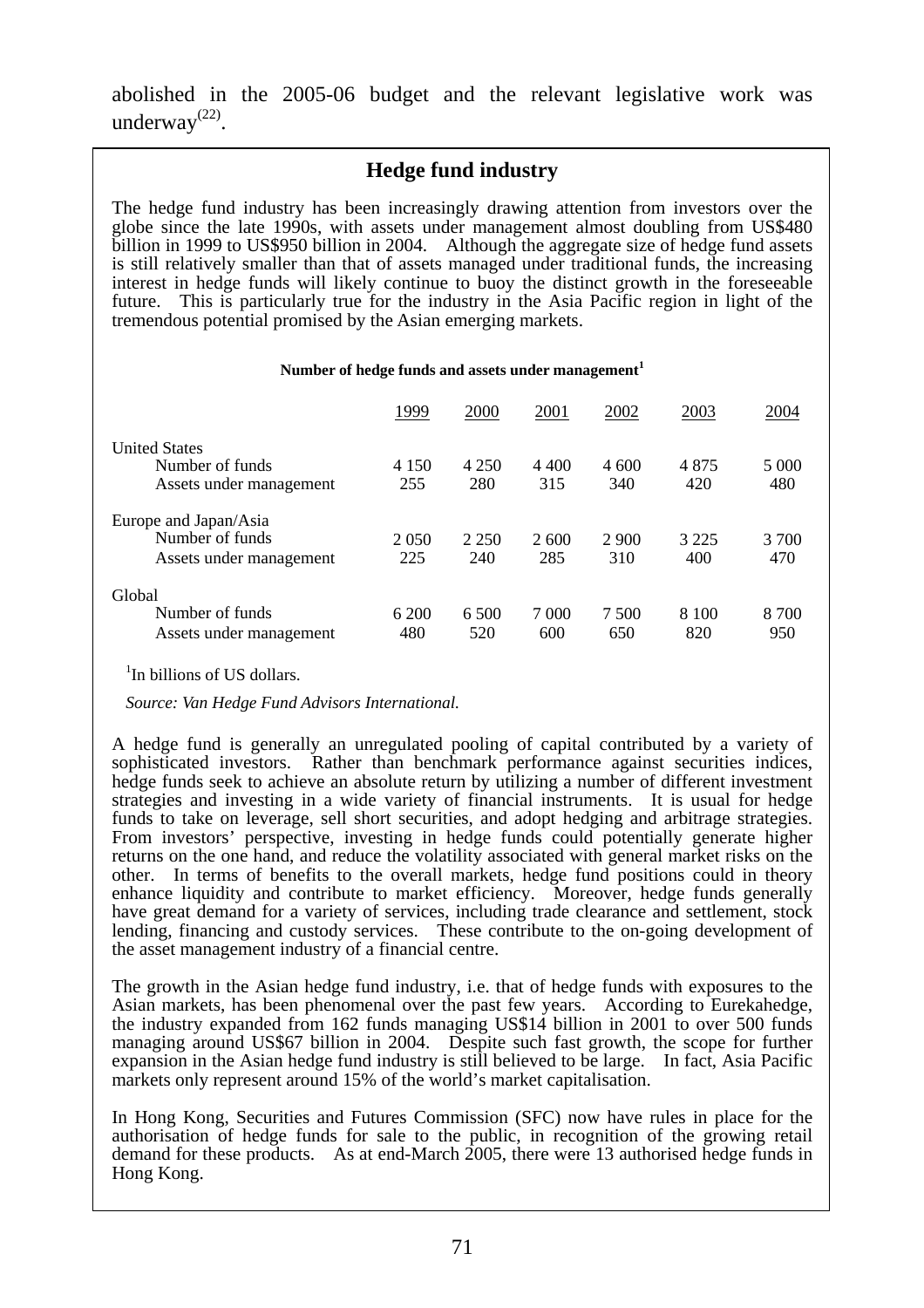#### **Notes :**

- (1) The trade-weighted Nominal Effective Exchange Rate Index (EERI) is an indicator of the overall exchange value of the Hong Kong dollar against a fixed basket of other currencies. Specifically, it is a weighted average of the exchange rates of the Hong Kong dollar against the currencies of its major trading partners, with the weights adopted being the respective shares of these trading partners in the total value of merchandise trade for Hong Kong. The new series of Nominal EERI was used as from 2 January 2003, with the weights basing on the average pattern of Hong Kong's merchandise trade during 1999 and 2000. The currency basket in the new series contains 14 currencies.
- (2) The Real EERI of the Hong Kong dollar is obtained by adjusting the Nominal EERI for relative movements in the seasonally adjusted consumer price indices of the respective trading partners.
- (3) In the light of the changing market shares of individual authorized institutions (AIs) in the residential mortgage business, the coverage of the Monthly Survey on Residential Mortgage Lending conducted by HKMA has been expanded as from May 2001, in order to increase the proportion of business covered by the survey. Altogether 38 AIs were so included immediately after the coverage expansion. The number of AIs has since fallen to 24 due to banking sector consolidation. The AIs currently covered together account for around 99% of the total business, as compared to 92% for the 32 AIs formerly covered before May 2001.
- (4) The various definitions of the money supply are as follows:

 M1 : notes and coins with the public, plus customers' demand deposits with licensed banks.

M2 : M1 plus customers' savings and time deposits with licensed banks, plus negotiable certificates of deposit (NCDs) issued by licensed banks and held outside the monetary sector.

 As from June 2002, short-term Exchange Fund placements of less than one month are included under time deposits as part of the monetary aggregates. The data series on time deposits and M2 are backdated to April 1997 using this revised definition.

M3 : M2 plus customers' deposits with restricted licence banks and deposit-taking companies, plus NCDs issued by such institutions and held outside the monetary sector.

(5) Among the various monetary aggregates, more apparent seasonal patterns are found in HK\$M1, currency held by the public, and demand deposits. Seasonally adjusted data on these three series backdated to January 1990 have been compiled. The deseasonalised data facilitate analysis of the underlying trends. For details, see the November 2000 issue of the HKMA Quarterly Bulletin.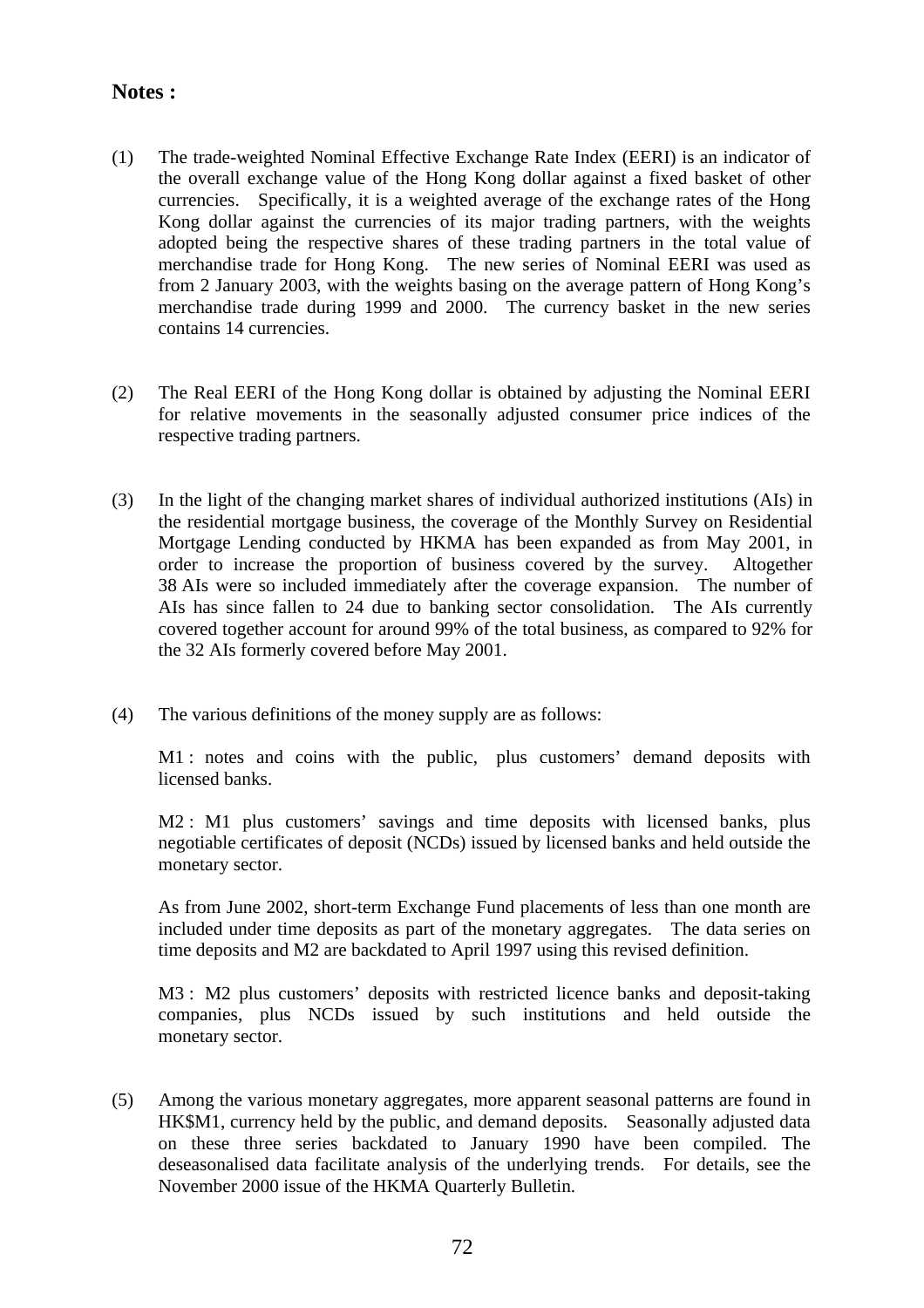- (6) Authorized institutions include licensed banks, restricted licence banks and deposit-taking companies. The number of licensed banks stood at 133 at end-March 2005, and restricted licence banks and deposit-taking companies were at 39 and 35 respectively. Altogether, 207 authorized institutions (excluding representative offices) from 30 countries and territories (including Hong Kong) had a presence in Hong Kong. Their total assets amounted to \$6,969 billion at end-March 2004, up by 4.4% from a year earlier.
- (7) Foreign currency swap deposits are deposits involving customers buying foreign currencies in the spot market and placing them as deposits with authorized institutions, whilst at the same time entering into a contract to sell such foreign currencies (principal plus interest) forward in line with the maturity of such deposits. For most analytical purposes, they should be regarded as Hong Kong dollar deposits.
- (8) The Commercial Credit Reference Agency was established under the initiative of the Hong Kong Association of Banks and the DTC Association. It collects credit information about small and medium-sized enterprises and makes the information available to authorized institutions. It helps strengthen the credit risk management of authorized institutions and facilitate banking financing for enterprises with good credit history.
- (9) The number of authorized insurers in Hong Kong stayed at 180 at end-March 2005. Within this total, 45 were engaged in long-term insurance business, 116 in general insurance business, and 19 in composite insurance business. Taken together, authorized insurers from 23 countries and territories (including Hong Kong) maintained a presence in Hong Kong.
- (10) As from 1 April 1999, interest payments on Exchange Fund paper are allowed for expanding the stock of outstanding Exchange Fund paper.
- (11) These figures may not represent a full coverage of all the Hong Kong dollar debt paper issued by the private sector.
- (12) Assets of the banking sector include notes and coins, amount due from authorized institutions in Hong Kong as well as from abroad, loans and advances to customers, negotiable certificates of deposits (NCDs) held, negotiable debt instruments other than NCDs held, and other assets. Certificates of indebtedness issued by Exchange Fund and the counterpart bank notes issued are nevertheless excluded.
- (13) The Growth Enterprise Market was launched by the Hong Kong stock market in November 1999 as an alternative market to the Main Board, in order to give emerging growth companies easier access to the funds of the investing public. Though open to companies in all industries and of all sizes, the market provides an efficient venue for fund raising especially by small to medium-sized enterprises.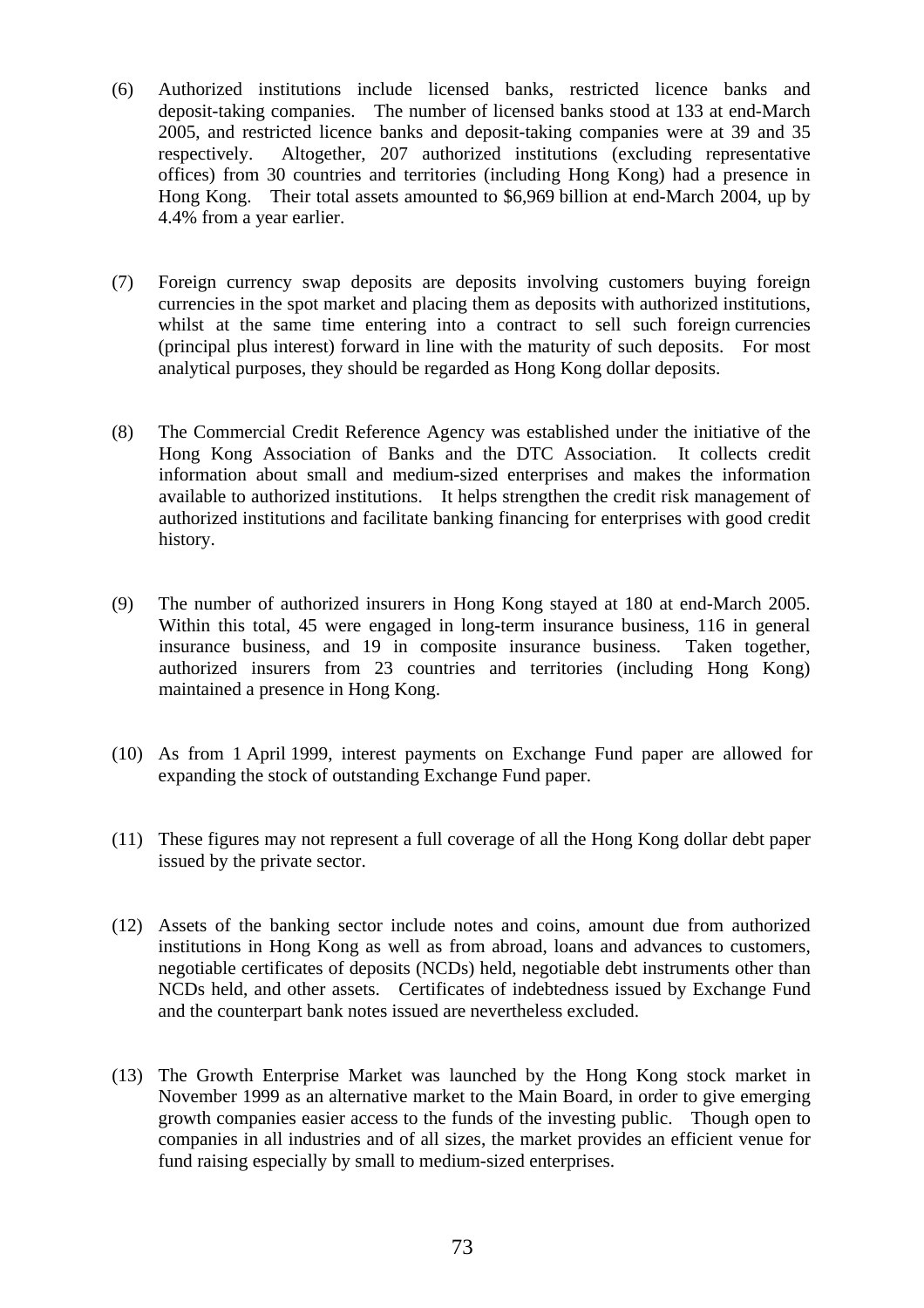- (14) The ranking is sourced from the World Federation of Exchanges, a global trade association for the exchange industry. At present, the statistics provided by member exchanges of its membership comprised of 54 regulated exchanges, covering almost all globally recognised stock exchanges.
- (15) As at end-March 2005, there were 37 classes of stock options contracts and 36 classes of stock futures contracts.
- (16) The Dow Jones Industrial average (DJIA) is a widely recognised benchmark for the performance of the US stock market. The price-weighted index comprises 30 US blue-chip stocks traded on the New York stock exchange and Nasdaq. In Hong Kong, the trading of DJIA futures contracts commenced on 6 May 2002.
- (17) The Code on Corporate Governance Practices sets out the view of the Stock Exchange of Hong Kong Limited on the principles of good corporate governance and two levels of recommendations, namely Code Provisions and Recommended Best Practices. Issuers are expected to comply with, but may deviate from, the Code Provisions. Issuers may devise their own code on corporate governance practices on such terms as they may consider appropriate. In the case of Recommended Best Practices, issuers are encouraged, but are not required, to state whether they have complied with them and give considered reasons for any deviation. The Code on Corporate Governance Practices represents a significant move towards adoption of international benchmarks of corporate governance and will further enhance the transparency of listed issuers in Hong Kong.
- (18) These figures are sourced from the Sales and Redemptions and Performance Survey conducted by the Hong Kong Investment Funds Association on their members, and as such cover only the active authorized funds that have responded to the survey. To provide a more accurate picture of the retail fund market in Hong Kong, the Sales and Redemptions Survey with effect from 2005 covers only retail transactions (including switching) and excludes institutional transactions. Thus, the figures for gross sales and net sales in 2005 may not be strictly comparable with those of 2004.
- (19) Undertakings for Collective Investment in Transferable Securities III (UCITS III) is a new set of regulations adopted by the EU Commission governing UCITS funds domiciled in the EU member states. Its main objectives are to widen the range of investment possibilities and assist the cross-border marketing of funds throughout Europe. Most of the funds established under the UCITS I regulations in the EU member states, including Germany, France, Luxembourg, Ireland and the UK, will need to comply with these new regulations by February 2007 or earlier. Currently, many of the SFC authorised UCITS funds which are domiciled in the EU member states are from these jurisdictions.
- (20) An MPF scheme may consist of one or more constituent funds each with its own investment policy. A constituent fund may maintain a portfolio of direct investment in equities, bonds or other debt instruments, or may invest in approved pooled investment funds which may be in the form of unit trusts authorized by the SFC or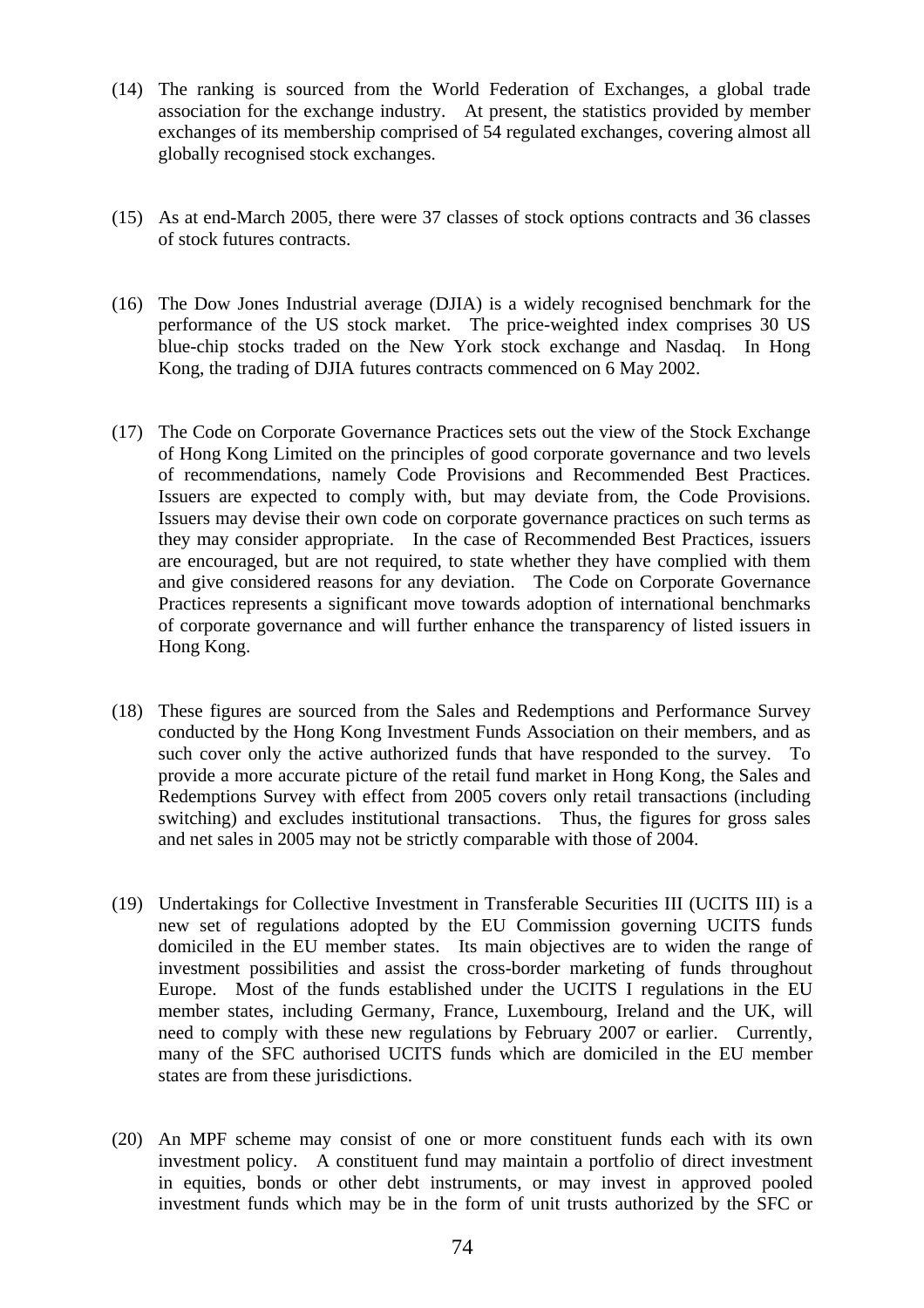insurance policies issued by authorized insurers. Both constituent funds and pooled investment funds have to be approved by Mandatory Provision Fund Schemes Authority (MPFA), and be subject to investment standards applicable to MPF investment funds. Following a more recent legislative amendment, a constituent fund may also invest in some other types of financial products, such as index-tracking collective investment schemes, subject to MPFA's prior approval.

- (21) The proposal seeks to exempt fund entities and non-fund entities residing outside Hong Kong from profits tax in respect of any income derived from transactions undertaken in Hong Kong through a broker or an approved investment adviser. The corresponding legislative amendment, once completed, will bring Hong Kong into line with major international financial centers such as New York and London where offshore funds meeting specific requirements are not subject to tax. The exemption would help promote the development of the fund management industry in Hong Kong.
- (22) Estate duty is levied on the estate of a deceased person, according to a sliding scale of rates which vary with the date of the deceased's death. Both movable and immovable properties in Hong Kong, except property passed on for charitable purposes in Hong Kong, matrimonial home and life insurance benefits, with a total value over \$7.5 million are subject to estate duty.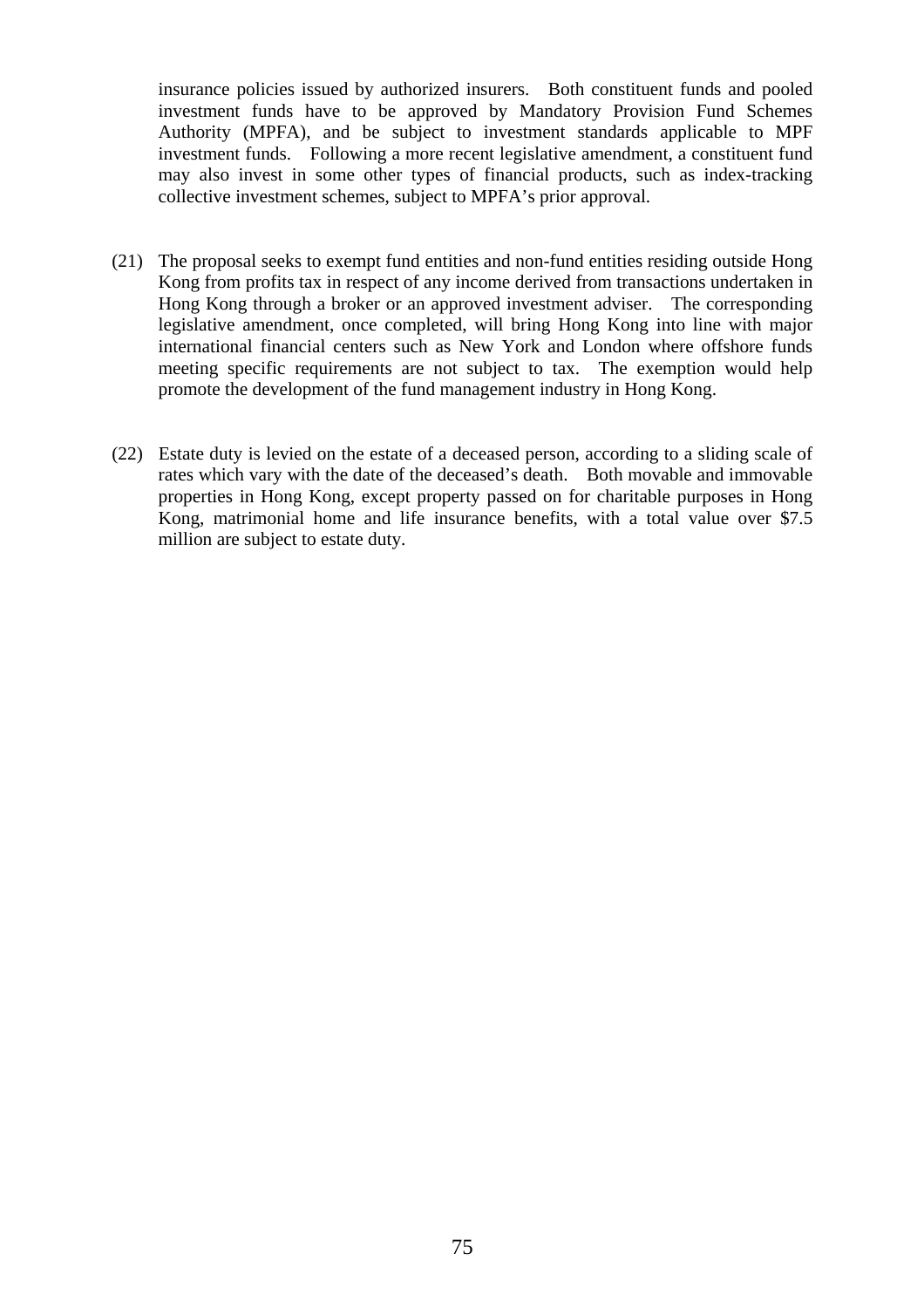## **CHAPTER 5 : THE LABOUR SECTOR**

### *Summary*

- *The labour market situation continued to improve, with more of the jobless people being absorbed into employment amid the economic upturn. In the first quarter of 2005, the seasonally adjusted unemployment rate sank to a 40-month low of 6.1%.*
- *Total employment kept growing to reach a new high of 3.35 million in the first quarter of 2005. The increase over the past year was concentrated in the service sectors especially in the catering and distributive trades and miscellaneous personal services, more than offsetting the decreases seen in manufacturing and the civil service.*
- *Wages and earnings generally remained soft, as the overall unemployment was still relatively high.*

## **Overall labour market situation**

5.1 The first quarter of 2005 witnessed a further improvement in labour market conditions, which went hand in hand with the economic upturn. In particular, unemployment decreased notably both in terms of scale and intensity. The *seasonally adjusted unemployment rate*<sup>(1)</sup> dropped over the quarter from 6.5% to 6.1%, as did the numbers unemployed from 226 900 to 210 600. Both represented the lowest levels in more than three years. Much of the latest reduction in unemployment took place in the service sectors, especially among workers at the middle and lower segments of the occupational hierarchy. In addition, the median duration of unemployment shortened from 99 days to 91 days, while the proportion of persons unemployed for six months or more fell from 34.2% to 33.0%. (In February - April 2005, the seasonally adjusted unemployment rate and the number of unemployed persons fell further to 5.9% and 210 000 respectively.)

5.2 The *underemployment rate*<sup>(2)</sup>, having followed a declining trend since mid-2004, levelled out at 3.1% in the first quarter of 2005. A similar picture was observed for the numbers underemployed, which held largely steady at 109 800 in that quarter. Construction was still the economic sector with the highest underemployment rate, due to reduced work volume upon the winding down or completion of several major projects. (In February - April 2005, the underemployment rate and the number of underemployed persons were 3.0% and 107 000 respectively.)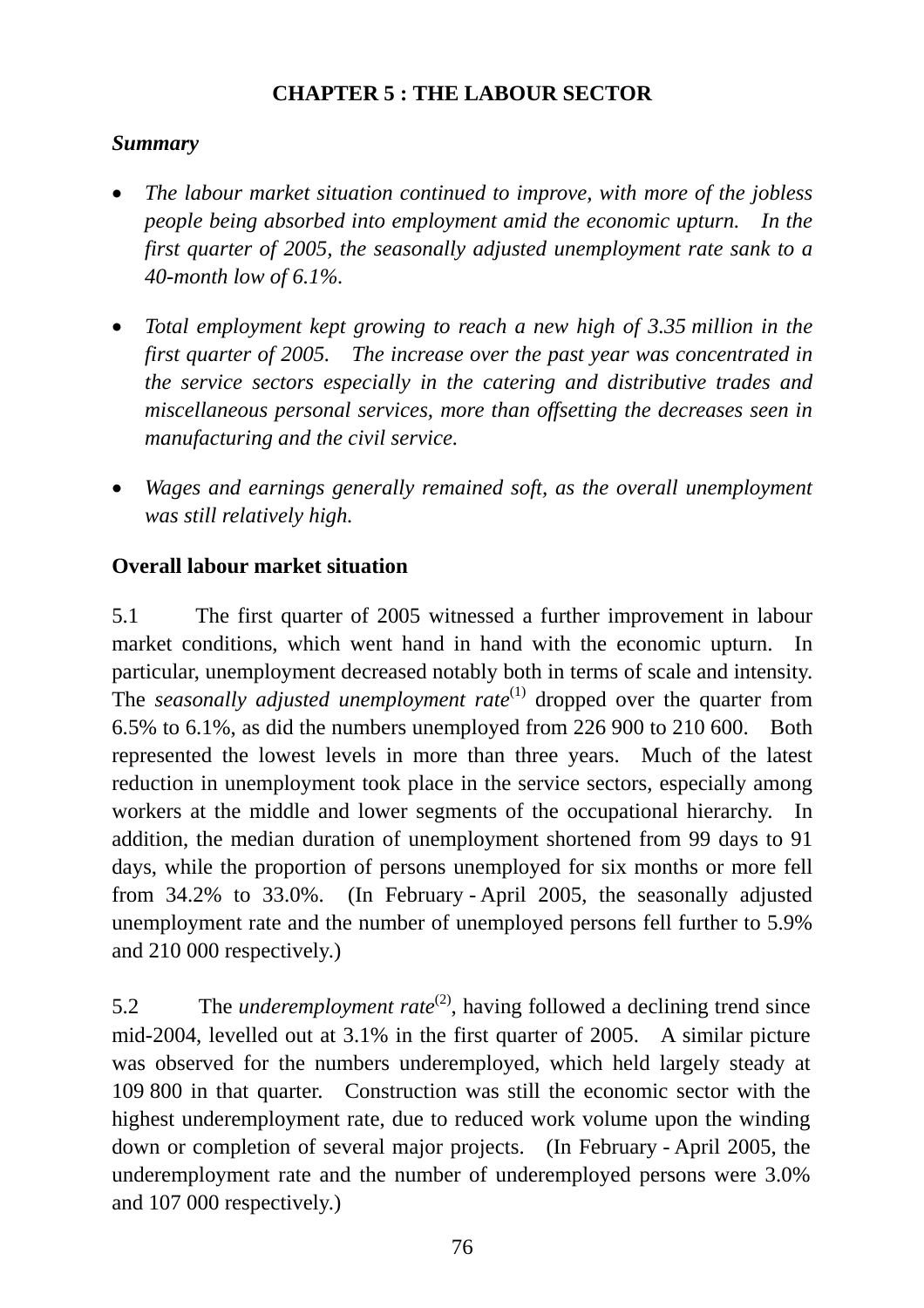

**Diagram 5.1 : Unemployment and underemployment rates**

**Table 5.1 : Unemployment and underemployment rates** 

|      |                                  | Seasonally adjusted<br>unemployment rate<br>(% ) | Underemployment rate<br>(% ) |
|------|----------------------------------|--------------------------------------------------|------------------------------|
| 2004 | Annual                           | 6.8                                              | 3.3                          |
|      | Q1<br>Q2<br>Q <sub>3</sub><br>Q4 | 7.2<br>6.9<br>6.8<br>6.5                         | 3.4<br>3.5<br>3.2<br>3.1     |
| 2005 | Q <sub>1</sub>                   | 6.1                                              | 3.1                          |

Source : General Household Survey, Census and Statistics Department.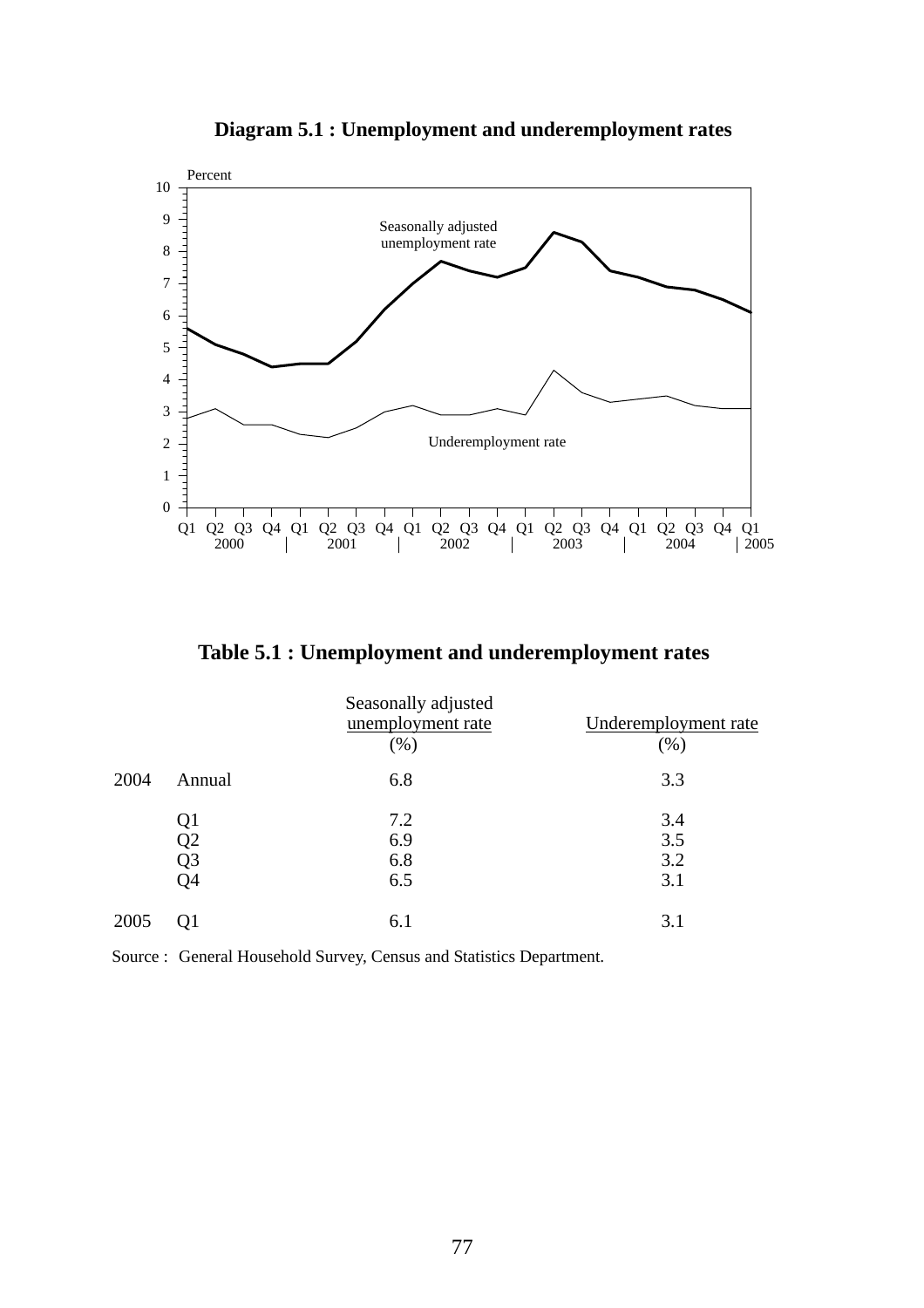### **Profile of unemployment**

5.3 Analysed by *economic sector*, decreases in unemployment rate were found across almost all the major service sectors between the fourth quarter of 2004 and the first quarter of 2005. Among them, the retail trade, and amusement and recreational services were the ones having more notable declines in unemployment, backed by the sustained pick-up in inbound tourism and local consumer spending. Other sectors also registering visible decreases in unemployment rate were transport, insurance, real estate and sanitary services. Taken together, they more than offset the increase seen in decoration and maintenance, which was partly caused by a slowdown in refurbishment and renovation activities around the Lunar New Year.

|                                                                          |        |          | 2004     |       |       | 2005     |
|--------------------------------------------------------------------------|--------|----------|----------|-------|-------|----------|
|                                                                          | Annual | $\Omega$ | $\Omega$ | $Q_3$ | $Q_4$ | $\Omega$ |
| Wholesale, retail and<br>import/export trades,<br>restaurants and hotels | 6.6    | 7.0      | 6.8      | 6.5   | 6.1   | 5.8      |
| Transport, storage and<br>communications                                 | 5.3    | 6.1      | 5.2      | 5.2   | 4.6   | 4.0      |
| Financing, insurance,<br>real estate and<br>business services            | 4.5    | 4.9      | 4.8      | 4.4   | 4.1   | 4.0      |
| Community, social and<br>Personal services                               | 3.4    | 3.5      | 3.4      | 3.3   | 3.3   | 2.8      |
| Manufacturing                                                            | 7.1    | 7.1      | 6.2      | 7.4   | 7.6   | 7.5      |
| Construction <sup>(b)</sup>                                              | 16.0   | 17.9     | 15.8     | 15.4  | 14.9  | 15.4     |

### **Table 5.2 : Unemployment rates by major economic sector (%)**(a)

Notes : (a) Not seasonally adjusted, and not including first-time job-seekers and re-entrants into the labour force.

(b) Including both site and non-site workers.

Source : General Household Survey, Census and Statistics Department.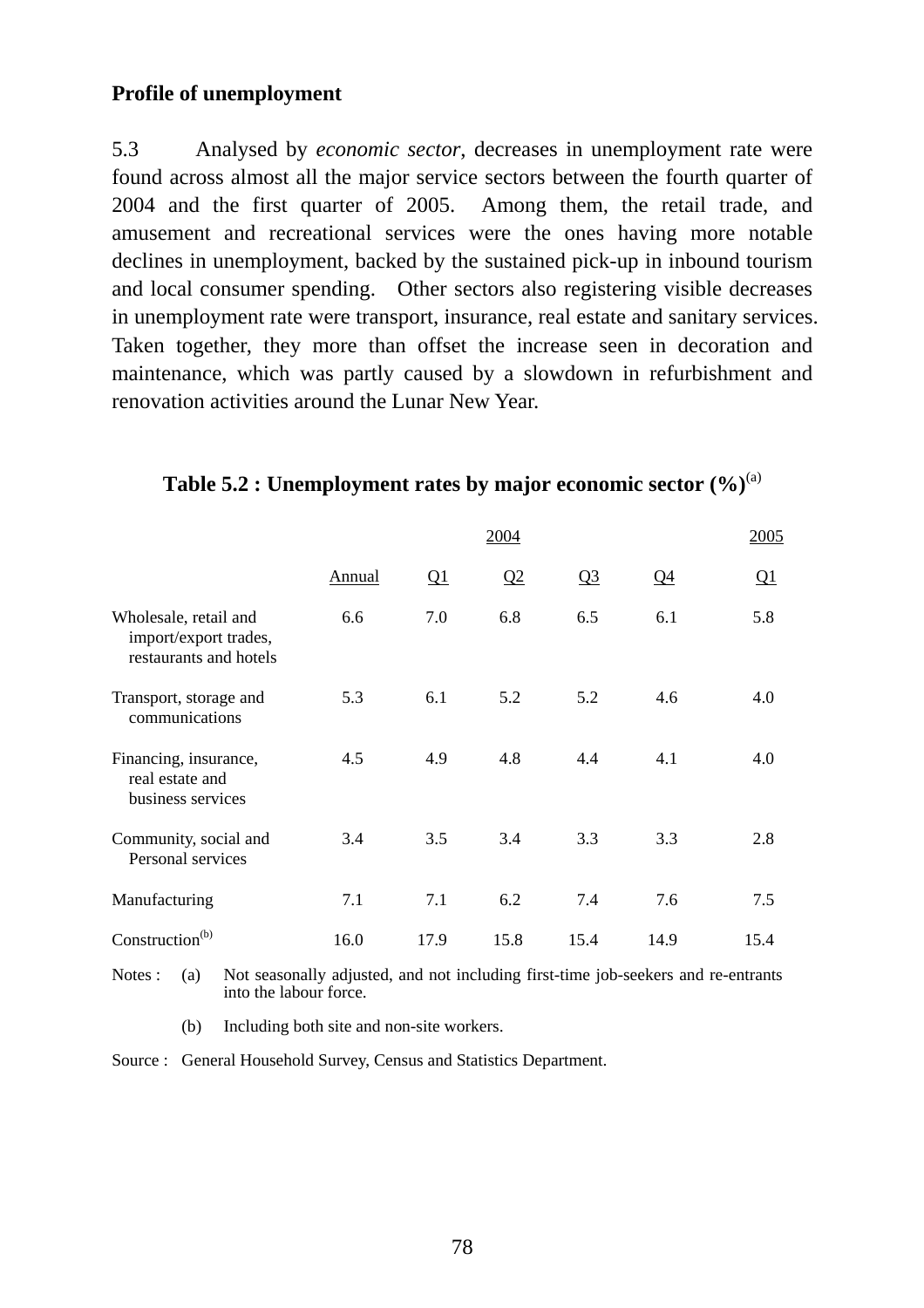5.4 Analysed by *occupation category*, the latest improvement in unemployment occurred fairly extensively among workers at the middle and lower levels like clerks, service workers and shop sales workers, and workers in elementary occupations, who seemed to have benefited more from the broadening of the economic upcycle. This notwithstanding, their unemployment rates were still considerably higher than those for the managerial and professional staff at the upper level.

|                                                  |               |          | 2004     |       |       | 2005     |
|--------------------------------------------------|---------------|----------|----------|-------|-------|----------|
|                                                  | <b>Annual</b> | $\Omega$ | $\Omega$ | $Q_3$ | $Q_4$ | $\Omega$ |
| Managers and<br>administrators                   | 1.9           | 2.0      | 1.6      | 1.9   | 2.0   | 2.0      |
| Professionals                                    | 2.1           | 2.1      | 2.5      | 2.2   | 1.8   | 1.9      |
| Associate<br>professionals <sup>(b)</sup>        | 3.5           | 3.6      | 3.4      | 3.9   | 3.2   | 3.0      |
| Clerks                                           | 4.5           | 4.6      | 4.6      | 4.2   | 4.5   | 4.0      |
| Service workers and<br>shop sales workers        | 8.4           | 9.0      | 8.8      | 8.3   | 7.3   | 7.1      |
| Craft and related<br>workers                     | 13.3          | 15.2     | 13.2     | 13.0  | 12.0  | 12.6     |
| Plant and machine<br>operators and<br>assemblers | 6.1           | 6.7      | 5.9      | 6.1   | 5.7   | 5.8      |
| Elementary occupations                           | 8.2           | 8.7      | 8.1      | 7.8   | 8.3   | 7.2      |

|  | Table 5.3 : Unemployment rates by major occupation category $(\%)^{(a)}$ |  |
|--|--------------------------------------------------------------------------|--|
|  |                                                                          |  |

Notes : (a) Not seasonally adjusted, and not including first-time job-seekers and re-entrants into the labour force.

(b) Including technicians and supervisors.

Source : General Household Survey, Census and Statistics Department.

5.5 Analysed by *educational attainment*, the decline in unemployment rate, albeit nearly across-the-board, was most distinct among persons with secondary education or below. This was broadly in line with the more noticeable improvement in the unemployment situation observed for the lower-skilled workers. Analysed by *age group*, unemployment rate went down more visibly among persons aged 15 - 19 and 40 - 49.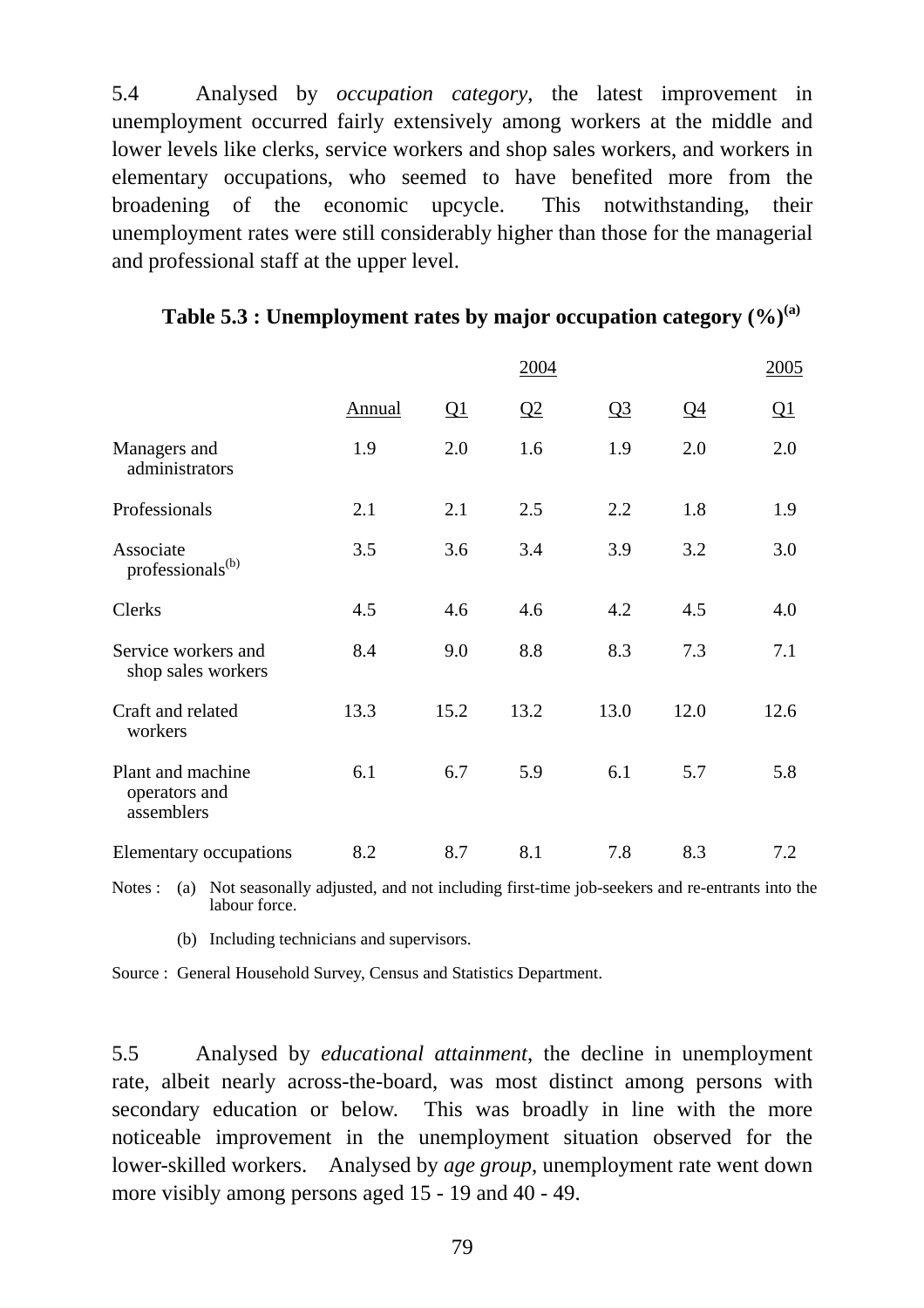

**Diagram 5.2 : Unemployment rates by educational attainment\***

# **(a) Workers with lower secondary**

# **(b) Workers with upper secondary**

 Notes : (\*) Not seasonally adjusted, but including first-time job seekers and re-entrants into the labour force.

(#) Including craft courses.

#### **Diagram 5.3 : Unemployment rates by age group\***

**(a) Workers aged 15-24**

**(b) Workers aged 25 and above**



Note : (\*) See the first note to Diagram 5.2.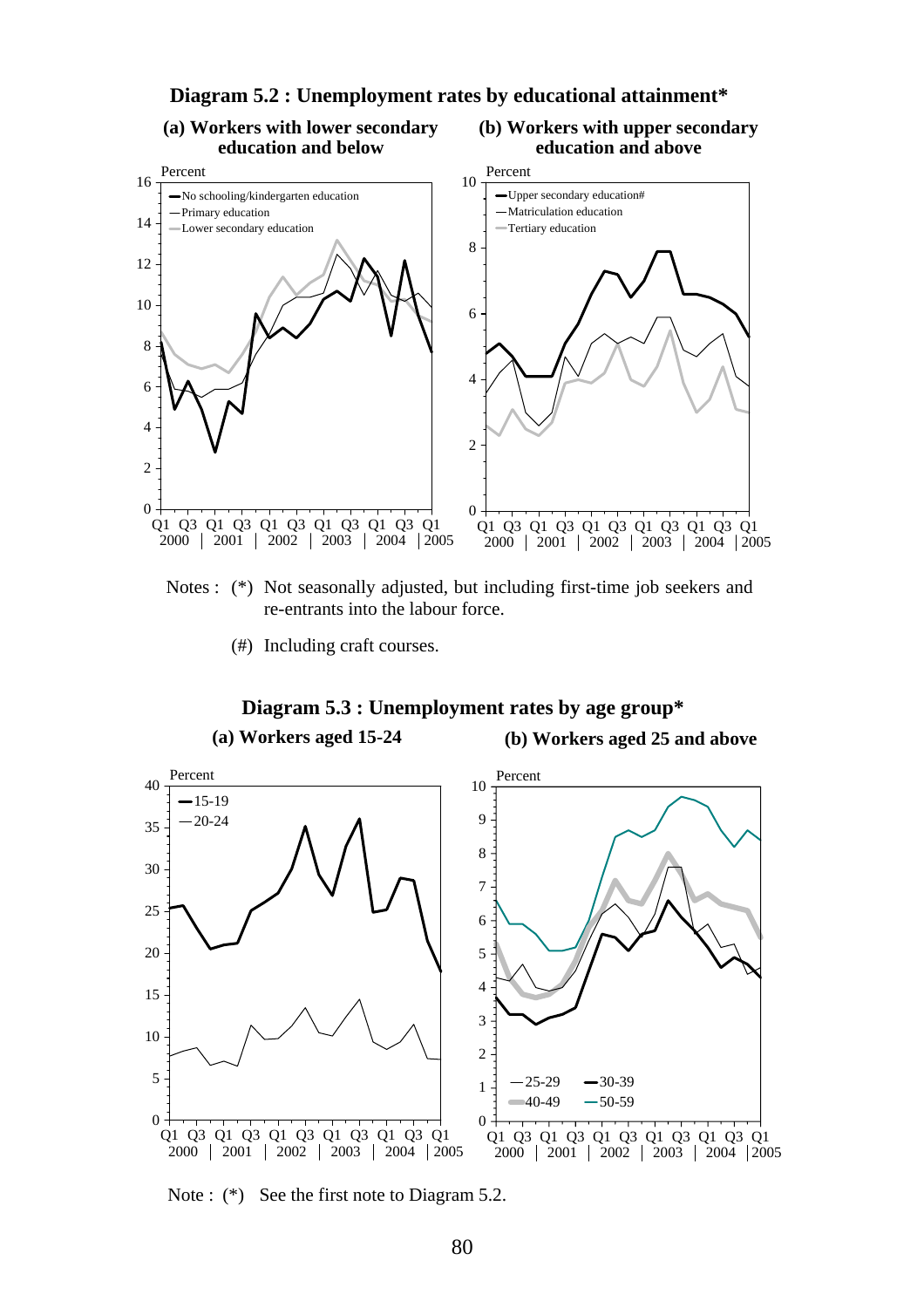### **Profile of underemployment**

5.6 The underemployment situation held broadly stable in overall terms in the first quarter of 2005, as compared to the fourth quarter of 2004. Performance however varied among economic sectors. Whereas reductions in underemployment were observed in manufacturing, the distributive and catering trades, financing, insurance, real estate and business services, increases were found in construction, and community, social and personal services. Furthermore, higher underemployment rates were seen among female workers aged 50 - 59 and male workers aged 40 - 59, as well as those workers with relatively lesser skills.

### **Total labour supply and employment**

5.7 *Total labour force*<sup>(3)</sup> continued on the increase, by 1.7% over a year earlier or by 0.3% over the preceding quarter, to 3.57 million in the first quarter of 2005. The increase over the past year was attributable entirely to an expansion in the population of working age, outweighing the effect of a decline in the labour force participation rate<sup>(4)</sup> (LFPR) particularly for males.

5.8 *Total employment*<sup>(5)</sup> as enumerated from households grew more appreciably, by 3.0% over the year or by 0.8% over the quarter, to an all-time high of 3.35 million in the first quarter of 2005. These growth figures all exceeded those for the total labour force, thereby contributing to the recent decrease in unemployment. The gain in employment over the past year came primarily from the service sectors, including in particular the retail and import/export trades and miscellaneous personal services, and was widespread across occupations at all levels. Workers aged 40 - 59 and those with upper secondary or tertiary degree education were apparently the chief beneficiary groups. Analysed by employment status, while the number of employees and self-employed persons went up along with the revival of the economy, that of employers fell attributable to job losses in the construction and local manufacturing sectors.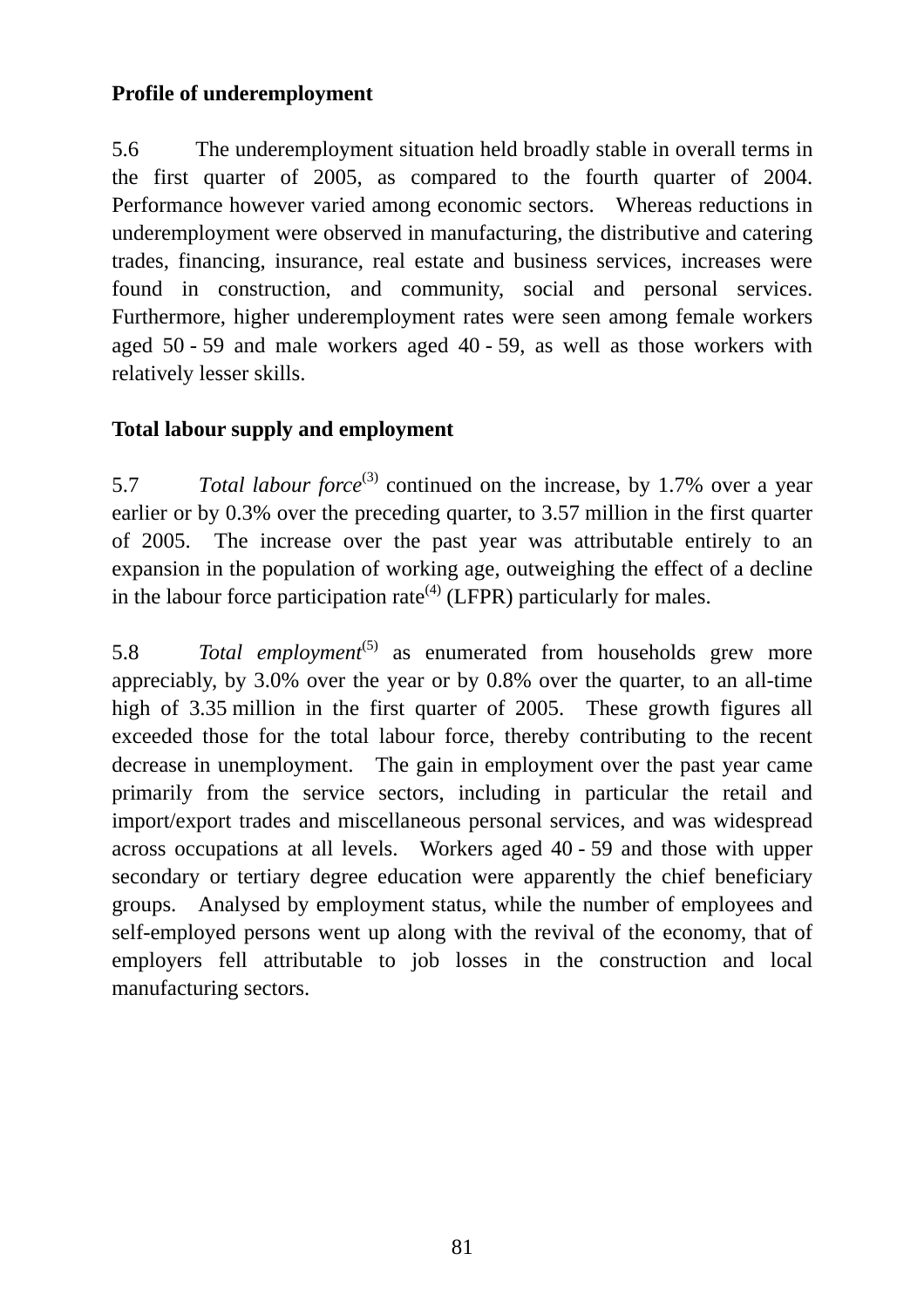

#### **Diagram 5.4 : Total labour force and total employment**

**(b) Quarter-to-quarter rate of change (a) Year-on-year rate of change**

 **Table 5.4 : The labour force, and persons employed, unemployed and underemployed** 

|                | Labour force  |                          | Persons employed |                | Persons<br>$\mu$ <u>unemployed</u> <sup>(a)</sup> | Persons<br>underemployed |
|----------------|---------------|--------------------------|------------------|----------------|---------------------------------------------------|--------------------------|
| 2004 Annual    | 3 5 29 0 0 0  | (0.9)                    | 3 287 600        | (2.1)          | 241 400                                           | 116 200                  |
| Q1             | 3 506 400     | (0.5)                    | 3 256 900        | (0.8)          | 249 500                                           | 118 700                  |
| Q <sub>2</sub> | 3 522 700     | (0.8)                    | 3 282 400        | (2.6)          | 240 200                                           | 122 400                  |
| Q <sub>3</sub> | 3 5 3 1 5 0 0 | (1.0)                    | 3 282 600        | (2.7)          | 248 900                                           | 112 900                  |
| Q4             | 3 555 400     | (1.5)                    | 3 3 2 5 5 0 0    | (2.4)          | 226 900                                           | 110 800                  |
| 2005 Q1        | 3 5 6 5 1 0 0 | (1.7)<br>$<\!\!0.3\!\!>$ | 3 3 5 4 5 0 0    | (3.0)<br><0.8> | 210 600                                           | 109 800                  |

Notes : (a) These include first-time job-seekers and re-entrants into the labour force.

- ( ) % change over a year earlier.
- < > % change over the preceding quarter.
- Source : General Household Survey, Census and Statistics Department.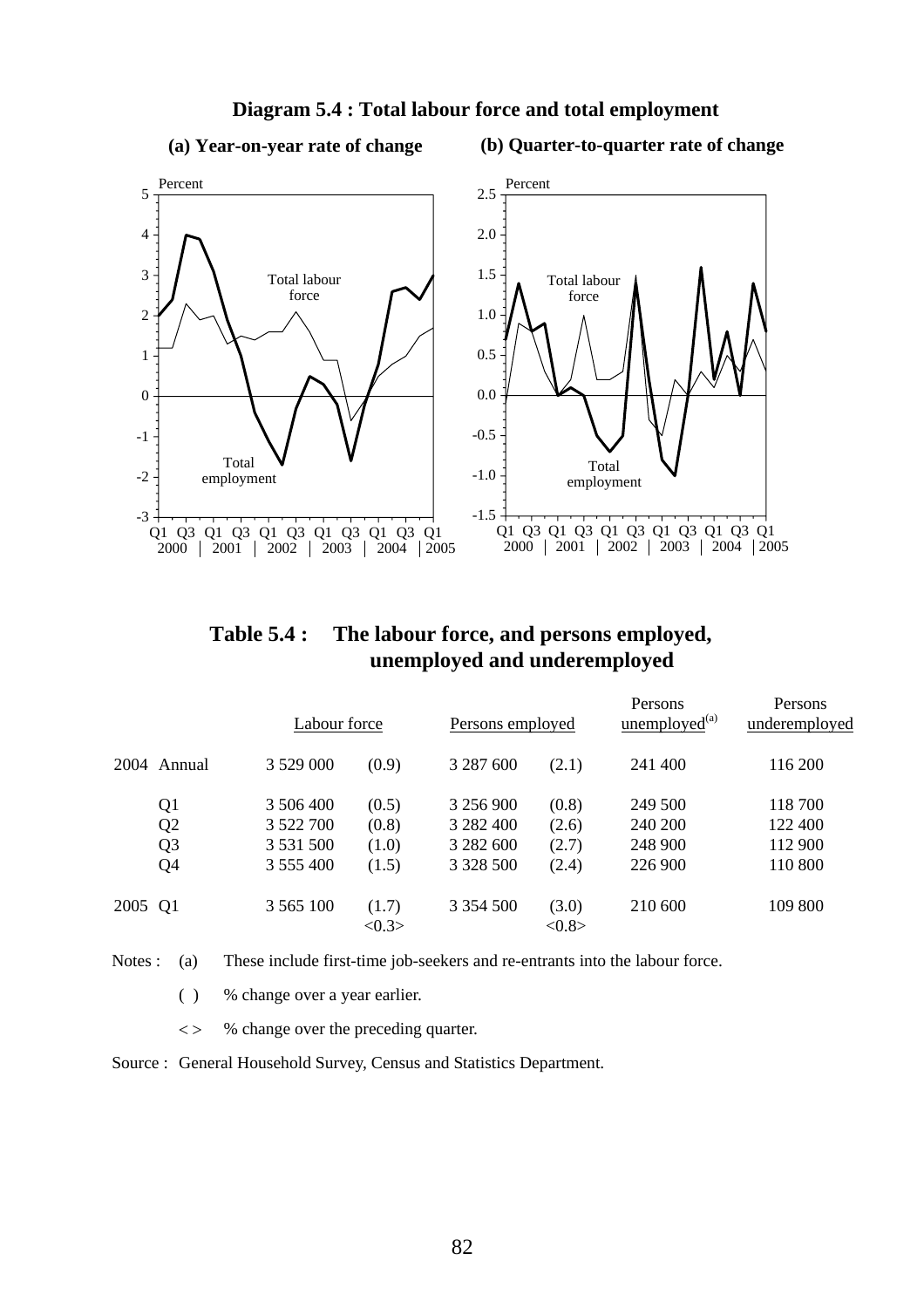### **Profile of employment**

5.9 Total employment as enumerated from private sector establishments likewise moved up strongly, by 3.1% in December 2004 over a year earlier. This was attributable entirely to a 4.0% gain in employment in the *service*  sectors<sup>(6)</sup>, where the growth impetus came mainly from transport, restaurants and hotels, financing, insurance, real estate and business services, and community, social and personal services, on the back of improved consumer sentiment and continued buoyancy in inbound tourism. For 2004 as a whole, total employment rose by 2.4% and employment in the service sectors increased more by 3.2%, reversing the declines of 2.6% and 1.7% respectively in 2003. On the other hand, employment in the local *manufacturing sector* continued to shrink by 1.8% in December 2004 from a year earlier, due to further outward relocation of the production process, while employment at *building and construction sites* also contracted by  $9.4\%$ <sup>(7)</sup>, upon the slackening in building activities and winding down or completion of several major civil engineering projects. For 2004 as a whole, the respective declines were 3.0% and 6.0%, though smaller than those of 10.3% and 7.7% in 2003.

5.10 Meanwhile, the downsizing of the civil service continued, mainly through natural wastage and staff departure under the Voluntary Retirement (VR) Scheme. By the end of July 2004, most of the some 5 300 staff approved to retire under the second VR Scheme had been released from service. This followed the departure of about 9 800 VR takers under the first scheme. At end-December 2004, the total number of civil service employees was reduced by 3.8% from a year earlier.

5.11 The improved labour demand was manifested additionally by the latest statistics from the Labour Department. Comparing the first quarter of 2005 with a year earlier, the number of placements achieved by the Department leaped by 28.1%. Concurrently, the number of vacancies received also surged by 31.3%. On a working day basis, this amounted to an average of 1 340 vacancies, which represented the highest level received thus far.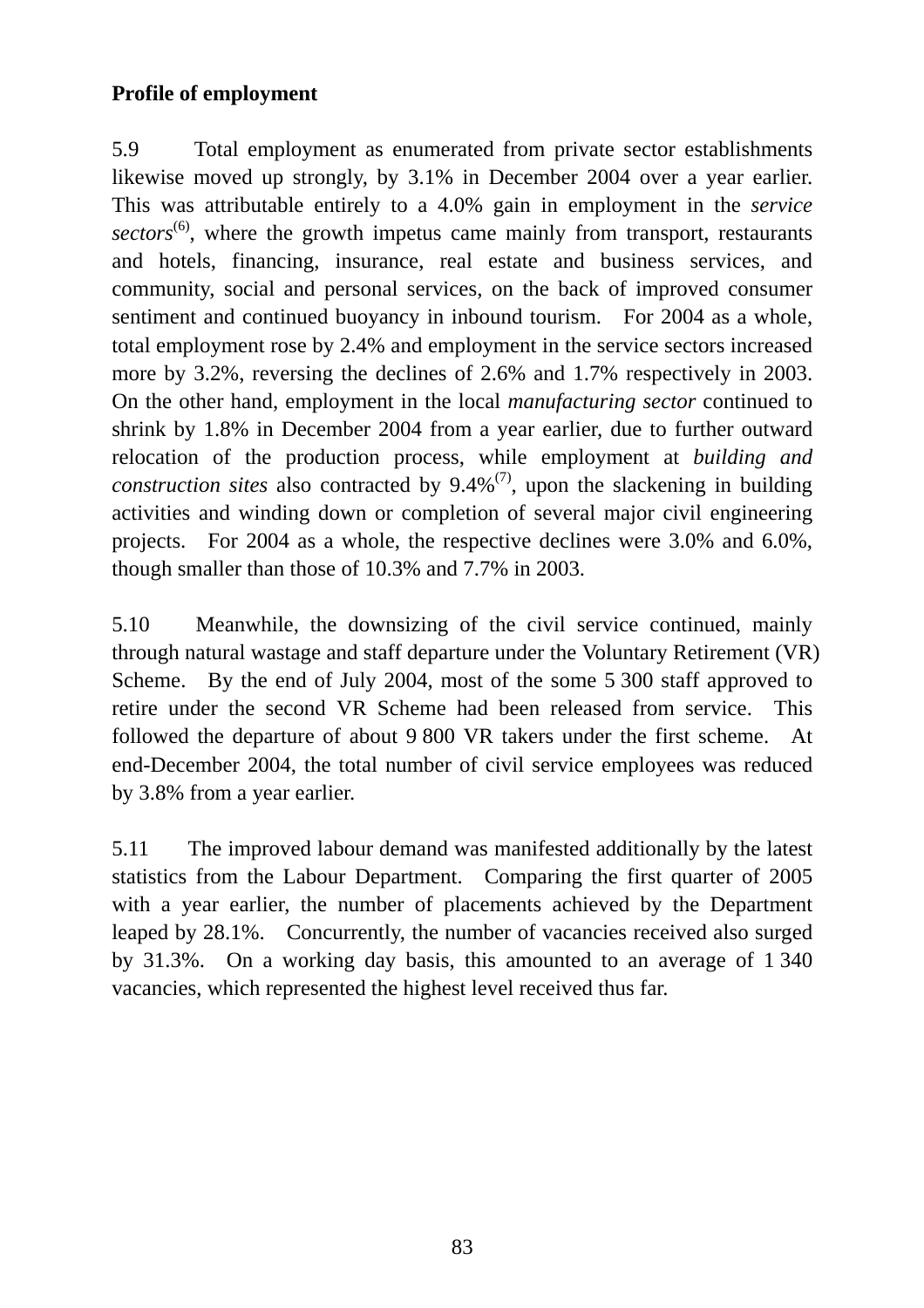#### **Table 5.5 : Employment by major economic sector**

|                                                                          |                      |                                    | 2003                                                                |                                    |                                    |                              |                     | 2004                        |                               |                             |
|--------------------------------------------------------------------------|----------------------|------------------------------------|---------------------------------------------------------------------|------------------------------------|------------------------------------|------------------------------|---------------------|-----------------------------|-------------------------------|-----------------------------|
|                                                                          | Annual               |                                    |                                                                     |                                    |                                    | Annual                       |                     |                             |                               |                             |
|                                                                          | Average              | Mar                                | Jun                                                                 | <b>Sep</b>                         | Dec                                | Average                      | Mar                 | Jun                         | Sep                           | Dec                         |
| Wholesale and<br>import/export<br>trades                                 | 558 300<br>$(-1.5)$  | 563 900<br>$(-0.4)$                | 558 200<br>(0.4)                                                    | 555 700<br>$(-4.3)$                | 555 400<br>$(-1.8)$                | 567 700<br>(1.7)             | 556 600<br>$(-1.3)$ | 563 100<br>(0.9)            | 577 000<br>(3.8)              | 574 100<br>(3.4)            |
| Retail trade                                                             | 210 700<br>$(-2.8)$  | 209 700<br>$(-3.1)$                | 209 000<br>$(-4.3)$                                                 | 207 100<br>$(-6.4)$                | 217 100<br>(2.9)                   | 217 300<br>(3.1)             | 214 600<br>(2.3)    | 216 500<br>(3.6)            | 219 400<br>(6.0)              | 218 400<br>(0.6)            |
| Restaurants and<br>hotels                                                | 196 100<br>$(-7.3)$  | 198 200<br>$(-7.2)$                | 191 100<br>$(-10.6)$                                                | 193 900<br>$(-8.7)$                | 201 400<br>$(-2.5)$                | 207 900<br>(6.0)             | 204 600<br>(3.2)    | 209 500<br>(9.7)            | 206 600<br>(6.6)              | 210 900<br>(4.7)            |
| Water transport, air<br>transport and<br>services allied to<br>transport | 98 000<br>$(-3.1)$   | 100 200<br>$(-0.6)$                | 96 100<br>$(-6.1)$                                                  | 96 600<br>$(-4.4)$                 | 99 000<br>$(-1.0)$                 | 104 500<br>(6.6)             | 101 600<br>(1.4)    | 104 500<br>(8.7)            | 104 800<br>(8.5)              | 107 000<br>(8.1)            |
| Storage and<br>communications                                            | 35 100<br>$(-12.5)$  | 33 300<br>$(-19.5)$                | 35 300<br>$(-15.1)$                                                 | 35 200<br>$(-13.0)$                | 36 500<br>$(-1.1)$                 | 35 900<br>(2.2)              | 35 900<br>(8.0)     | 36 100<br>(2.2)             | 35 300<br>(0.1)               | 36 100<br>$(-1.0)$          |
| Financing,<br>insurance, real<br>estate and<br>business services         | 421 900<br>$(-1.9)$  | 422 500<br>$(-0.2)$                | 419 000<br>$(-2.6)$                                                 | 422 300<br>$(-0.5)$                | 423 800<br>$(-4.0)$                | 437 000<br>(3.6)             | 428 600<br>(1.4)    | 434 200<br>(3.6)            | 437 800<br>(3.7)              | 447 400<br>(5.6)            |
| Community, social<br>and personal<br>services                            | 407 300<br>(2.9)     | 398 100<br>(1.5)                   | 400 600<br>(2.5)                                                    | 414 100<br>(3.9)                   | 416 500<br>(3.5)                   | 420 200<br>(3.2)             | 412 000<br>(3.5)    | 418 100<br>(4.4)            | 415 700<br>(0.4)              | 435 200<br>(4.5)            |
| Manufacturing                                                            | 173 100<br>$(-10.3)$ | 178 900<br>$(-9.4)$                | 172 500<br>$(-13.8)$                                                | 172 800<br>$(-9.1)$                | 168 300<br>$(-8.8)$                | 168 000<br>$(-3.0)$          | 168 900<br>$(-5.6)$ | 169 600<br>$(-1.7)$         | 168 000<br>$(-2.8)$           | 165 300<br>$(-1.8)$         |
| Building and<br>construction<br>sites $(a)$                              | 67 600<br>$(-7.7)$   | 69 900<br>$(-9.1)$                 | 67 300<br>$(-15.1)$                                                 | 68 000<br>$(-3.4)$                 | 65 100<br>$(-2.0)$                 | 63 500<br>$(-6.0)$           | 66 100<br>$(-5.5)$  | 66 600<br>$(-1.0)$          | 62 500<br>$(-8.1)$            | 59 000<br>$(-9.4)$          |
| All establishments<br>surveyed in the<br>private sector <sup>(b)</sup>   | $(-2.6)$             | $(-2.3)$<br>$\langle -1.4 \rangle$ | 2 215 800 2 222 200 2 197 000<br>$(-3.6)$<br>$\langle -1.6 \rangle$ | 2 2 1 3 5 0 0<br>$(-3.2)$<br><0.4> | 2 2 3 0 4 0 0<br>$(-1.4)$<br><1.0> | 2 268 600 2 236 000<br>(2.4) | (0.6)<br><0.8>      | 2 265 000<br>(3.1)<br><0.9> | 2 273 600<br>(2.7)<br>$\lt^*$ | 2 299 800<br>(3.1)<br><1.3> |
| Civil service $(c)$                                                      | 167 100<br>$(-2.4)$  | 169 100<br>$(-2.3)$                | 168 200<br>$(-2.0)$                                                 | 166 500<br>$(-2.3)$                | 164 700<br>$(-2.9)$                | 160 800<br>$(-3.8)$          | 163 000<br>$(-3.6)$ | 161 700<br>$(-3.9)$         | 160 100<br>$(-3.8)$           | 158 400<br>$(-3.8)$         |

Notes : Employment figures enumerated from business establishments, as obtained from the Quarterly Survey of Employment and Vacancies, are somewhat different from those enumerated from households, as obtained from the General Household Survey. This is mainly due to difference in sectoral coverage: while the former survey covers selected major sectors, the latter survey covers all sectors in the economy.

- (a) Due to an expansion in survey coverage as from March 2003, the employment figures for manual workers at building and construction sites in 2003 have been revised accordingly to facilitate comparison.
- (b) The total figures on private sector employment cover also employment in mining and quarrying and in electricity and gas supply, besides employment in the major sectors indicated above.
- (c) These figures cover only those employed on civil service terms of appointment. Judicial officers, ICAC officers, locally engaged staff working in overseas Hong Kong Economic and Trade Offices, and other Government empl
- ( ) % change over a year earlier.
- < > Seasonally adjusted quarter-to-quarter % change.
- (\*) Change of less than 0.05%.

Source : Quarterly Survey of Employment and Vacancies, Census and Statistics Department.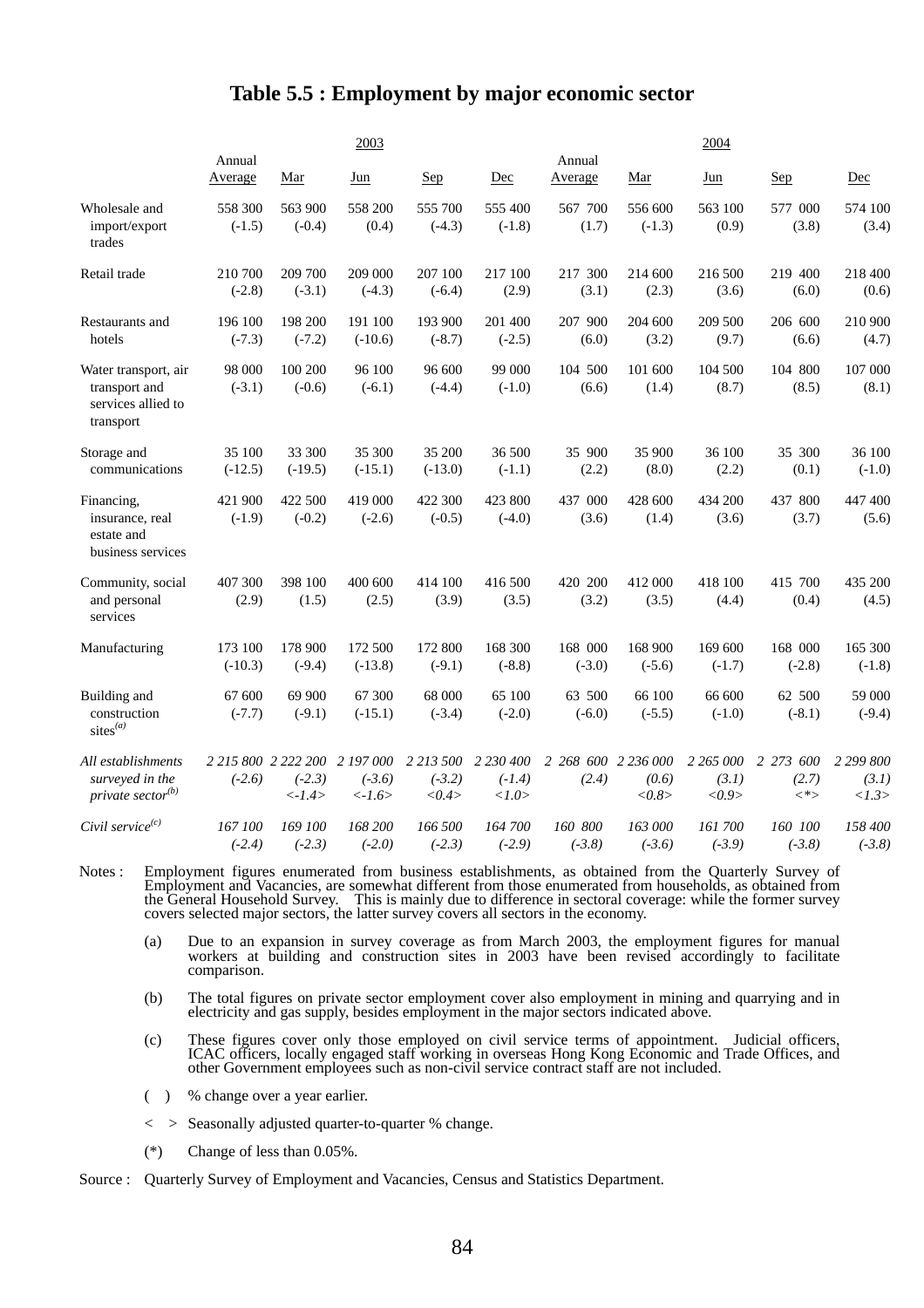### **Vacancies**

5.12 The total number of job vacancies in the private sector kept surging by 39.8% in December 2004 on a year-on-year comparison, extending the strong uptrend established since late 2003. For 2004 as a whole, the increase was 55.8%, far exceeding the meagre 1.4% growth in 2003.

5.13 Analysed by *economic sector,* vacancies in the service sectors and in the manufacturing sector both soared, by 39.0% and 61.7% respectively in December 2004 over a year earlier, in contrast to a further reduction of 8.3% observed for manual workers at construction sites. Analysed by *occupational category*, vacancies at the upper segment leaped by 37.5%, and those at the lower segment even more by 41.7%.

5.14 Vacancies in the *civil service* also went up visibly by 57.1% in December 2004 over a year earlier. This was mainly attributable to increased openings for the disciplinary staff. Whilst the recruitment freeze imposed since 1 April 2003 is still in force, exemption will be granted when there are genuine needs to recruit from outside the civil service.



#### **Diagram 5.5 : Vacancies by major occupation category**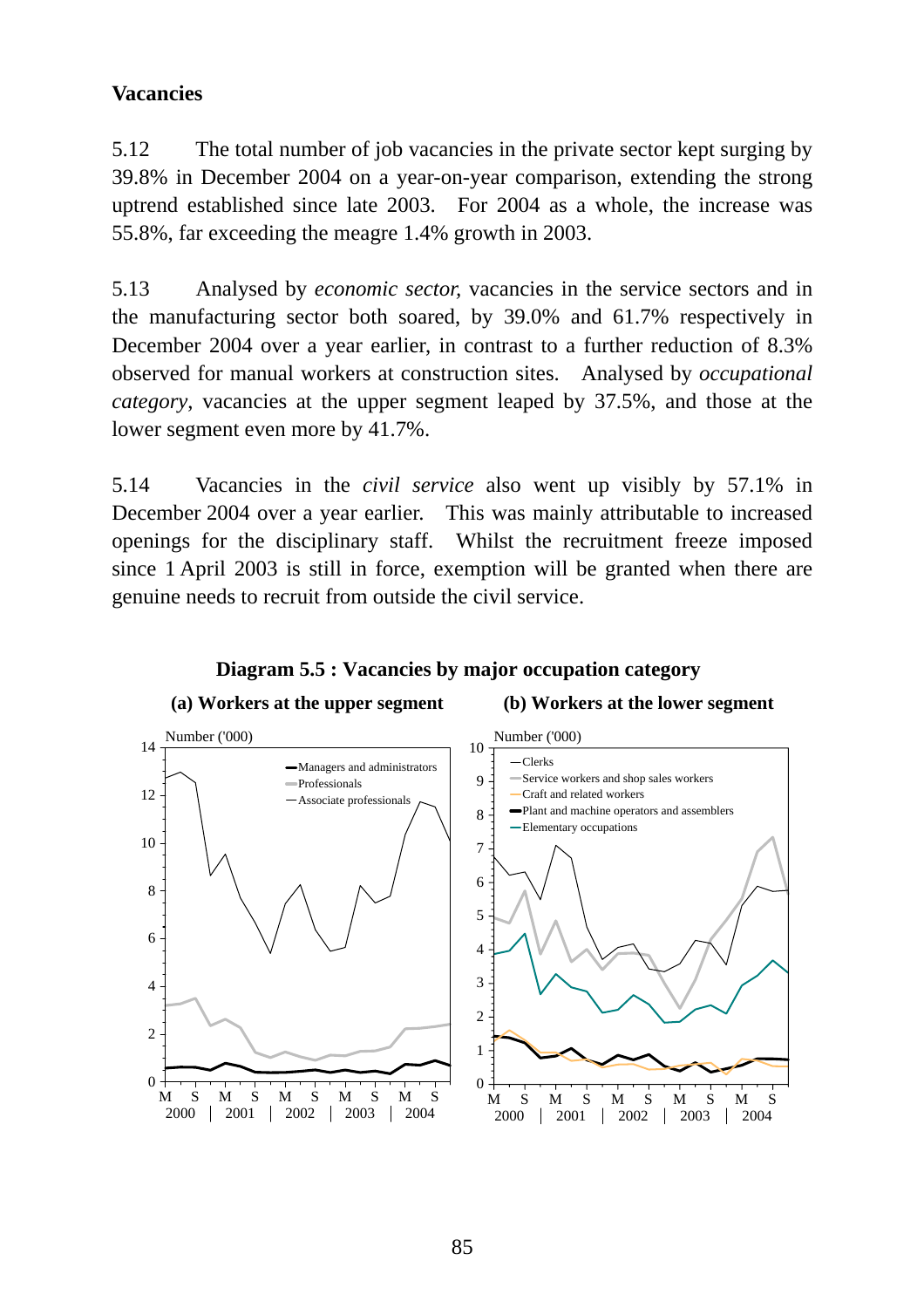#### **Table 5.6 : Vacancies by major economic sector**

No. of vacancies

|                                                                          | Annual             |                                   | 2003                         |                            |                            | Annual           |                            | 2004                      |                            |                           | Vacancy rate        |
|--------------------------------------------------------------------------|--------------------|-----------------------------------|------------------------------|----------------------------|----------------------------|------------------|----------------------------|---------------------------|----------------------------|---------------------------|---------------------|
|                                                                          | average            | Mar                               | Jun                          | <b>Sep</b>                 | Dec                        | average          | Mar                        | Jun                       | <b>Sep</b>                 | Dec                       | in Dec 2004<br>(% ) |
| Wholesale and<br>import/export trades                                    | 4 800<br>(10.0)    | 4 4 0 0<br>$(-12.2)$              | 4 9 0 0<br>$(-1.9)$          | 5 300<br>(26.1)            | 4 800<br>(39.8)            | 7 600<br>(56.5)  | 7 200<br>(64.7)            | 8700<br>(77.5)            | 8 000<br>(51.7)            | 6 400<br>(33.0)           | 1.1                 |
| Retail trade                                                             | 1700<br>$(-8.1)$   | 1 100<br>$(-35.1)$                | 1 500<br>$(-37.8)$           | 1700<br>(2.9)              | 2 400<br>(60.5)            | 2 600<br>(58.7)  | 2 3 0 0<br>(108.2)         | 2 400<br>(55.2)           | 3 300<br>(97.3)            | 2 600<br>(11.0)           | 1.2                 |
| Restaurants and<br>hotels                                                | 1 300<br>$(-2.4)$  | 800<br>$(-47.0)$                  | 1 100<br>$(-22.3)$           | 1700<br>(23.3)             | 1700<br>(56.0)             | 2 100<br>(63.2)  | 1800<br>(113.1)            | 2 2 0 0<br>(100.6)        | 2 500<br>(50.1)            | 2 100<br>(27.1)           | 1.0                 |
| Water transport, air<br>transport and<br>services allied<br>to transport | 500<br>$(-5.7)$    | 400<br>$(-9.7)$                   | 500<br>$(-17.7)$             | 500<br>$(-1.1)$            | 500<br>(9.4)               | 1 100<br>(129.0) | 900<br>(102.3)             | 1 300<br>(161.0)          | 1 300<br>(192.8)           | 800<br>(60.6)             | 0.7                 |
| Storage and<br>communications                                            | 400<br>$(-6.9)$    | 300<br>$(-25.6)$                  | 400<br>(14.3)                | 500<br>(1.3)               | 300<br>$(-18.8)$           | 600<br>(55.7)    | 600<br>(83.8)              | 400<br>$(-3.3)$           | 800<br>(83.7)              | 400<br>(73.7)             | 1.2                 |
| Financing, insurance,<br>real estate and<br>business services            | 5 600<br>(8.0)     | 4 200<br>$(-22.1)$                | 6 200<br>(3.2)               | 5 700<br>(18.8)            | 6 300<br>(38.7)            | 9 000<br>(59.6)  | 8 600<br>(106.0)           | 9 0 0 0<br>(45.4)         | 9 300<br>(62.2)            | 8 900<br>(40.4)           | 1.9                 |
| Community, social<br>and personal<br>services                            | 4 200<br>(1.3)     | 3 300<br>$(-23.8)$                | 4 600<br>(11.0)              | 4 800<br>(14.6)            | 3 900<br>(4.9)             | 5 900<br>(40.7)  | 5 200<br>(56.5)            | 6 200<br>(34.2)           | 5 800<br>(20.7)            | 6 200<br>(59.2)           | 1.4                 |
| Manufacturing                                                            | 1 000<br>$(-21.5)$ | 1 100<br>$(-23.5)$                | 1 200<br>$(-16.4)$           | 900<br>$(-34.7)$           | 800<br>$(-6.4)$            | 1 500<br>(46.9)  | 1 500<br>(37.5)            | 1 600<br>(30.2)           | 1 500<br>(67.0)            | 1 400<br>(61.7)           | 0.8                 |
| Building and<br>construction sites                                       | #<br>$(-60.1)$     | $^{\#}$<br>$(-81.7)$              | #<br>$(-52.6)$               | $\#$<br>$(-57.4)$          | $\#$<br>(28.6)             | #<br>(53.9)      | $^{\#}$<br>(57.7)          | 100<br>(118.5)            | $\#$<br>(69.2)             | #<br>$(-8.3)$             | 0.1                 |
| All establishments<br>surveyed in the<br>private sector <sup>(a)</sup>   | 19700<br>(1.4)     | 15 900<br>$(-23.4)$<br>$<$ -19.0> | 20 800<br>$(-4.9)$<br><25.1> | 21 100<br>(12.5)<br><10.9> | 20 900<br>(28.9)<br><14.7> | 30 700<br>(55.8) | 28 400<br>(78.7)<br><12.5> | 32 200<br>(55.0)<br><8.1> | 32 800<br>(55.3)<br><11.2> | 29 200<br>(39.8)<br><3.4> | 1.3                 |
| Civil service <sup>(b)</sup>                                             | 1500<br>$(-14.8)$  | 1600<br>$(-3.8)$                  | 1700<br>$(-13.5)$            | 1600<br>$(-9.9)$           | 1 200<br>$(-32.1)$         | 1 600<br>(8.2)   | 1 300<br>$(-21.7)$         | 1600<br>$(-1.9)$          | 1 800<br>(13.3)            | 1 800<br>(57.1)           | 1.1                 |

Notes : Vacancy rate refers to the ratio of vacancies to total employment opportunities (actual employment plus vacancies).

(a) The total figures on private sector vacancies cover also vacancies in mining and quarrying and in electricity and gas supply, besides vacancies in the major sectors indicated above.

(b) These figures cover only vacancies for those staff to be employed on civil service terms of appointment. They have been adjusted by deducting the vacant posts emerging from the Voluntary Retirement Schemes.

- ( ) % change over a year earlier.
- < > Seasonally adjusted quarter-to-quarter % change.
- (#) Less than 50.

Source : Quarterly Survey of Employment and Vacancies, Census and Statistics Department.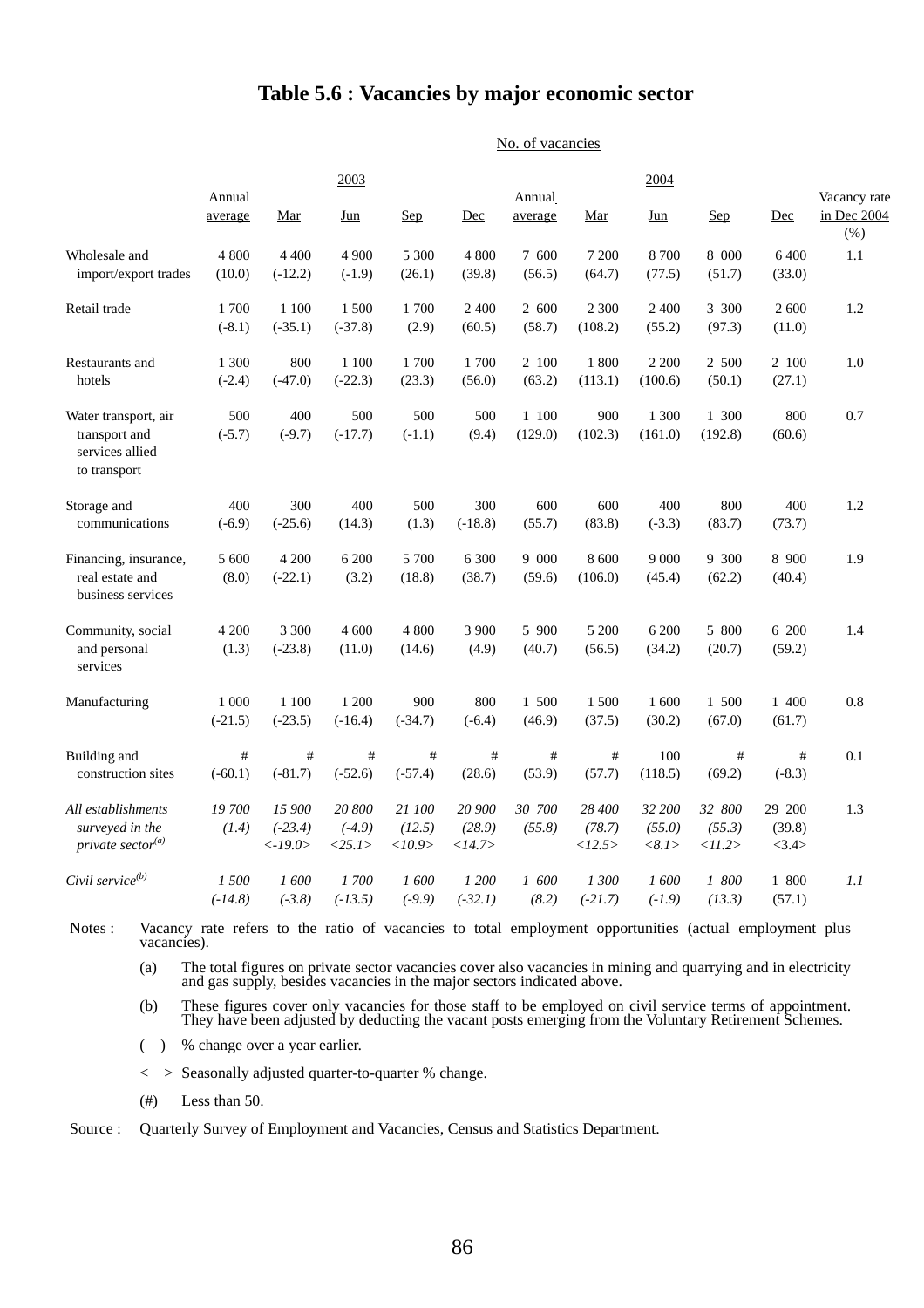#### **Earnings and wages**

5.15 Labour income generally remained soft, as the overall unemployment rate was still relatively high. Measured by payroll per person engaged, overall *labour earnings*<sup>(8)</sup> in the private sector edged down by 0.6% in money terms or 0.9% in real terms in the fourth quarter of 2004 from a year earlier. For 2004 as a whole, the decline in money terms was 0.7%, albeit narrowed from that of 1.8% in 2003. In real terms, labour earnings fell slightly by  $0.2\%$  in  $2004^{(9)}$ . This contrasted with a 0.8% rise in 2003, which however was attributable entirely to the decline in consumer prices in that year.

5.16 Analysed by *economic sector*, labour earnings for the *service sectors* as a whole fell by 0.7% in money terms or 0.9% in real terms in the fourth quarter of 2004 over a year earlier. Yet not all the constituent sectors experienced reductions in earnings. In fact, labour earnings in the distributive and catering trades, financing, insurance, real estate and miscellaneous personal services all went up in money terms<sup> $(10)$ </sup>, although they were outweighed by the decreases seen in most other sectors. Concurrently, labour earnings in the *manufacturing sector* were slightly higher, by 0.3% in money terms or 0.1% in real terms.

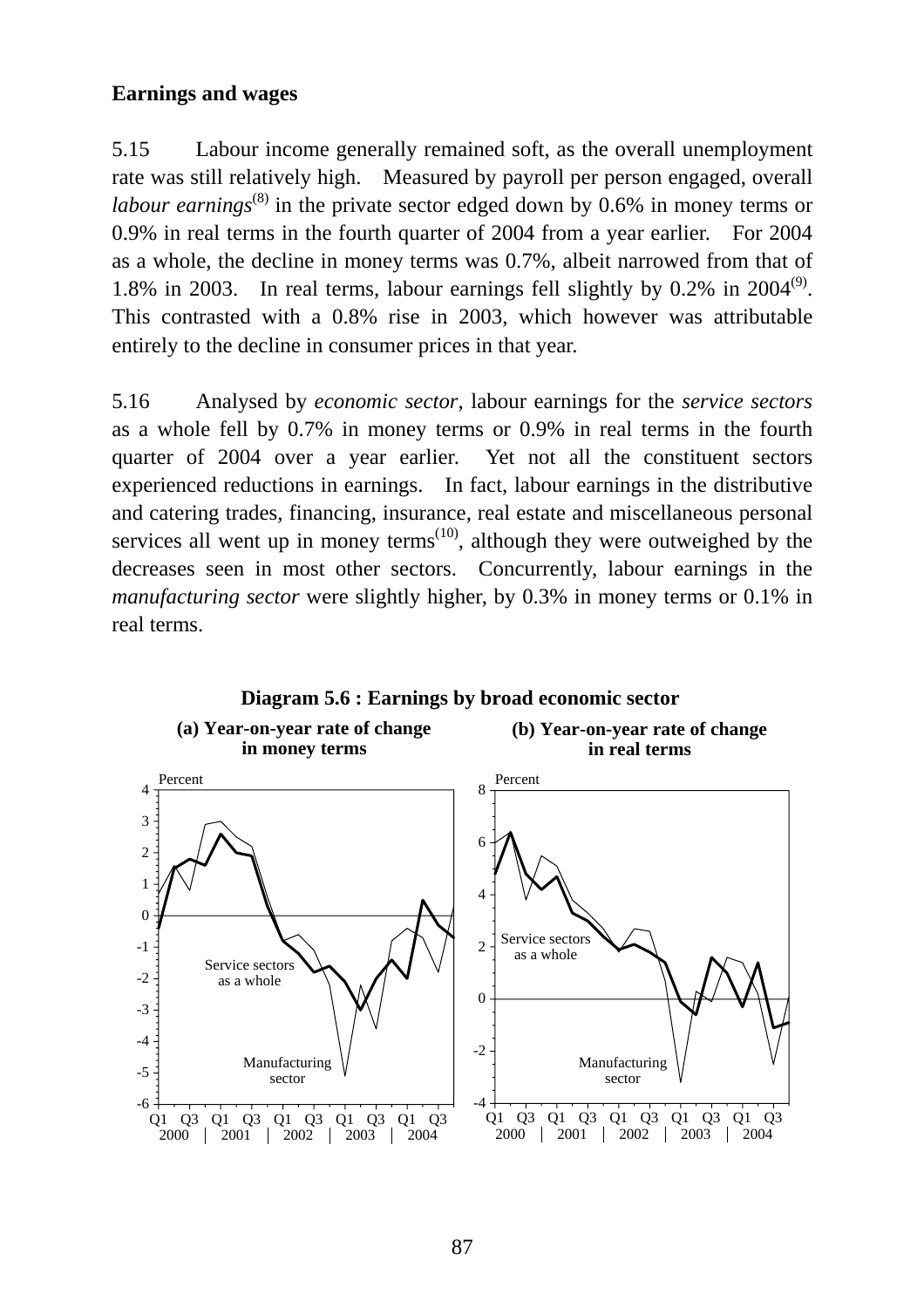5.17 Overall *labour wages*<sup>(11)</sup> in the private sector, excluding the irregular payment items, declined by 1.3% in money terms or 1.7% in real terms in December 2004 from a year earlier. For 2004 as a whole, the corresponding decreases were 1.1% and 1.2%, as compared to changes of  $-1.9\%$  and  $+0.2\%$  in 2003.

5.18 Analysed by *economic sector*, wages went down in money terms across almost all the service sectors in December 2004 from a year earlier. The notable exception was personal services, yet the increase recorded therein primarily reflected the upward adjustment in wages for employees at the barber and beauty shops. As for the local *manufacturing sector,* wages stayed on a declining trend.

5.19 Pursuant to the Public Officers Pay Adjustments (2004/2005) Ordinance, which was enacted in December 2003, civil service pay was further reduced on 1 January 2005 following the reduction effected on 1 January 2004. All civil service pay points, expressed in dollar terms, have henceforth been brought back to their levels at 30 June 1997.

5.20 In November 2004, the Government presented the proposals on the pay level survey methodology and application of the survey results for extensive consultation. The two-month consultation period ended in January 2005. Following careful consideration of all relevant factors, the Government decided to conduct a pay level survey for the civil service in 2005, using the methodology as recommended by the consultant and further refined following the extensive consultation. The aim is to commence the survey field work in the second quarter of 2005, with a view to covering the pay adjustments in the private sector up to 1 April 2005.

### **Notes :**

(1) For a person aged 15 or above to be classified as unemployed, he or she should: (a) not have a job and not be performing any work for pay or profit during the reference period (i.e. seven days before enumeration); and (b) be available for work during the reference period; and (c) be seeking work during the 30 days before enumeration.

 Notwithstanding the above, the following types of persons are also considered unemployed: (a) persons without a job, having sought work but not available for work because of temporary sickness; (b) persons without a job, available for work but not having sought work because they will take up new jobs or start business at a subsequent date, or expect to return to their original jobs; and (c) discouraged workers not having sought work because they believe work is not available to them.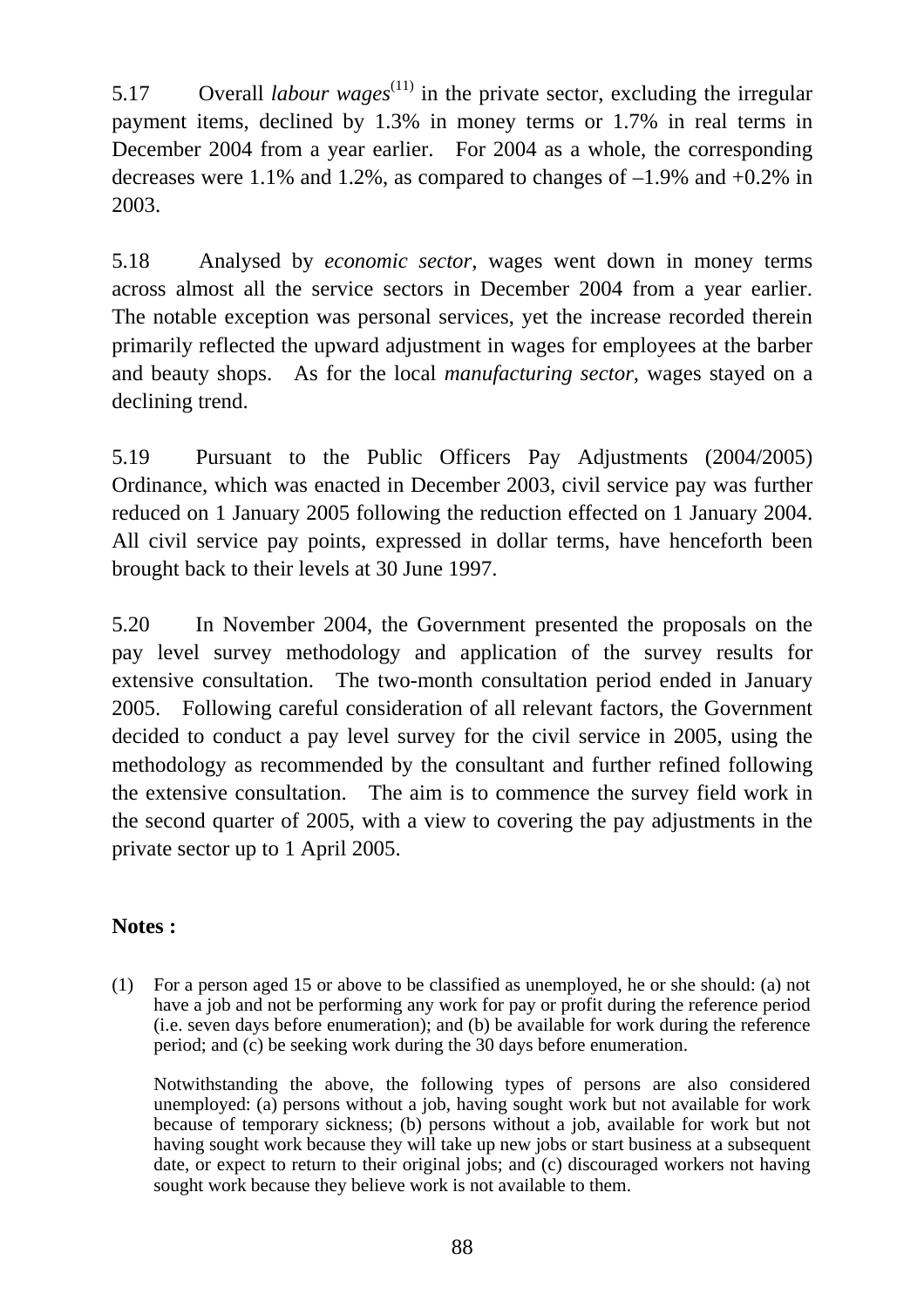Even at full employment, some frictional unemployment is bound to exist as workers move between jobs in order to obtain better terms of employment. The precise level of unemployment which can be described as purely frictional varies amongst economies, depending on the structure and characteristics of their labour markets.

 In April 2001, the Census and Statistics Department put out a revised series of seasonally adjusted unemployment rate compiled by reference to the X-11 ARIMA method, which adjusts for all seasonal variations in employment and unemployment (i.e. the changes due to holiday effects, seasonally ups and downs in economic activity, seasonal variations in first-time job-seekers, etc). This replaces the former series which adjusts only for seasonal variations in the proportion of first-time job-seekers in the labour force. For more details, see Note (3) at the end of Chapter 5 of the Half-yearly Economic Report 2001.

(2) The main criteria for an employed person aged 15 or above to be classified as underemployed are: involuntarily working less than 35 hours during the reference period (i.e. seven days before enumeration), and either available for additional work during the reference period or seeking additional work during the 30 days before enumeration.

 Following these criteria, employed persons taking no-pay leave due to slack work during the reference period are also classified as underemployed if they had worked less than 35 hours or were on leave for the entire reference period.

- (3) The labour force, or the economically active population, is defined to include all persons aged 15 or above who either were engaged in productive work during the reference period (i.e. seven days before enumeration) or would otherwise have been engaged in productive work but were unemployed.
- (4) The labour force participation rate is defined as the proportion of economically active population (i.e. those working or unemployed) in the population aged 15 or above.
- (5) The employed population refers to those persons aged 15 or above who performed work for pay or profit or had a formal job attachment during the reference period (i.e. seven days before enumeration).
- (6) The service sectors cover the wholesale, retail and import/export trades, restaurants and hotels; transport, storage and communications; financing, insurance, real estate and business services; and community, social and personal services.
- (7) Yet taking into account off-site workers and related professional and support staff, employment in the entire building and construction sector increased by 4.5% in the first quarter of 2005 over a year earlier.

 Employment for the construction sector as a whole is enumerated from the General Household Survey carried out by the Census and Statistics Department. Apart from site workers, it also includes non-site workers engaged in minor alteration and addition, repair, maintenance and interior decoration work on existing buildings. In addition, it includes professional, administrative and other support personnel engaged in that sector, such as engineers, architects, surveyors and contract managers, as well as general clerical staff.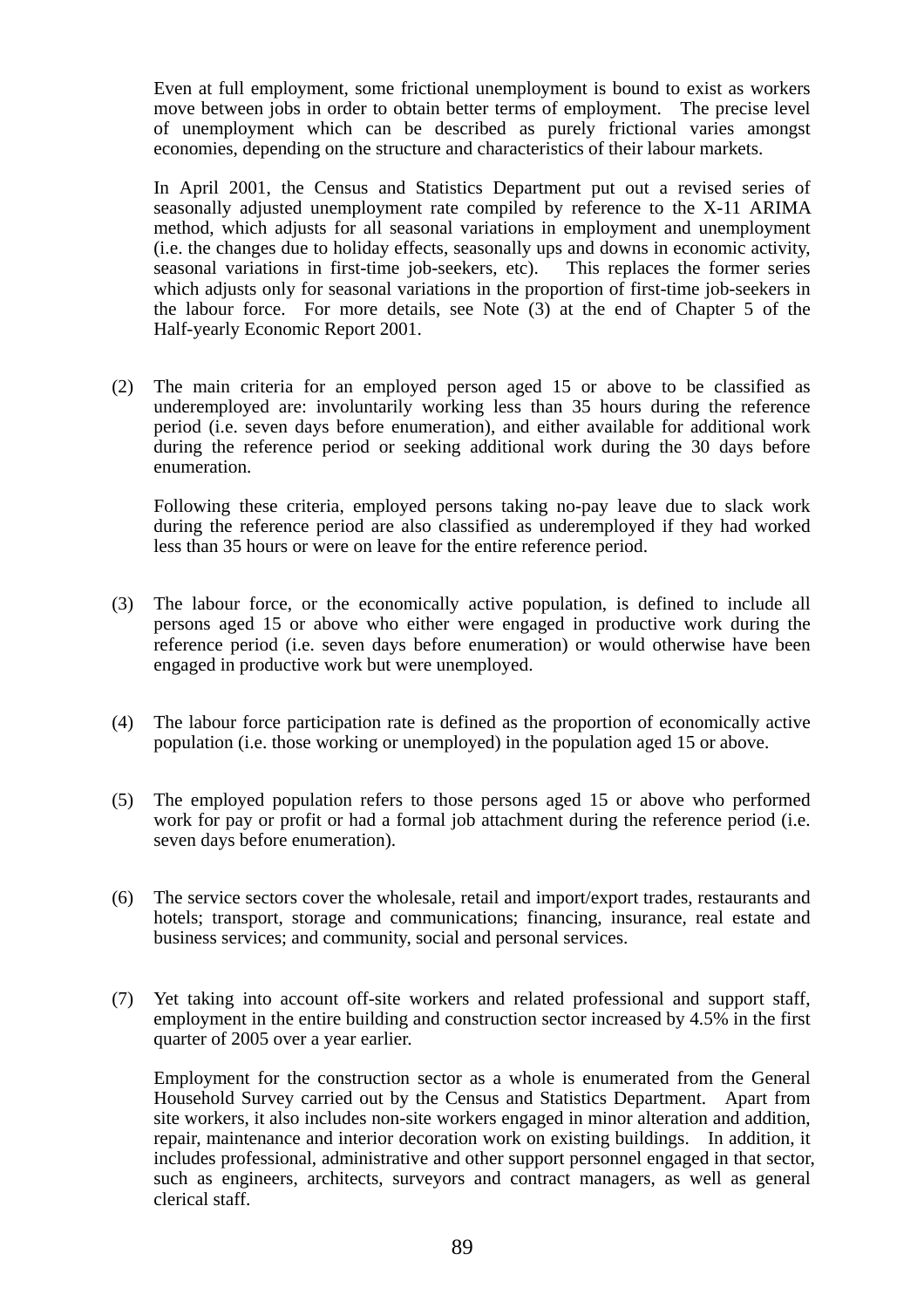- (8) In addition to wages, which include all regular payments like basic pay and stipulated bonuses and allowances, earnings also cover overtime pay and other non-guaranteed or irregular bonuses and allowances, except severance pay and long service payment. Because of this difference, as well as the difference in sectoral and occupational coverage, the movements in average earnings, as measured by payroll per person engaged, do not necessarily match closely with those in wage rates.
- (9) Different consumer price indices are used for compiling the real indices of labour earnings and wages, taking into account their relevance to the respective occupation coverage. Specifically, the Composite CPI, being an indicator of overall consumer prices, is taken as the price deflator for earnings received by employees at all levels of the occupational hierarchy. The CPI(A), being an indicator of consumer prices for the middle to lower income groups, is taken as the price deflator for wages in respect of workers on occupations up to the supervisory level, and also in respect of manual workers engaged in the construction sector.
- (10) According to Hong Kong Institute of Human Resources Management's 2005 Pay Trend Survey which tracks pay adjustments in selected prominent companies, there was an average increase of more than 1% in salaries in January 2005, with the largest increase occurring in the insurance sector (2.5%), followed by trading (2.4%) and retail (1.9%). Some 73% of the companies had salary increase in January this year, which was the highest proportion for the past three years. On an employee basis, whereas 53.9% of the employees surveyed received a salary hike, 45.4% still had their salaries frozen and 0.7% faced a salary reduction.
- (11) The wage data as collected have a more limited coverage than the corresponding earnings data. More specifically, the coverage of the service sectors in the wage data is far from complete, and the coverage of occupation categories in the wage data is only up to the supervisory and technical level.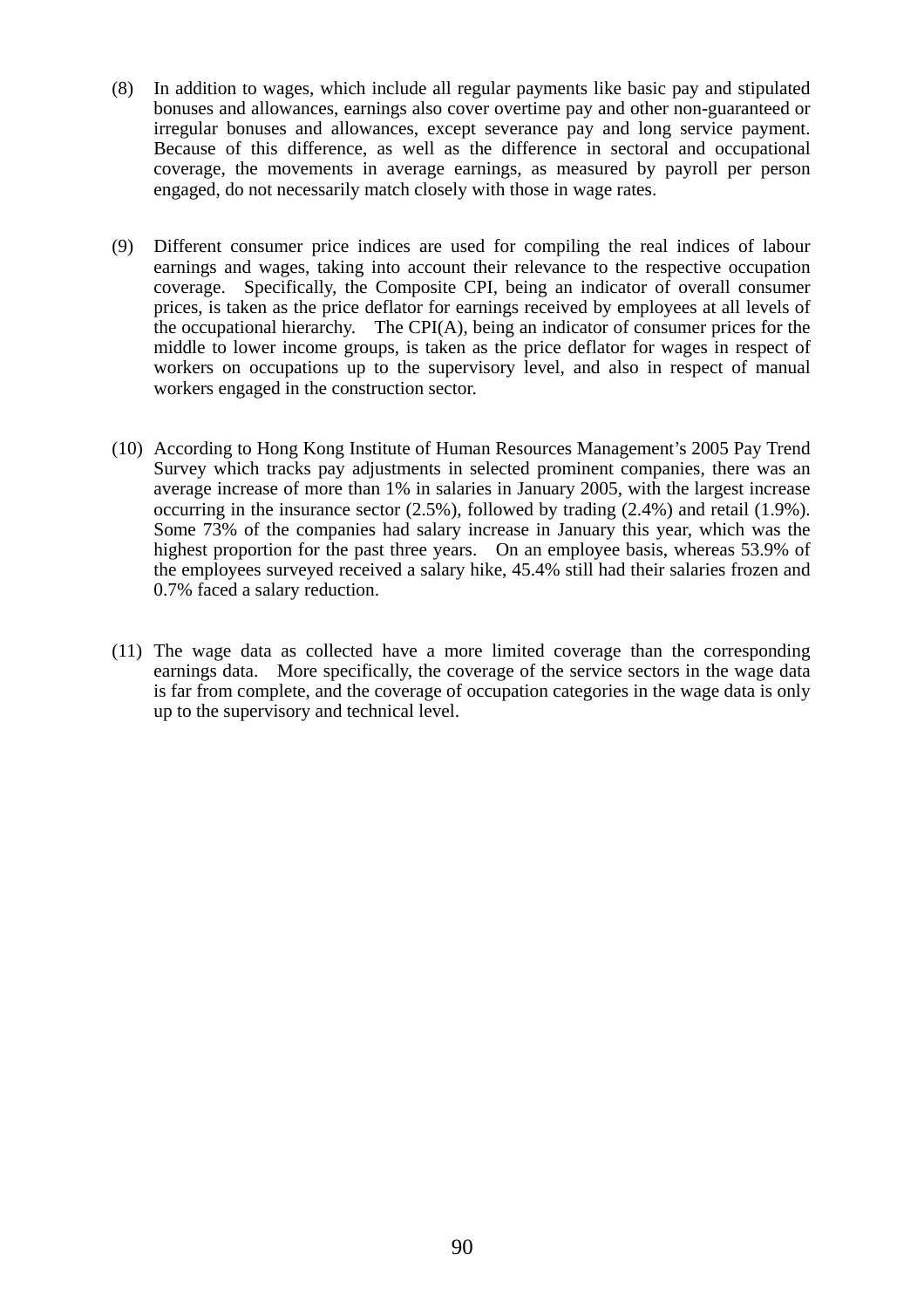### **CHAPTER 6 : PRICES**

#### *Summary*

- *Inflationary pressure remained moderate in overall terms in the first quarter of 2005. Notwithstanding that the strengthening local consumer demand saw a progressive improvement in the pricing power of local retailers, the pace of upturn in the consumer price indices was kept down by the very modest housing cost index due to the earlier fall-off in private housing rentals. The Composite Consumer Price Index edged up by 0.4% in the first quarter of 2005 over a year earlier.*
- *On the cost front, labour cost, a key component of business cost, was still soft in overall terms, particularly when set against the hefty productivity gain over the year. The cost of capital equipment showed only a slight increase. Also, the cost of funding capital investment remained low. But office and shop rentals had more notable rises over the past year, even though they have yet to fully pass through to the retail price level.*
- *The decline in the GDP deflator narrowed slightly further in the first quarter, mainly attributable to the relative improvement in terms of trade as the drag from the earlier weakness of the US dollar waned.*

### **Consumer prices**

6.1 Consumer price inflation has been running at a moderate pace since mid-2004 after the economy shrugged off the 68-month long deflation. The *Composite Consumer Price Index*  $(CPI)^{(1)}$  edged up by 0.4% in the first quarter of 2005, following a 0.2% increase in the fourth quarter of 2004 and after a 0.4% decline for 2004 as a whole. The moderate consumer price inflation was mainly kept down by the very modest housing cost due to the earlier fall-off in private housing rentals<sup>(2)</sup>. Also, labour cost, a key component of business cost, was still soft in overall terms, thereby putting a cap on domestic cost pressures. There were however some modest price pressures from the external front, due to the general weakness of the US dollar and high crude oil prices, as manifested in the continued firming up in import prices over the past few months. From a business cost perspective, rents for premises have also been rising. On the whole, while the economy continued to grow at a rather brisk pace, the pressure of demand remained fairly modest when set against the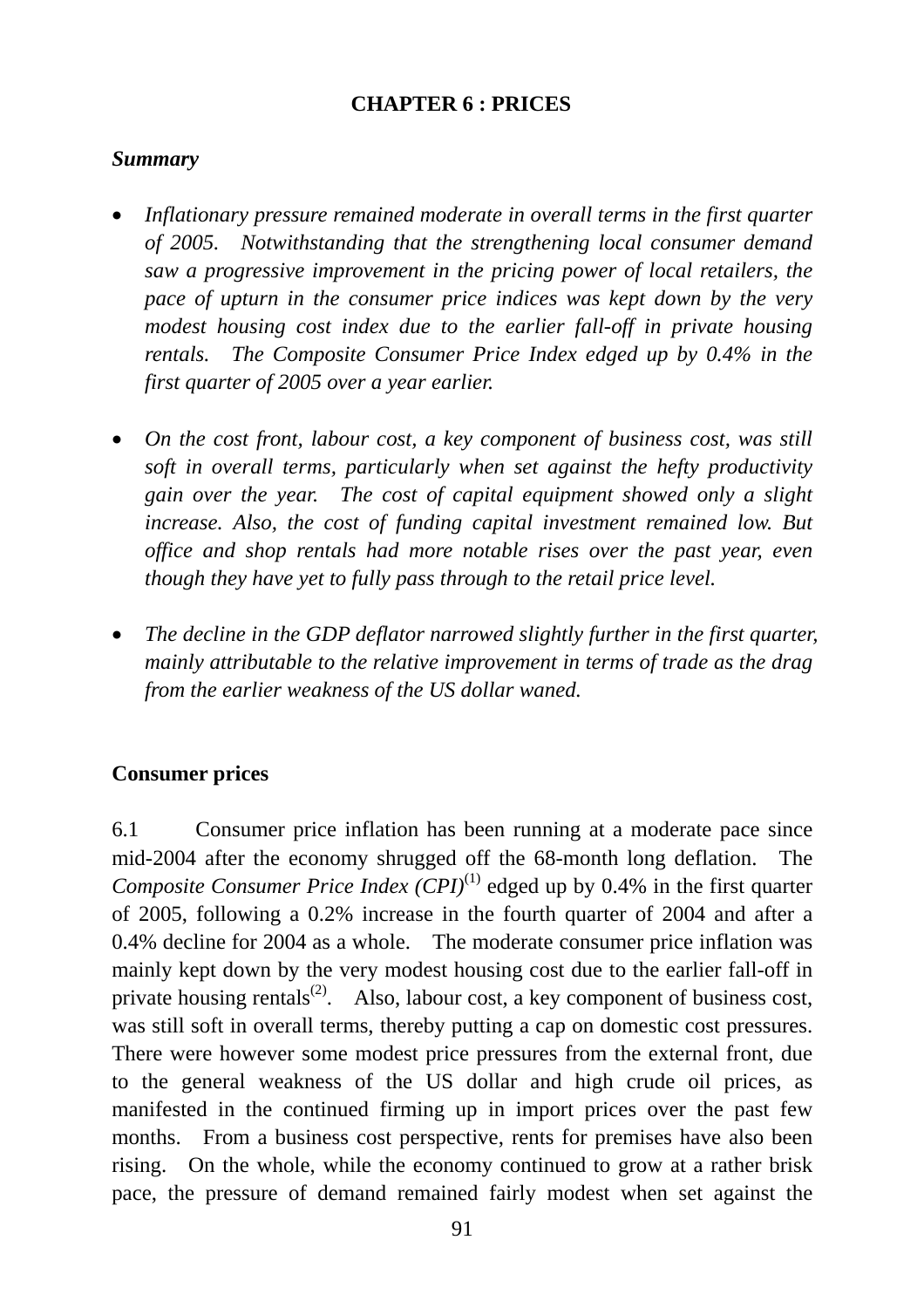further expansion in supply capacity brought about by continued productivity growth and capital investment.

|      |                                              |                                | Composite CPI                          |                                | CPI(A)                              |                                | CPI(B)                                 | CPI(C)                            |                                        |
|------|----------------------------------------------|--------------------------------|----------------------------------------|--------------------------------|-------------------------------------|--------------------------------|----------------------------------------|-----------------------------------|----------------------------------------|
| 2004 | Annual                                       | $-0.4$                         |                                        | $\ast$                         |                                     | $-0.5$                         |                                        | $-0.9$                            |                                        |
|      | H1<br>H2                                     | $-1.3$<br>0.5                  |                                        | $-1.0$<br>0.9                  |                                     | $-1.4$<br>0.4                  |                                        | $-1.8$<br>0.1                     |                                        |
|      | Q <sub>1</sub><br>Q2<br>Q <sub>3</sub><br>Q4 | $-1.8$<br>$-0.9$<br>0.8<br>0.2 | (0.3)<br>$(-0.1)$<br>$(-0.2)$<br>(0.3) | $-1.2$<br>$-0.7$<br>1.4<br>0.5 | (0.3)<br>(0.1)<br>$(-0.1)$<br>(0.3) | $-2.0$<br>$-0.9$<br>0.7<br>0.2 | (0.2)<br>$(-0.1)$<br>$(-0.2)$<br>(0.2) | $-2.4$<br>$-1.1$<br>0.2<br>$-0.1$ | (0.2)<br>$(-0.1)$<br>$(-0.3)$<br>(0.1) |
| 2005 | Q <sub>1</sub>                               | 0.4                            | (0.4)                                  | 0.7                            | (0.5)                               | 0.4                            | (0.4)                                  | $-0.1$                            | (0.3)                                  |
|      | Jan<br>Feb<br>Mar                            | $-0.5$<br>0.8<br>0.8           |                                        | $-0.2$<br>1.1<br>1.1           |                                     | $-0.5$<br>0.8<br>0.8           |                                        | $-1.0$<br>0.5<br>0.3              |                                        |

#### **Table 6.1 : Consumer Price Indices (year-on-year rate of change (%))**

Notes : ( ) Figures in parentheses denote seasonally adjusted quarter-to-quarter rates of change.

(\*) Change of less than 0.05%.

#### **(a) Year-on-year rate of change (b) Seasonally adjusted Diagram 6.1 : Consumer Price Indices**

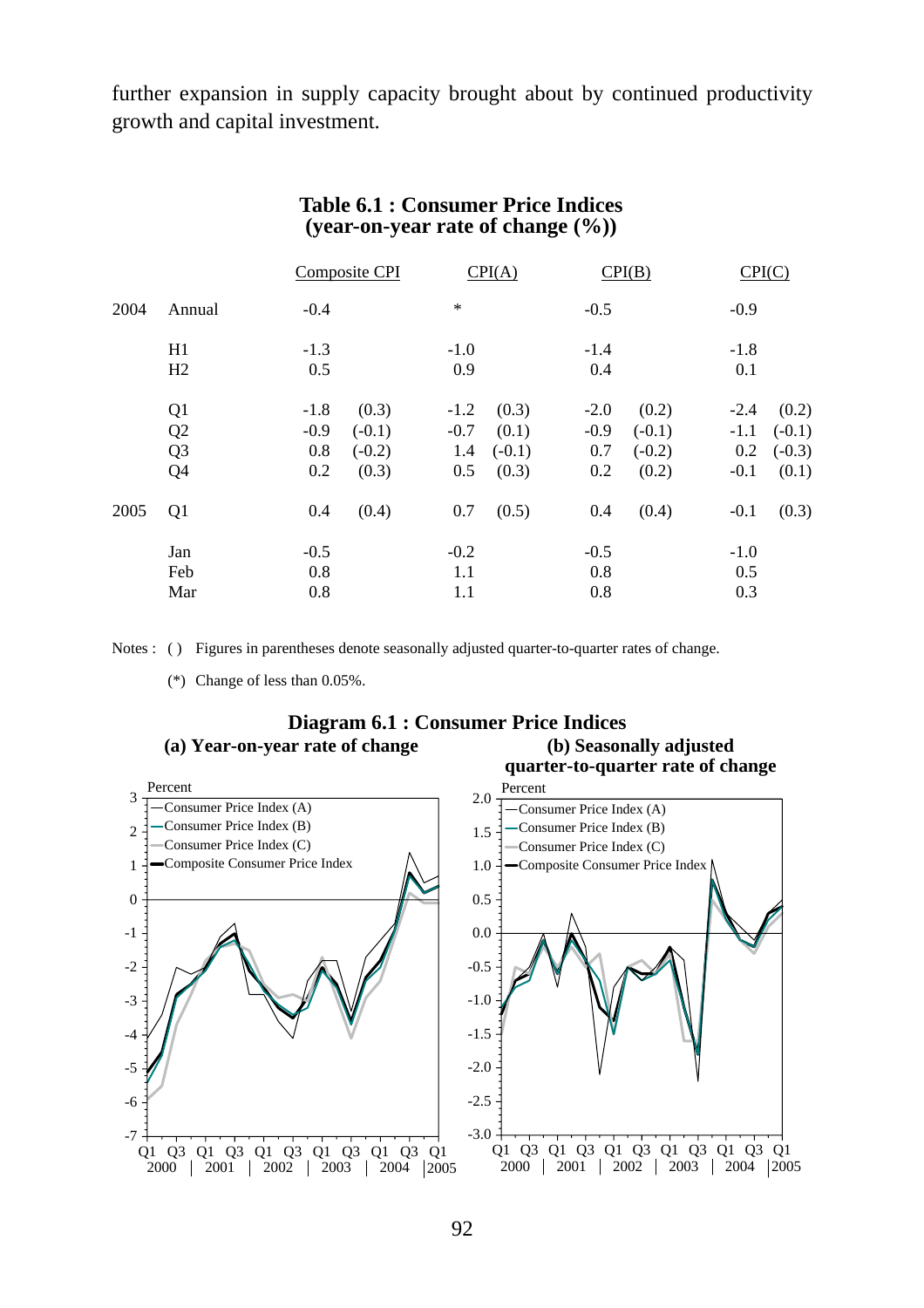6.2 Analysed by different household groups as represented in the sub-indices, the CPI(A) rose by 0.7% in the first quarter of 2005, faster than the 0.4% increase for CPI(B). In contrast, the CPI(C) edged down by 0.1% in the first quarter of 2005. The different movement among the three sub-indices in the first quarter of 2005 was mainly attributable to a more pronounced effect of the increase in prices of food in CPI(A) and CPI(B), due to the larger weighting of food attached to these two sub-indices. In addition, owing to the larger weighting on electricity in CPI (A) than in the other two sub-indices, the base effect brought by the electricity charge rebate offered by an electricity company in March last year had contributed partly to a larger rise in the CPI(A).

6.3 Analysed by main components of the Composite CPI, there were more noticeable year-on-year increases in prices of foodstuffs (excluding meals brought away from home), clothing and footwear, and electricity, gas and water charges, by around 3-4% in the first quarter of 2005 over a year earlier. But the private housing rent index within the Composite CPI continued to decline in the first quarter, by 3.4% over a year earlier. Yet the pace of decline has narrowed further when compared with that in the preceding quarter, reflecting the continued dissipation of the down-drag from the earlier fall-off in flat rentals in 2003. Meanwhile, prices of durable goods remained on a decline, down 2.2%, mainly due to continued price cut of personal computers and telecommunications equipment.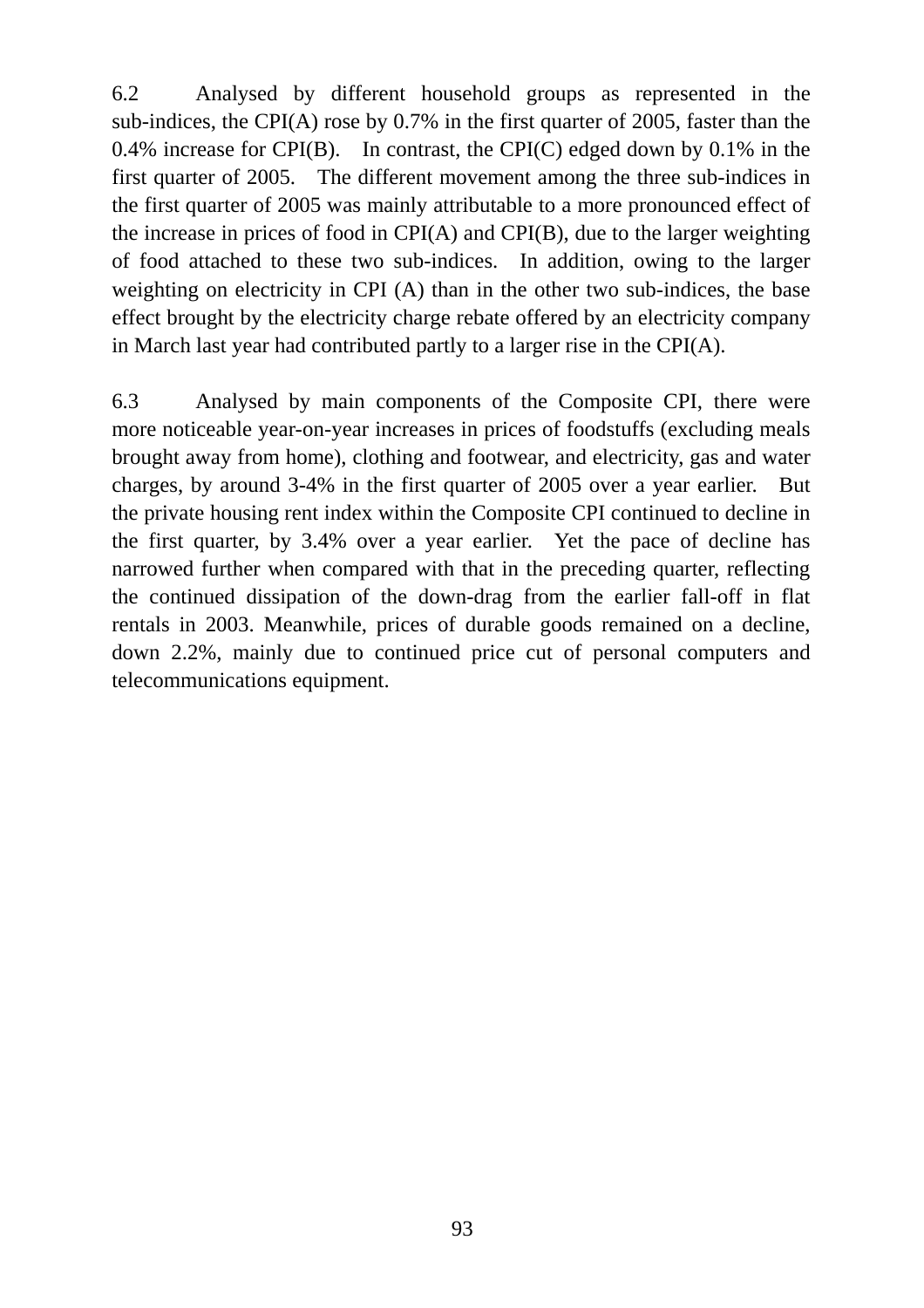|                                       |               |               |               |               |               | 2004           |                | 2005                  |
|---------------------------------------|---------------|---------------|---------------|---------------|---------------|----------------|----------------|-----------------------|
| Expenditure<br>component              | Weighting     | 2003          | 2004          | Q1            | Q2            | Q <sub>3</sub> | Q <sub>4</sub> | $\Omega$ <sup>1</sup> |
| Food                                  | 26.67         | $-1.5$        | 1.0           | 0.1           | 1.0           | 1.4            | 1.7            | 1.9                   |
| Meals bought<br>away from home        | 16.39         | $-1.5$        | 0.2           | $-0.5$        | 0.3           | 0.5            | 0.5            | 0.6                   |
| Other foodstuffs                      | 10.28         | $-1.7$        | 2.5           | 1.1           | 2.3           | 2.8            | 3.6            | 3.9                   |
| Housing $(a)$                         | 29.91         | $-4.8$        | $-5.2$        | $-7.7$        | $-6.7$        | $-2.3$         | $-3.9$         | $-2.6$                |
| Private dwellings<br>Public dwellings | 24.59<br>2.07 | $-6.3$<br>9.1 | $-6.6$<br>2.5 | $-9.3$<br>0.1 | $-8.2$<br>0.1 | $-3.8$<br>10.3 | $-4.9$<br>0.1  | $-3.4$<br>0.1         |
| Electricity, gas and<br>water         | 2.98          | 1.4           | 11.4          | 21.8          | 3.0           | 12.7           | 9.8            | 4.1                   |
| Alcoholic drinks and<br>tobacco       | 0.94          | 0.1           | $\ast$        | $-0.1$        | 0.4           | $-0.1$         | $-0.3$         | 0.1                   |
| Clothing and footwear                 | 4.13          | $-2.7$        | 6.4           | 6.1           | 9.2           | 6.7            | 4.0            | 3.4                   |
| Durable goods                         | 6.24          | $-6.4$        | $-2.2$        | $-3.6$        | $-1.4$        | $-1.9$         | $-2.1$         | $-2.2$                |
| Miscellaneous goods                   | 5.70          | 2.3           | 3.6           | 3.8           | 4.4           | 3.6            | 2.5            | 1.5                   |
| Transport                             | 9.01          | $-0.4$        | 0.4           | $-0.4$        | 0.4           | 0.7            | 0.8            | 0.7                   |
| Miscellaneous services                | 14.42         | $-3.2$        | $-0.2$        | $-3.4$        | $\ast$        | 1.2            | 1.2            | 1.4                   |
| All items                             | 100.00        | $-2.6$        | $-0.4$        | $-1.8$        | $-0.9$        | 0.8            | 0.2            | 0.4                   |

## **Table 6.2 : Composite Consumer Price Index by component (year-on-year rate of change (%))**

Notes : (a) The housing component covers rents, rates, Government rent, maintenance costs and other housing charges. Its sub-components on private and public dwellings as presented here, however, cover rents, rates and Government rent only. Hence, the combined weighting of private and public dwellings is slightly less than the weighting of the entire housing component.

(\*) Change of less than 0.05%.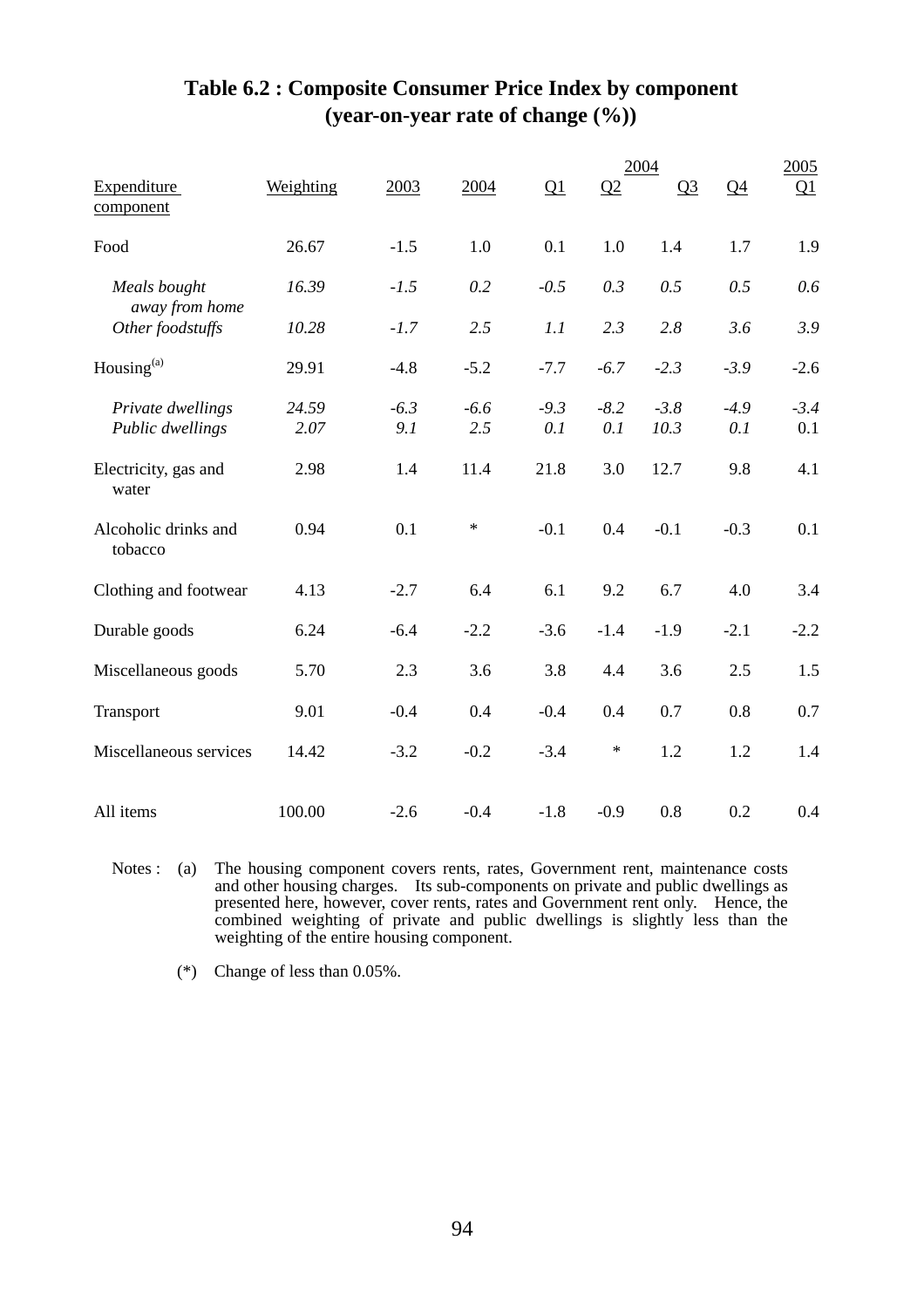#### **Diagram 6.2 : Composite Consumer Price Index by component**



6.4 On a seasonally adjusted quarter-to-quarter comparison, the Composite CPI edged up by 0.4% in the first quarter of 2005, after a 0.3% increase in the fourth quarter of 2004. Most items recorded quarter-to-quarter rise in the first quarter, with more notable increase seen in the prices of basic foodstuffs, and clothing and footwear. Yet prices of durable goods fell further. Private housing rentals also edged down slightly in the first quarter, though with the decline largely arrested by February.

### **Import prices**

6.5 Reflecting the weakness of the US dollar and the surge in international crude oil prices, *prices of imports of goods* rose further by 4.0% in the first quarter of 2005, following increases of 4.3% in the fourth quarter of 2004 and 2.9% for 2004 as a whole. Analysed by end-use category, prices of imports of fuels soared further in the first quarter. This was followed by prices of imports of raw materials, albeit with a slightly smaller increase as the earlier surge in international commodity prices tapered. The rise in prices of imports of foodstuffs, consumer goods and capital goods all remained modest in the first quarter, in tandem with the modest inflation in the Mainland as well as in other major supplier economies such as Japan, US and Taiwan.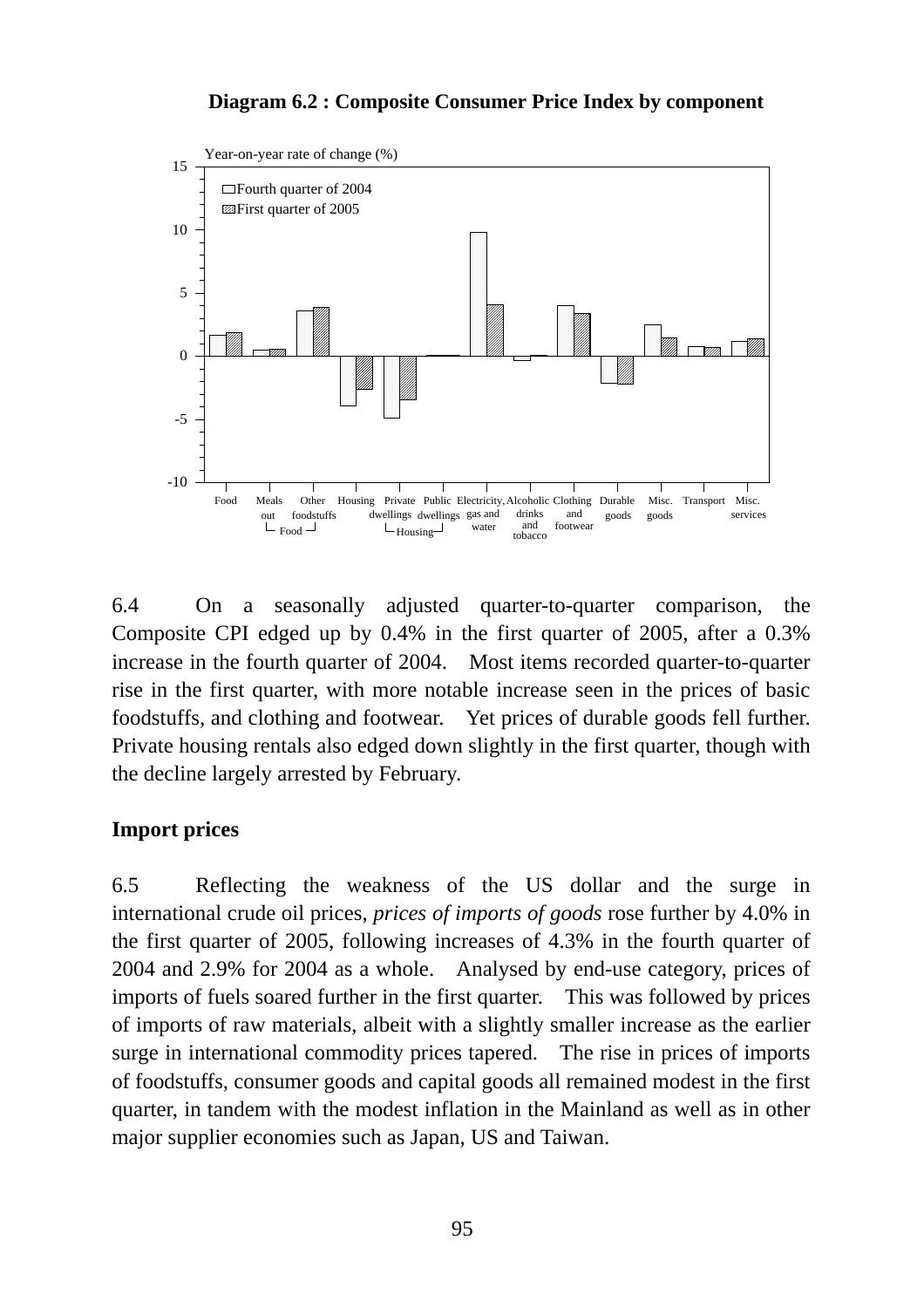|      |                                                          | Foodstuffs               | Consumer<br>goods        | Raw<br>materials         | Fuels                       | Capital<br>goods               | All                      |
|------|----------------------------------------------------------|--------------------------|--------------------------|--------------------------|-----------------------------|--------------------------------|--------------------------|
| 2004 | Annual                                                   | 3.7                      | 1.2                      | 5.7                      | 27.0                        | $-0.8$                         | 2.9                      |
|      | H1<br>H2                                                 | 3.8<br>3.7               | 0.5<br>1.8               | 4.5<br>7.0               | 14.4<br>39.7                | $-2.4$<br>0.6                  | 1.5<br>4.1               |
|      | Q1<br>Q <sub>2</sub><br>Q <sub>3</sub><br>Q <sub>4</sub> | 3.9<br>3.6<br>4.1<br>3.5 | 0.5<br>0.6<br>1.6<br>1.9 | 3.5<br>5.3<br>6.9<br>7.1 | 5.0<br>24.8<br>37.1<br>42.4 | $-3.4$<br>$-1.4$<br>0.7<br>0.4 | 0.7<br>2.3<br>4.0<br>4.3 |
| 2005 | Q <sub>1</sub>                                           | 2.8                      | 3.2                      | 5.7                      | 27.1                        | 0.6                            | 4.0                      |

#### **Table 6.3 : Prices of imports by end-user category (year-on-year rate of change (%))**

**Diagram 6.3 : Prices of imports and nominal effective exchange rate index (EERI) of the Hong Kong dollar**



Note : An increase in nominal EERI indicates weakening of the Hong Kong dollar.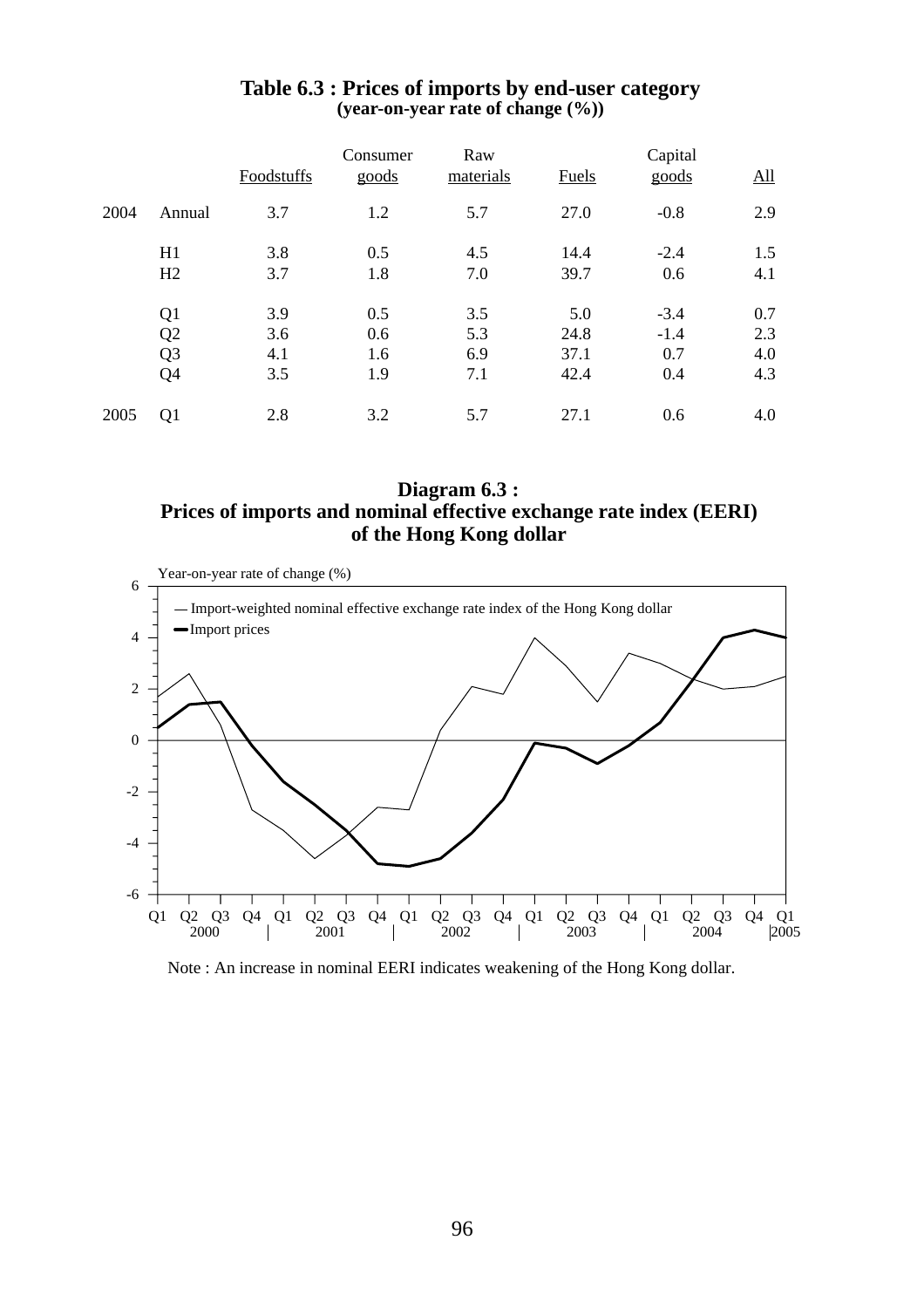#### **China's food prices** Q1 Q3 Q1 Q3 Q1 Q3 Q1 Q3 Q1 Q3 Q1 2000 | 2001 | 2002 | 2003 | 2004 | 2005 0 5 10 15 20 -5 -10 Year-on-year rate of change (%) Prices of imports of foodstuffs Q1 Q3 Q1 Q3 Q1 Q3 Q1 Q3 Q1 Q3 Q1 2000 | 2001 | 2002 | 2003 | 2004 |2005 0 10 20 30 40 -10 -20 -30  $-40 -$ Year-on-year rate of change (%) 0 1 2 3 4 -1 -2 -3  $-4$ Year-on-year rate of change (%) Prices of imports of consumer goods (right scale) HK\$/Yen (left scale) HK\$/Euro (left scale) China's retail price index (RPI) for food items **(c) Prices of imports of raw materials and semi-manufactures and international commodity prices**  $\theta$ 5 10 15 20 25 -5 Year-on-year rate of change  $(\%)$ -CRB spot index Prices of imports of raw materials **(d) Prices of imports of fuel and international crude oil prices**  $\theta$ 20 40 60 80 100 120 140 160 -20 -40 Year-on-year rate of change  $(\%)$ North Sea Brent Prices of imports of fuels and semi-manufactures

#### **Diagram 6.4 :**

**(a) Prices of imports of foodstuffs and**

Q1 Q3 Q1 Q3 Q1 Q3 Q1 Q3 Q1 Q3 Q1 2000 2001 2002 2003 2004 2005

-10

**(b) Prices of imports of consumer goods and selected exchange rates**

Q1 Q3 Q1 Q3 Q1 Q3 Q1 Q3 Q1 Q3 Q1 2005 2000 | 2001 | 2002 | 2003 | 2004 | 2005

-60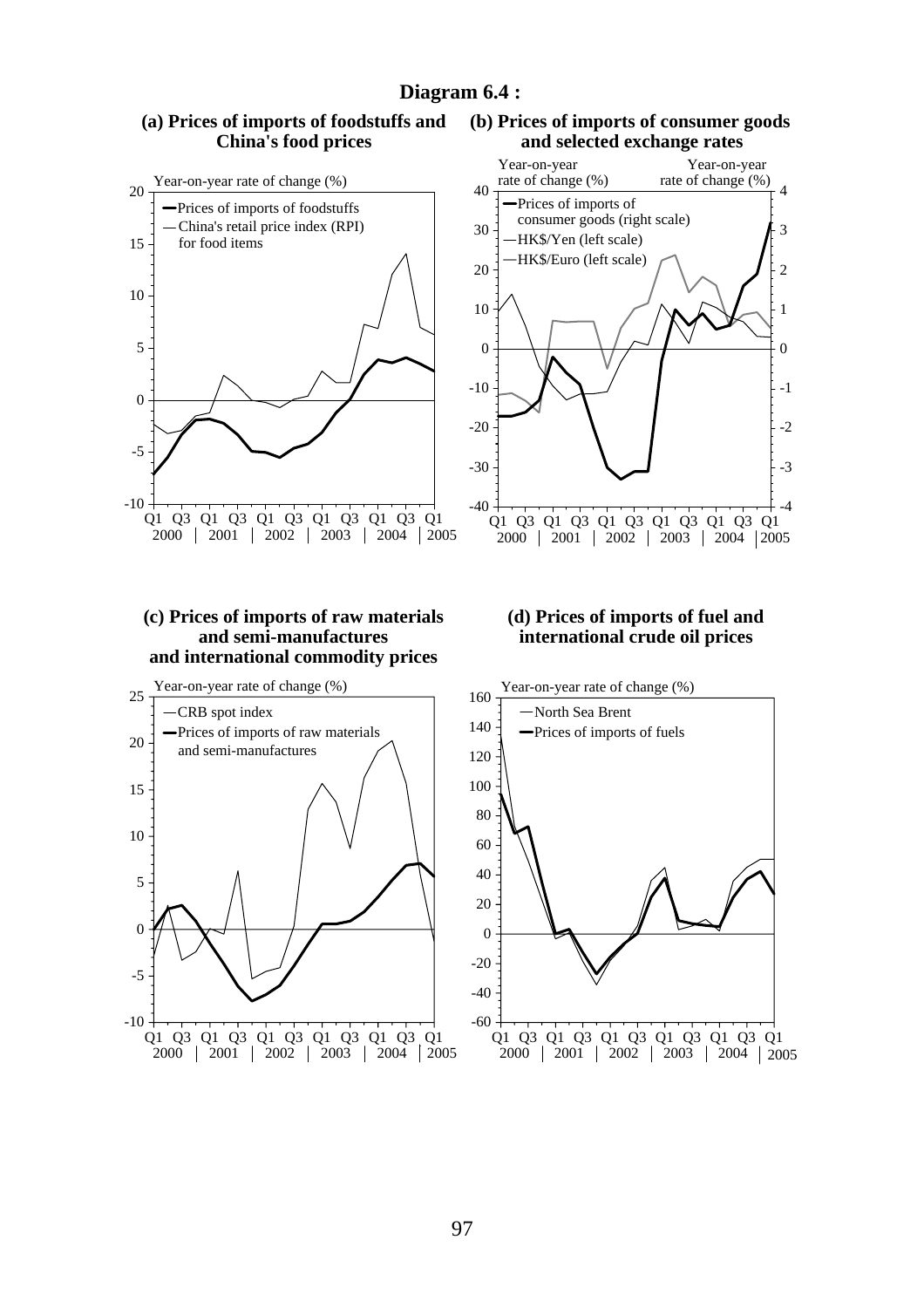#### **Cost of factor inputs and domestic output prices**

6.6 Although the economy continued to grow at a rather brisk pace, the pressure of demand remained relatively modest when set against the concurrent expansion in supply capacity brought forth by capital investment and by the rise in productivity. This was especially so in the labour market. *Labour cost*, a key component of business cost, was still relatively soft, particularly when seen against the hefty productivity gain over the past year. As to the *cost of capital equipment*, they showed only a very mild increase. Also, the cost of funding in capital investment remained relatively low due to the still abundant liquidity in the banking sector. The increase in the cost of raw materials also seemed to be tapering in tandem with the movements in international commodity prices. But *rentals* on new leases for office space, shopping space and conventional flatted factories had more notable increase in the first quarter of 2005 amidst the business upturn and the revival in the property market.



#### **Diagram 6.5 : Costs of factor inputs**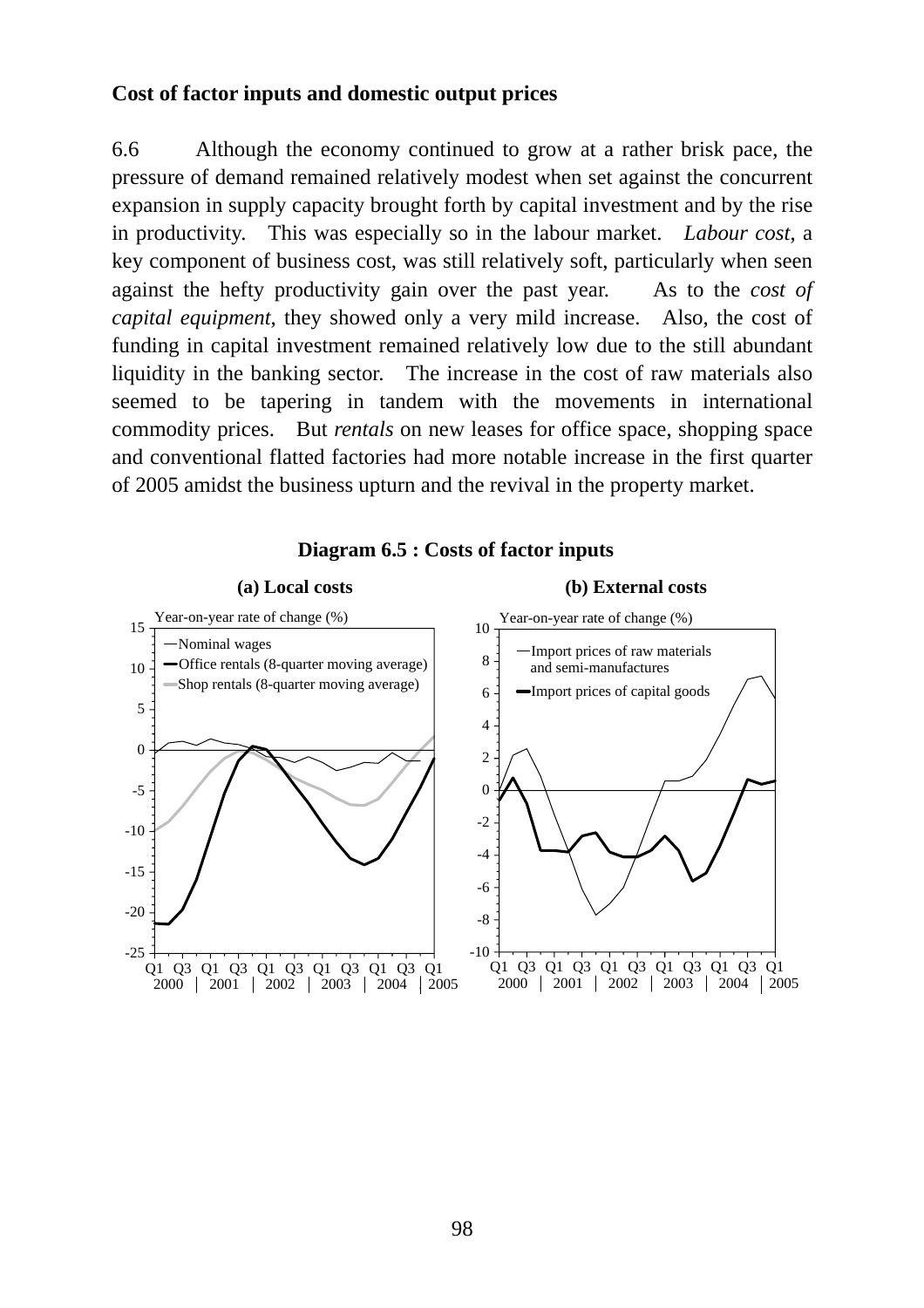6.7 The increase in output prices as measured by producer prices was also moderate, particularly for those activities which were under keen competition in the international markets. The *prices of local manufacturing output*, as measured by the Producer Price Index<sup>(3)</sup>, rose only modestly by 1.4% in the fourth quarter of 2004 over a year earlier, following a 2.0% increase in the third quarter. For 2004 as a whole, the overall increase was also moderate, at 2.2%. As to the *prices of output in selected service sectors*, output prices for hotels and boarding houses continued to show more distinct increase in the fourth quarter of 2004 amidst the vibrant inbound tourism. But the producer price index for the transport sector remained flat. Output prices for telecommunications continued to decline, amidst keen competition in the industry and perhaps also the productivity gain from technology advancement.

#### **Table 6.4 : Producer Price Index for the local manufacturing sector and selected service sectors (year-on-year rate of change (%))**

|                                                                      |         |          | 2003         |                       |                |         |            | 2004     |         |          |
|----------------------------------------------------------------------|---------|----------|--------------|-----------------------|----------------|---------|------------|----------|---------|----------|
| Industry group                                                       | Annual  | $\Omega$ | Q2           | $\Omega$ <sup>3</sup> | Q <sub>4</sub> | Annual  | $\Omega$ 1 | $\Omega$ | $Q_3$   | $\Omega$ |
| Manufacturing                                                        | $-0.3$  | $-1.2$   | $-0.9$       | $\ast$                | 0.9            | 2.2     | 2.8        | 2.7      | 2.0     | 1.4      |
| Selected services sector $($ <sup><math>#</math><math>)</math></sup> |         |          |              |                       |                |         |            |          |         |          |
| Hotels and boarding houses                                           | $-4.9$  |          | $1.6 - 10.5$ | $-4.2$                | $-6.3$         | 10.6    | 2.9        | 17.7     | 12.4    | 10.4     |
| Land transport                                                       | $-1.6$  | $-0.7$   | $-1.9$       | $-2.7$                | $-1.1$         | $-0.1$  | $-1.9$     | 0.4      | 1.2     | $\ast$   |
| Maritime transport                                                   | 7.2     | 5.5      | 7.6          | 6.2                   | 9.5            | 1.3     | 2.7        | 0.8      | 1.2     | 0.5      |
| Air transport                                                        | 0.4     | 1.8      | $-0.6$       | $-0.4$                | 0.9            | 2.3     | 1.2        | 4.9      | 3.5     | $-0.2$   |
| Telecommunications                                                   | $-10.7$ | $-7.7$   | $-12.0$      | $-10.1$               | $-13.2$        | $-10.1$ | $-13.6$    | $-7.9$   | $-10.2$ | $-8.3$   |
| Miscellaneous<br>communications services                             | 3.9     | 7.1      | 6.9          | 3.1                   | $-1.1$         | 2.4     | 2.9        | 2.8      | 2.0     | 1.8      |

- Notes : (#) Producer Price Indices for the other service sectors are not available, due to the difficulties involved in defining and delineating the various types of services and hence in measuring their respective price changes. This is particularly so for such sectors as banking and insurance, where the producers often do not charge their customers explicitly.
	- (\*) Change of less than 0.05%.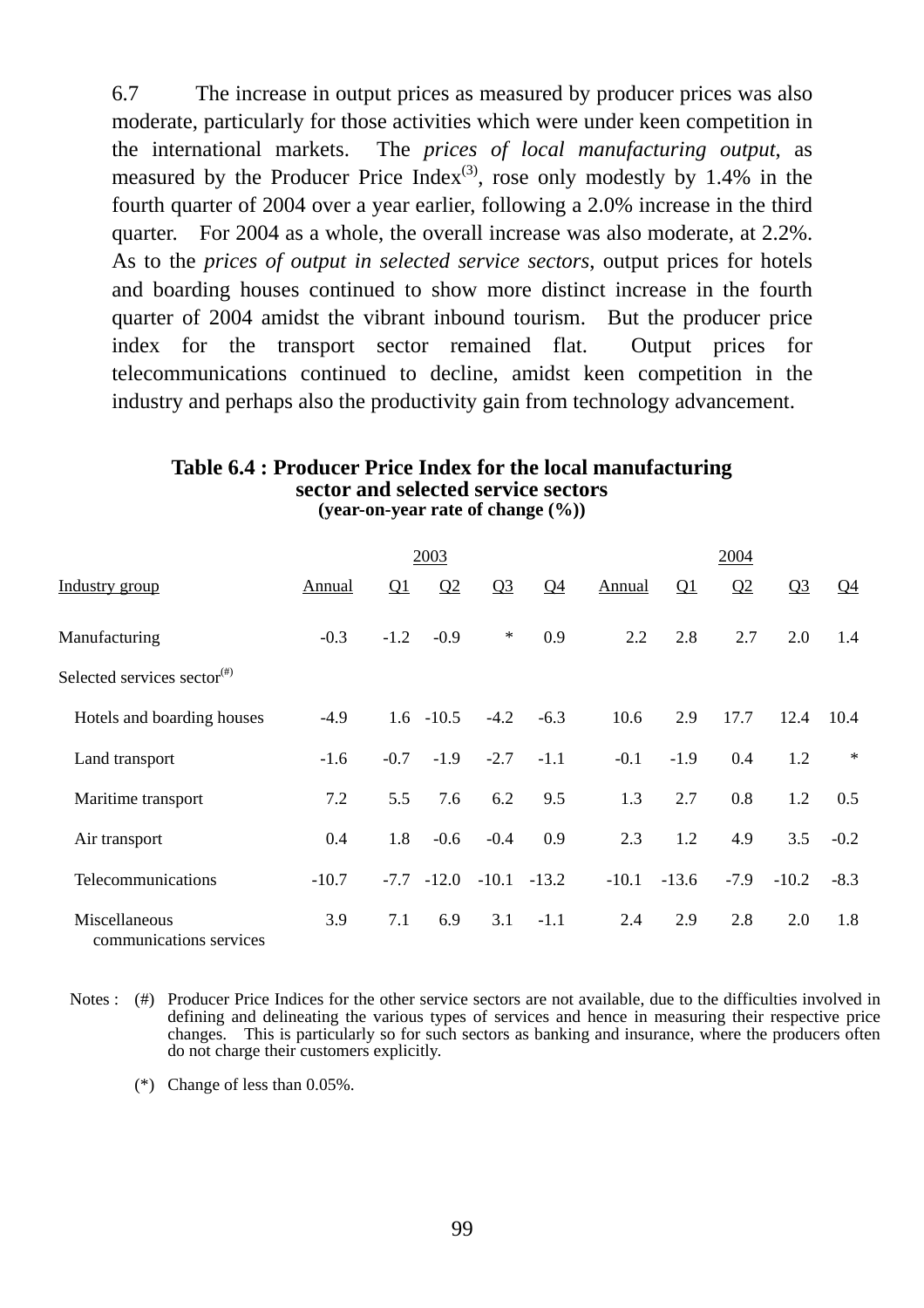### **Export prices**

6.8 The *prices of total exports of goods*, as measured by the unit value index of total exports of goods, continued to post a moderate increase of 2.1% in the first quarter of 2005, following a 2.6% rise in the fourth quarter of 2004 and a 1.2% increase for 2004 as a whole. As the prices of total exports of goods rose more moderately than the prices of imports of goods, the *terms of trade in goods*<sup>(4)</sup> for Hong Kong fell further by 1.8% in the first quarter of 2005, following a 1.6% decline in the fourth quarter of 2004 and a 1.7% fall for 2004 as a whole. Local manufacturers and exporters probably are still facing some squeeze in their profit margins.

|      |                | United<br><b>States</b> | Mainland<br>of China | Germany | United<br>Kingdom | Japan  | <b>Singapore</b> | All<br>markets |
|------|----------------|-------------------------|----------------------|---------|-------------------|--------|------------------|----------------|
| 2004 | Annual         | 0.2                     | 2.7                  | $\ast$  | 0.6               | 0.6    | $-1.3$           | 1.2            |
|      | H1             | $-0.5$                  | 1.1                  | $-0.4$  | $-0.3$            | $-0.3$ | $-3.2$           | $-0.1$         |
|      | H2             | 0.8                     | 4.1                  | 0.4     | 1.2               | 1.3    | 0.3              | 2.3            |
|      | Q <sub>1</sub> | $-0.6$                  | 0.2                  | $-0.9$  | $-0.7$            | $-0.6$ | $-4.2$           | $-0.7$         |
|      | Q2             | $-0.4$                  | 1.9                  | $\ast$  | 0.1               | 0.1    | $-2.3$           | 0.5            |
|      | Q <sub>3</sub> | 0.4                     | 3.8                  | 0.5     | 1.0               | 1.2    | 0.3              | 1.9            |
|      | Q4             | 1.3                     | 4.4                  | 0.3     | 1.4               | 1.4    | 0.3              | 2.6            |
| 2005 | Q1             | 1.2                     | 3.3                  | 0.9     | 1.3               | 0.8    | $-0.5$           | 2.1            |

**Table 6.5 : Unit value indices of total exports of goods by major market (year-on-year rate of change (%))** 

Note :  $(*)$  Change of less than 0.05%.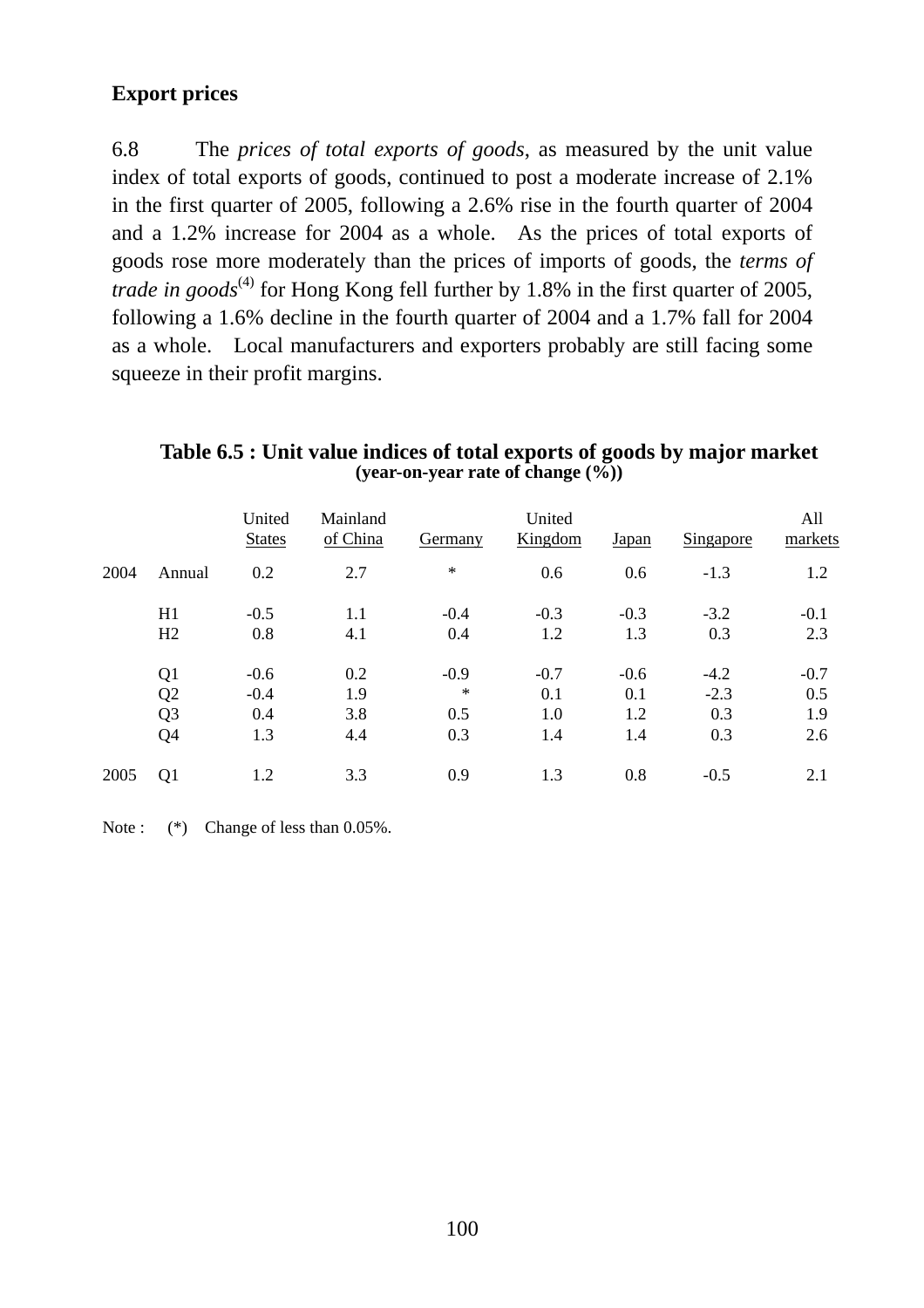

#### **Diagram 6.6 : Prices of total exports of goods and imports of goods**

#### **Diagram 6.7 : Terms of trade in goods**

#### **GDP deflator**

6.9 The decline in the *GDP deflator*<sup>(5)</sup>, as a broad measure of overall price changes in the economy, narrowed to 1.9% in the first quarter of 2005, from 2.1% in the fourth quarter of 2004 and 2.8% for 2004 as a whole. This was mainly attributable to the relative improvement in terms of trade, as the drag from the earlier weakness of the US dollar waned. Excluding the relative price movements of exports and imports, the *domestic demand deflator* showed no change in overall terms in the first quarter of 2005. The price deflators for both private consumption and overall investment actually still recorded small to modest increases in the quarter. Similarly, the *total final demand deflator* continued to record moderate increase, at 1.1% in the first quarter of 2005 over a year earlier. In general, the recent trends in both the total final demand deflator and the domestic demand deflator suggest that price pressures in the economy were still modest.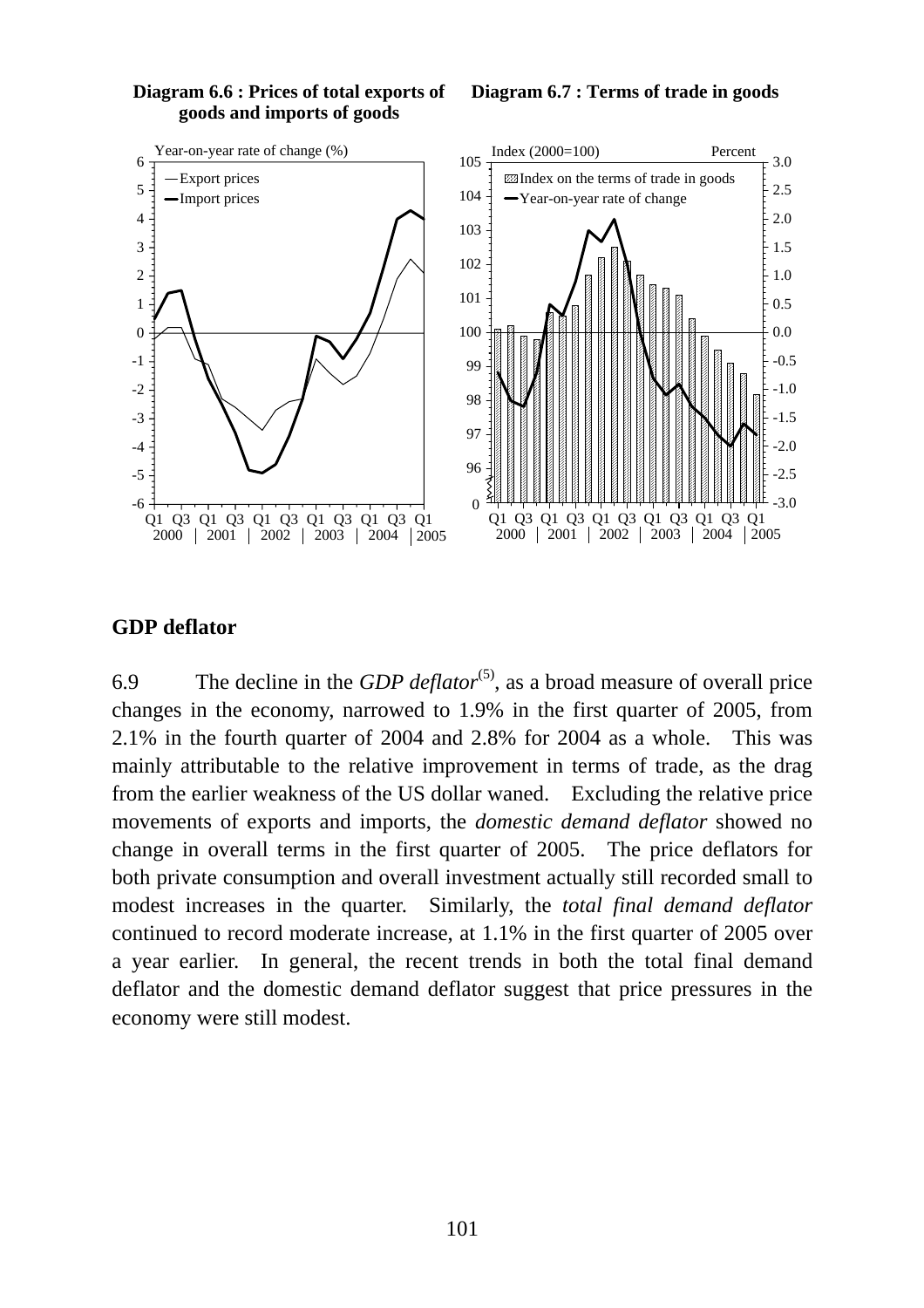

**Table 6.6 : GDP deflator and the main expenditure component deflators (year-on-year rate of change (%))** 

|                                           |                  |               | 2004            |                    |                    | 2005          |
|-------------------------------------------|------------------|---------------|-----------------|--------------------|--------------------|---------------|
|                                           | ${\rm Annual}^*$ | $\Omega^*$    | $\Omega^{*}$    | $Q3^{\#}$          | $\Omega^{4^{\#}}$  |               |
| Private consumption<br>expenditure        | $-0.2$           | $-2.0$        | $-0.3$          | 1.0                | 0.3                | 0.1           |
| Government consumption<br>expenditure     | $-2.9$           | $-3.3$        | $-3.1$          | $-2.7$             | $-2.7$             | $-2.1$        |
| Gross domestic fixed<br>capital formation | 2.5              | 1.9           | 3.0             | 2.2                | 2.7                | 2.0           |
| Total exports of goods                    | 0.5              | $-1.5$        | 0.1             | 1.3                | 1.6                | 1.3           |
| Imports of goods                          | 2.5              | 0.5           | 2.2             | 3.7                | 3.5                | 2.9           |
| Exports of services                       | 2.1              | 0.6           | 3.2             | 2.5                | 2.3                | 2.5           |
| Imports of services                       | 4.0              | 3.7           | 3.5             | 4.6                | 3.8                | 3.1           |
| <b>Gross Domestic Product</b>             | $-2.8$           | $-4.0$<br><*> | $-2.8$<br><1.1> | $-2.6$<br>$<-0.7>$ | $-2.1$<br>$<-0.2>$ | $-1.9$<br><*> |
| Total final demand                        | 0.8              | $-1.0$        | 0.5             | 1.6                | 1.4                | 1.1           |
| Domestic demand                           | 0.2              | $-0.9$        | 0.5             | 0.9                | 0.3                | $\ast$        |

Notes : (#) Revised figures.

- (+) Preliminary figures.
- $\langle \rangle$  Seasonally adjusted quarter-to-quarter % change.
- (\*) Change of less than 0.05%.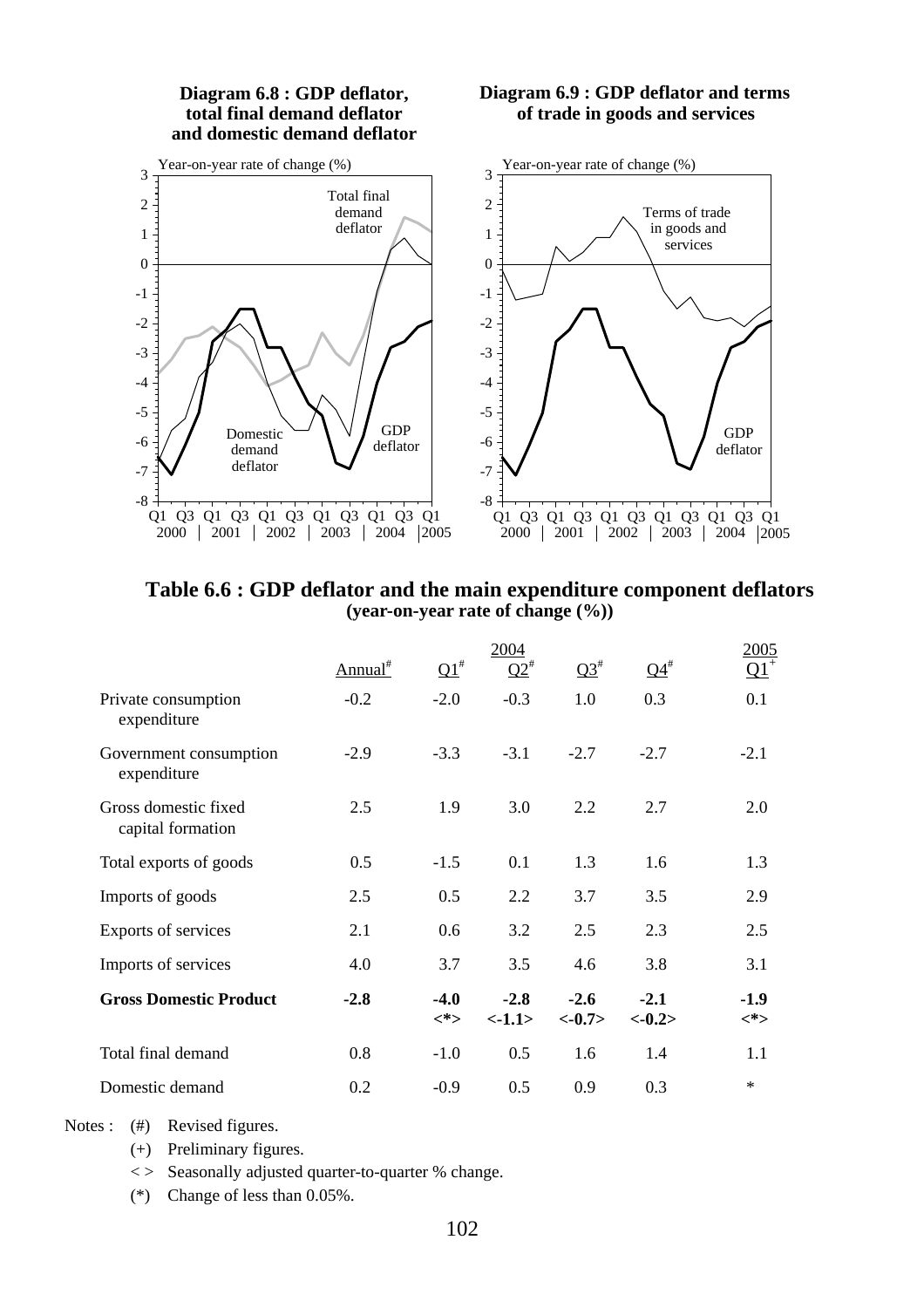#### **Notes :**

(1) The Consumer Price Indices (A), (B) and (C) are compiled by reference to the average expenditure patterns for different groups of households as enumerated from the Household Expenditure Survey. Then, by aggregating the expenditure patterns of all the households covered by these three indices, a Composite CPI is compiled.

 The expenditure ranges of the households covered in the 1999/2000-based CPIs are shown below:

|        | Approximate proportion of<br>households covered<br>$(\%)$ | Monthly expenditure range<br>(at 1999/2000 prices) |
|--------|-----------------------------------------------------------|----------------------------------------------------|
| CPI(A) | 50                                                        | 4,500 to 18,499                                    |
| CPI(B) | 30                                                        | 18,500 to 32,499                                   |
| CPI(C) | 10                                                        | 32,500 to 65,999                                   |

The weightings of the various components in the 1999/2000-based CPIs are as follows:

| Expenditure          |               |                               |        |        |
|----------------------|---------------|-------------------------------|--------|--------|
| <u>Component</u>     | Composite CPI | $\mathrm{CPI}(\underline{A})$ | CPI(B) | CPI(C) |
|                      | $(\%)$        | (% )                          | (%)    | (% )   |
| Food                 | 26.67         | 31.88                         | 25.94  | 21.38  |
| Meals bought         | 16.39         | 17.94                         | 17.20  | 13.28  |
| away from home       |               |                               |        |        |
| Other foodstuffs     | 10.28         | 13.94                         | 8.74   | 8.10   |
| Housing              | 29.91         | 29.13                         | 29.68  | 31.22  |
| Private dwellings    | 24.59         | 21.76                         | 25.48  | 26.67  |
| Public dwellings     | 2.07          | 5.08                          | 1.03   |        |
| Maintenance costs    | 3.25          | 2.29                          | 3.17   | 4.55   |
| and other            |               |                               |        |        |
| housing charges      |               |                               |        |        |
| Electricity, gas and | 2.98          | 3.99                          | 2.81   | 2.02   |
| water                |               |                               |        |        |
| Alcoholic drinks and | 0.94          | 1.50                          | 0.86   | 0.39   |
| tobacco              |               |                               |        |        |
| Clothing and         | 4.13          | 3.36                          | 4.47   | 4.55   |
| footwear             |               |                               |        |        |
| Durable goods        | 6.24          | 4.96                          | 6.93   | 6.73   |
| Miscellaneous goods  | 5.70          | 5.25                          | 5.58   | 6.43   |
| <b>Transport</b>     | 9.01          | 8.23                          | 9.05   | 9.94   |
| Miscellaneous        | 14.42         | 11.70                         | 14.68  | 17.34  |
| services             |               |                               |        |        |
| All items            | 100.00        | 100.00                        | 100.00 | 100.00 |
|                      |               |                               |        |        |

(2) It should be noted that, in any particular period, only a small proportion of the tenancies of private dwellings are new lettings for which rentals are freshly determined, and lease renewals upon which rentals are revised. The majority of the tenancies are existing leases with rentals fixed until their expiry. Upon aggregation, the movements in private housing cost thus tend to be less responsive than the corresponding movements in market rentals, as reflected in the rental index for private residential flats compiled by the Rating and Valuation Department (R&VD). According to R&VD, rentals for new lettings on average rebounded by 6% in 2004 and rose further by 3% in the first quarter of 2005.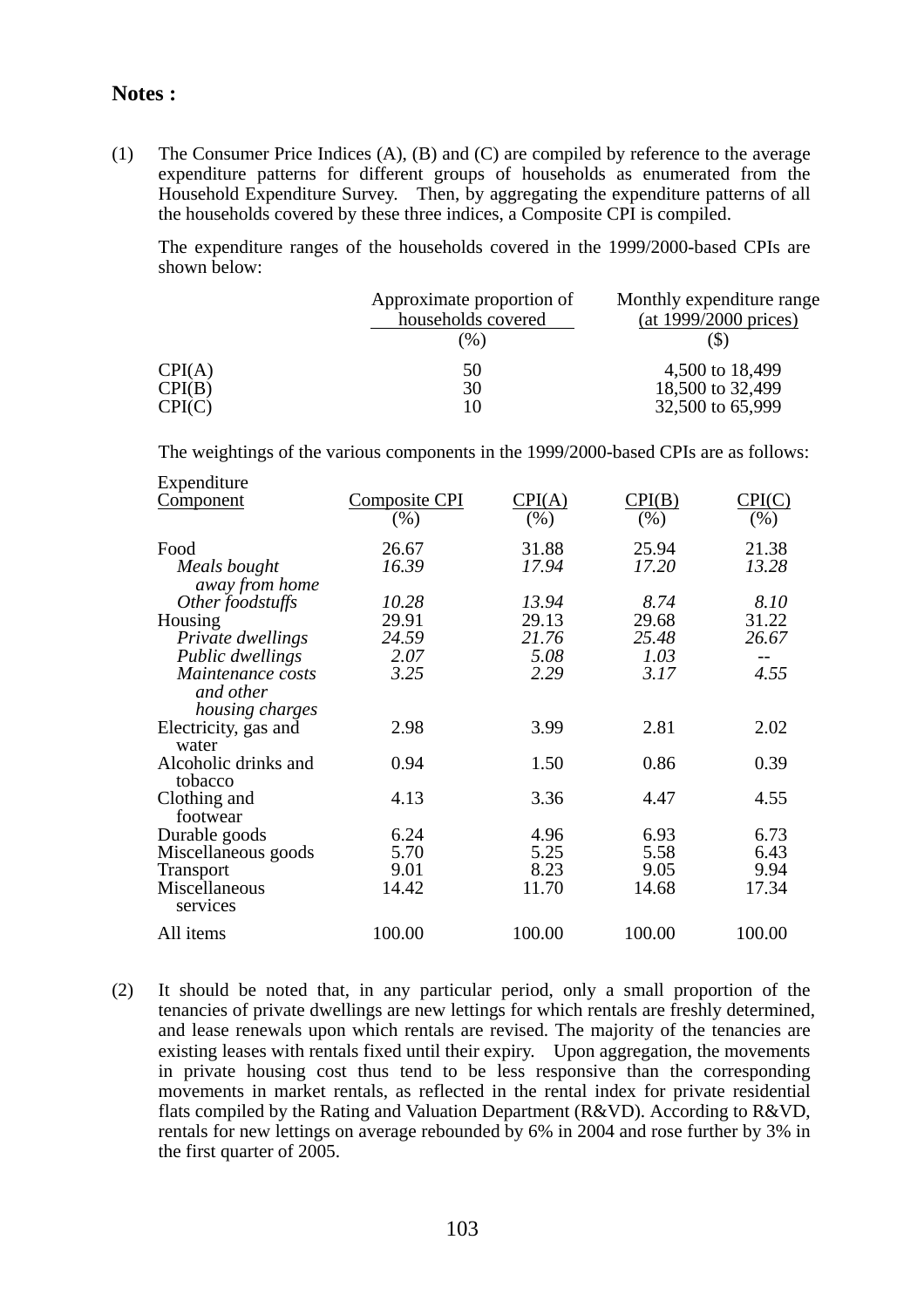- (3) The Producer Price Index is designed to reflect changes in the prices of goods and services received by local producers. Producer prices refer to the transacted prices, net of any discounts or rebates allowed to the buyers. Transportation and other incidental charges are not included.
- (4) The terms of trade in goods is defined as the ratio of the prices of total exports of goods to the prices of imports of goods.
- (5) The implicit price deflators of GDP and its main expenditure components are derived by dividing GDP at current prices by the corresponding constant price figures. In compiling the constant price GDP at the finer sub-component level, a standard deflation approach is adopted whereby an appropriate price index is used to deflate each of the sub-components of GDP at current prices. Summing up the individually deflated sub-components gives the main expenditure components of GDP at constant prices. These are further aggregated to arrive at the overall GDP at constant prices. Then, by dividing the current price GDP with the corresponding constant price GDP at the overall level, the GDP deflator is implicitly obtained. Similarly, by dividing each of the main expenditure components of GDP at current prices with each of the corresponding measures at constant prices, the respective price deflators at the main expenditure component level are implicitly obtained. Hence as it stands, the implicit price deflators of GDP and its main expenditure components are not used as input for compiling the corresponding constant price measures. By the same token, the growth rates in real terms of GDP and its main expenditure components are not derived from their corresponding growth rates in money terms using the rates of change in the respective implicit price deflators. Rather, the growth rates in real terms are calculated directly by comparing the constant price measures over two periods.

 The rate of change in the GDP deflator may differ substantially from that in the Composite CPI over the same time span. The Composite CPI covers consumer price inflation in particular. Yet the GDP deflator is a much broader measure of inflation for the entire economy, and takes into account all the price changes related to consumption, investment, exports and imports. Also, as total final demand in the economy is equated to GDP plus imports, the rate of change in the GDP deflator may differ appreciably from that in the total final demand deflator, depending on the movement in the prices of imports. Likewise, as domestic demand in the economy is equated to GDP plus imports and less exports, the rate of change in the GDP deflator may differ appreciably from that in the domestic demand deflator, depending on the movement in the prices of imports and exports.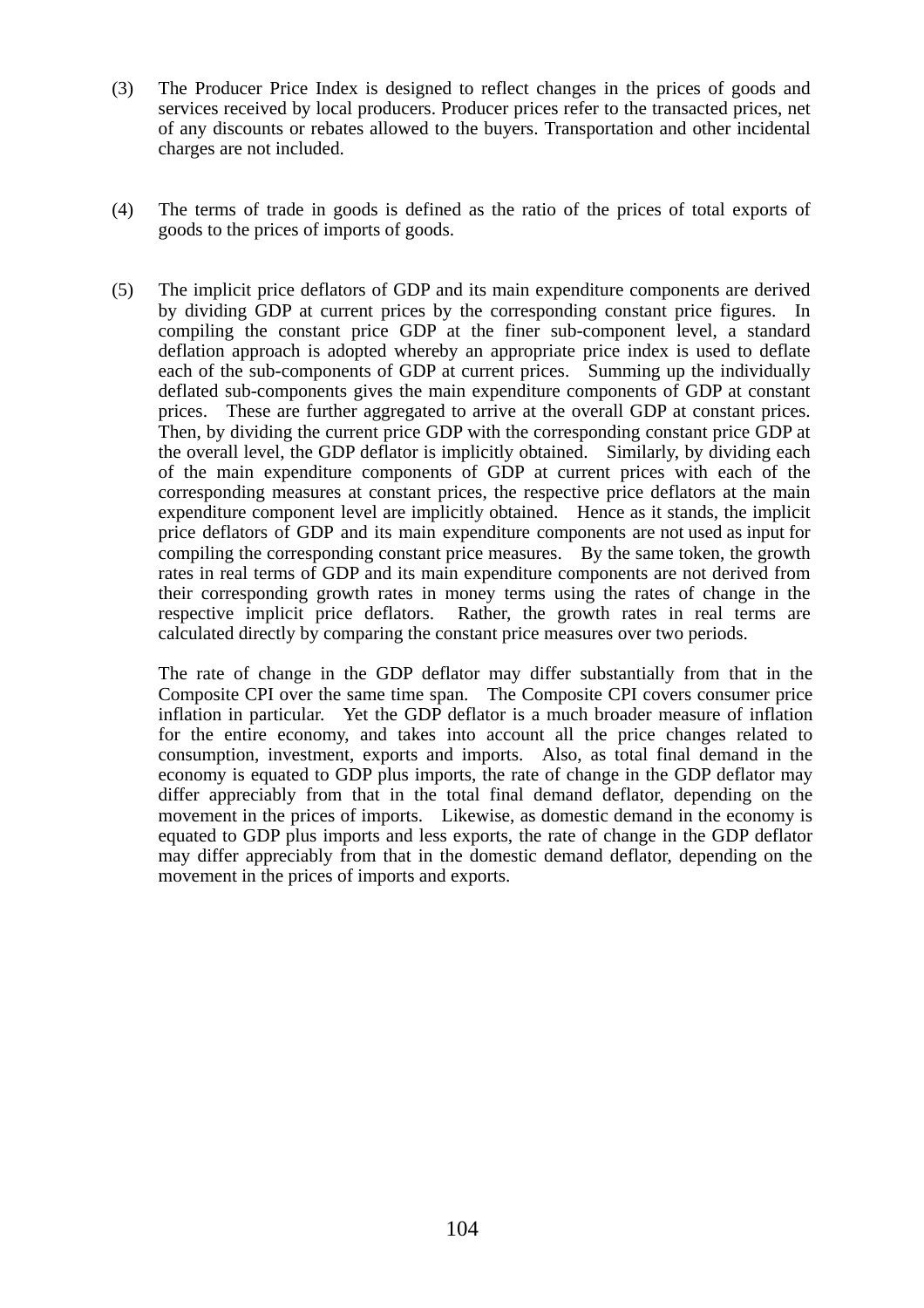# **Statistical Appendix**

|     | <b>Table</b>                                                                              | Page    |
|-----|-------------------------------------------------------------------------------------------|---------|
| 1.  | Gross Domestic Product by expenditure component (at current market prices)                | 106-107 |
| 2.  | Rates of change in Gross Domestic Product by expenditure component (in real terms)        | 108-109 |
| 3.  | Gross Domestic Product by economic activity (at current prices)                           | 110     |
| 4.  | Rates of change in Gross Domestic Product by economic activity (in real terms)            | 111     |
| 5.  | Balance of payments account by major component (at current prices)                        | 112     |
| 6.  | Visible and invisible trade (at current market prices)                                    | 113     |
| 7.  | Total exports of goods by market                                                          | 114     |
| 8.  | Imports of goods by source                                                                | 114     |
| 9.  | Retained imports of goods by end-use category                                             | 115     |
| 10. | Exports and imports of services by component                                              | 115     |
|     | 11. Incoming visitors by source                                                           | 116     |
| 12. | Hong Kong residents travelling abroad by destination                                      | 117     |
| 13. | Property market                                                                           | 118-119 |
|     | 14. Property prices and rentals                                                           | 120-121 |
| 15. | Money aggregates                                                                          | 122-123 |
|     | 16. Rates of change in business receipts indices for service industries/domains           | 124     |
|     | 17. Labour force characteristics                                                          | 125     |
| 18. | Employment in selected major economic sectors                                             | 126     |
| 19. | Number of workers engaged at building and construction sites                              | 127     |
| 20. | Average labour earnings by major economic sector                                          | 128     |
| 21. | Rates of change in wage indices by selected major economic sector                         | 129     |
| 22. | Rates of change in prices                                                                 | 130-131 |
| 23. | Rates of change in Composite Consumer Price Index                                         | 132-133 |
| 24  | Rates of change in implicit price deflators of GDP and<br>its main expenditure components | 134-135 |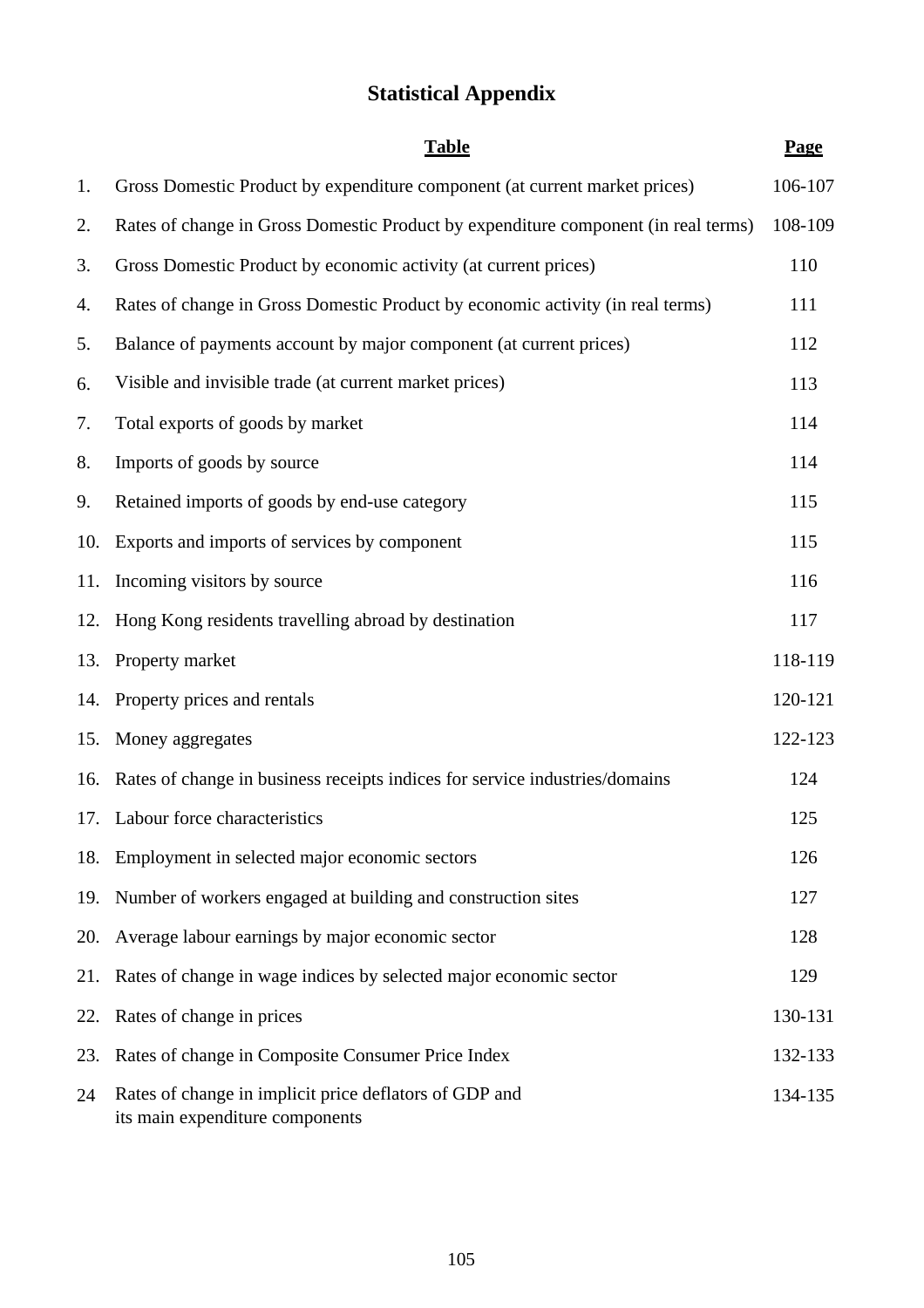|                                                                            |                                   |                                   |                                   |                                   | \$Mn)                             |
|----------------------------------------------------------------------------|-----------------------------------|-----------------------------------|-----------------------------------|-----------------------------------|-----------------------------------|
|                                                                            | 1995                              | 1996                              | 1997                              | 1998                              | 1999                              |
| Private consumption<br>expenditure <sup>(a)</sup>                          | 683,362                           | 748,196                           | 825,130                           | 787,043                           | 754,450                           |
| Government consumption<br>expenditure                                      | 93,608                            | 103,532                           | 112,741                           | 116,539                           | 119,984                           |
| Gross domestic fixed<br>capital formation                                  | 334,363                           | 378,486                           | 451,891                           | 388,731                           | 325,328                           |
| of which:                                                                  |                                   |                                   |                                   |                                   |                                   |
| Building and construction<br>Machinery, equipment and<br>computer software | 158,898<br>161,562                | 185,648<br>170,652                | 223,264<br>190,760                | 208,235<br>165,177                | 171,930<br>141,349                |
| Changes in inventories                                                     | 45,656                            | 9,762                             | 12,313                            | $-15,651$                         | $-10,612$                         |
| Total exports of goods                                                     | 1,344,127                         | 1,397,917                         | 1,455,949                         | 1,347,649                         | 1,349,000                         |
| Domestic exports<br>Re-exports                                             | 231,657<br>1,112,470              | 212,160<br>1,185,758              | 211,410<br>1,244,539              | 188,454<br>1,159,195              | 170,600<br>1,178,400              |
| Imports of goods                                                           | 1,466,759                         | 1,511,365                         | 1,589,876                         | 1,408,317                         | 1,373,500                         |
| Exports of services <sup>(a)</sup>                                         | 240,584                           | 272,183                           | 272,760                           | 257,416                           | 265,536                           |
| Imports of services                                                        | 178,678                           | 187,786                           | 196,362                           | 193,560                           | 184,052                           |
| <b>GDP</b>                                                                 | 1,096,263                         | 1,210,925                         | 1,344,546                         | 1,279,850                         | 1,246,134                         |
| Per capita GDP $(\$)$                                                      | 178,078                           | 188,163                           | 207,194                           | 195,585                           | 188,622                           |
| <b>GNP</b>                                                                 | 1,116,866                         | 1,211,084                         | 1,354,704                         | 1,308,446                         | 1,280,629                         |
| Per capita GNP (\$)                                                        | 181,424                           | 188,188                           | 208,760                           | 199,955                           | 193,844                           |
| Total final demand                                                         | 2,741,700                         | 2,910,076                         | 3,130,784                         | 2,881,727                         | 2,803,686                         |
| Total final demand<br>excluding re-exports <sup>(b)</sup>                  | 1,812,788                         | 1,929,454                         | 2,107,773                         | 1,939,301                         | 1,864,501                         |
| Domestic demand<br>Private<br>Public                                       | 1,156,989<br>1,009,750<br>147,239 | 1,239,976<br>1,071,349<br>168,627 | 1,402,075<br>1,225,108<br>176,967 | 1,276,662<br>1,098,911<br>177,751 | 1,189,150<br>1,003,515<br>185,635 |
| External demand                                                            | 1,584,711                         | 1,670,100                         | 1,728,709                         | 1,605,065                         | 1,614,536                         |

#### **Table 1 : Gross Domestic Product by expenditure component (at current market prices)**

| Definitions of Terms :         |                                                                                                                                                                                                            |
|--------------------------------|------------------------------------------------------------------------------------------------------------------------------------------------------------------------------------------------------------|
| Total final demand             | $\equiv$ private consumption expenditure + government consumption expenditure + gross<br>domestic fixed capital formation $+$ changes in inventories $+$ total exports of goods $+$<br>exports of services |
| Private sector domestic demand | $\equiv$ private consumption expenditure + gross domestic fixed capital formation by the<br>private sector $+$ changes in inventories                                                                      |

# ic fixed capital formation by the

- = government consumption expenditure + gross domestic fixed capital formation by the public sector Public sector domestic demand
- Domestic demand  $=$  private sector domestic demand + public sector domestic demand
- External demand  $=$  total exports of goods + exports of services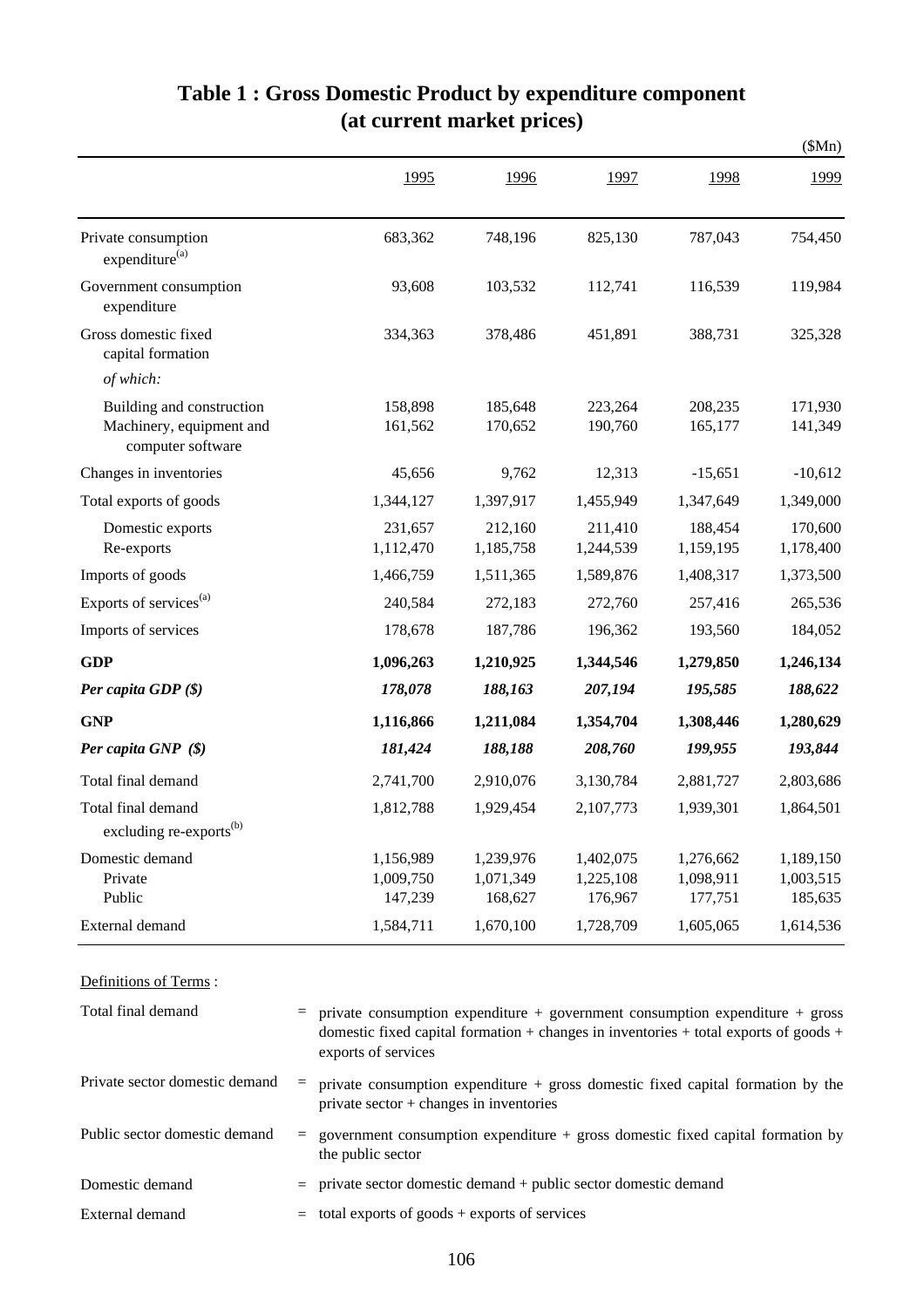|                                                                            |                                   |                                   |                                 |                                 |                                 | \$Mn)                        |
|----------------------------------------------------------------------------|-----------------------------------|-----------------------------------|---------------------------------|---------------------------------|---------------------------------|------------------------------|
|                                                                            | 2000                              | 2001                              | 2002                            | $2003^*$                        | $2004$ <sup>#</sup>             | 2005<br>$Q1^+$               |
| Private consumption<br>expenditure <sup>(a)</sup>                          | 760,168                           | 765,105                           | 728,719                         | 698,886                         | 745,256                         | 187,699                      |
| Government consumption<br>expenditure                                      | 120,148                           | 128,846                           | 131,279                         | 130,138                         | 127,206                         | 32,247                       |
| Gross domestic fixed<br>capital formation                                  | 347,375                           | 333,036                           | 286,020                         | 261,369                         | 278,946                         | 71,444                       |
| of which:                                                                  |                                   |                                   |                                 |                                 |                                 |                              |
| Building and construction<br>Machinery, equipment and<br>computer software | 155,441<br>180,204                | 142,651<br>180,011                | 131,752<br>144,832              | 116,419<br>136,539              | 109,278<br>152,871              | 30,139<br>36,227             |
| Changes in inventories                                                     | 14,399                            | $-4,060$                          | 5,660                           | 9,111                           | 5,548                           | $-6,923$                     |
| Total exports of goods                                                     | 1,572,689                         | 1,480,987                         | 1,562,121                       | 1,749,089                       | 2,027,031                       | 479,096                      |
| Domestic exports<br>Re-exports                                             | 180,967<br>1,391,722              | 153,520<br>1,327,467              | 131,079<br>1,431,041            | 122,126<br>1,626,964            | 126,386<br>1,900,645            | 24,066<br>455,030            |
| Imports of goods                                                           | 1,636,711                         | 1,549,222                         | 1,601,527                       | 1,794,059                       | 2,099,545                       | 498,773                      |
| Exports of services <sup>(a)</sup>                                         | 301,813                           | 307,657                           | 335,362                         | 355,175                         | 417,267                         | 106,746                      |
| Imports of services                                                        | 191,543                           | 192,453                           | 199,676                         | 201,806                         | 232,228                         | 57,307                       |
| <b>GDP</b>                                                                 | 1,288,338                         | 1,269,896                         | 1,247,958                       | 1,207,903                       | 1,269,481                       | 314,229                      |
| Per capita GDP $(\$)$                                                      | 193,299                           | 188,835                           | 183,875                         | 177,552                         | 184,448                         |                              |
| <b>GNP</b>                                                                 | 1,309,407                         | 1,309,855                         | 1,263,265                       | 1,242,045                       | 1,299,787                       | N.A.                         |
| Per capita GNP (\$)                                                        | 196,460                           | 194,777                           | 186,130                         | 182,570                         | 188,851                         |                              |
| Total final demand                                                         | 3,116,592                         | 3,011,571                         | 3,049,161                       | 3,203,768                       | 3,601,254                       | 870,309                      |
| Total final demand<br>excluding re-exports <sup>(b)</sup>                  | 2,018,523                         | 1,952,252                         | 1,891,449                       | 1,868,031                       | 2,040,824                       | 496,729                      |
| Domestic demand<br>Private<br>Public                                       | 1,242,090<br>1,061,542<br>180,548 | 1,222,927<br>1,036,086<br>186,841 | 1,151,678<br>966,854<br>184,824 | 1,099,504<br>917,910<br>181,594 | 1,156,956<br>981,000<br>175,956 | 284,467<br>238,371<br>46,096 |
| External demand                                                            | 1,874,502                         | 1,788,644                         | 1,897,483                       | 2,104,264                       | 2,444,298                       | 585,842                      |

## **Table 1 : Gross Domestic Product by expenditure component (at current market prices) (cont'd)**

(a) Notes : (a) Figures from 2002 to 2004 have been revised to incorporate the revised data on destination consumption expenditure of incoming visitors and travellers released by the Hong Kong Tourism Board.

- (b) Re-export margin is nevertheless retained in the total final demand.
- (#) Revised figures.
- (+) Provisional figures.
- (--) Not applicable.
- N.A. Not available.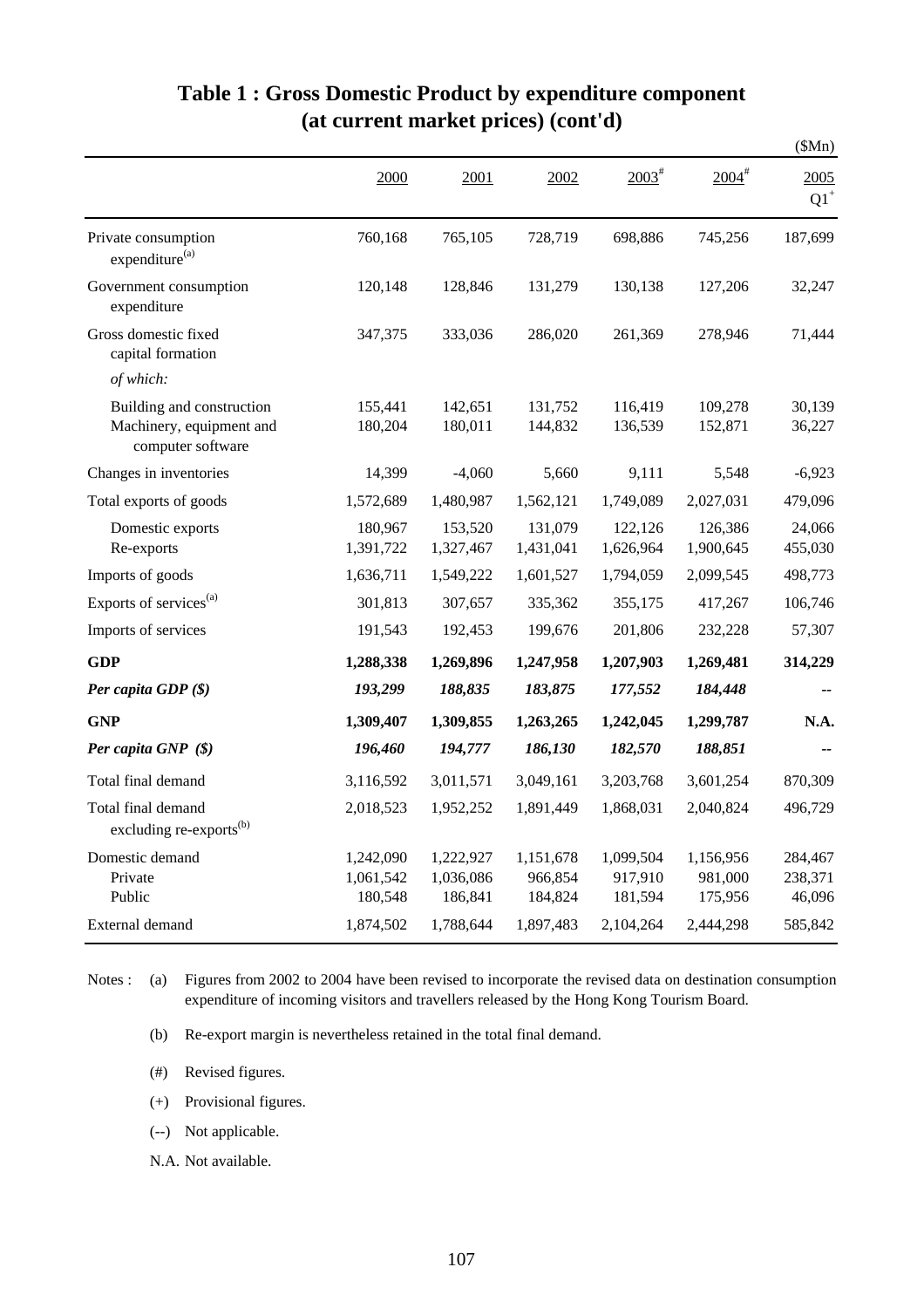|                                                           | 1995 | 1996    | 1997   | 1998    | 1999    | 2000   |
|-----------------------------------------------------------|------|---------|--------|---------|---------|--------|
|                                                           |      |         |        |         |         |        |
|                                                           |      |         |        |         |         |        |
|                                                           |      |         |        |         |         |        |
| Private consumption expenditure <sup>(a)</sup>            | 2.0  | 3.8     | 6.1    | $-6.8$  | 1.3     | 5.9    |
| Government consumption<br>expenditure                     | 3.2  | 3.8     | 2.4    | 0.7     | 3.1     | 2.0    |
| Gross domestic fixed<br>capital formation                 | 10.4 | 10.9    | 12.6   | $-7.3$  | $-16.6$ | 11.0   |
| of which:                                                 |      |         |        |         |         |        |
| Building and construction                                 | 1.1  | 7.0     | 10.5   | $-2.4$  | $-15.5$ | $-7.6$ |
| Machinery, equipment and<br>computer software             | 24.1 | 12.0    | 13.1   | $-7.9$  | $-18.2$ | 27.0   |
| Total exports of goods                                    | 12.0 | 4.8     | 6.1    | $-4.3$  | 3.7     | 17.1   |
| Domestic exports                                          | 2.0  | $-8.4$  | 2.1    | $-7.9$  | $-7.2$  | 7.5    |
| Re-exports                                                | 14.3 | $7.5$   | 6.8    | $-3.7$  | 5.4     | 18.5   |
| Imports of goods                                          | 13.9 | 4.3     | 7.3    | $-7.3$  | $\ast$  | 18.2   |
| Exports of services <sup>(a)</sup>                        | 2.7  | 11.4    | $-0.5$ | $-0.4$  | 6.7     | 13.1   |
| Imports of services                                       | 1.8  | 5.2     | 4.0    | 1.6     | $-4.1$  | 4.2    |
| <b>GDP</b>                                                | 3.9  | 4.3     | 5.1    | $-5.0$  | 3.4     | 10.2   |
| Per capita $GDP$ $(\$)$                                   | 1.8  | $-0.2$  | 4.2    | $-5.8$  | 2.4     | 9.2    |
| <b>GNP</b>                                                | 4.6  | 2.3     | 5.9    | $-3.5$  | 3.9     | 8.9    |
| Per capita GNP (\$)                                       | 2.5  | $-2.1$  | 5.0    | $-4.3$  | 2.9     | 8.0    |
| Total final demand                                        | 9.5  | 4.3     | 6.2    | $-5.8$  | 1.1     | 14.5   |
| Total final demand<br>excluding re-exports <sup>(b)</sup> | 6.5  | 2.3     | 5.8    | $-7.3$  | $-2.1$  | 11.5   |
| Domestic demand                                           | 7.2  | 2.0     | 8.1    | $-9.4$  | $-4.5$  | 10.3   |
| Private                                                   | 6.8  | $1.1\,$ | 9.4    | $-10.1$ | $-5.5$  | 12.3   |
| Public                                                    | 10.3 | 9.2     | $-1.0$ | $-3.8$  | 2.1     | $-2.8$ |
| External demand                                           | 10.7 | 5.5     | 5.3    | $-3.8$  | 4.0     | 16.6   |

#### **Table 2 : Rates of change in Gross Domestic Product by expenditure component (in real terms)**

(%)

Notes : (a) Figures from 2002 to 2004 have been revised to incorporate the revised data on destination consumption expenditure of incoming visitors and travellers released by the Hong Kong Tourism Board.

(b) Re-export margin is nevertheless retained in the total final demand.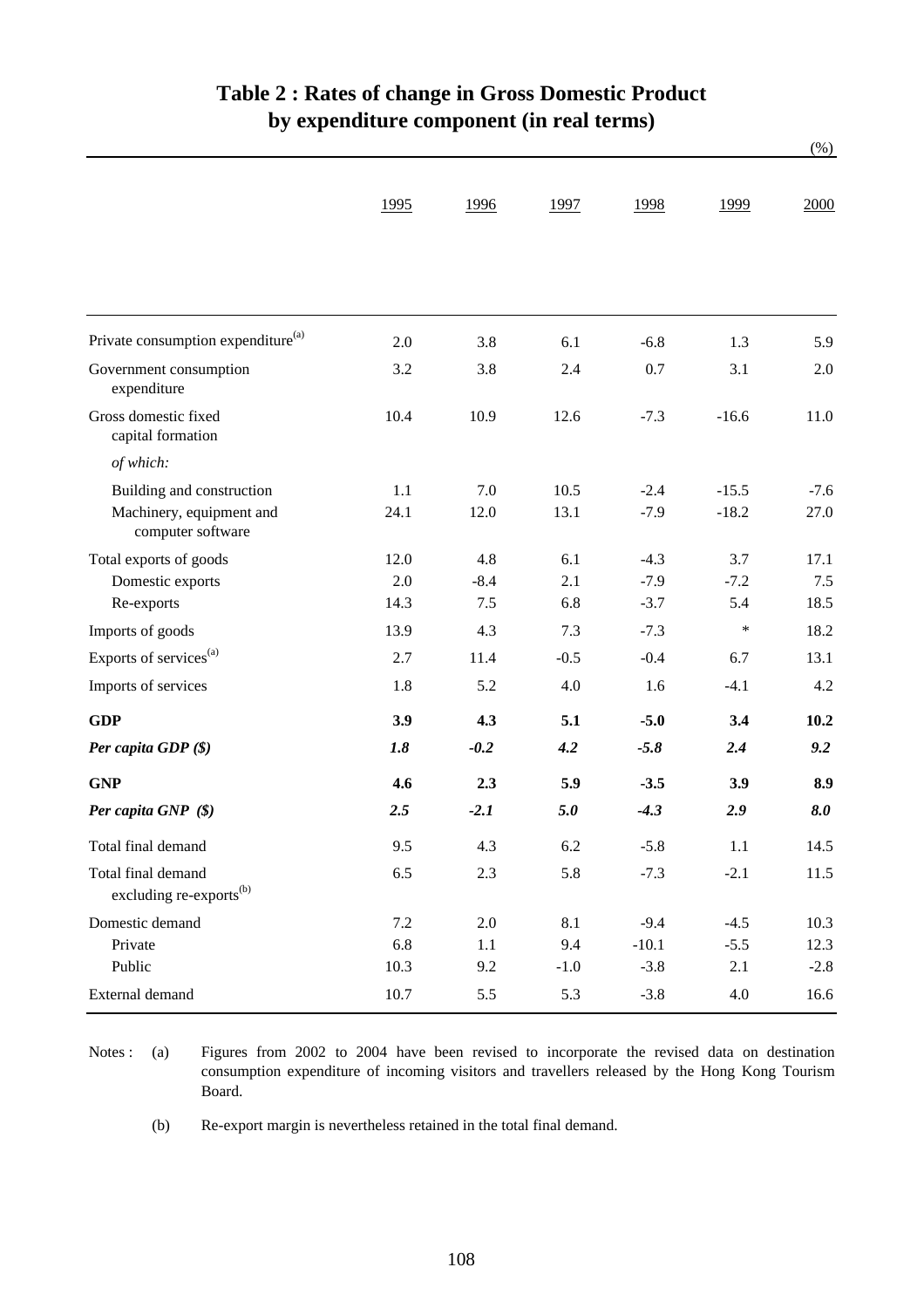#### **Table 2 : Rates of change in Gross Domestic Product by expenditure component (in real terms) (cont'd)**

|                                                           |         |         |                   |                     |                          |                                            | $(\%)$                                    |
|-----------------------------------------------------------|---------|---------|-------------------|---------------------|--------------------------|--------------------------------------------|-------------------------------------------|
|                                                           | 2001    | 2002    | $2003^{\text{*}}$ | $2004$ <sup>#</sup> | 2005<br>$\Omega^+$       | Average annual<br>rate of change:          |                                           |
|                                                           |         |         |                   |                     |                          | 10 years<br>1994 to<br>$2004$ <sup>#</sup> | 5 years<br>1999 to<br>$2004$ <sup>#</sup> |
| Private consumption expenditure <sup>(a)</sup>            | 2.0     | $-1.1$  | $-1.1$            | 6.9                 | 4.6                      | 1.8                                        | 2.5                                       |
| Government consumption<br>expenditure                     | 6.1     | 2.5     | 1.9               | 0.7                 | $-4.2$                   | 2.6                                        | 2.6                                       |
| Gross domestic fixed<br>capital formation                 | 2.6     | $-4.5$  | 0.9               | 4.1                 | 2.2                      | 2.0                                        | 2.7                                       |
| of which:                                                 |         |         |                   |                     |                          |                                            |                                           |
| Building and construction                                 | $-1.1$  | $-1.1$  | $-5.6$            | $-11.1$             | 3.4                      | $-2.9$                                     | $-5.4$                                    |
| Machinery, equipment and<br>computer software             | 6.2     | $-7.6$  | 6.7               | 12.4                | 0.8                      | 5.9                                        | 8.4                                       |
| Total exports of goods                                    | $-3.3$  | 8.7     | 14.2              | 15.3                | 8.9                      | 7.2                                        | 10.1                                      |
| Domestic exports                                          | $-10.2$ | $-11.2$ | $-7.3$            | 2.4                 | $-9.6$                   | $-4.0$                                     | $-4.0$                                    |
| Re-exports                                                | $-2.4$  | 11.0    | 16.3              | 16.3                | 10.2                     | 8.7                                        | 11.7                                      |
| Imports of goods                                          | $-1.9$  | 7.9     | 13.1              | 14.1                | 3.8                      | 6.7                                        | 10.1                                      |
| Exports of services <sup>(a)</sup>                        | 6.2     | 11.7    | 8.1               | 15.0                | 8.6                      | 7.3                                        | 10.8                                      |
| Imports of services                                       | 2.0     | 3.7     | $-2.1$            | 10.7                | 5.5                      | 2.6                                        | 3.6                                       |
| <b>GDP</b>                                                | 0.5     | 1.9     | 3.1               | 8.1                 | 6.0                      | 3.5                                        | 4.7                                       |
| Per capita GDP (\$)                                       | $-0.4$  | 1.0     | 2.9               | 6.9                 | $\overline{\phantom{a}}$ | 2.1                                        | 3.9                                       |
| <b>GNP</b>                                                | 2.0     | ∗       | 4.7               | 7.6                 | N.A.                     | 3.6                                        | 4.6                                       |
| Per capita GNP (\$)                                       | 1.1     | $-0.9$  | 4.5               | 6.4                 |                          | 2.2                                        | 3.8                                       |
| Total final demand                                        | $-0.7$  | 5.2     | 8.1               | 11.6                | 4.7                      | 5.2                                        | 7.6                                       |
| Total final demand<br>excluding re-exports <sup>(b)</sup> | 0.3     | $2.0\,$ | 3.4               | 8.6                 | 1.3                      | 3.0                                        | 5.1                                       |
| Domestic demand                                           | 1.0     | $-0.8$  | 0.1               | 5.0                 | $-2.5$                   | 1.7                                        | 3.0                                       |
| Private                                                   | 0.6     | $-1.1$  | $-0.2$            | 6.1                 | $-2.1$                   | 1.7                                        | 3.4                                       |
| Public                                                    | 3.3     | 1.2     | 1.7               | $-1.4$              | $-4.7$                   | 1.8                                        | 0.4                                       |
| External demand                                           | $-1.8$  | 9.2     | 13.1              | 15.3                | 8.9                      | $7.2\,$                                    | 10.3                                      |

Notes (cont'd) : (#) Revised figures.

(+) Provisional figures.

(\*) Change of less than 0.05%.

(--) Not applicable.

N.A. Not available.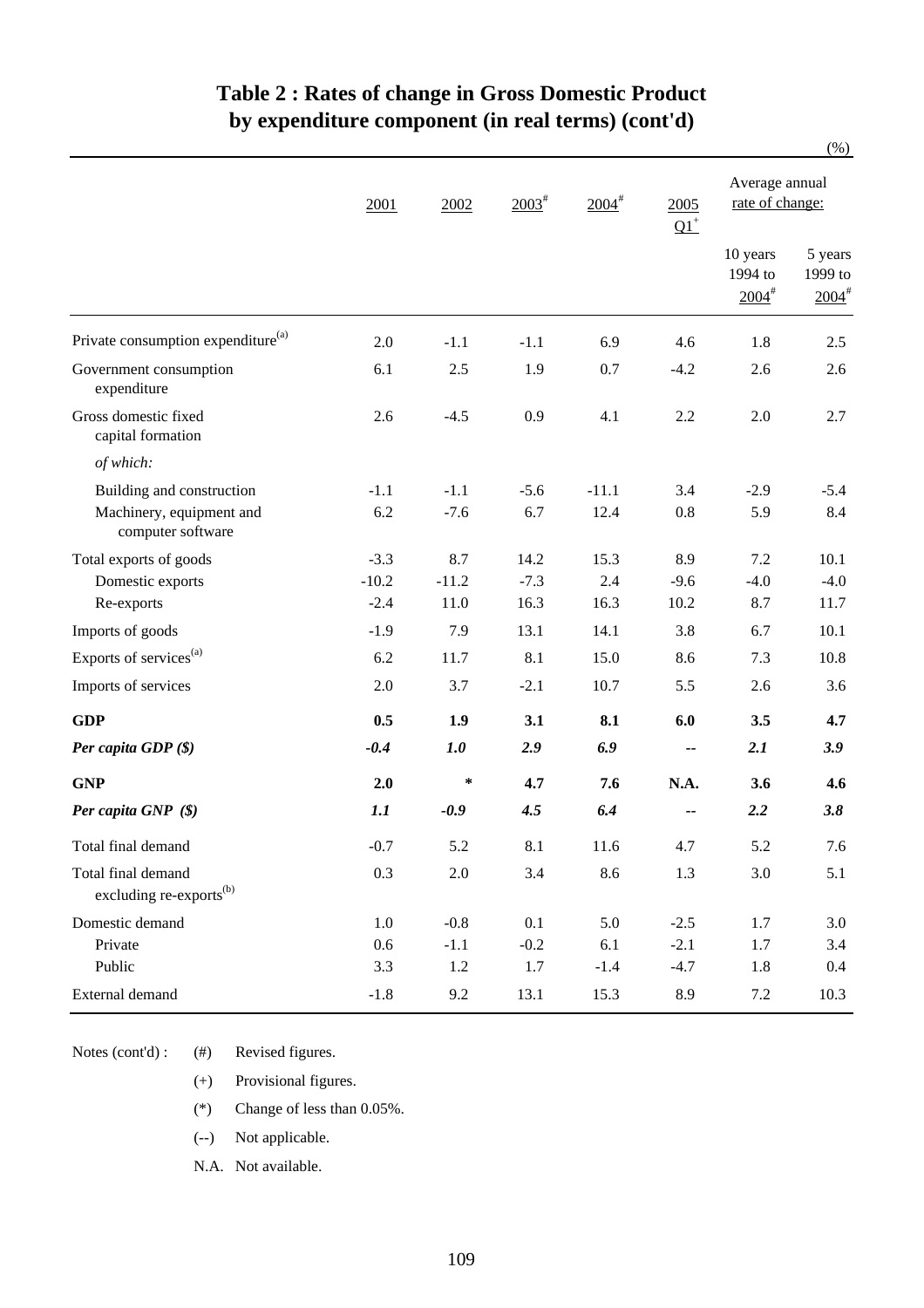|                                                                                       | 1999      | $\%$  | 2000      | $\%$   | 2001                                                                            | $\%$   | 2002      | $\%$  | $2003^*$  | $\%$   |
|---------------------------------------------------------------------------------------|-----------|-------|-----------|--------|---------------------------------------------------------------------------------|--------|-----------|-------|-----------|--------|
|                                                                                       | \$Mn      | share | \$Mn      | share  | \$Mn                                                                            | share  | \$Mn      | share | \$Mn      | share  |
| Agriculture and fishing                                                               | 1,171     | 0.1   | 920       | 0.1    | 1,003                                                                           | 0.1    | 1,002     | 0.1   | 824       | 0.1    |
| Mining and quarrying                                                                  | 307       | *     | 241       | $\ast$ | 174                                                                             | $\ast$ | 136       | ∗     | 116       | $\ast$ |
| Manufacturing                                                                         | 67,540    | 5.7   | 71,655    | 5.8    | 63,519                                                                          | 5.2    | 54,848    | 4.5   | 47,895    | 4.1    |
| Electricity, gas and water                                                            | 37,211    | 3.2   | 38,853    | 3.2    | 40,126                                                                          | 3.3    | 41,540    | 3.4   | 40,587    | 3.4    |
| Construction                                                                          | 67,232    | 5.7   | 64,026    | 5.2    | 58,971                                                                          | 4.9    | 53,089    | 4.4   | 46,233    | 3.9    |
| Services                                                                              | 1,004,335 | 85.3  | 1,053,202 | 85.7   | 1,051,562                                                                       | 86.5   | 1,055,535 | 87.5  | 1,042,014 | 88.5   |
| Wholesale, retail and<br>import/export trades,<br>restaurants and hotels              | 296,318   | 25.2  | 324,622   | 26.4   | 324,654                                                                         | 26.7   | 324,131   | 26.9  | 321,836   | 27.3   |
| Transport,<br>storage and<br>communications                                           | 112,667   | 9.6   | 125,724   | 10.2   | 124,260                                                                         | 10.2   | 128,278   | 10.6  | 123,667   | 10.5   |
| Finance, insurance,<br>real estate and<br>business services                           | 281,439   | 23.9  | 291,062   | 23.7   | 274,030                                                                         | 22.5   | 268,208   | 22.2  | 272,372   | 23.1   |
| Community,<br>social and personal<br>services                                         | 246,003   | 20.9  | 252,435   | 20.5   | 265,081                                                                         | 21.8   | 267,659   | 22.2  | 263,280   | 22.4   |
| Ownership of premises                                                                 | 162,488   | 13.8  | 155,303   | 12.6   | 159,118                                                                         | 13.1   | 159,586   | 13.2  | 148,876   | 12.6   |
| less Adjustment for<br>financial<br>intermediation<br>services indirectly<br>measured | 94,580    | 8.0   | 95,945    | 7.8    | 95,582                                                                          | 7.9    | 92,328    | 7.7   | 88,018    | 7.5    |
| GDP at factor cost                                                                    |           |       |           |        | 1,177,796 100.0 1,228,897 100.0 1,215,354 100.0 1,206,150 100.0 1,177,669 100.0 |        |           |       |           |        |
| Taxes on production and<br>imports                                                    | 53,474    |       | 57,908    |        | 53,917                                                                          |        | 43,325    |       | 48,057    |        |
| Statistical discrepancy (%)                                                           | 1.2       |       | 0.1       |        | ∗                                                                               |        | $-0.1$    |       | $-1.5$    |        |
| <b>GDP</b> at current<br>market prices                                                | 1,246,134 |       | 1,288,338 |        | 1,269,896                                                                       |        | 1,247,958 |       | 1,207,903 |        |

## **Table 3 : Gross Domestic Product by economic activity (at current prices)**

Notes : Figures may not add up exactly to the total due to rounding.

- (#) Revised figures.
- (\*) Less than 0.05%.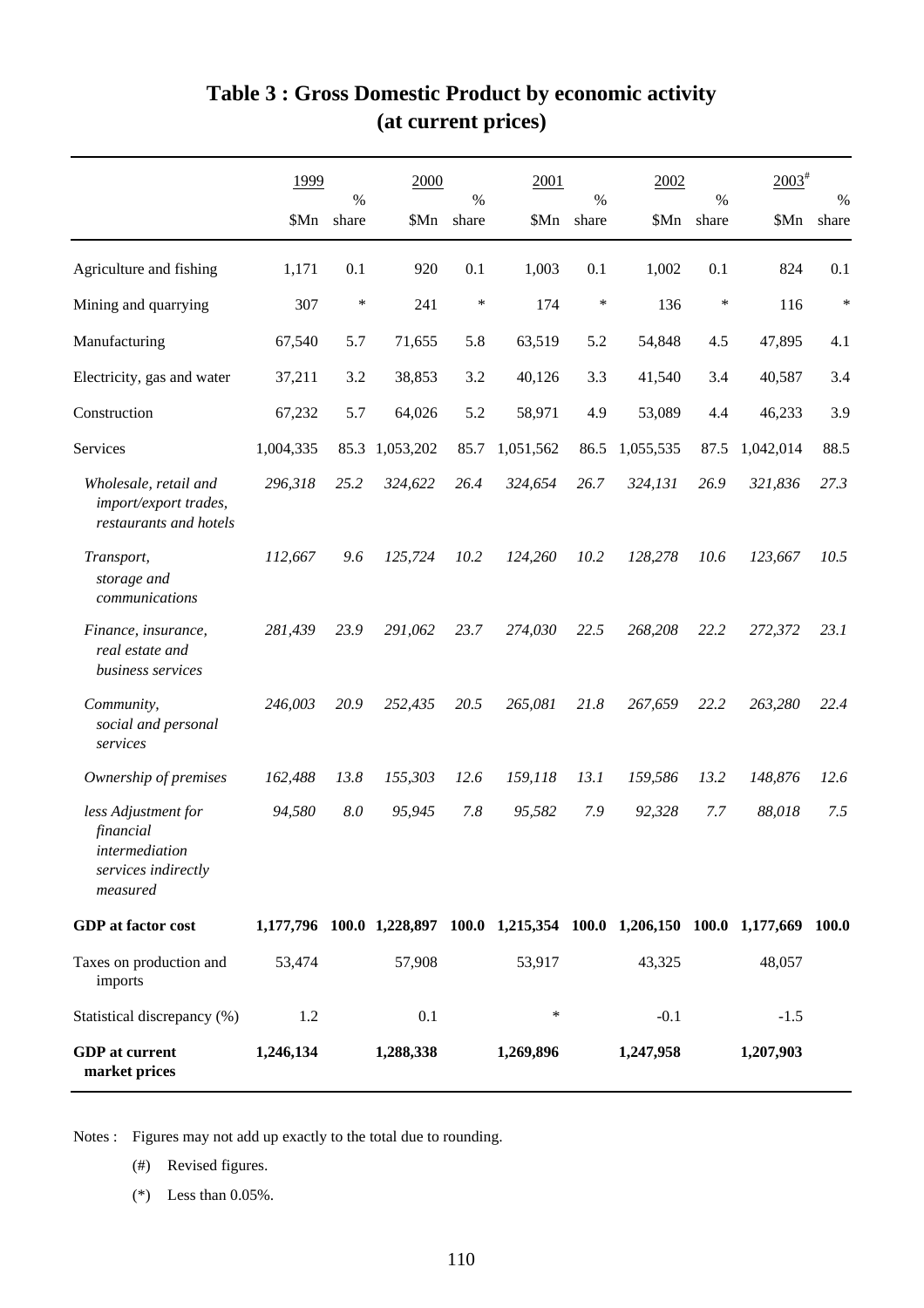|                                                                                 |         |                   |                     |         |         |                     | $(\% )$        |
|---------------------------------------------------------------------------------|---------|-------------------|---------------------|---------|---------|---------------------|----------------|
|                                                                                 | 2002    | $2003^{\text{#}}$ | $2004$ <sup>#</sup> |         |         | $2004$ <sup>#</sup> |                |
|                                                                                 |         |                   |                     | Q1      | Q2      | Q <sub>3</sub>      | Q <sub>4</sub> |
| Agriculture and fishing                                                         | $-0.7$  | $-5.6$            | 0.7                 | ∗       | $-0.4$  | $-1.5$              | 4.4            |
| Mining and quarrying                                                            | $-11.1$ | 2.2               | $-17.0$             | $-17.4$ | $-29.1$ | $-19.6$             | 4.9            |
| Manufacturing                                                                   | $-9.8$  | $-9.1$            | 2.9                 | 1.8     | 1.1     | 3.4                 | 5.0            |
| Electricity, gas and water                                                      | 3.0     | 1.8               | 1.5                 | 2.8     | 1.2     | 1.2                 | 1.1            |
| Construction                                                                    | $-1.5$  | $-4.6$            | $-8.5$              | $-9.2$  | $-10.7$ | $-12.0$             | $-2.3$         |
| <b>Services</b>                                                                 | 3.1     | 4.5               | 8.8                 | 8.3     | 12.7    | 7.4                 | 7.4            |
| Wholesale, retail and<br>import/export trades,<br>restaurants and hotels        | 4.2     | 9.2               | 13.3                | 12.1    | 20.0    | 12.4                | 9.9            |
| Transport, storage and<br>communications                                        | 6.2     | 1.1               | 17.0                | 13.3    | 25.3    | 15.5                | 15.0           |
| Finance, insurance,<br>real estate and business<br>services                     | 1.6     | 5.7               | 8.0                 | 12.5    | 9.2     | 4.2                 | 6.6            |
| Community, social and<br>personal services                                      | $-0.7$  | 0.6               | 3.9                 | 2.7     | 7.3     | 3.0                 | 2.7            |
| Ownership of premises                                                           | 2.5     | 2.2               | 2.4                 | 1.1     | 2.8     | 2.5                 | 3.2            |
| less Adjustment for<br>financial intermediation<br>services indirectly measured | $-4.3$  | 5.0               | 10.2                | 13.9    | 11.1    | 9.1                 | 7.0            |
| Taxes on production and<br>imports                                              | $-0.1$  | 2.9               | 12.4                | 19.7    | 16.7    | 8.1                 | 5.5            |
| GDP at constant (2000)<br>market prices                                         | 1.9     | 3.1               | 8.1                 | 7.3     | 12.0    | 6.6                 | 7.1            |

#### **Table 4 : Rates of change of Gross Domestic Product by economic activity (in real terms)**

Notes : (#) Revised figures.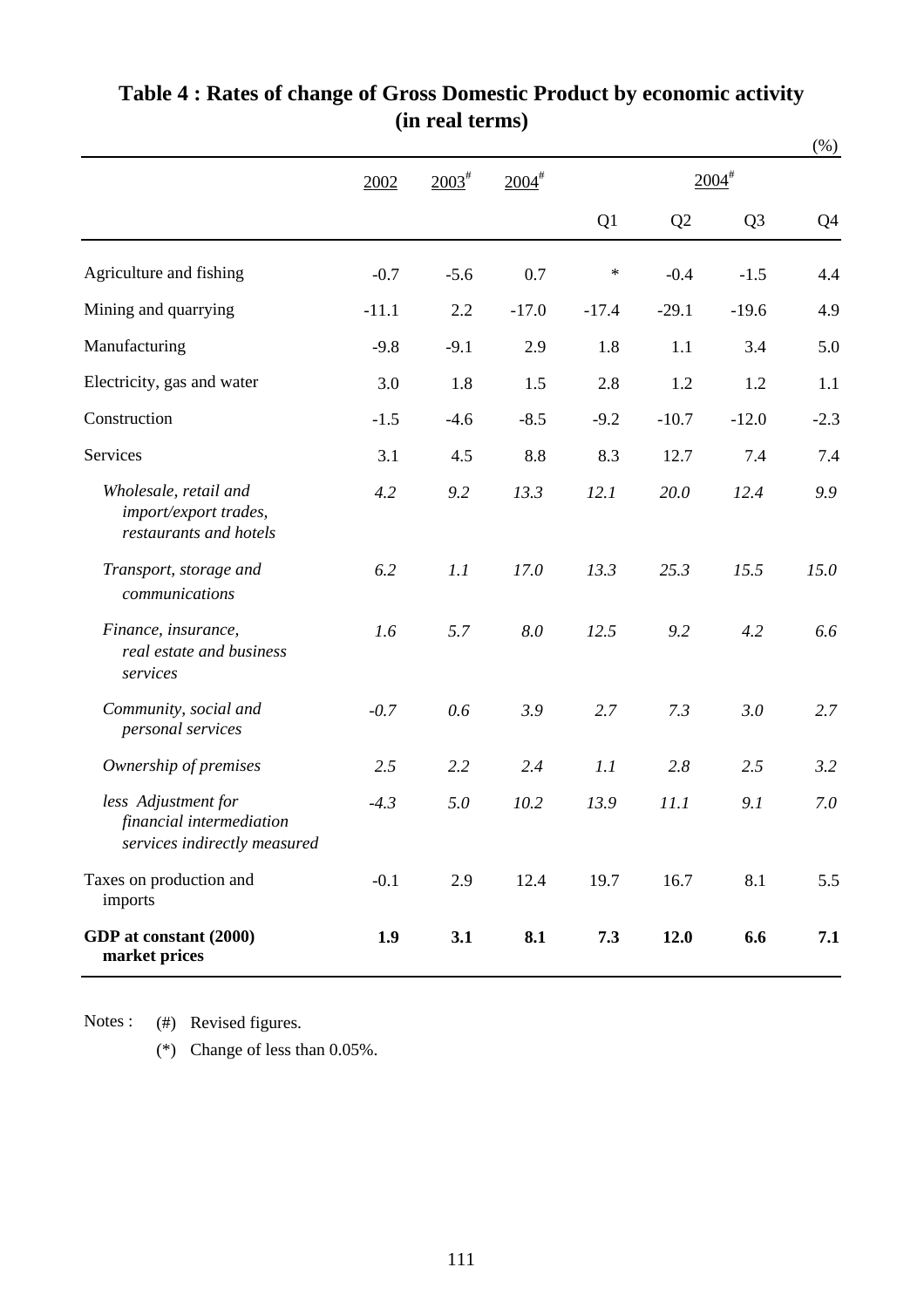#### **Table 5 : Balance of payments account by major component (at current prices)**

 $(6M)^2$ 

|                                                             |            |            |            |                                    |                     |                       |                     |                | (JIVIII)             |
|-------------------------------------------------------------|------------|------------|------------|------------------------------------|---------------------|-----------------------|---------------------|----------------|----------------------|
|                                                             | 2000       | 2001       | 2002       | $2003*$                            | $2004$ <sup>#</sup> |                       | $2004$ <sup>#</sup> |                |                      |
|                                                             |            |            |            |                                    |                     | Q1                    | Q <sub>2</sub>      | Q <sub>3</sub> | Q4                   |
| Current account                                             | 54,495     | 76,315     | 96,800     | 128,240                            | 127,401             | 16,629                | 7,793               | 52,258         | 50,721               |
| Goods                                                       | $-63,832$  | $-64,970$  | $-39,406$  | $-44,970$                          | $-72,514$           | $-32,814$             | $-29,432$           | $-8,511$       | $-1,757$             |
| Services <sup>(a)</sup>                                     | 110,270    | 115,204    | 135,686    | 153,369                            | 185,039             | 43,215                | 39,194              | 48,865         | 53,765               |
| Income <sup>(b)</sup>                                       | 21,069     | 39,959     | 15,307     | 34,142                             | 30,306              | 9,983                 | 1,570               | 15,940         | 2,813                |
| Current transfers                                           | $-13,013$  | $-13,878$  | $-14,787$  | $-14,301$                          | $-15,429$           | $-3,756$              | $-3,539$            | $-4,035$       | $-4,100$             |
| Capital and financial account                               | $-57,863$  |            |            | -97,359 -151,179 -179,086 -136,338 |                     | $-33,434$             | $-31,241$           | $-37,482$      | $-34,181$            |
| Capital and financial<br>non-reserve assets<br>(net change) | 20,459     | $-60,829$  |            | -169,720 -171,497 -110,852         |                     | 2,086                 | $-39,210$           | $-57,973$      | $-15,756$            |
| Capital transfers                                           | $-12,044$  | $-9,155$   | $-15,686$  | $-8,292$                           | $-2,145$            | 166                   | $-142$              | $-1,376$       | $-793$               |
| Financial non-reserve<br>assets (net change)                | 32,503     | $-51,674$  | $-154,033$ | $-163,205$                         | $-108,707$          | 1,920                 | $-39,068$           | $-56,597$      | $-14,963$            |
| Direct investment                                           | 19,976     | 96,948     | $-60,685$  | 63,372                             |                     | $-44,406$ $-103,880$  | 27,326              | $-5,543$       | 37,691               |
| Portfolio investment                                        | 190,782    | $-322,045$ | $-302,484$ | $-264,619$                         |                     | $-251,346$ $-156,355$ | $-106,559$          | $-41,454$      | 53,022               |
| Financial derivatives                                       | 1,661      | 39,640     | 51,563     | 78,288                             | 48,827              | 12,130                | 11,191              | 6,447          | 19,059               |
| Other investment                                            | $-179,917$ | 133,783    | 157,573    | $-40,247$                          | 138,218             | 250,025               | 28,974              |                | $-16,046$ $-124,735$ |
| Reserve assets (net change) <sup>(c)</sup>                  | $-78,321$  | $-36,530$  | 18,541     | $-7,589$                           | $-25,486$           | $-35,520$             | 7,969               | 20,492         | $-18,426$            |
| Net errors and omissions                                    | 3,368      | 21,044     | 54,379     | 50,846                             | 8,937               | 16,805                | 23,448              | $-14,777$      | $-16,540$            |
| <b>Overall balance of</b><br>payments                       | 78,321     | 36,530     | $-18,541$  | 7,589                              | 25,486              | 35,520                | $-7,969$            | $-20,492$      | 18,426               |

Notes: Figures may not add up exactly to the total due to rounding.

- (a) Figures from 2002 to 2004 have been revised to incorporate the revised data on destination consumption expenditure of incoming visitors and travellers released by the Hong Kong Tourism Board.
- (b) Figures prior to the fourth quarter of 2004 have been revised with the adoption of an enhanced methodology based on more relevant data available.
- (c) A negative value for net change in reserve assets represents a net increase, and a positive value represents a net decrease.
- (#) Revised figures.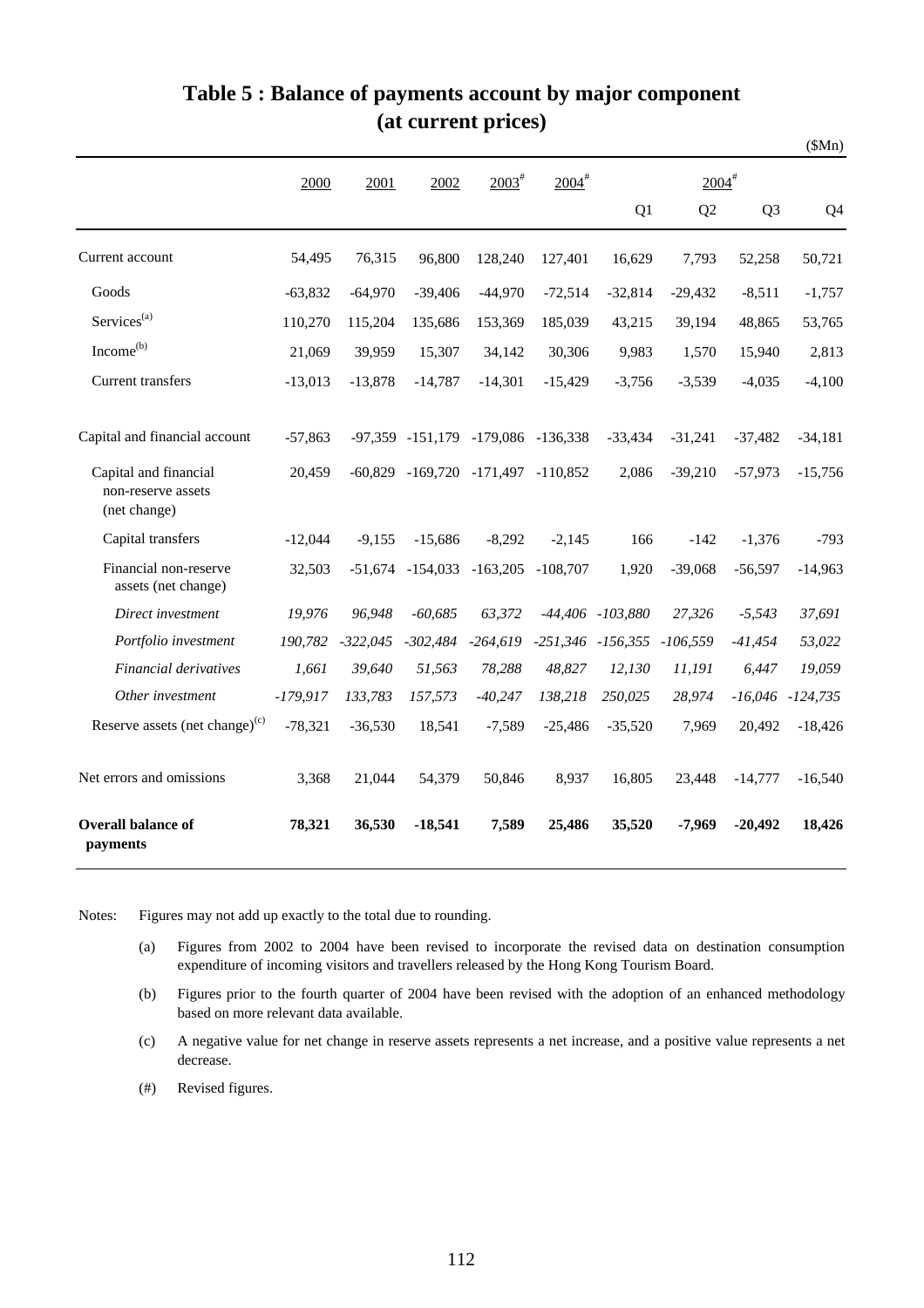|                                                 |           |           |                     |                     |                                                                         |           |                        |                                 | \$Mn)             |
|-------------------------------------------------|-----------|-----------|---------------------|---------------------|-------------------------------------------------------------------------|-----------|------------------------|---------------------------------|-------------------|
|                                                 | 2000      | 2001      | 2002                | $2003$ <sup>#</sup> | $2004$ <sup>#</sup>                                                     |           | 2004                   |                                 | 2005              |
|                                                 |           |           |                     |                     |                                                                         | $Q2^{\#}$ | $Q3^{\#}$              | $Q4^{\#}$                       | $Q1$ <sup>+</sup> |
| Total exports of goods                          | 1.572.689 |           | 1,480,987 1,562,121 |                     | 1,749,089 2,027,031                                                     |           |                        | 497,894 546,732 547,972 479,096 |                   |
| Imports of goods                                | 1.636.711 | 1,549,222 | 1,601,527           |                     | 1,794,059 2,099,545 527,326 555,243 549,729                             |           |                        |                                 | 498,773           |
| Visible trade balance                           | $-64,022$ | $-68,235$ | $-39,406$           | $-44,970$           | $-72,514$                                                               | $-29,432$ | $-8,511$               | $-1,757$                        | $-19,677$         |
|                                                 | $(-3.9)$  | $(-4.4)$  | $(-2.5)$            | $(-2.5)$            | $(-3.5)$                                                                | $(-5.6)$  | $(-1.5)$               | $(-0.3)$                        | $(-3.9)$          |
| Exports of services <sup>(a)</sup>              | 301,813   | 307,657   | 335,362             | 355,175             | 417,267                                                                 |           | 94,736 111,399 115,213 |                                 | 106,746           |
| Imports of services                             | 191,543   | 192,453   | 199,676             | 201,806             | 232,228                                                                 | 55,542    | 62,534                 | 61,448                          | 57,307            |
| Invisible trade balance <sup>(a)</sup>          | 110,270   | 115,204   | 135,686             | 153,369             | 185,039                                                                 | 39,194    | 48,865                 | 53,765                          | 49,439            |
|                                                 | (57.6)    | (59.9)    | (68.0)              | (76.0)              | (79.7)                                                                  | (70.6)    | (78.1)                 | (87.5)                          | (86.3)            |
| Exports of goods and<br>services <sup>(a)</sup> | 1,874,502 | 1,788,644 | 1,897,483           |                     | 2,104,264 2,444,298 592,630 658,131                                     |           |                        | 663,185                         | 585,842           |
| Imports of goods and<br>services                | 1.828.254 |           |                     |                     | 1,741,675 1,801,203 1,995,865 2,331,773 582,868 617,777 611,177 556,080 |           |                        |                                 |                   |
| <b>Visible and invisible</b>                    | 46,248    | 46,969    | 96,280              | 108,399             | 112,525                                                                 | 9,762     | 40,354                 | 52,008                          | 29,762            |
| trade balance <sup>(a)</sup>                    | <2.5>     | <2.7>     | < 5.3>              | <5.4>               | <4.8>                                                                   | <1.7>     | <6.5>                  | $<\!\!8.5\!\!>$                 | <5.4>             |

#### **Table 6 : Visible and invisible trade (at current market prices)**

Notes : Figures in this table are reckoned on a GDP basis.

- (a) Figures from 2002 to 2004 have been revised to incorporate the revised data on destination consumption expenditure of incoming visitors and travellers released by the Hong Kong Tourism Board.
- (#) Revised figures.
- (+) Preliminary figures.
- ( ) As a percentage of the total value of imports of goods/services.
- $\langle \rangle$  As a percentage of the total value of imports of goods and services.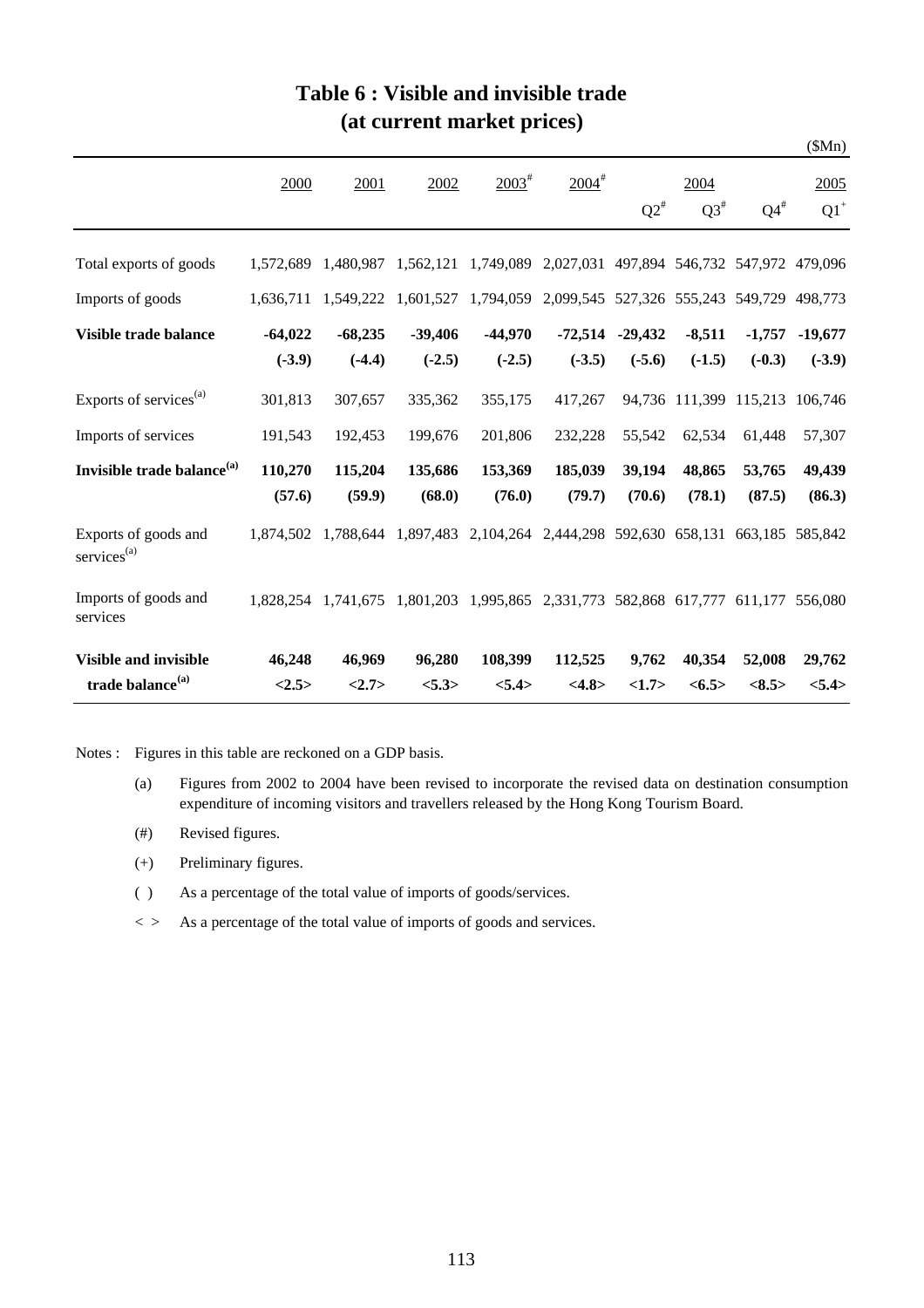|                      | 2000 | 2001    | 2002       | 2003   | 2004 |           |                | 2004                           |                | 2005   |  |
|----------------------|------|---------|------------|--------|------|-----------|----------------|--------------------------------|----------------|--------|--|
|                      |      |         |            |        |      |           | Q <sub>2</sub> | Q <sub>3</sub>                 | Q <sub>4</sub> | Q1     |  |
|                      |      |         | (% change) |        |      | \$Mn      |                | (% change over a year earlier) |                |        |  |
| <b>All markets</b>   | 16.6 | $-5.8$  | 5.4        | 11.7   | 15.9 | 2,019,114 | 17.8           | 17.2                           | 15.3           | 10.6   |  |
| Mainland of China    | 20.8 | 0.6     | 12.3       | 21.1   | 19.7 | 888,543   | 22.2           | 23.0                           | 17.1           | 12.0   |  |
| <b>United States</b> | 13.9 | $-9.8$  | 1.0        | $-2.6$ | 5.4  | 341,600   | 6.6            | 4.2                            | 6.8            | 5.6    |  |
| Japan                | 19.4 | 0.5     | $-4.5$     | 12.3   | 14.4 | 107,545   | 17.2           | 14.3                           | 16.3           | 11.9   |  |
| United Kingdom       | 12.7 | $-12.2$ | $-2.0$     | 5.8    | 14.8 | 65,853    | 12.2           | 15.3                           | 18.0           | 10.5   |  |
| Germany              | 13.7 | $-13.9$ | $-5.3$     | 15.1   | 11.9 | 62,900    | 16.7           | 12.5                           | 11.7           | 18.1   |  |
| Taiwan               | 20.8 | $-11.1$ | $-2.2$     | 22.2   | 16.2 | 49,112    | 24.8           | 14.5                           | 7.5            | $-3.2$ |  |
| Republic of Korea    | 34.5 | $-9.4$  | 17.2       | 16.9   | 24.0 | 44,069    | 26.0           | 23.5                           | 18.5           | 5.0    |  |
| Singapore            | 13.4 | $-19.5$ | 6.8        | 13.0   | 22.0 | 43,577    | 27.1           | 20.5                           | 17.0           | 14.7   |  |
| Rest of the world    | 12.4 | $-8.4$  | 3.5        | 7.1    | 17.3 | 415,916   | 16.9           | 19.0                           | 19.5           | 12.1   |  |

## **Table 7 : Total exports of goods by market**

Note : Figures may not add up exactly to the total due to rounding.

| Table 8 : Imports of goods by source |  |  |  |  |  |  |  |
|--------------------------------------|--|--|--|--|--|--|--|
|--------------------------------------|--|--|--|--|--|--|--|

|                      | 2000        | 2001    | 2002                                | 2003 | 2004 |           |                                | 2004           |                |        |
|----------------------|-------------|---------|-------------------------------------|------|------|-----------|--------------------------------|----------------|----------------|--------|
|                      |             |         |                                     |      |      |           | Q2                             | Q <sub>3</sub> | Q <sub>4</sub> | Q1     |
|                      |             |         | $(% \mathbf{A})$ (% change)<br>\$Mn |      |      |           | (% change over a year earlier) |                |                |        |
| <b>All sources</b>   | <b>19.0</b> | $-5.4$  | 3.3                                 | 11.5 | 16.9 | 2,111,123 | 22.1                           | 18.4           | 11.9           | 8.1    |
| Mainland of China    | 17.7        | $-4.6$  | 5.1                                 | 9.6  | 16.9 | 918,275   | 18.1                           | 18.3           | 16.7           | 13.9   |
| Japan                | 22.3        | $-11.2$ | 3.4                                 | 17.2 | 19.7 | 256,141   | 28.8                           | 22.4           | 8.7            | $-0.8$ |
| Taiwan               | 23.6        | $-13.1$ | 7.4                                 | 8.0  | 22.8 | 153,812   | 31.7                           | 25.2           | 12.8           | 3.1    |
| <b>United States</b> | 14.4        | $-7.0$  | $-12.8$                             | 7.9  | 13.4 | 111,994   | 17.3                           | 14.3           | 5.2            | 5.7    |
| Singapore            | 25.0        | $-2.8$  | 3.9                                 | 19.6 | 22.5 | 110,986   | 34.4                           | 23.9           | 15.7           | 12.4   |
| Republic of Korea    | 23.2        | $-12.2$ | 7.3                                 | 15.0 | 15.0 | 100,467   | 23.0                           | 10.8           | 3.2            | $-9.0$ |
| Rest of the world    | 17.9        | 0.5     | 2.2                                 | 12.1 | 13.6 | 459,448   | 21.7                           | 15.8           | 6.9            | 7.5    |

Note : Figures may not add up exactly to the total due to rounding.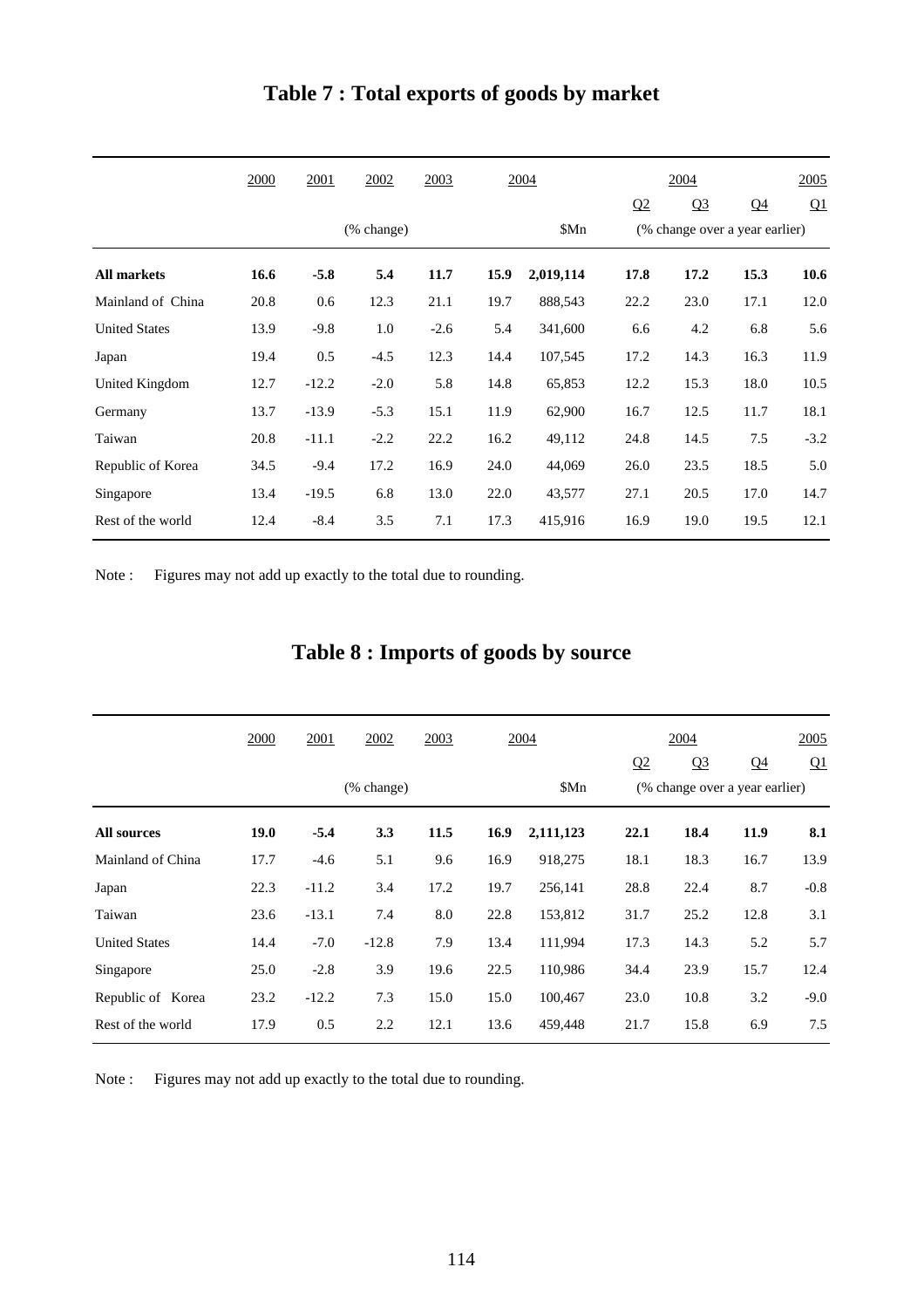|                                        | 2000                        | 2001    | 2002    | 2003   | 2004 |         |                                | 2004           |                |        |
|----------------------------------------|-----------------------------|---------|---------|--------|------|---------|--------------------------------|----------------|----------------|--------|
|                                        |                             |         |         |        |      |         | Q <sub>2</sub>                 | Q <sub>3</sub> | Q <sub>4</sub> | Q1     |
|                                        | $(% \mathbf{A})$ (% change) |         |         |        |      | \$Mn    | (% change over a year earlier) |                |                |        |
| <b>Overall</b>                         | 23.5                        | $-9.1$  | $-9.0$  | 2.6    | 17.2 | 556,862 | 32.0                           | 18.1           | 1.5            | $-1.2$ |
| Foodstuffs                             | 1.8                         | $-2.6$  | 0.2     | 1.5    | 8.4  | 49,118  | 20.6                           | 8.5            | $-0.2$         | 3.7    |
| Consumer goods                         | 15.5                        | 3.9     | $-5.2$  | $-1.8$ | 8.6  | 122,538 | 28.1                           | 7.8            | $-4.6$         | 5.0    |
| Fuels                                  | 30.3                        | $-10.2$ | 3.9     | 12.9   | 37.6 | 46,154  | 56.8                           | 42.8           | 37.5           | 25.0   |
| Raw materials and<br>semi-manufactures | 25.5                        | $-22.3$ | $-1.6$  | 10.7   | 19.9 | 211,144 | 29.1                           | 20.9           | 0.8            | $-7.1$ |
| Capital goods                          | 34.0                        | $-2.8$  | $-24.9$ | $-6.6$ | 13.8 | 122,034 | 30.0                           | 15.2           | $-4.7$         | $-6.8$ |

#### **Table 9 : Retained imports of goods by end-use category**

Note : Figures may not add up exactly to the total due to rounding.

# **Table 10 : Exports and imports of services by component**

|                                        | 2000   | $2003^{\text{*}}$<br>$2004$ <sup>#</sup><br>2002<br>2001 |        |        |      | 2004    |           | 2005                           |           |        |
|----------------------------------------|--------|----------------------------------------------------------|--------|--------|------|---------|-----------|--------------------------------|-----------|--------|
|                                        |        |                                                          |        |        |      |         | $Q2^{\#}$ | $Q3^{\#}$                      | $Q4^{\#}$ | $Q1^+$ |
|                                        |        | $(% \mathbf{A})$ (% change)                              |        |        |      | \$Mn    |           | (% change over a year earlier) |           |        |
| Exports of services <sup>(a)</sup>     | 13.7   | 1.9                                                      | 9.0    | 5.9    | 17.5 | 417,267 | 37.2      | 14.5                           | 9.6       | 11.3   |
| Transportation                         | 11.5   | $-5.9$                                                   | 10.8   | 3.8    | 24.2 | 133,730 | 42.1      | 24.4                           | 15.7      | 12.5   |
| Travel <sup>(a)</sup>                  | 7.4    | 0.7                                                      | 25.4   | $-4.4$ | 26.2 | 70,145  | 179.3     | 10.5                           | 0.8       | 15.4   |
| Trade-related                          | 19.7   | 9.0                                                      | 9.0    | 12.2   | 12.4 | 146,356 | 15.8      | 11.3                           | 10.7      | 12.1   |
| Other                                  | 12.9   | 4.3                                                      | $-6.0$ | 7.4    | 8.6  | 67,036  | 9.9       | 7.6                            | 6.6       | 3.6    |
| <b>Imports of services</b>             | 4.1    | 0.5                                                      | 3.8    | 1.1    | 15.1 | 232,228 | 34.7      | 12.2                           | 10.2      | 8.7    |
| Transportation                         | 23.9   | 4.7                                                      | $-4.7$ | 7.8    | 19.8 | 62,670  | 38.4      | 18.3                           | 11.4      | 10.6   |
| Travel                                 | $-4.4$ | $-1.4$                                                   | 0.8    | $-8.0$ | 15.9 | 103,347 | 51.0      | 10.0                           | 10.3      | 8.9    |
| Trade-related                          | 6.3    | 5.7                                                      | 24.2   | 9.2    | 12.8 | 18,058  | 17.2      | 12.2                           | 11.0      | 12.2   |
| Other                                  | 5.9    | $-1.9$                                                   | 17.7   | 11.9   | 8.6  | 48,153  | 8.9       | 9.8                            | 8.2       | 5.0    |
| Net exports of services <sup>(a)</sup> | 35.3   | 4.5                                                      | 17.8   | 13.0   | 20.6 | 185,039 | 40.8      | 17.5                           | 9.0       | 14.4   |

Notes : Figures may not add up exactly to the total due to rounding.

- (a) Figures from 2002 to 2004 have been revised to incorporate the revised data on destination consumption expenditure of incoming visitors and travellers released by the Hong Kong Tourism Board.
- (#) Revised figures.
- (+) Preliminary figures.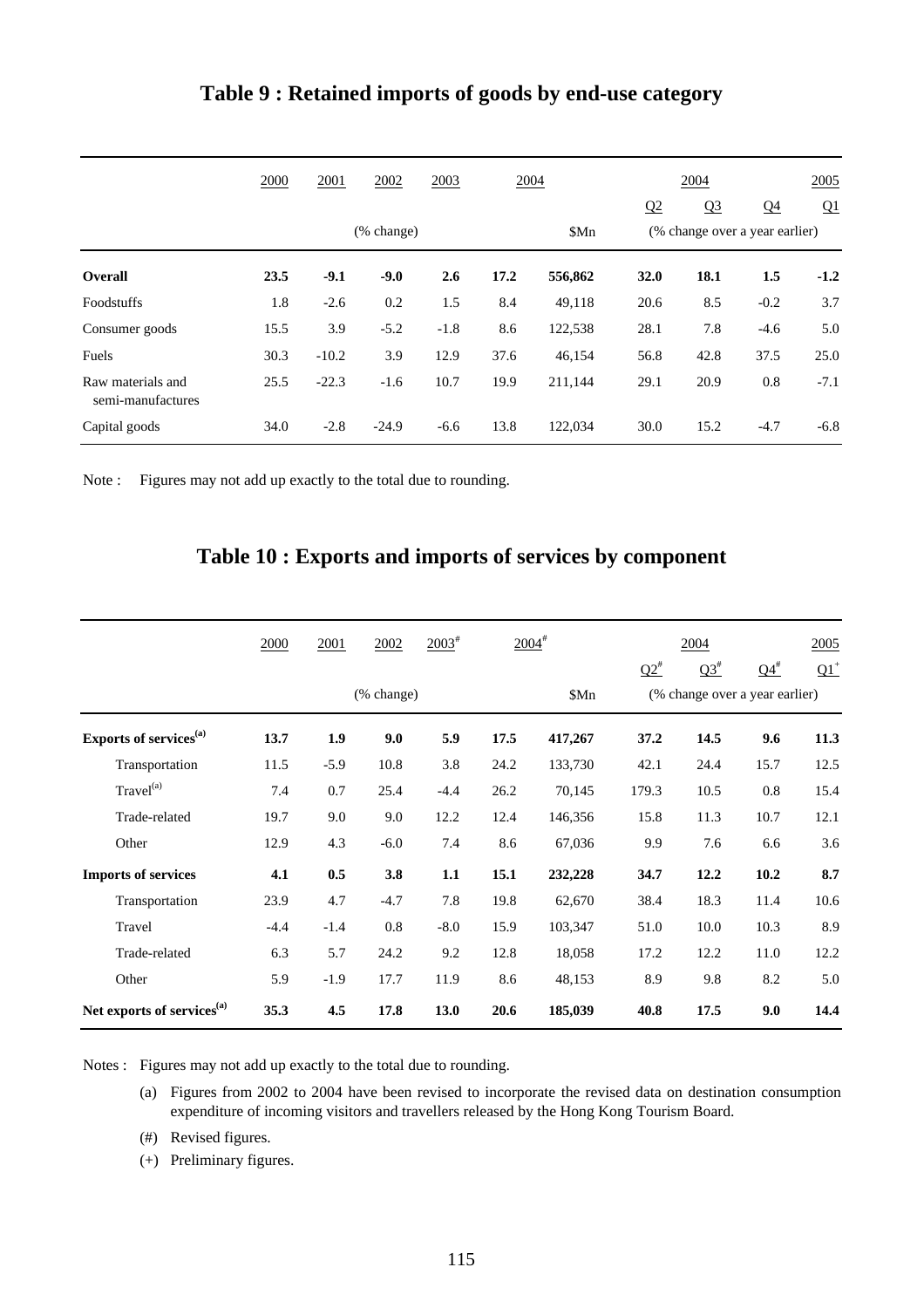|                                       | 2000       | 2001        | 2002      | 2003        | 2004       |         | 2004           |                | 2005      |
|---------------------------------------|------------|-------------|-----------|-------------|------------|---------|----------------|----------------|-----------|
|                                       |            |             |           |             |            | Q2      | Q <sub>3</sub> | Q <sub>4</sub> | Q1        |
| (000)                                 |            |             |           |             |            |         |                |                |           |
| <b>All sources</b>                    | 13 059.5   | 13725.3     | 16 566.4  | 15 536.8    | 21 810.6   | 5 077.4 | 5 745.5        | 6 0 5 2.5      | 5 4 6 9.9 |
| Mainland of China                     | 3785.8     | 4 4 4 8 . 6 | 6 825.2   | 8 4 6 7.2   | 12 245.9   | 2749.0  | 3 3 1 1 . 3    | 3 2 6 6.4      | 3 0 38.8  |
| South and Southeast Asia              | 1 747.1    | 1746.6      | 1 905.2   | 1 3 5 9 . 6 | 2077.7     | 533.4   | 500.5          | 667.3          | 499.2     |
| Taiwan                                | 2 3 8 5 .7 | 2418.8      | 2 4 2 8.8 | 1 852.4     | 2074.8     | 501.0   | 562.5          | 529.6          | 502.0     |
| Japan                                 | 1 3 8 2.4  | 1 3 3 6 . 5 | 1 395.0   | 867.2       | 1 1 2 6 .3 | 256.8   | 317.8          | 331.6          | 316.8     |
| Europe                                | 1 068.8    | 1 0 1 9.9   | 1 0 8 3.9 | 780.8       | 1 1 4 2.7  | 267.2   | 260.8          | 352.9          | 308.5     |
| <b>United States</b>                  | 966.0      | 935.7       | 1 000.8   | 683.8       | 1 0 5 1 .7 | 263.0   | 263.7          | 305.7          | 260.8     |
| Others                                | 1723.5     | 1819.2      | 1927.4    | 1 5 2 5 .8  | 2 0 9 1.7  | 507.0   | 528.8          | 599.2          | 543.8     |
|                                       |            |             |           |             |            |         |                |                |           |
| <u>(% change over a year earlier)</u> |            |             |           |             |            |         |                |                |           |
| <b>All sources</b>                    | 15.3       | 5.1         | 20.7      | $-6.2$      | 40.4       | 208.4   | 30.1           | 17.0           | 10.8      |
| Mainland of China                     | 18.1       | 17.5        | 53.4      | 24.1        | 44.6       | 148.9   | 37.9           | 15.4           | 4.1       |
| South and Southeast Asia              | 15.6       | $\ast$      | 9.1       | $-28.6$     | 52.8       | 449.7   | 31.2           | 30.0           | 32.6      |
| Taiwan                                | 15.6       | 1.4         | 0.4       | $-23.7$     | 12.0       | 220.6   | $-6.0$         | $-2.5$         | 4.2       |
| Japan                                 | 17.7       | $-3.3$      | 4.4       | $-37.8$     | 29.9       | 440.1   | 36.8           | 26.6           | 44.0      |
| Europe                                | 4.7        | $-4.6$      | 6.3       | $-28.0$     | 46.3       | 458.9   | 41.8           | 19.7           | 17.8      |
| <b>United States</b>                  | 12.5       | $-3.1$      | 7.0       | $-31.7$     | 53.8       | 521.7   | 39.5           | 27.4           | 18.9      |
| Others                                | 15.4       | 5.6         | 5.9       | $-20.8$     | 37.1       | 236.6   | 23.2           | 22.3           | 19.1      |

# **Table 11 : Incoming visitors by source**

Notes : Figures may not add up exactly to the total due to rounding.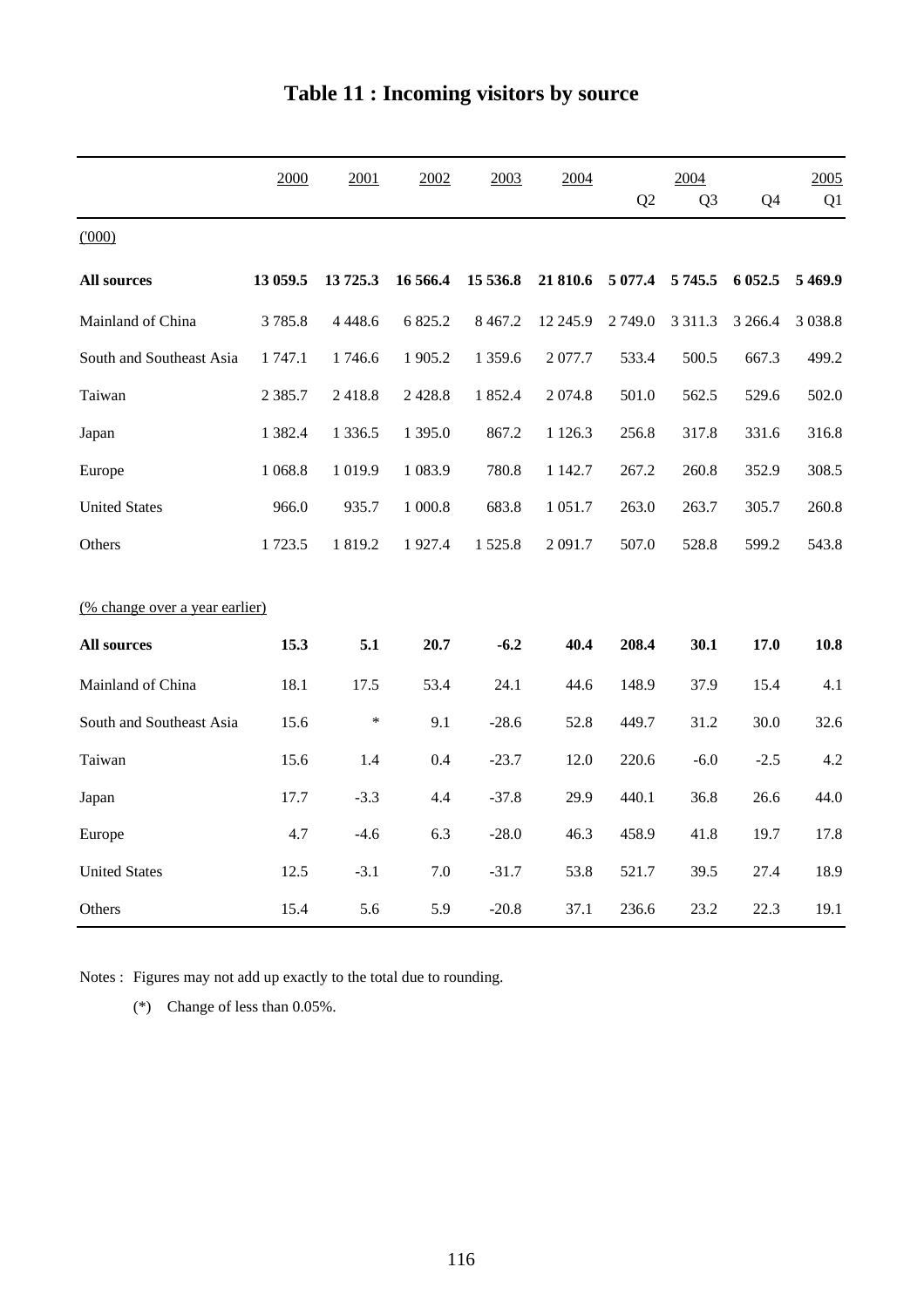|                                | 2000      | 2001       | 2002        | 2003              | 2004                                         |                | 2004           |                                              | 2005     |
|--------------------------------|-----------|------------|-------------|-------------------|----------------------------------------------|----------------|----------------|----------------------------------------------|----------|
|                                |           |            |             |                   |                                              | Q <sub>2</sub> | Q <sub>3</sub> | Q <sub>4</sub>                               | Q1       |
| (000)                          |           |            |             |                   |                                              |                |                |                                              |          |
| <b>All destinations</b>        | 58 901.1  | 61 095.9   | 64 540.1    | 60 936.1          |                                              |                |                | 68 903.4 17 450.9 17 907.5 17 739.8 17 352.1 |          |
| Mainland of China              | 50 083.1  | 52 002.9   |             | 55 648.4 52 555.6 | 59 675.5 15 151.4 15 313.7 15 533.3 15 011.6 |                |                |                                              |          |
| Macao                          | 4 206.9   | 4 2 9 3.6  | 4 1 8 2 . 4 | 3 9 5 2.6         | 4 2 2 3 .9                                   | 1 0 1 7 .8     | 1 1 8 6.9      | 1 0 5 0.8                                    | 1 100.6  |
| South and Southeast Asia       | 2 3 8 9.6 | 2 5 0 4 .6 | 2 4 2 1 .8  | 2 4 4 7 .0        | 2 661.1                                      | 696.1          | 748.9          | 610.0                                        | 599.6    |
| North Asia                     | 739.0     | 761.6      | 774.5       | 699.8             | 806.4                                        | 209.2          | 219.4          | 190.3                                        | 225.1    |
| Taiwan                         | 468.7     | 525.5      | 538.2       | 414.5             | 536.1                                        | 140.2          | 144.4          | 130.8                                        | 138.1    |
| Europe                         | 323.5     | 323.7      | 346.6       | 322.7             | 373.6                                        | 94.0           | 117.9          | 74.0                                         | 94.4     |
| Americas <sup>(a)</sup>        | 399.2     | 376.6      | 346.3       | 280.1             | 334.6                                        | 79.8           | 103.8          | 72.4                                         | 84.2     |
| Australia and New Zealand      | 231.6     | 237.5      | 223.2       | 207.1             | 222.5                                        | 47.7           | 51.8           | 59.1                                         | 78.1     |
| (% change over a year earlier) |           |            |             |                   |                                              |                |                |                                              |          |
| <b>All destinations</b>        | 10.8      | 3.7        | 5.6         | $-5.6$            | 13.1                                         | 41.4           | 6.8            | 7.3                                          | 9.8      |
| Mainland of China              | 10.9      | 3.8        | 7.0         | $-5.6$            | 13.5                                         | 41.8           | 7.8            | $7.5$                                        | 9.8      |
| Macao                          | 10.9      | 2.1        | $-2.6$      | $-5.5$            | 6.9                                          | 18.9           | 1.5            | 10.7                                         | 13.7     |
| South and Southeast Asia       | 20.3      | 4.8        | $-3.3$      | $1.0\,$           | 8.7                                          | 41.0           | $-3.4$         | $-1.2$                                       | $-1.1$   |
| North Asia                     | $-5.0$    | 3.1        | 1.7         | $-9.6$            | 15.2                                         | 59.4           | $2.1\,$        | 7.7                                          | $20.0\,$ |
| Taiwan                         | 11.6      | 12.1       | 2.4         | $-23.0$           | 29.3                                         | 388.5          | 17.8           | $2.2\,$                                      | 14.4     |
| Europe                         | 5.2       | $0.1\,$    | 7.1         | $-6.9$            | 15.8                                         | 57.9           | 1.6            | 5.2                                          | $7.5\,$  |
| Americas <sup>(a)</sup>        | 0.2       | $-5.7$     | $-8.1$      | $-19.1$           | 19.5                                         | 112.2          | 14.4           | 1.6                                          | $7.2\,$  |
| Australia and New Zealand      | $0.5\,$   | 2.6        | $-6.0$      | $-7.2$            | 7.4                                          | 18.0           | 5.3            | 7.8                                          | 22.1     |

## **Table 12 : Hong Kong residents travelling abroad by destination**

Notes : Figures may not add up exactly to the total due to rounding.

(a) This includes the United States, Canada, Central America and South America.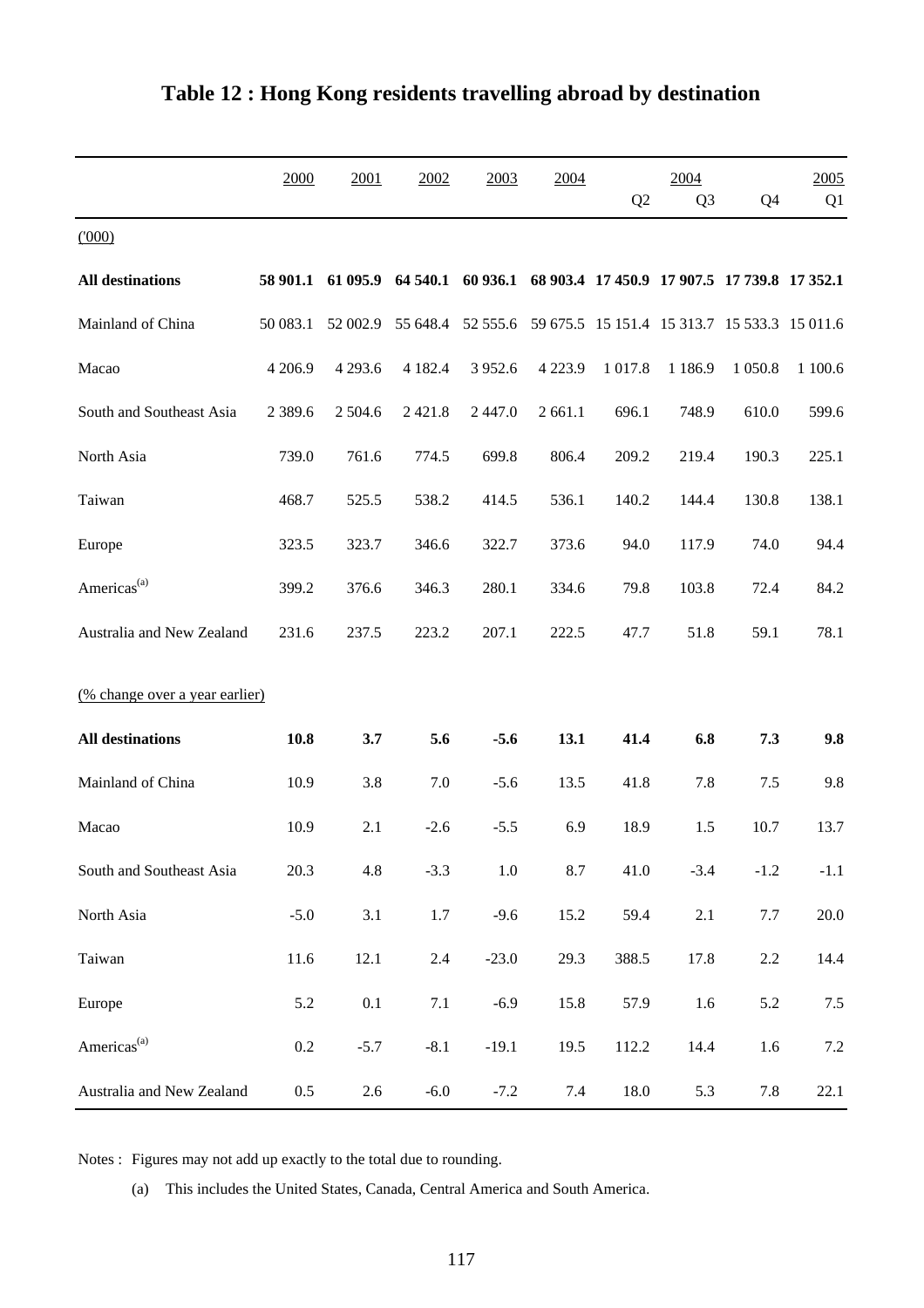|                                                    | 1995   | 1996      | 1997    | 1998       | 1999           | 2000    | 2001             |
|----------------------------------------------------|--------|-----------|---------|------------|----------------|---------|------------------|
| Completion of new property by the private sector   |        |           |         |            |                |         |                  |
| $(000 \text{ m}^2 \text{ of internal floor area})$ |        |           |         |            |                |         |                  |
| Residential property <sup>(a)</sup> (in units)     | 22 621 | 19875     | 18 20 2 | 22 278     | 35 322         | 25 790  | 26 26 2          |
| Commercial property<br>of which:                   | 562    | 390       | 705     | 945        | 634            | 160     | 208              |
| Office space                                       | 355    | 269       | 456     | 737        | 428            | 96      | 76               |
| Other commercial premises <sup>(b)</sup>           | 207    | 121       | 249     | 208        | 206            | 64      | 132              |
| Industrial property <sup>(c)</sup><br>of which:    | 375    | 440       | 343     | 300        | 191            | 62      | 45               |
| Industrial-cum-office premises                     | 77     | 115       | 72      | 145        | 40             | 37      | 14               |
| Conventional flatted factory space                 | 249    | 242       | 181     | 31         | $\overline{4}$ | 19      | 30               |
| Storage premises <sup>(d)</sup>                    | 49     | 83        | 90      | 124        | 147            | 6       | $\boldsymbol{0}$ |
| Production of public housing                       |        |           |         |            |                |         |                  |
| (in units)                                         |        |           |         |            |                |         |                  |
| Rental housing flats <sup>(e)</sup>                | 17 349 | 18 3 5 8  | 16 04 6 | 14 267     | 26 7 33        | 40 944  | 47 590           |
| Subsidized sales flats <sup>(e)</sup>              | 16 672 | 10725     | 21 5 35 | 21 993     | 26 5 32        | 22 768  | 26 174           |
| Building plans with consent to                     |        |           |         |            |                |         |                  |
| commence work in the private sector                |        |           |         |            |                |         |                  |
| $(000 \text{ m}^2 \text{ of usable floor area})$   |        |           |         |            |                |         |                  |
| Residential property <sup>(f)</sup>                | 688.2  | 1 0 5 8.2 | 1 631.4 | 1472.0     | 1692.8         | 1 142.7 | 1 002.5          |
| Commercial property                                | 674.0  | 1 005.7   | 599.0   | 395.7      | 287.5          | 337.5   | 265.0            |
| Industrial property <sup>(g)</sup>                 | 457.4  | 530.5     | 461.6   | 69.5       | 84.9           | 129.2   | 45.7             |
| Other property                                     | 159.0  | 375.8     | 259.2   | 201.5      | 125.8          | 240.2   | 75.0             |
| Total                                              | 1978.6 | 2 9 7 0.2 | 2951.2  | 2 1 3 8 .7 | 2 190.9        | 1 849.5 | 1 3 8 8.1        |
| Agreements for sale and purchase of property       |        |           |         |            |                |         |                  |
| (Number)                                           |        |           |         |            |                |         |                  |
| Residential property <sup>(h)</sup>                | 76 633 | 129 484   | 172 711 | 85 616     | 77 087         | 65 340  | 69 667           |
| Non-residential property                           | 21 016 | 17939     | 32750   | 25 873     | 21 379         | 20 404  | 18 5 23          |
| Total                                              | 97 649 | 147 423   | 205 461 | 111 489    | 98 4 66        | 85 744  | 88 190           |
| Total value (\$Bn)                                 |        |           |         |            |                |         |                  |
| Residential property <sup>(h)</sup>                | 200.3  | 381.7     | 690.3   | 278.5      | 212.0          | 168.4   | 150.9            |
| Non-residential property                           | 65.5   | 92.9      | 177.7   | 62.4       | 44.6           | 54.1    | 41.9             |
| Total                                              | 265.8  | 474.7     | 868.0   | 340.9      | 256.6          | 222.5   | 192.8            |

#### **Table 13 : Property market**

Notes : (a) These include all completed residential premises to which either temporary or full Occupation Permits have been granted, as well as village type houses issued with Letters of Compliance. Property developments subject to a Consent Scheme will need a Certificate of Compliance, Consent to Assign or Consent to Lease in addition to an Occupation Permit before the premises can be individually assigned. 2004 completions include those private flats converted from subsidised flats during the year.

The figures shown are the number of private residential units, excluding units built under the Private Sector Participation Scheme (PSPS), Home Ownership Scheme (HOS), Buy or Rent Option, Mortgage Subsidy Scheme, Sandwich Class Housing Scheme, Urban Improvement Scheme (UIS) and Flat-for-Sale Scheme.

Excluding village-type housing units from 2002 and units issued with temporary Occupation Permits from 2004 onwards.

- (b) These include retail premises and other premises designed or adapted for commercial use, with the exception of purposebuilt offices. Car-parking space and commercial premises built by the Hong Kong Housing Authority and the Hong Kong Housing Society are excluded.
- (c) Including industrial-cum-office premises, but excluding specialised factory buildings which are developed mainly for own use.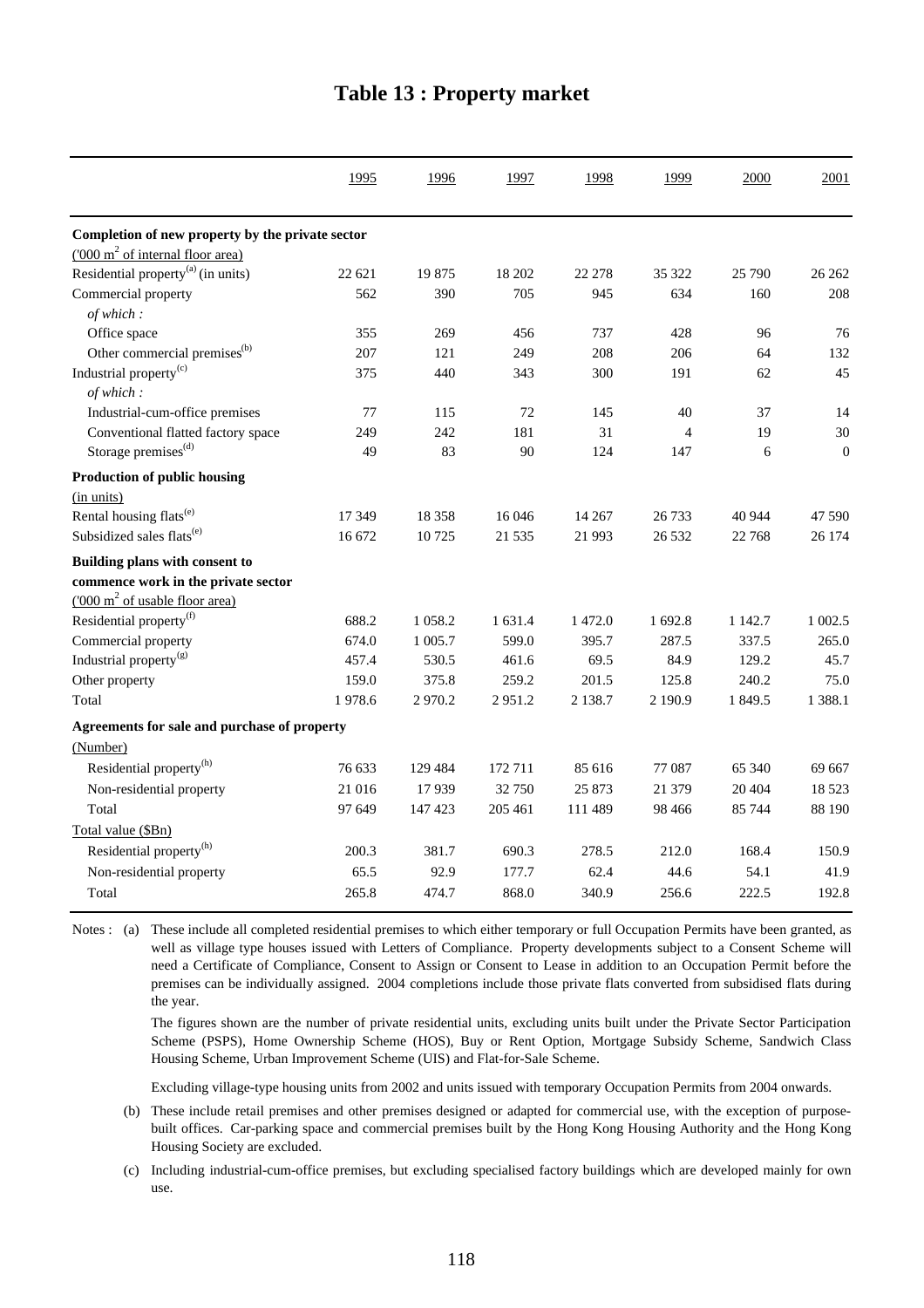|                                                               | 2002             | 2003           | 2004             |                  | 2004             |                  | 2005             |
|---------------------------------------------------------------|------------------|----------------|------------------|------------------|------------------|------------------|------------------|
|                                                               |                  |                |                  | Q2               | Q <sub>3</sub>   | Q4               | Q1               |
| Completion of new property by the private sector <sup>+</sup> |                  |                |                  |                  |                  |                  |                  |
| $(000 \text{ m}^2 \text{ of internal floor area})$            |                  |                |                  |                  |                  |                  |                  |
| Residential property <sup>(a)</sup> (in units)                | 31 052           | 26 397         | 26 036           | 7974             | 6697             | 6938             | 3 9 2 1          |
| Commercial property<br>of which:                              | 304              | 417            | 371              | 64               | 274              | 23               | 18               |
| Office space                                                  | 166              | 299            | 279              | 60               | 197              | 14               | $\mathbf{0}$     |
| Other commercial premises <sup>(b)</sup>                      | 139              | 118            | 91               | $\overline{4}$   | 77               | $\boldsymbol{9}$ | 18               |
| Industrial property <sup>(c)</sup><br>of which:               | 29               | 15             | $\mathbf{1}$     | $\mathbf{0}$     | $\mathbf{1}$     | $\theta$         | $\boldsymbol{0}$ |
| Industrial-cum-office premises                                | $\boldsymbol{0}$ | 15             | $\boldsymbol{0}$ | $\mathbf{0}$     | $\boldsymbol{0}$ | $\boldsymbol{0}$ | $\boldsymbol{0}$ |
| Conventional flatted factory space                            | 3                | $\theta$       | $\mathbf{1}$     | $\mathbf{0}$     | 1                | $\theta$         | $\boldsymbol{0}$ |
| Storage premises <sup>(d)</sup>                               | 27               | $\overline{0}$ | $\overline{0}$   | $\overline{0}$   | $\overline{0}$   | $\overline{0}$   | $\boldsymbol{0}$ |
| Production of public housing                                  |                  |                |                  |                  |                  |                  |                  |
| (in units)                                                    |                  |                |                  |                  |                  |                  |                  |
| Rental housing flats <sup>(e)</sup>                           | 20 154           | 13 9 8 6       | 20 947           | 5 6 4 6          | 4 2 4 8          | 5 5 5 0          | 9571             |
| Subsidized sales flats <sup>(e)</sup>                         | 2 2 2 4          | 320            | $\boldsymbol{0}$ | $\boldsymbol{0}$ | $\boldsymbol{0}$ | $\boldsymbol{0}$ | $\boldsymbol{0}$ |
| Building plans with consent to                                |                  |                |                  |                  |                  |                  |                  |
| commence work in the private sector                           |                  |                |                  |                  |                  |                  |                  |
| $(000 \text{ m}^2 \text{ of usable floor area})$              |                  |                |                  |                  |                  |                  |                  |
| Residential property <sup>(f)</sup>                           | 790.0            | 1 0 38.4       | 530.0            | 191.4            | 41.4             | 48.0             | 104.6            |
| Commercial property                                           | 365.3            | 200.0          | 161.3            | 32.3             | 80.4             | 31.9             | 46.2             |
| Industrial property <sup>(g)</sup>                            | 107.1            | 0.8            | 16.4             | 0.0              | 9.3              | 7.1              | 0.0              |
| Other property                                                | 109.3            | 444.2          | 407.1            | 44.7             | 62.8             | 65.7             | 132.2            |
| Total                                                         | 1 371.8          | 1 683.3        | 1 1 1 4 .8       | 268.4            | 193.9            | 152.8            | 283.0            |
| Agreements for sale and purchase of property                  |                  |                |                  |                  |                  |                  |                  |
| (Number)                                                      |                  |                |                  |                  |                  |                  |                  |
| Residential property <sup>(h)</sup>                           | 72 974           | 71 576         | 100 630          | 23 7 36          | 20 012           | 28 25 8          | 24 842           |
| Non-residential property                                      | 12 947           | 15 7 33        | 22 850           | 5718             | 4529             | 6868             | 5 1 6 5          |
| Total                                                         | 85 921           | 87 309         | 123 480          | 29 4 5 4         | 24 5 41          | 35 1 26          | 30 007           |
| Total value (\$Bn)                                            |                  |                |                  |                  |                  |                  |                  |
| Residential property <sup>(h)</sup>                           | 154.3            | 153.6          | 276.7            | 64.3             | 49.6             | 85.4             | 73.5             |
| Non-residential property                                      | 31.1             | 35.8           | 75.1             | 19.0             | 12.6             | 26.8             | 20.0             |
| Total                                                         | 185.4            | 189.4          | 351.8            | 83.3             | 62.2             | 112.2            | 93.4             |

#### **Table 13 : Property market (cont'd)**

Notes (cont'd) : (d)

Including storage premises at the container terminals and the airport.

(e) The Housing Authority housing production figures have been revised from 1998. The revision was to exhaustively cover all housing production and to count projects (including surplus HOS projects) which underwent transfer of usage at the time of disposal and according to their actual usage. Moreover, surplus HOS courts and blocks pending disposal are excluded from production statistics until they are disposed. Rental and sales flats projects of the Housing Society are included.

(f) As from 1995, the classification of residential property has been revised to include developments under the UIS of the Housing Society, but to exclude developments under the HOS and the PSPS of the Housing

(g) Including multi-purpose industrial premises designed also for office use.

(h) It should be noted that primary sales of units under the HOS and the Tenants Purchase Scheme are not covered in this table, as sale and purchase agreements are commonly not required for these transactions. Also sale and purchase agreements for primary sales of units under the PSPS are not included in the row on residential property, yet they are included in the row on non-residential property, and thus also in the row for the total.

(+) Figures for 2004 and 2005 are provisional figures.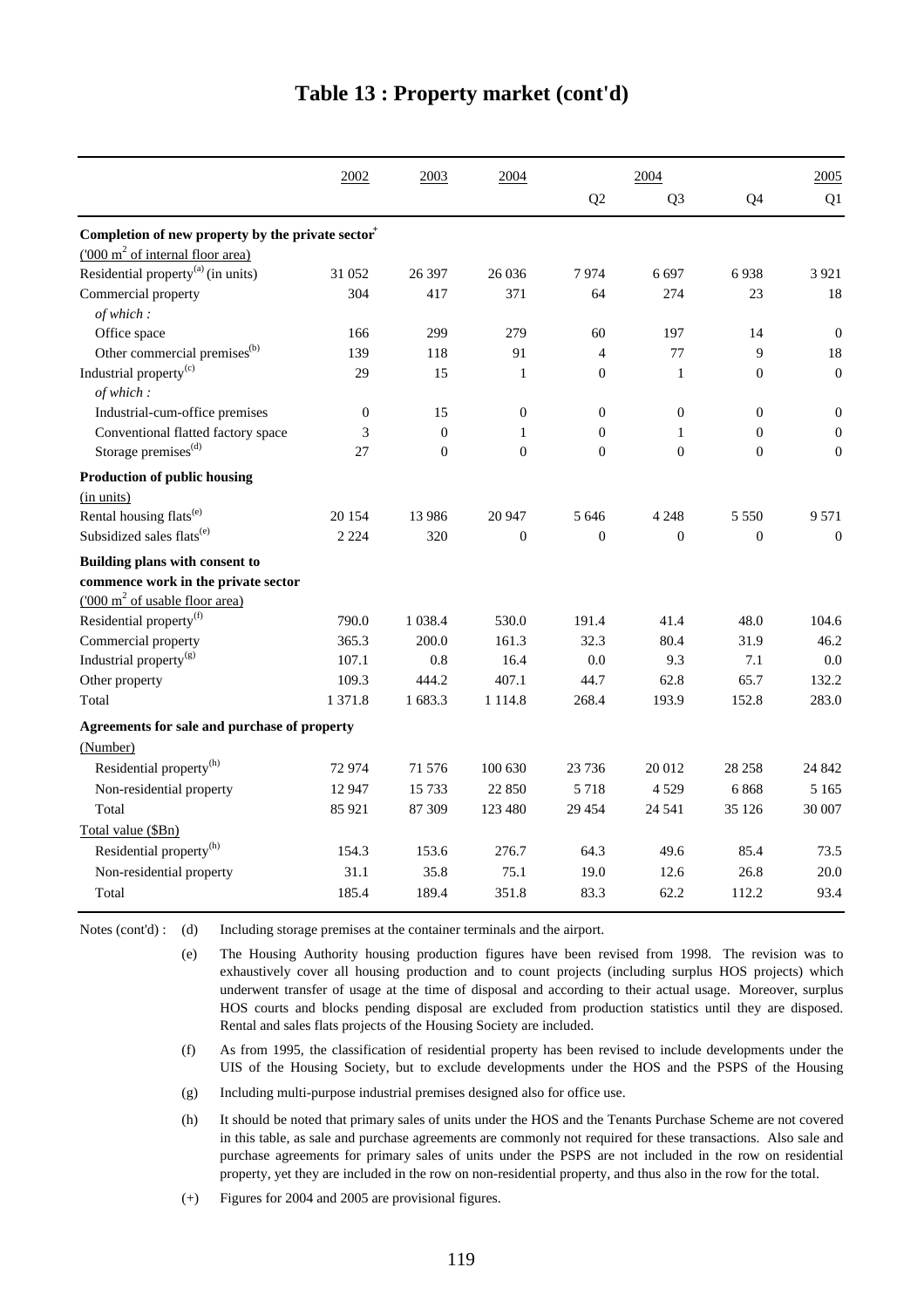|                                        | 1995    | 1996    | 1997   | 1998    | 1999    | 2000    | 2001    |
|----------------------------------------|---------|---------|--------|---------|---------|---------|---------|
| $(Index (1999=100))$                   |         |         |        |         |         |         |         |
| Property price indices :               |         |         |        |         |         |         |         |
| Residential flats <sup>(a)</sup>       | 107.3   | 116.9   | 163.1  | 117.1   | 100.0   | 89.6    | 78.7    |
| Office space <sup>(b)</sup>            | 194.6   | 188.4   | 213.1  | 134.5   | 100.0   | 89.9    | 78.7    |
| Shopping space                         | 129.7   | 134.0   | 177.3  | 128.3   | 100.0   | 93.6    | 86.8    |
| Flatted factory space                  | 198.7   | 171.4   | 168.9  | 131.8   | 100.0   | 91.2    | 82.0    |
| Property rental indices <sup>(c)</sup> |         |         |        |         |         |         |         |
| Residential flats                      | 120.7   | 119.0   | 134.5  | 112.6   | 100.0   | 98.1    | 95.4    |
| Office space <sup>(b)</sup>            | 178.6   | 152.3   | 156.8  | 135.9   | 100.0   | 98.5    | 101.0   |
| Shopping space                         | 117.8   | 117.8   | 123.5  | 111.2   | 100.0   | 101.3   | 99.4    |
| Flatted factory space                  | 146.9   | 132.4   | 132.5  | 118.1   | 100.0   | 95.4    | 90.3    |
| (% change)                             |         |         |        |         |         |         |         |
| Property price indices :               |         |         |        |         |         |         |         |
| Residential flats <sup>(a)</sup>       | $-6.6$  | 8.9     | 39.5   | $-28.2$ | $-14.6$ | $-10.4$ | $-12.2$ |
| Office space <sup>(b)</sup>            | $-15.5$ | $-3.2$  | 13.1   | $-36.9$ | $-25.7$ | $-10.1$ | $-12.5$ |
| Shopping space                         | $-2.8$  | 3.3     | 32.3   | $-27.6$ | $-22.1$ | $-6.4$  | $-7.3$  |
| Flatted factory space                  | $-11.2$ | $-13.7$ | $-1.5$ | $-22.0$ | $-24.1$ | $-8.8$  | $-10.1$ |
| Property rental indices <sup>(c)</sup> |         |         |        |         |         |         |         |
| Residential flats                      | 2.2     | $-1.4$  | 13.0   | $-16.3$ | $-11.2$ | $-1.9$  | $-2.8$  |
| Office space <sup>(b)</sup>            | $-1.8$  | $-14.7$ | 3.0    | $-13.3$ | $-26.4$ | $-1.5$  | 2.5     |
| Shopping space                         | 1.1     | ∗       | 4.8    | $-10.0$ | $-10.1$ | 1.3     | $-1.9$  |
| Flatted factory space                  | $-1.7$  | $-9.9$  | 0.1    | $-10.9$ | $-15.3$ | $-4.6$  | $-5.3$  |

#### **Table 14 : Property prices and rentals**

(a) Notes : (a) Figures refer to prices of existing flats traded in the secondary market, but not new flats sold in the primary market.

- (b) Since 2000, price and rental indices for office space in the private sector have been recompiled according to the revised grading criteria for office space. Hence, the figures from 2000 onwards are not strictly comparable to those in the earlier years.
- (c) All rental indices shown in this table have been adjusted for concessionary leasing terms such as provision of refurbishment, granting of rent-free periods, and waiver of miscellaneous charges, if known.

For residential property, their changes in rentals cover only new tenancies for which rentals are freshly determined. For non-residential property, their changes in rentals cover also lease renewals upon which rentals may be revised.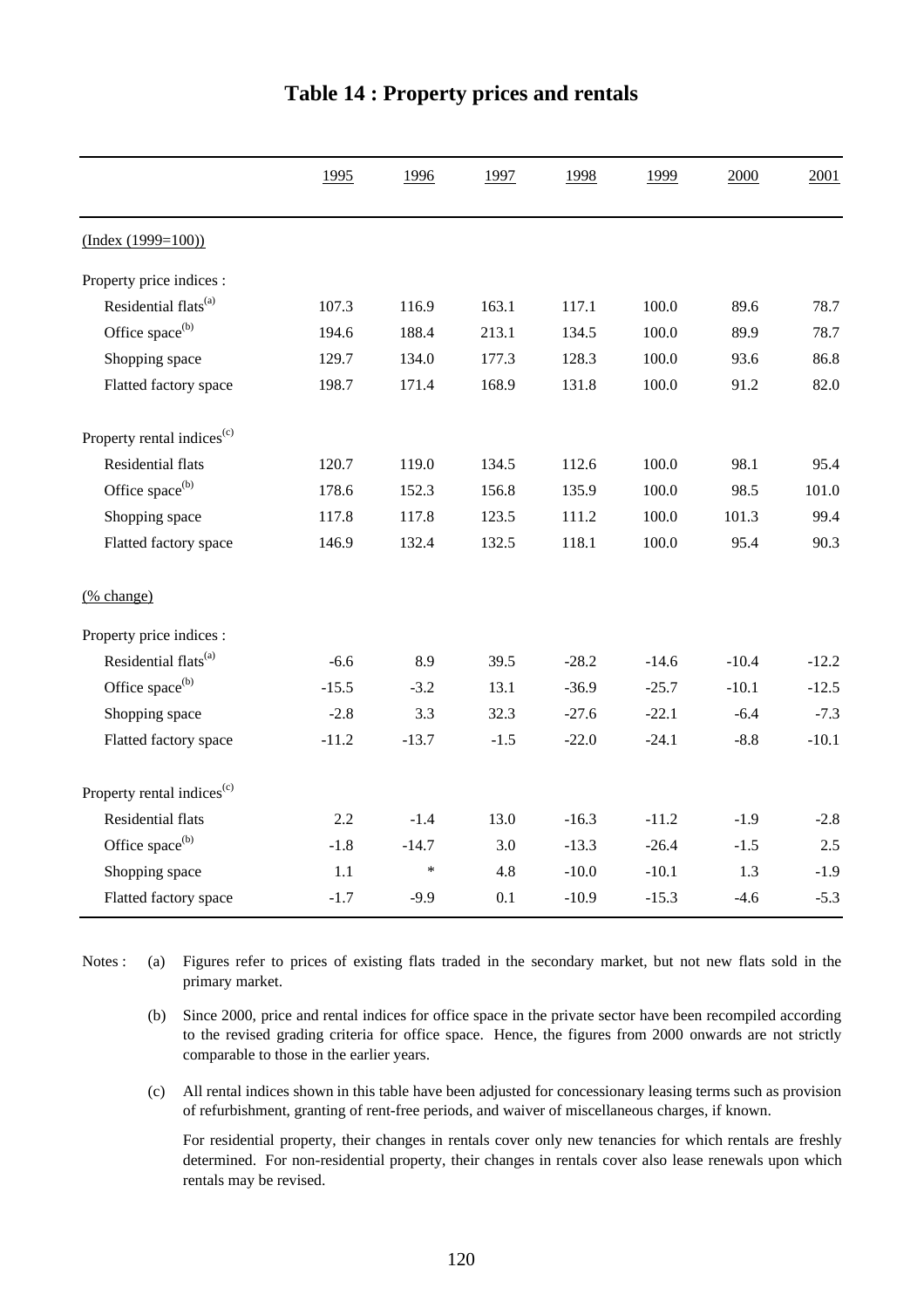|                                        | 2002<br>2003 |         | $2004$ <sup>#</sup> |       | 2004           | 2005            |        |  |
|----------------------------------------|--------------|---------|---------------------|-------|----------------|-----------------|--------|--|
|                                        |              |         |                     | Q2    | Q <sub>3</sub> | ${\bf Q4}^{\#}$ | $Q1^+$ |  |
| $(Index (1999=100))$                   |              |         |                     |       |                |                 |        |  |
| Property price indices :               |              |         |                     |       |                |                 |        |  |
| Residential flats <sup>(a)</sup>       | 69.9         | 61.6    | 78.0                | 77.2  | 77.8           | 83.4            | 88.9   |  |
| Office space <sup>(b)</sup>            | 68.4         | 62.5    | 98.9                | 97.2  | 99.4           | 110.2           | 120.2  |  |
| Shopping space                         | 85.0         | 85.5    | 118.6               | 115.2 | 118.6          | 131.1           | 139.4  |  |
| Flatted factory space                  | 74.8         | 71.7    | 88.2                | 83.5  | 90.7           | 98.1            | 106.6  |  |
| Property rental indices <sup>(c)</sup> |              |         |                     |       |                |                 |        |  |
| <b>Residential flats</b>               | 83.4         | 73.6    | 77.7                | 77.4  | 78.6           | 80.2            | 82.6   |  |
| Office space <sup>(b)</sup>            | 85.4         | 74.6    | 78.1                | 76.8  | 79.0           | 82.0            | 87.3   |  |
| Shopping space                         | 92.9         | 86.4    | 92.9                | 92.0  | 94.4           | 96.3            | 96.3   |  |
| Flatted factory space                  | 82.7         | 74.9    | 77.3                | 76.8  | 77.5           | 79.2            | 81.2   |  |
| (% change over a year earlier)         |              |         |                     |       |                |                 |        |  |
| Property price indices :               |              |         |                     |       |                |                 |        |  |
| Residential flats <sup>(a)</sup>       | $-11.2$      | $-11.9$ | 26.6                | 29.1  | 31.2           | 29.5            | 20.8   |  |
| Office space <sup>(b)</sup>            | $-13.1$      | $-8.6$  | 58.2                | 64.7  | 61.4           | 63.3            | 35.7   |  |
| Shopping space                         | $-2.1$       | 0.6     | 38.7                | 41.3  | 41.0           | 37.6            | 27.5   |  |
| Flatted factory space                  | $-8.8$       | $-4.1$  | 23.0                | 19.3  | 28.3           | 33.1            | 32.6   |  |
| Property rental indices <sup>(c)</sup> |              |         |                     |       |                |                 |        |  |
| <b>Residential flats</b>               | $-12.6$      | $-11.8$ | 5.6                 | 5.0   | 9.3            | 11.1            | 10.4   |  |
| Office space <sup>(b)</sup>            | $-15.4$      | $-12.6$ | 4.7                 | 3.4   | 10.2           | 12.2            | 17.5   |  |
| Shopping space                         | $-6.5$       | $-7.0$  | 7.5                 | 9.4   | 11.2           | 10.2            | 8.3    |  |
| Flatted factory space                  | $-8.4$       | $-9.4$  | 3.2                 | 4.1   | 7.3            | 6.6             | 7.3    |  |

## **Table 14 : Property prices and rentals (cont'd)**

Notes (cont'd) : (#) Figures for non-residential property are provisional.

(+) Provisional figures.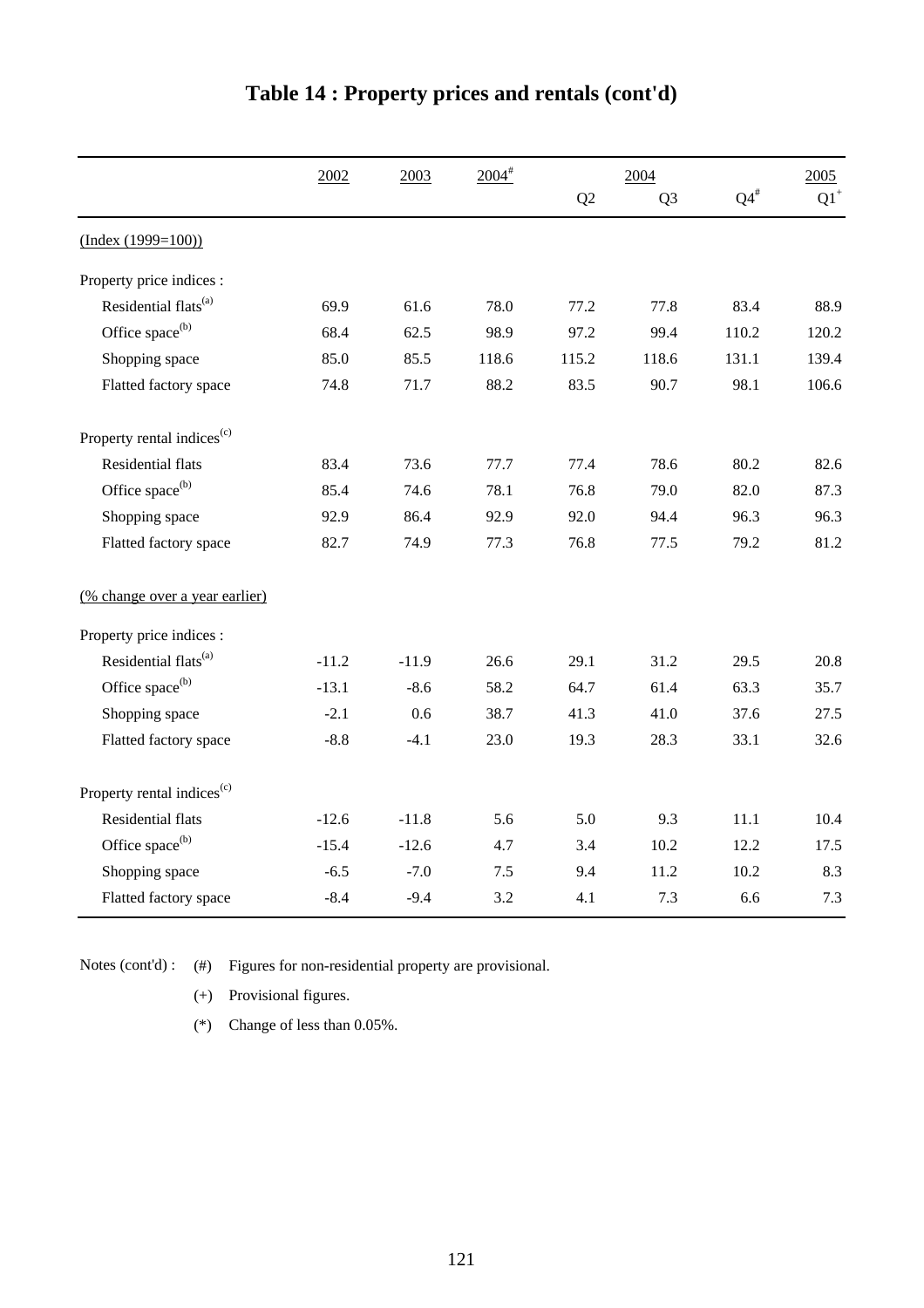|                                                              | 1995      | 1996      | 1997                     | 1998      | 1999      | 2000      | 2001      |
|--------------------------------------------------------------|-----------|-----------|--------------------------|-----------|-----------|-----------|-----------|
| (as at end of period)                                        |           |           |                          |           |           |           |           |
| Hong Kong dollar money supply (\$Mn):                        |           |           |                          |           |           |           |           |
| M1                                                           | 171,642   | 198,311   | 188,135                  | 178,260   | 205,339   | 203,966   | 229,841   |
| $M2^{(a)}$                                                   | 1,260,427 | 1,503,603 | 1,666,419                | 1,828,691 | 1,923,481 | 1,987,963 | 1,998,774 |
| $M3^{(a)}$                                                   | 1,278,288 | 1,520,461 | 1,684,325                | 1,840,824 | 1,935,471 | 2,002,358 | 2,016,635 |
| Total money supply (\$Mn)                                    |           |           |                          |           |           |           |           |
| M1                                                           | 190,471   | 217,460   | 208,093                  | 197,666   | 225,156   | 243,847   | 258,056   |
| M <sub>2</sub>                                               | 2,282,849 | 2,532,236 | 2,788,808                | 3,111,942 | 3,386,196 | 3,649,492 | 3,550,060 |
| M <sub>3</sub>                                               | 2,363,963 | 2,611,636 | 2,871,425                | 3,168,199 | 3,434,467 | 3,692,753 | 3,594,130 |
| Deposit <sup>(b)</sup> (\$Mn)                                |           |           |                          |           |           |           |           |
| HK\$                                                         | 1,171,627 | 1,400,077 | 1,551,555                | 1,699,726 | 1,773,169 | 1,851,177 | 1,854,651 |
| Foreign currency                                             | 1,054,612 | 1,058,180 | 1,158,728                | 1,300,302 | 1,477,448 | 1,676,670 | 1,551,852 |
| Total                                                        | 2,226,238 | 2,458,256 | 2,710,282                | 3,000,027 | 3,250,617 | 3,527,847 | 3,406,502 |
| Loans and advances (\$Mn)                                    |           |           |                          |           |           |           |           |
| HK\$                                                         | 1,237,330 | 1,447,844 | 1,742,481                | 1,695,027 | 1,607,126 | 1,652,191 | 1,647,684 |
| Foreign currency                                             | 2,501,228 | 2,467,045 | 2,379,189                | 1,609,400 | 1,205,784 | 809,259   | 537,301   |
| Total                                                        | 3,738,558 | 3,914,890 | 4,121,670                | 3,304,427 | 2,812,910 | 2,461,450 | 2,184,986 |
| Nominal Effective Exchange Rate Indices                      |           |           |                          |           |           |           |           |
| $\left(\text{Jan } 2000 = 100\right)^{(c)(d)}$               |           |           |                          |           |           |           |           |
| Trade-weighted                                               | 91.6      | 94.0      | 98.0                     | 103.4     | 100.9     | 101.7     | 104.7     |
| Import-weighted                                              | 89.6      | 93.0      | 97.9                     | 105.5     | 101.4     | 101.5     | 105.1     |
| Export-weighted                                              | 93.7      | 95.1      | 98.1                     | 101.3     | 100.4     | 101.9     | 104.3     |
| (% change)                                                   |           |           |                          |           |           |           |           |
| Hong Kong dollar money supply:                               |           |           |                          |           |           |           |           |
| M1                                                           | 2.2       | 15.5      | $-5.1$                   | $-5.2$    | 15.2      | $-0.7$    | 12.7      |
| $M2^{(a)}$                                                   | 15.1      | 19.3      | $\overline{\phantom{a}}$ | 9.7       | 5.2       | 3.4       | 0.5       |
| $M3^{(a)}$                                                   | 14.9      | 18.9      | $\overline{\phantom{a}}$ | 9.3       | 5.1       | 3.5       | 0.7       |
| Total money supply:                                          |           |           |                          |           |           |           |           |
| M1                                                           | 2.8       | 14.2      | $-4.3$                   | $-5.0$    | 13.9      | 8.3       | 5.8       |
| M2                                                           | 14.6      | 10.9      | $\overline{\phantom{a}}$ | 11.6      | $8.8\,$   | 7.8       | $-2.7$    |
| M <sub>3</sub>                                               | 14.2      | 10.5      | $\overline{\phantom{a}}$ | 10.3      | 8.4       | $7.5$     | $-2.7$    |
| $Deposit^{(b)}$                                              |           |           |                          |           |           |           |           |
| HK\$                                                         | 15.3      | 19.5      | $-$                      | 9.5       | 4.3       | 4.4       | 0.2       |
| Foreign currency                                             | 13.5      | 0.3       | $-$                      | 12.2      | 13.6      | 13.5      | $-7.4$    |
| Total                                                        | 14.4      | 10.4      | $\overline{\phantom{a}}$ | 10.7      | 8.4       | 8.5       | $-3.4$    |
| Loans and advances                                           |           |           |                          |           |           |           |           |
| HK\$                                                         | 10.5      | 17.0      | 20.4                     | $-2.7$    | $-5.2$    | $2.8\,$   | $-0.3$    |
| Foreign currency                                             | 16.6      | $-1.4$    | $-3.6$                   | $-32.4$   | $-25.1$   | $-32.9$   | $-33.6$   |
| Total                                                        | 14.5      | 4.7       | 5.3                      | $-19.8$   | $-14.9$   | $-12.5$   | $-11.2$   |
| Nominal Effective Exchange Rate Indices ${}^{\text{(c)(d)}}$ |           |           |                          |           |           |           |           |
| Trade-weighted                                               | $-4.0$    | 2.6       | 4.3                      | 5.5       | $-2.4$    | $\rm 0.8$ | 2.9       |
| Import-weighted                                              | $-4.3$    | 3.8       | 5.3                      | 7.8       | $-3.9$    | 0.1       | 3.5       |
| Export-weighted                                              | $-3.6$    | 1.5       | 3.2                      | 3.3       | $-0.9$    | 1.5       | 2.4       |

#### **Table 15 : Monetary aggregates**

Definition of Terms :

The Hong Kong Dollar Money Supply is the Hong Kong dollar component of the respective monetary aggregate. Starting from April 1997, money supply definition has been revised to include short-term Exchange Fund placement of less than one month in the monetary aggregates. As such, figures after 1997 cannot be compared with those in the previous period.

Total Money Supply:

M1: Legal tender notes and coins with the public, plus customers' demand deposits with licensed banks.

M2: M1 plus customers' savings and time deposits with licensed banks, plus negotiable certificates of deposit issued by licensed banks and held outside the monetary sector.

M3: M2 plus customers' deposits with restricted licence banks and deposit-taking companies, plus negotiable certificates of deposit issued by such institutions and held outside the monetary sector.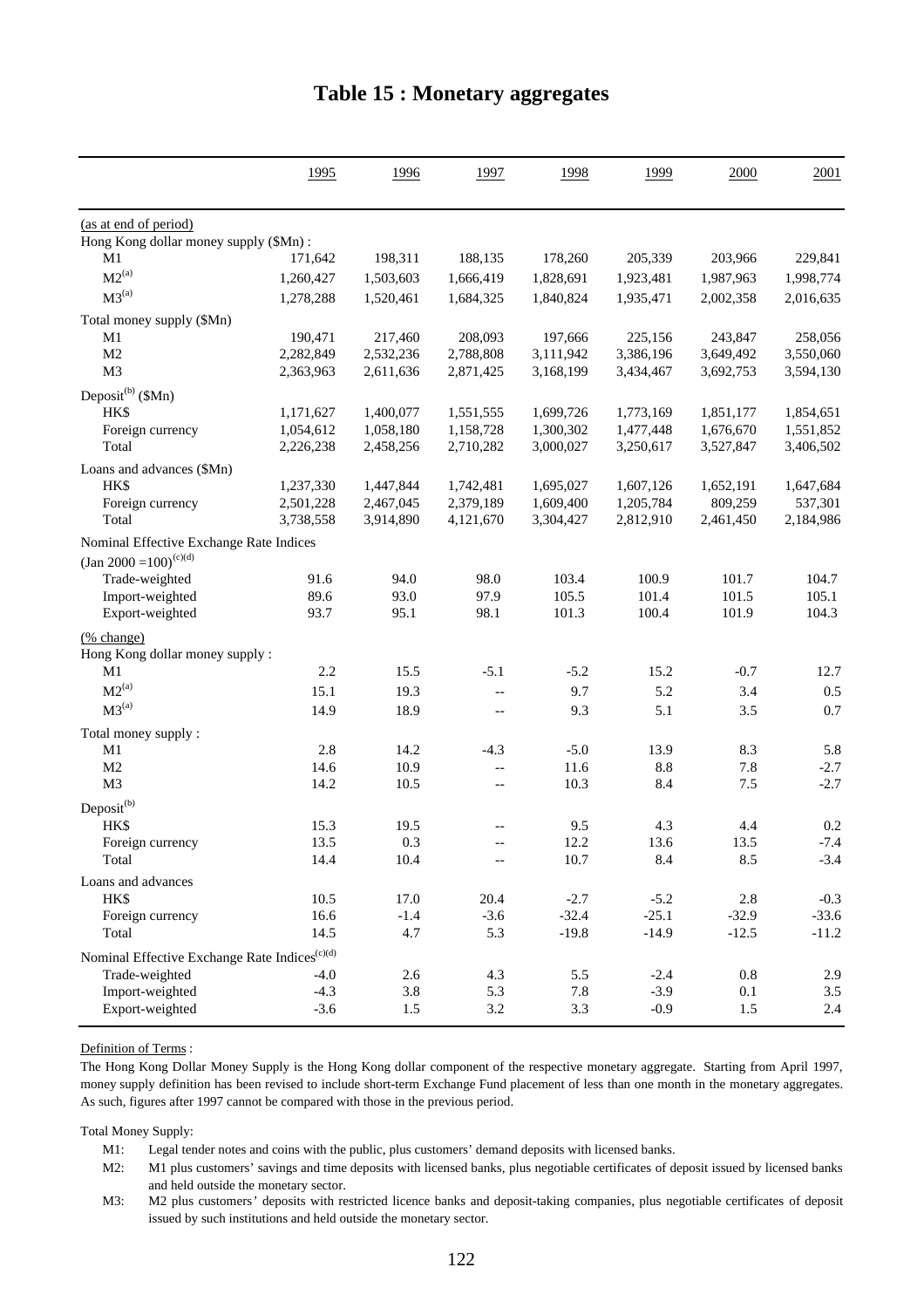| Q <sub>2</sub><br>Q <sub>3</sub><br>Q4<br>Q1<br>(as at end of period)<br>Hong Kong dollar money supply (\$Mn):<br>M1<br>259,411<br>354,752<br>412,629<br>385,100<br>371,163<br>412,629<br>387,168<br>$M2^{(a)}$<br>1,984,049<br>2,107,269<br>2,208,591<br>2,067,979<br>2,070,191<br>2,208,591<br>2,201,393<br>$M3^{(a)}$<br>2,004,225<br>2,122,861<br>2,219,523<br>2,083,144<br>2,084,012<br>2,219,523<br>2,214,594<br>Total money supply (\$Mn)<br>M1<br>295,650<br>413,423<br>484,494<br>447,638<br>445,001<br>484,494<br>464,340<br>3,518,326<br>3,813,442<br>4,166,706<br>3,908,156<br>4,164,250<br>M <sub>2</sub><br>3,827,314<br>4,166,706<br>M <sub>3</sub><br>3,858,044<br>3,561,852<br>4,189,511<br>3,875,750<br>3,948,801<br>4,189,511<br>4,189,596<br>HK\$<br>1,824,911<br>1,930,790<br>2,017,878<br>1,883,625<br>1,881,039<br>2,017,878<br>2,004,436<br>1,492,631<br>1,636,227<br>1,848,145<br>1,685,935<br>1,751,226<br>1,848,145<br>1,848,632<br>Foreign currency<br>Total<br>3,567,018<br>3,866,023<br>3,569,560<br>3,632,265<br>3,866,023<br>3,853,068<br>3,317,542<br>Loans and advances (\$Mn)<br>HK\$<br>1,699,069<br>1,615,667<br>1,573,079<br>1,666,766<br>1,606,403<br>1,605,858<br>1,666,766<br>460,659<br>462,000<br>488,965<br>468,779<br>481,657<br>Foreign currency<br>472,911<br>488,965<br>2,076,325<br>Total<br>2,035,079<br>2,155,730<br>2,075,182<br>2,078,769<br>2,155,730<br>2,180,726<br>Nominal Effective Exchange Rate Indices<br>$\left(\text{Jan } 2000 = 100\right)^{(c)(d)}$<br>Trade-weighted<br>100.7<br>98.3<br>98.8<br>97.3<br>104.0<br>98.7<br>96.2<br>Import-weighted<br>104.7<br>101.6<br>99.2<br>99.7<br>99.7<br>98.2<br>96.9<br>Export-weighted<br>103.3<br>99.8<br>97.3<br>97.9<br>97.7<br>96.4<br>95.5<br>(% change over a year earlier)<br>Hong Kong dollar money supply:<br>12.9<br>39.0<br>2.9<br>M1<br>36.8<br>16.3<br>24.1<br>16.3<br>$M2^{(a)}$<br>$-0.7$<br>6.2<br>4.8<br>2.8<br>0.7<br>4.8<br>6.4<br>$M3^{(a)}$<br>6.2<br>$-0.6$<br>5.9<br>4.6<br>2.6<br>0.6<br>4.6<br>Total money supply:<br>14.6<br>6.4<br>M <sub>1</sub><br>39.8<br>17.2<br>39.3<br>27.4<br>17.2<br>9.2<br>M <sub>2</sub><br>$-0.9$<br>8.4<br>9.3<br>6.8<br>6.5<br>9.3<br>M <sub>3</sub><br>8.3<br>8.6<br>6.4<br>8.6<br>8.6<br>$-0.9$<br>6.9<br>Deposit <sup>(b)</sup><br>5.8<br>4.5<br>2.3<br>4.5<br><b>HKS</b><br>$-1.6$<br>$-0.3$<br>6.2<br>$-3.8$<br>9.6<br>13.0<br>11.8<br>13.2<br>13.0<br>10.8<br>Foreign currency<br>8.4<br>Total<br>$-2.6$<br>$7.5\,$<br>6.5<br>5.8<br>8.4<br>8.4<br>Loans and advances<br>$-2.6$<br>HK\$<br>$-1.9$<br>$6.0\,$<br>$0.6\,$<br>$2.4\,$<br>$6.0\,$<br>8.1<br>0.3<br>Foreign currency<br>$-14.3$<br>5.8<br>$2.8\,$<br>5.2<br>5.8<br>2.4<br>5.9<br>$-5.0$<br>$-2.0$<br>5.9<br>3.0<br>6.8<br>Total<br>1.1<br>Nominal Effective Exchange Rate Indices $^{\left( c\right) \left( d\right) }$<br>Trade-weighted<br>$-3.2$<br>$-2.4$<br>$-2.2$<br>$-2.1$<br>$-2.2$<br>$-0.7$<br>$-2.2$<br>$-3.0$<br>Import-weighted<br>$-0.4$<br>$-2.4$<br>$-2.4$<br>$-2.0$<br>$-2.1$<br>$-2.5$<br>$-3.4$<br>$-2.5$<br>$-2.2$<br>$-2.0$<br>Export-weighted<br>$-1.0$<br>$-2.0$<br>$-2.2$ |                               | 2002 | 2003 | 2004 | 2004 | 2005 |
|---------------------------------------------------------------------------------------------------------------------------------------------------------------------------------------------------------------------------------------------------------------------------------------------------------------------------------------------------------------------------------------------------------------------------------------------------------------------------------------------------------------------------------------------------------------------------------------------------------------------------------------------------------------------------------------------------------------------------------------------------------------------------------------------------------------------------------------------------------------------------------------------------------------------------------------------------------------------------------------------------------------------------------------------------------------------------------------------------------------------------------------------------------------------------------------------------------------------------------------------------------------------------------------------------------------------------------------------------------------------------------------------------------------------------------------------------------------------------------------------------------------------------------------------------------------------------------------------------------------------------------------------------------------------------------------------------------------------------------------------------------------------------------------------------------------------------------------------------------------------------------------------------------------------------------------------------------------------------------------------------------------------------------------------------------------------------------------------------------------------------------------------------------------------------------------------------------------------------------------------------------------------------------------------------------------------------------------------------------------------------------------------------------------------------------------------------------------------------------------------------------------------------------------------------------------------------------------------------------------------------------------------------------------------------------------------------------------------------------------------------------------------------------------------------------------------------------------------------------------------------------------------------------------------------------------------------------------------------------------------------------------------------------------------------------------------------------------------------------------------------------------|-------------------------------|------|------|------|------|------|
|                                                                                                                                                                                                                                                                                                                                                                                                                                                                                                                                                                                                                                                                                                                                                                                                                                                                                                                                                                                                                                                                                                                                                                                                                                                                                                                                                                                                                                                                                                                                                                                                                                                                                                                                                                                                                                                                                                                                                                                                                                                                                                                                                                                                                                                                                                                                                                                                                                                                                                                                                                                                                                                                                                                                                                                                                                                                                                                                                                                                                                                                                                                                       |                               |      |      |      |      |      |
|                                                                                                                                                                                                                                                                                                                                                                                                                                                                                                                                                                                                                                                                                                                                                                                                                                                                                                                                                                                                                                                                                                                                                                                                                                                                                                                                                                                                                                                                                                                                                                                                                                                                                                                                                                                                                                                                                                                                                                                                                                                                                                                                                                                                                                                                                                                                                                                                                                                                                                                                                                                                                                                                                                                                                                                                                                                                                                                                                                                                                                                                                                                                       |                               |      |      |      |      |      |
|                                                                                                                                                                                                                                                                                                                                                                                                                                                                                                                                                                                                                                                                                                                                                                                                                                                                                                                                                                                                                                                                                                                                                                                                                                                                                                                                                                                                                                                                                                                                                                                                                                                                                                                                                                                                                                                                                                                                                                                                                                                                                                                                                                                                                                                                                                                                                                                                                                                                                                                                                                                                                                                                                                                                                                                                                                                                                                                                                                                                                                                                                                                                       |                               |      |      |      |      |      |
|                                                                                                                                                                                                                                                                                                                                                                                                                                                                                                                                                                                                                                                                                                                                                                                                                                                                                                                                                                                                                                                                                                                                                                                                                                                                                                                                                                                                                                                                                                                                                                                                                                                                                                                                                                                                                                                                                                                                                                                                                                                                                                                                                                                                                                                                                                                                                                                                                                                                                                                                                                                                                                                                                                                                                                                                                                                                                                                                                                                                                                                                                                                                       |                               |      |      |      |      |      |
|                                                                                                                                                                                                                                                                                                                                                                                                                                                                                                                                                                                                                                                                                                                                                                                                                                                                                                                                                                                                                                                                                                                                                                                                                                                                                                                                                                                                                                                                                                                                                                                                                                                                                                                                                                                                                                                                                                                                                                                                                                                                                                                                                                                                                                                                                                                                                                                                                                                                                                                                                                                                                                                                                                                                                                                                                                                                                                                                                                                                                                                                                                                                       |                               |      |      |      |      |      |
|                                                                                                                                                                                                                                                                                                                                                                                                                                                                                                                                                                                                                                                                                                                                                                                                                                                                                                                                                                                                                                                                                                                                                                                                                                                                                                                                                                                                                                                                                                                                                                                                                                                                                                                                                                                                                                                                                                                                                                                                                                                                                                                                                                                                                                                                                                                                                                                                                                                                                                                                                                                                                                                                                                                                                                                                                                                                                                                                                                                                                                                                                                                                       |                               |      |      |      |      |      |
|                                                                                                                                                                                                                                                                                                                                                                                                                                                                                                                                                                                                                                                                                                                                                                                                                                                                                                                                                                                                                                                                                                                                                                                                                                                                                                                                                                                                                                                                                                                                                                                                                                                                                                                                                                                                                                                                                                                                                                                                                                                                                                                                                                                                                                                                                                                                                                                                                                                                                                                                                                                                                                                                                                                                                                                                                                                                                                                                                                                                                                                                                                                                       |                               |      |      |      |      |      |
|                                                                                                                                                                                                                                                                                                                                                                                                                                                                                                                                                                                                                                                                                                                                                                                                                                                                                                                                                                                                                                                                                                                                                                                                                                                                                                                                                                                                                                                                                                                                                                                                                                                                                                                                                                                                                                                                                                                                                                                                                                                                                                                                                                                                                                                                                                                                                                                                                                                                                                                                                                                                                                                                                                                                                                                                                                                                                                                                                                                                                                                                                                                                       |                               |      |      |      |      |      |
|                                                                                                                                                                                                                                                                                                                                                                                                                                                                                                                                                                                                                                                                                                                                                                                                                                                                                                                                                                                                                                                                                                                                                                                                                                                                                                                                                                                                                                                                                                                                                                                                                                                                                                                                                                                                                                                                                                                                                                                                                                                                                                                                                                                                                                                                                                                                                                                                                                                                                                                                                                                                                                                                                                                                                                                                                                                                                                                                                                                                                                                                                                                                       |                               |      |      |      |      |      |
|                                                                                                                                                                                                                                                                                                                                                                                                                                                                                                                                                                                                                                                                                                                                                                                                                                                                                                                                                                                                                                                                                                                                                                                                                                                                                                                                                                                                                                                                                                                                                                                                                                                                                                                                                                                                                                                                                                                                                                                                                                                                                                                                                                                                                                                                                                                                                                                                                                                                                                                                                                                                                                                                                                                                                                                                                                                                                                                                                                                                                                                                                                                                       |                               |      |      |      |      |      |
|                                                                                                                                                                                                                                                                                                                                                                                                                                                                                                                                                                                                                                                                                                                                                                                                                                                                                                                                                                                                                                                                                                                                                                                                                                                                                                                                                                                                                                                                                                                                                                                                                                                                                                                                                                                                                                                                                                                                                                                                                                                                                                                                                                                                                                                                                                                                                                                                                                                                                                                                                                                                                                                                                                                                                                                                                                                                                                                                                                                                                                                                                                                                       | Deposit <sup>(b)</sup> (\$Mn) |      |      |      |      |      |
|                                                                                                                                                                                                                                                                                                                                                                                                                                                                                                                                                                                                                                                                                                                                                                                                                                                                                                                                                                                                                                                                                                                                                                                                                                                                                                                                                                                                                                                                                                                                                                                                                                                                                                                                                                                                                                                                                                                                                                                                                                                                                                                                                                                                                                                                                                                                                                                                                                                                                                                                                                                                                                                                                                                                                                                                                                                                                                                                                                                                                                                                                                                                       |                               |      |      |      |      |      |
|                                                                                                                                                                                                                                                                                                                                                                                                                                                                                                                                                                                                                                                                                                                                                                                                                                                                                                                                                                                                                                                                                                                                                                                                                                                                                                                                                                                                                                                                                                                                                                                                                                                                                                                                                                                                                                                                                                                                                                                                                                                                                                                                                                                                                                                                                                                                                                                                                                                                                                                                                                                                                                                                                                                                                                                                                                                                                                                                                                                                                                                                                                                                       |                               |      |      |      |      |      |
|                                                                                                                                                                                                                                                                                                                                                                                                                                                                                                                                                                                                                                                                                                                                                                                                                                                                                                                                                                                                                                                                                                                                                                                                                                                                                                                                                                                                                                                                                                                                                                                                                                                                                                                                                                                                                                                                                                                                                                                                                                                                                                                                                                                                                                                                                                                                                                                                                                                                                                                                                                                                                                                                                                                                                                                                                                                                                                                                                                                                                                                                                                                                       |                               |      |      |      |      |      |
|                                                                                                                                                                                                                                                                                                                                                                                                                                                                                                                                                                                                                                                                                                                                                                                                                                                                                                                                                                                                                                                                                                                                                                                                                                                                                                                                                                                                                                                                                                                                                                                                                                                                                                                                                                                                                                                                                                                                                                                                                                                                                                                                                                                                                                                                                                                                                                                                                                                                                                                                                                                                                                                                                                                                                                                                                                                                                                                                                                                                                                                                                                                                       |                               |      |      |      |      |      |
|                                                                                                                                                                                                                                                                                                                                                                                                                                                                                                                                                                                                                                                                                                                                                                                                                                                                                                                                                                                                                                                                                                                                                                                                                                                                                                                                                                                                                                                                                                                                                                                                                                                                                                                                                                                                                                                                                                                                                                                                                                                                                                                                                                                                                                                                                                                                                                                                                                                                                                                                                                                                                                                                                                                                                                                                                                                                                                                                                                                                                                                                                                                                       |                               |      |      |      |      |      |
|                                                                                                                                                                                                                                                                                                                                                                                                                                                                                                                                                                                                                                                                                                                                                                                                                                                                                                                                                                                                                                                                                                                                                                                                                                                                                                                                                                                                                                                                                                                                                                                                                                                                                                                                                                                                                                                                                                                                                                                                                                                                                                                                                                                                                                                                                                                                                                                                                                                                                                                                                                                                                                                                                                                                                                                                                                                                                                                                                                                                                                                                                                                                       |                               |      |      |      |      |      |
|                                                                                                                                                                                                                                                                                                                                                                                                                                                                                                                                                                                                                                                                                                                                                                                                                                                                                                                                                                                                                                                                                                                                                                                                                                                                                                                                                                                                                                                                                                                                                                                                                                                                                                                                                                                                                                                                                                                                                                                                                                                                                                                                                                                                                                                                                                                                                                                                                                                                                                                                                                                                                                                                                                                                                                                                                                                                                                                                                                                                                                                                                                                                       |                               |      |      |      |      |      |
|                                                                                                                                                                                                                                                                                                                                                                                                                                                                                                                                                                                                                                                                                                                                                                                                                                                                                                                                                                                                                                                                                                                                                                                                                                                                                                                                                                                                                                                                                                                                                                                                                                                                                                                                                                                                                                                                                                                                                                                                                                                                                                                                                                                                                                                                                                                                                                                                                                                                                                                                                                                                                                                                                                                                                                                                                                                                                                                                                                                                                                                                                                                                       |                               |      |      |      |      |      |
|                                                                                                                                                                                                                                                                                                                                                                                                                                                                                                                                                                                                                                                                                                                                                                                                                                                                                                                                                                                                                                                                                                                                                                                                                                                                                                                                                                                                                                                                                                                                                                                                                                                                                                                                                                                                                                                                                                                                                                                                                                                                                                                                                                                                                                                                                                                                                                                                                                                                                                                                                                                                                                                                                                                                                                                                                                                                                                                                                                                                                                                                                                                                       |                               |      |      |      |      |      |
|                                                                                                                                                                                                                                                                                                                                                                                                                                                                                                                                                                                                                                                                                                                                                                                                                                                                                                                                                                                                                                                                                                                                                                                                                                                                                                                                                                                                                                                                                                                                                                                                                                                                                                                                                                                                                                                                                                                                                                                                                                                                                                                                                                                                                                                                                                                                                                                                                                                                                                                                                                                                                                                                                                                                                                                                                                                                                                                                                                                                                                                                                                                                       |                               |      |      |      |      |      |
|                                                                                                                                                                                                                                                                                                                                                                                                                                                                                                                                                                                                                                                                                                                                                                                                                                                                                                                                                                                                                                                                                                                                                                                                                                                                                                                                                                                                                                                                                                                                                                                                                                                                                                                                                                                                                                                                                                                                                                                                                                                                                                                                                                                                                                                                                                                                                                                                                                                                                                                                                                                                                                                                                                                                                                                                                                                                                                                                                                                                                                                                                                                                       |                               |      |      |      |      |      |
|                                                                                                                                                                                                                                                                                                                                                                                                                                                                                                                                                                                                                                                                                                                                                                                                                                                                                                                                                                                                                                                                                                                                                                                                                                                                                                                                                                                                                                                                                                                                                                                                                                                                                                                                                                                                                                                                                                                                                                                                                                                                                                                                                                                                                                                                                                                                                                                                                                                                                                                                                                                                                                                                                                                                                                                                                                                                                                                                                                                                                                                                                                                                       |                               |      |      |      |      |      |
|                                                                                                                                                                                                                                                                                                                                                                                                                                                                                                                                                                                                                                                                                                                                                                                                                                                                                                                                                                                                                                                                                                                                                                                                                                                                                                                                                                                                                                                                                                                                                                                                                                                                                                                                                                                                                                                                                                                                                                                                                                                                                                                                                                                                                                                                                                                                                                                                                                                                                                                                                                                                                                                                                                                                                                                                                                                                                                                                                                                                                                                                                                                                       |                               |      |      |      |      |      |
|                                                                                                                                                                                                                                                                                                                                                                                                                                                                                                                                                                                                                                                                                                                                                                                                                                                                                                                                                                                                                                                                                                                                                                                                                                                                                                                                                                                                                                                                                                                                                                                                                                                                                                                                                                                                                                                                                                                                                                                                                                                                                                                                                                                                                                                                                                                                                                                                                                                                                                                                                                                                                                                                                                                                                                                                                                                                                                                                                                                                                                                                                                                                       |                               |      |      |      |      |      |
|                                                                                                                                                                                                                                                                                                                                                                                                                                                                                                                                                                                                                                                                                                                                                                                                                                                                                                                                                                                                                                                                                                                                                                                                                                                                                                                                                                                                                                                                                                                                                                                                                                                                                                                                                                                                                                                                                                                                                                                                                                                                                                                                                                                                                                                                                                                                                                                                                                                                                                                                                                                                                                                                                                                                                                                                                                                                                                                                                                                                                                                                                                                                       |                               |      |      |      |      |      |
|                                                                                                                                                                                                                                                                                                                                                                                                                                                                                                                                                                                                                                                                                                                                                                                                                                                                                                                                                                                                                                                                                                                                                                                                                                                                                                                                                                                                                                                                                                                                                                                                                                                                                                                                                                                                                                                                                                                                                                                                                                                                                                                                                                                                                                                                                                                                                                                                                                                                                                                                                                                                                                                                                                                                                                                                                                                                                                                                                                                                                                                                                                                                       |                               |      |      |      |      |      |
|                                                                                                                                                                                                                                                                                                                                                                                                                                                                                                                                                                                                                                                                                                                                                                                                                                                                                                                                                                                                                                                                                                                                                                                                                                                                                                                                                                                                                                                                                                                                                                                                                                                                                                                                                                                                                                                                                                                                                                                                                                                                                                                                                                                                                                                                                                                                                                                                                                                                                                                                                                                                                                                                                                                                                                                                                                                                                                                                                                                                                                                                                                                                       |                               |      |      |      |      |      |
|                                                                                                                                                                                                                                                                                                                                                                                                                                                                                                                                                                                                                                                                                                                                                                                                                                                                                                                                                                                                                                                                                                                                                                                                                                                                                                                                                                                                                                                                                                                                                                                                                                                                                                                                                                                                                                                                                                                                                                                                                                                                                                                                                                                                                                                                                                                                                                                                                                                                                                                                                                                                                                                                                                                                                                                                                                                                                                                                                                                                                                                                                                                                       |                               |      |      |      |      |      |
|                                                                                                                                                                                                                                                                                                                                                                                                                                                                                                                                                                                                                                                                                                                                                                                                                                                                                                                                                                                                                                                                                                                                                                                                                                                                                                                                                                                                                                                                                                                                                                                                                                                                                                                                                                                                                                                                                                                                                                                                                                                                                                                                                                                                                                                                                                                                                                                                                                                                                                                                                                                                                                                                                                                                                                                                                                                                                                                                                                                                                                                                                                                                       |                               |      |      |      |      |      |
|                                                                                                                                                                                                                                                                                                                                                                                                                                                                                                                                                                                                                                                                                                                                                                                                                                                                                                                                                                                                                                                                                                                                                                                                                                                                                                                                                                                                                                                                                                                                                                                                                                                                                                                                                                                                                                                                                                                                                                                                                                                                                                                                                                                                                                                                                                                                                                                                                                                                                                                                                                                                                                                                                                                                                                                                                                                                                                                                                                                                                                                                                                                                       |                               |      |      |      |      |      |
|                                                                                                                                                                                                                                                                                                                                                                                                                                                                                                                                                                                                                                                                                                                                                                                                                                                                                                                                                                                                                                                                                                                                                                                                                                                                                                                                                                                                                                                                                                                                                                                                                                                                                                                                                                                                                                                                                                                                                                                                                                                                                                                                                                                                                                                                                                                                                                                                                                                                                                                                                                                                                                                                                                                                                                                                                                                                                                                                                                                                                                                                                                                                       |                               |      |      |      |      |      |
|                                                                                                                                                                                                                                                                                                                                                                                                                                                                                                                                                                                                                                                                                                                                                                                                                                                                                                                                                                                                                                                                                                                                                                                                                                                                                                                                                                                                                                                                                                                                                                                                                                                                                                                                                                                                                                                                                                                                                                                                                                                                                                                                                                                                                                                                                                                                                                                                                                                                                                                                                                                                                                                                                                                                                                                                                                                                                                                                                                                                                                                                                                                                       |                               |      |      |      |      |      |
|                                                                                                                                                                                                                                                                                                                                                                                                                                                                                                                                                                                                                                                                                                                                                                                                                                                                                                                                                                                                                                                                                                                                                                                                                                                                                                                                                                                                                                                                                                                                                                                                                                                                                                                                                                                                                                                                                                                                                                                                                                                                                                                                                                                                                                                                                                                                                                                                                                                                                                                                                                                                                                                                                                                                                                                                                                                                                                                                                                                                                                                                                                                                       |                               |      |      |      |      |      |
|                                                                                                                                                                                                                                                                                                                                                                                                                                                                                                                                                                                                                                                                                                                                                                                                                                                                                                                                                                                                                                                                                                                                                                                                                                                                                                                                                                                                                                                                                                                                                                                                                                                                                                                                                                                                                                                                                                                                                                                                                                                                                                                                                                                                                                                                                                                                                                                                                                                                                                                                                                                                                                                                                                                                                                                                                                                                                                                                                                                                                                                                                                                                       |                               |      |      |      |      |      |
|                                                                                                                                                                                                                                                                                                                                                                                                                                                                                                                                                                                                                                                                                                                                                                                                                                                                                                                                                                                                                                                                                                                                                                                                                                                                                                                                                                                                                                                                                                                                                                                                                                                                                                                                                                                                                                                                                                                                                                                                                                                                                                                                                                                                                                                                                                                                                                                                                                                                                                                                                                                                                                                                                                                                                                                                                                                                                                                                                                                                                                                                                                                                       |                               |      |      |      |      |      |
|                                                                                                                                                                                                                                                                                                                                                                                                                                                                                                                                                                                                                                                                                                                                                                                                                                                                                                                                                                                                                                                                                                                                                                                                                                                                                                                                                                                                                                                                                                                                                                                                                                                                                                                                                                                                                                                                                                                                                                                                                                                                                                                                                                                                                                                                                                                                                                                                                                                                                                                                                                                                                                                                                                                                                                                                                                                                                                                                                                                                                                                                                                                                       |                               |      |      |      |      |      |
|                                                                                                                                                                                                                                                                                                                                                                                                                                                                                                                                                                                                                                                                                                                                                                                                                                                                                                                                                                                                                                                                                                                                                                                                                                                                                                                                                                                                                                                                                                                                                                                                                                                                                                                                                                                                                                                                                                                                                                                                                                                                                                                                                                                                                                                                                                                                                                                                                                                                                                                                                                                                                                                                                                                                                                                                                                                                                                                                                                                                                                                                                                                                       |                               |      |      |      |      |      |
|                                                                                                                                                                                                                                                                                                                                                                                                                                                                                                                                                                                                                                                                                                                                                                                                                                                                                                                                                                                                                                                                                                                                                                                                                                                                                                                                                                                                                                                                                                                                                                                                                                                                                                                                                                                                                                                                                                                                                                                                                                                                                                                                                                                                                                                                                                                                                                                                                                                                                                                                                                                                                                                                                                                                                                                                                                                                                                                                                                                                                                                                                                                                       |                               |      |      |      |      |      |
|                                                                                                                                                                                                                                                                                                                                                                                                                                                                                                                                                                                                                                                                                                                                                                                                                                                                                                                                                                                                                                                                                                                                                                                                                                                                                                                                                                                                                                                                                                                                                                                                                                                                                                                                                                                                                                                                                                                                                                                                                                                                                                                                                                                                                                                                                                                                                                                                                                                                                                                                                                                                                                                                                                                                                                                                                                                                                                                                                                                                                                                                                                                                       |                               |      |      |      |      |      |
|                                                                                                                                                                                                                                                                                                                                                                                                                                                                                                                                                                                                                                                                                                                                                                                                                                                                                                                                                                                                                                                                                                                                                                                                                                                                                                                                                                                                                                                                                                                                                                                                                                                                                                                                                                                                                                                                                                                                                                                                                                                                                                                                                                                                                                                                                                                                                                                                                                                                                                                                                                                                                                                                                                                                                                                                                                                                                                                                                                                                                                                                                                                                       |                               |      |      |      |      |      |
|                                                                                                                                                                                                                                                                                                                                                                                                                                                                                                                                                                                                                                                                                                                                                                                                                                                                                                                                                                                                                                                                                                                                                                                                                                                                                                                                                                                                                                                                                                                                                                                                                                                                                                                                                                                                                                                                                                                                                                                                                                                                                                                                                                                                                                                                                                                                                                                                                                                                                                                                                                                                                                                                                                                                                                                                                                                                                                                                                                                                                                                                                                                                       |                               |      |      |      |      |      |
|                                                                                                                                                                                                                                                                                                                                                                                                                                                                                                                                                                                                                                                                                                                                                                                                                                                                                                                                                                                                                                                                                                                                                                                                                                                                                                                                                                                                                                                                                                                                                                                                                                                                                                                                                                                                                                                                                                                                                                                                                                                                                                                                                                                                                                                                                                                                                                                                                                                                                                                                                                                                                                                                                                                                                                                                                                                                                                                                                                                                                                                                                                                                       |                               |      |      |      |      |      |
|                                                                                                                                                                                                                                                                                                                                                                                                                                                                                                                                                                                                                                                                                                                                                                                                                                                                                                                                                                                                                                                                                                                                                                                                                                                                                                                                                                                                                                                                                                                                                                                                                                                                                                                                                                                                                                                                                                                                                                                                                                                                                                                                                                                                                                                                                                                                                                                                                                                                                                                                                                                                                                                                                                                                                                                                                                                                                                                                                                                                                                                                                                                                       |                               |      |      |      |      |      |

#### **Table 15 : Monetary aggregates (cont'd)**

Notes : (a) Adjusted to include foreign currency swap deposits.

(b) Starting from April 1997, deposits include short-term Exchange Fund placements of less than one month. As such, figures after 1997 cannot be compared with those in the previous period.

(c) Period average.

(d) The Effective Exchange Rate Indices (EERIs) from January 2000 onwards are compiled on the basis of the average merchandise trade pattern from 1999 to 2000. The EERIs for the earlier periods are compiled on the basis of the average merchandise trade pattern in a much earlier period from 1991 to 1993, and have been re-scaled to the new base period for linking up with the new index series.

(--) Not applicable.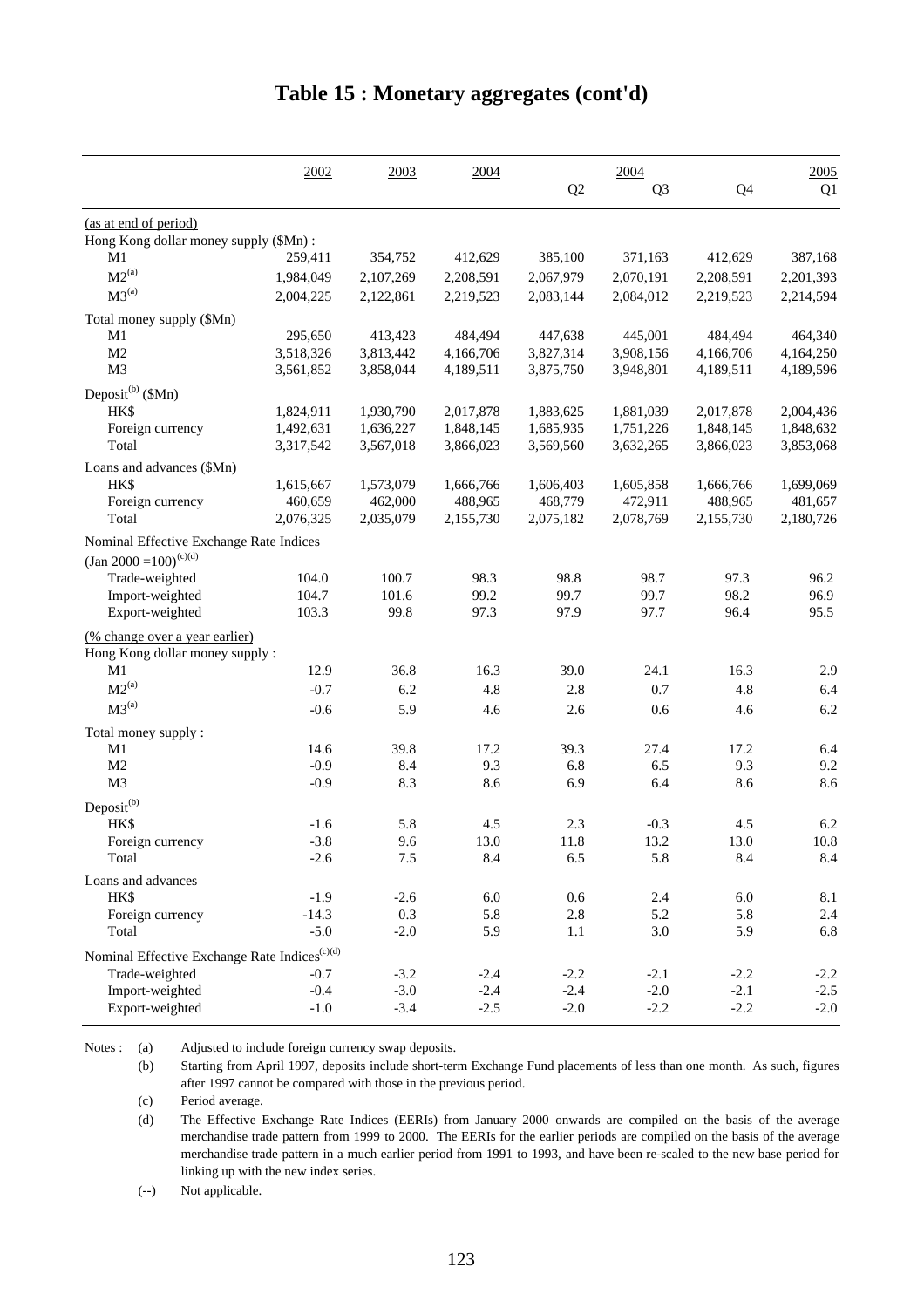|                                                             |         |         |         |         |         |        |        |                | $(\%)$ |
|-------------------------------------------------------------|---------|---------|---------|---------|---------|--------|--------|----------------|--------|
|                                                             | 2000    | 2001    | 2002    | 2003    | 2004    |        | 2004   |                |        |
|                                                             |         |         |         |         |         | Q1     | Q2     | Q <sub>3</sub> | Q4     |
| Wholesale trade                                             | 3.6     | $-12.0$ | $-10.7$ | $-5.0$  | 4.7     | 5.7    | 9.6    | 3.3            | 0.9    |
| Retail trade                                                | 3.8     | $-1.2$  | $-4.1$  | $-2.3$  | 10.8    | 8.4    | 19.0   | 8.5            | 8.3    |
| Import/export trade                                         | 12.0    | $-14.1$ | $-2.8$  | 6.5     | 12.4    | 14.3   | 15.6   | 11.6           | 9.1    |
| Restaurants                                                 | 2.1     | $-2.5$  | $-5.4$  | $-9.7$  | 10.1    | 3.7    | 21.4   | 8.2            | 8.9    |
| Hotels                                                      | 16.7    | $-7.6$  | $-2.3$  | $-19.7$ | 39.4    | 13.0   | 190.4  | 26.9           | 22.5   |
| Transport <sup>(a)</sup>                                    | 20.8    | $-2.4$  | 2.3     | 0.5     | 22.8    | 13.4   | 36.5   | 23.5           | 19.7   |
| Storage                                                     | 2.0     | $-14.9$ | $-19.6$ | $-4.5$  | 17.0    | 17.6   | 24.5   | 16.5           | 10.6   |
| Communications                                              | 8.7     | $-13.2$ | $-2.6$  | $-2.4$  | $1.0\,$ | $-3.7$ | 1.7    | 2.8            | 3.1    |
| Banking                                                     | $0.8\,$ | 2.7     | $-0.8$  | $\ast$  | 4.4     | 13.8   | $-1.4$ | $-2.7$         | 8.6    |
| Finance (other than banking)                                | 40.7    | $-12.6$ | $-14.3$ | 17.3    | 33.2    | 76.0   | 38.5   | 15.1           | 17.8   |
| Insurance                                                   | 13.1    | 14.2    | 10.3    | 19.1    | 22.3    | 29.1   | 28.6   | 15.7           | 17.7   |
| Real estate                                                 | $-0.1$  | $-16.9$ | $-2.5$  | 6.2     | 13.5    | 25.0   | 5.8    | 7.6            | 16.2   |
| <b>Business services</b>                                    | 2.4     | $-9.6$  | $-5.8$  | 0.5     | 8.3     | 7.6    | 10.1   | 6.6            | 8.7    |
| Film entertainment                                          | 14.4    | 15.2    | $-9.1$  | 2.3     | 3.7     | 4.2    | 14.5   | $2.0\,$        | $-4.3$ |
| Tourism, convention and exhibition<br>services <sup>+</sup> | 13.7    | $-3.8$  | 10.7    | $-7.3$  | 27.1    | 12.6   | 154.8  | 12.7           | 6.0    |
| Computer and information<br>services                        | 24.6    | $-11.6$ | 5.7     | 5.7     | 20.5    | 23.0   | 18.4   | 22.6           | 18.2   |

#### **Table 16 : Rates of change in business receipts indices for service industries/domains**

Notes : (a) Including business receipts from the Airport Authority Hong Kong.

(+) Figures for 2004 are provisional figures.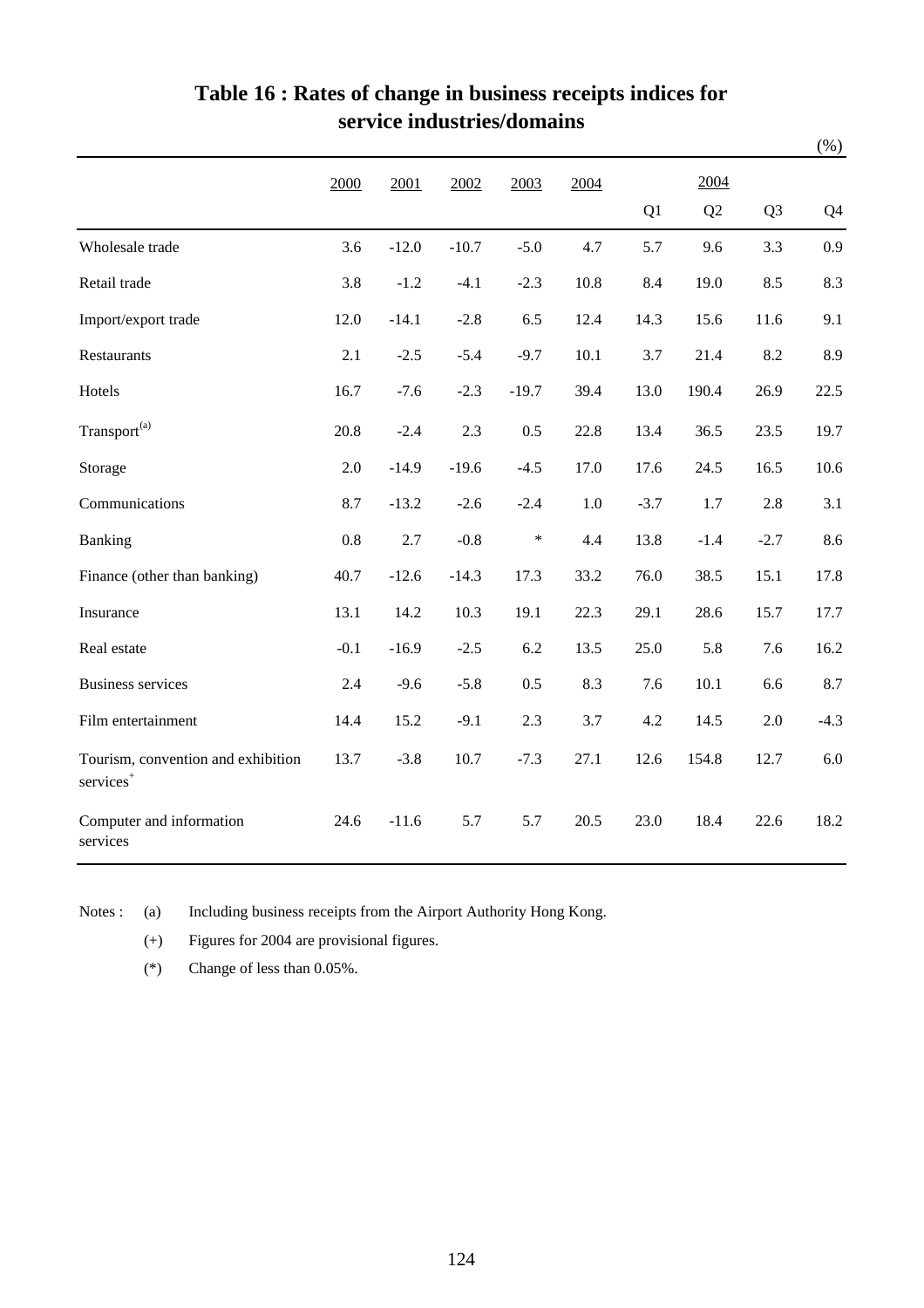|                                          | 2000        | 2001        | 2002        | 2003        | 2004        |                | 2004           |             | 2005        |
|------------------------------------------|-------------|-------------|-------------|-------------|-------------|----------------|----------------|-------------|-------------|
|                                          |             |             |             |             |             | Q <sub>2</sub> | Q <sub>3</sub> | Q4          | Q1          |
| (% )                                     |             |             |             |             |             |                |                |             |             |
| Labour force<br>participation rate       | 61.4        | 61.4        | 61.8        | 61.4        | 61.3        | 61.3           | 61.3           | 61.3        | 61.1        |
| Seasonally adjusted<br>unemployment rate | 4.9         | 5.1         | 7.3         | 7.9         | 6.8         | 6.9            | 6.8            | 6.5         | 6.1         |
| Underemployment rate                     | 2.8         | 2.5         | 3.0         | 3.5         | 3.3         | 3.5            | 3.2            | 3.1         | 3.1         |
| (000)                                    |             |             |             |             |             |                |                |             |             |
| Population of working age                | 5 4 9 8.7   | 5 5 7 9 . 2 | 5 642.8     | 5 694.0     | 5 7 5 5 .1  | 5 7 4 5 . 6    | 5 7 6 1.4      | 5 7 9 5 . 3 | 5 837.7     |
| Labour force                             | 3 3 7 4 . 2 | 3 4 2 7 .1  | 3 4 8 7 . 1 | 3 4 9 6.2   | 3 5 2 9 .0  | 3 5 2 2.7      | 3 5 3 1 .5     | 3 5 5 5 .4  | 3 5 6 5 .1  |
| Persons employed                         | 3 207.3     | 3 2 5 2 . 3 | 3 2 3 1.6   | 3 2 1 9 . 1 | 3 2 8 7 . 6 | 3 2 8 2.4      | 3 2 8 2.6      | 3 3 28.5    | 3 3 5 4 . 5 |
| Persons unemployed                       | 166.9       | 174.8       | 255.5       | 277.2       | 241.4       | 240.2          | 248.9          | 226.9       | 210.6       |
| Persons underemployed                    | 93.5        | 85.5        | 105.2       | 123.3       | 116.2       | 122.4          | 112.9          | 110.8       | 109.8       |
| (% change over a year earlier)           |             |             |             |             |             |                |                |             |             |
| Population of working age                | 1.6         | 1.5         | 1.1         | 0.9         | 1.1         | 1.2            | 1.0            | 1.1         | 2.1         |
| Labour force                             | 1.6         | 1.6         | 1.8         | 0.3         | 0.9         | 0.8            | 1.0            | 1.5         | 1.7         |
| Persons employed                         | 3.1         | 1.4         | $-0.6$      | $-0.4$      | 2.1         | 2.6            | 2.7            | 2.4         | 3.0         |
| Persons unemployed                       | $-19.6$     | 4.7         | 46.2        | 8.5         | $-12.9$     | $-19.4$        | $-16.4$        | $-10.7$     | $-15.6$     |
| Persons underemployed                    | $-3.5$      | $-8.6$      | 23.0        | 17.3        | $-5.7$      | $-18.5$        | $-10.9$        | $-4.5$      | $-7.6$      |

# **Table 17 : Labour force characteristics**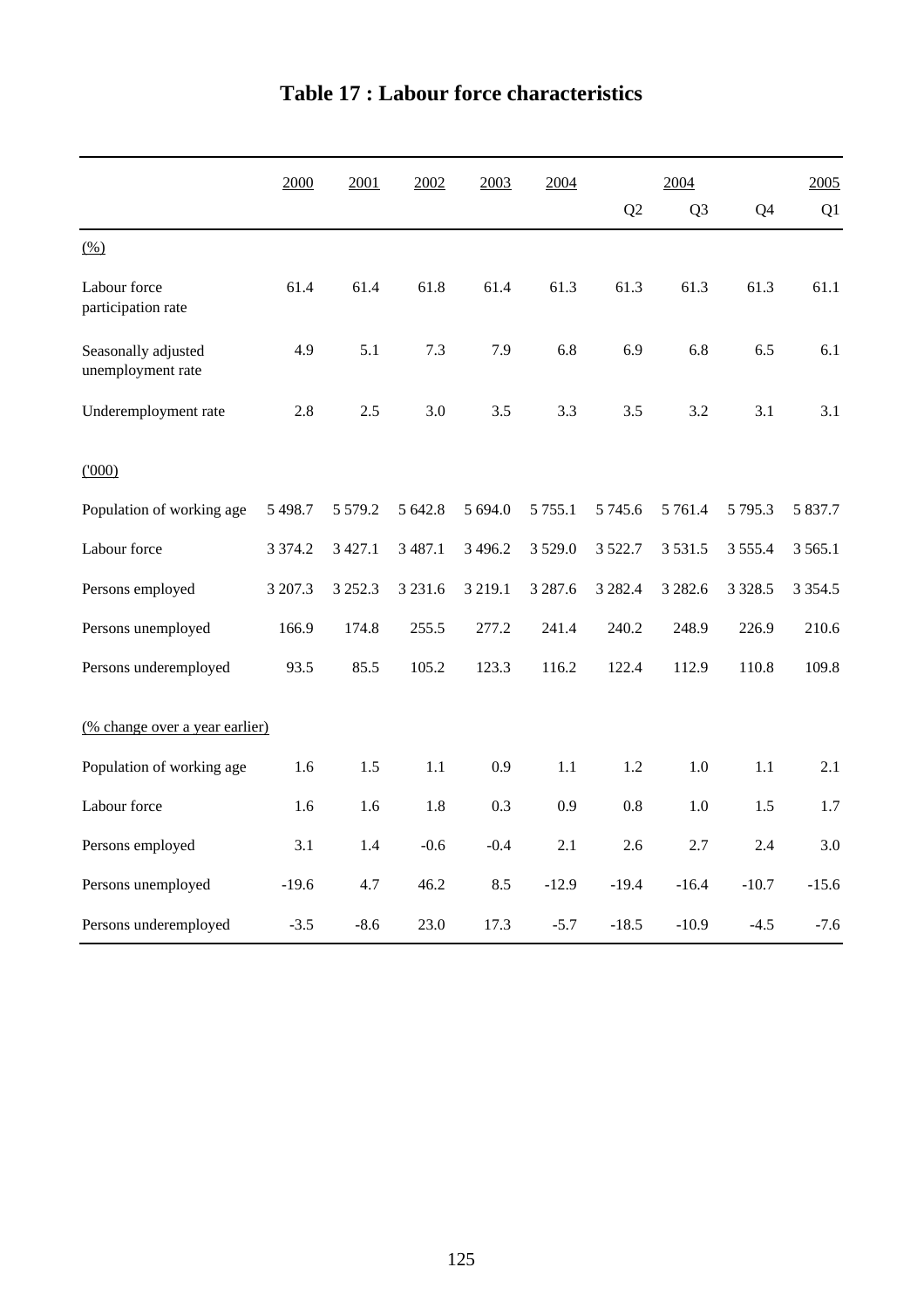|                                                                                     | 2000    | 2001    | 2002       | 2003    | 2004    |         |                                | 2004       |         |           |
|-------------------------------------------------------------------------------------|---------|---------|------------|---------|---------|---------|--------------------------------|------------|---------|-----------|
|                                                                                     |         |         |            |         |         | Mar     | Jun                            | <b>Sep</b> |         | Dec       |
| Major economic sector                                                               |         |         | (% change) |         |         |         | (% change over a year earlier) |            |         | No.       |
| <b>Manufacturing</b>                                                                | $-6.4$  | $-8.6$  | $-9.0$     | $-10.3$ | $-3.0$  | $-5.6$  | $-1.7$                         | $-2.8$     | $-1.8$  | 165 300   |
| of which:                                                                           |         |         |            |         |         |         |                                |            |         |           |
| Wearing apparel,<br>except footwear                                                 | $-11.6$ | $-14.9$ | $-19.3$    | $-11.6$ | $-0.8$  | $-1.6$  | 1.2                            | $-2.6$     | $\ast$  | 22 500    |
| <b>Textiles</b>                                                                     | $-7.4$  | $-8.7$  | $-1.1$     | $-16.8$ | $-11.1$ | $-16.7$ | $-16.3$                        | $-8.4$     | $-1.6$  | 20 000    |
| Electronics                                                                         | 4.7     | $-17.4$ | $-13.1$    | $-18.9$ | $-2.3$  | $-7.1$  | 0.6                            | $-2.8$     | 0.3     | 15 500    |
| Plastic products                                                                    | $-11.8$ | $-16.4$ | $-17.0$    | $-19.1$ | $-16.8$ | $-12.6$ | $-17.0$                        | $-22.8$    | $-14.5$ | 3 3 0 0   |
| Fabricated metal                                                                    | $-8.8$  | $-16.9$ | $-14.6$    | $-20.7$ | $-4.9$  | $-0.4$  | $-10.2$                        | $-1.1$     | $-8.4$  | 5 600     |
| products, except<br>machinery and<br>equipment                                      |         |         |            |         |         |         |                                |            |         |           |
| Wholesale, retail,                                                                  | 4.7     | $-1.2$  | $-2.3$     | $-3.0$  | 2.9     | 0.4     | 3.2                            | 4.9        | 3.0     | 1 003 500 |
| import/export trades,<br>restaurants and hotels<br>of which:                        |         |         |            |         |         |         |                                |            |         |           |
| Wholesale, retail and                                                               | 5.5     | $-1.9$  | $-1.6$     | $-1.9$  | 2.1     | $-0.3$  | 1.6                            | 4.4        | 2.6     | 792 500   |
| import/export trades                                                                |         |         |            |         |         |         |                                |            |         |           |
| Restaurants and hotels                                                              | 1.7     | 1.2     | $-4.8$     | $-7.3$  | 6.0     | 3.2     | 9.7                            | 6.6        | 4.7     | 210 900   |
| Transport, storage and<br>communications                                            | 2.6     | 2.4     | $-1.8$     | $-4.4$  | 3.7     | 2.1     | 4.7                            | 4.1        | 4.0     | 181 300   |
| of which:                                                                           |         |         |            |         |         |         |                                |            |         |           |
| Land transport                                                                      | $-2.3$  | 2.6     | $-0.3$     | 0.5     | $-2.2$  | $-0.9$  | $-3.0$                         | $-3.2$     | $-1.7$  | 38 200    |
| Water transport                                                                     | 0.3     | 3.3     | 1.0        | $-3.6$  | 0.1     | $-1.8$  | 4.3                            | $-4.0$     | 2.2     | 28 000    |
| Services allied to<br>transport                                                     | 5.9     | $-0.8$  | 1.1        | $-3.7$  | 10.3    | 3.0     | 11.7                           | 14.1       | 12.7    | 58 400    |
| Financing, insurance,<br>real estate and<br>business services<br>of which:          | 5.3     | 1.6     | $-1.3$     | $-1.9$  | 3.6     | 1.4     | 3.6                            | 3.7        | 5.6     | 447400    |
| Financial institutions                                                              | 0.1     | $-0.5$  | $-5.6$     | $-6.5$  | 1.1     | $-2.5$  | 3.2                            | 2.4        | 1.4     | 122 400   |
| Insurance                                                                           | $-1.1$  | 7.1     | 0.3        | 1.2     | 2.4     | 3.0     | $-0.3$                         | $-0.6$     | 7.7     | 29 100    |
| Real estate                                                                         | $-0.7$  | $-3.0$  | 5.2        | 0.7     | 2.2     | 1.1     | 1.8                            | 4.2        | 1.8     | 87 500    |
| <b>Business services</b><br>except machinery<br>and equipment rental<br>and leasing | 13.6    | 4.5     | $-1.2$     | $-0.2$  | 6.0     | 3.8     | 5.3                            | 4.9        | 9.8     | 207 800   |
| Community, social and                                                               | 3.2     | 7.2     | 5.9        | 2.9     | 3.2     | 3.5     | 4.4                            | 0.4        | 4.5     | 435 200   |
| personal services<br>of which:                                                      |         |         |            |         |         |         |                                |            |         |           |
| Sanitary and similar<br>services                                                    | 4.3     | 5.1     | 13.8       | $6.0\,$ | 1.5     | 3.2     | 3.6                            | $0.2\,$    | $-0.7$  | 57 400    |
| <b>Education</b> services                                                           | 3.3     | 6.9     | 2.5        | 2.9     | 1.8     | 2.9     | 1.9                            | $\ast$     | 2.4     | 131 900   |
| Medical, dental and<br>other health services                                        | $-0.3$  | 5.5     | 3.2        | $-0.3$  | $2.5\,$ | 1.8     | 2.1                            | 2.6        | 3.7     | 75 800    |
| Welfare institutions                                                                | 10.6    | 25.4    | 11.9       | 13.9    | 2.1     | 4.7     | 7.0                            | $-1.1$     | $-1.2$  | 53 900    |
| Civil Service $^{(a)}$                                                              | $-2.2$  | $-3.5$  | $-3.7$     | $-2.4$  | $-3.8$  | $-3.6$  | $-3.9$                         | $-3.8$     | $-3.8$  | 158 400   |

## **Table 18 : Employment in selected major economic sectors**

Notes : (a) These figures cover only those employed on Civil Service terms of appointment. Judicial officers, consultants, contract staff and temporary staff not appointed on Civil Service terms are not included.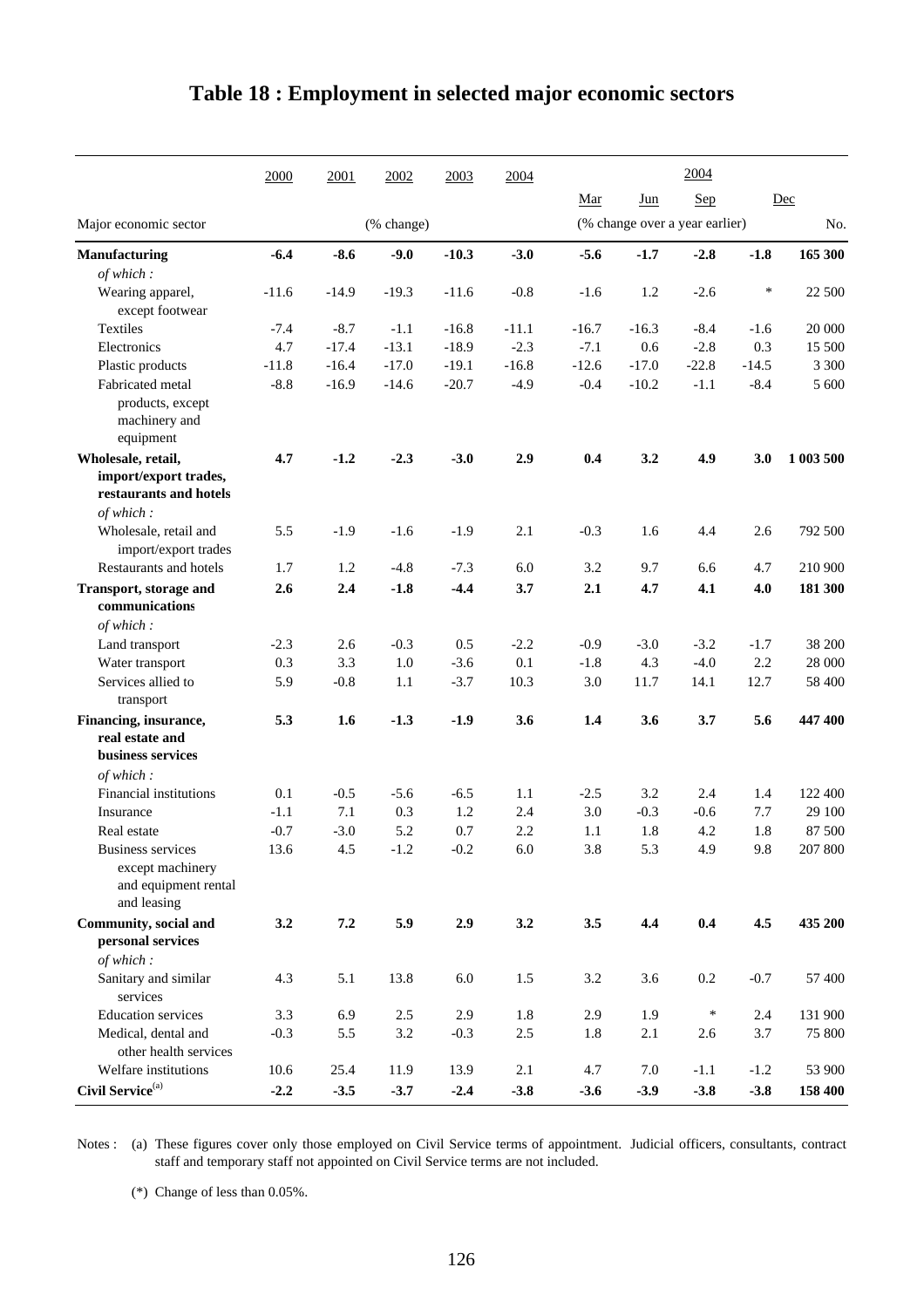|                                | 2000   | 2001     | 2002    | 2003    | 2004    |          | 2004    |         |         |
|--------------------------------|--------|----------|---------|---------|---------|----------|---------|---------|---------|
|                                |        |          |         |         |         | Mar      | Jun     | Sep     | Dec     |
| (number)                       |        |          |         |         |         |          |         |         |         |
| <b>Building</b> sites          |        |          |         |         |         |          |         |         |         |
| Private sector                 | 34 024 | 40 556   | 40 017  | 33 892  | 33 619  | 34 684   | 36 077  | 33 142  | 30 571  |
| Public sector <sup>(a)</sup>   | 27 254 | 17 183   | 11 727  | 13 4 49 | 10 5 65 | 13 043   | 11 004  | 9688    | 8 5 2 6 |
| Sub-total                      | 61 277 | 57 738   | 51 744  | 47 341  | 44 184  | 47 727   | 47 081  | 42 830  | 39 097  |
| Civil engineering sites        |        |          |         |         |         |          |         |         |         |
| Private sector                 | 1657   | 2633     | 2869    | 2755    | 2 5 6 4 | 2065     | 2 6 6 4 | 2672    | 2855    |
| Public sector <sup>(a)</sup>   | 16 666 | 19 9 31  | 18 611  | 17466   | 16772   | 16 289   | 16 820  | 16 980  | 16 9 99 |
| Sub-total                      | 18 322 | 22 5 6 4 | 21 480  | 20 221  | 19 3 36 | 18 3 5 4 | 19 4 84 | 19652   | 19854   |
| <b>Total</b>                   | 79 599 | 80 30 2  | 73 223  | 67562   | 63 520  | 66 081   | 66 565  | 62 482  | 58 951  |
| (% change over a year earlier) |        |          |         |         |         |          |         |         |         |
| <b>Building</b> sites          |        |          |         |         |         |          |         |         |         |
| Private sector                 | 9.1    | 19.2     | $-1.3$  | $-15.3$ | $-0.8$  | $-2.3$   | 12.0    | $-2.9$  | $-9.4$  |
| Public sector <sup>(a)</sup>   | 0.4    | $-37.0$  | $-31.8$ | 14.7    | $-21.4$ | $-7.7$   | $-25.4$ | $-23.7$ | $-30.2$ |
| Sub-total                      | 5.1    | $-5.8$   | $-10.4$ | $-8.5$  | $-6.7$  | $-3.8$   | 0.3     | $-8.5$  | $-14.9$ |
| Civil engineering sites        |        |          |         |         |         |          |         |         |         |
| Private sector                 | 9.7    | 58.9     | 9.0     | $-4.0$  | $-6.9$  | $-33.0$  | 15.0    | $-22.6$ | 31.7    |
| Public sector <sup>(a)</sup>   | 49.9   | 19.6     | $-6.6$  | $-6.2$  | $-4.0$  | $-5.4$   | $-6.6$  | $-4.1$  | 0.4     |
| Sub-total                      | 45.1   | 23.1     | $-4.8$  | $-5.9$  | $-4.4$  | $-9.6$   | $-4.1$  | $-7.1$  | 4.0     |
| <b>Total</b>                   | 12.2   | 0.9      | $-8.8$  | $-7.7$  | $-6.0$  | $-5.5$   | $-1.0$  | $-8.1$  | $-9.4$  |

## **Table 19 : Number of workers engaged at building and construction sites**

Note : (a) Including the Mass Transit Railway Corporation Limited, the Kowloon-Canton Railway Corporation and the Airport Authority Hong Kong.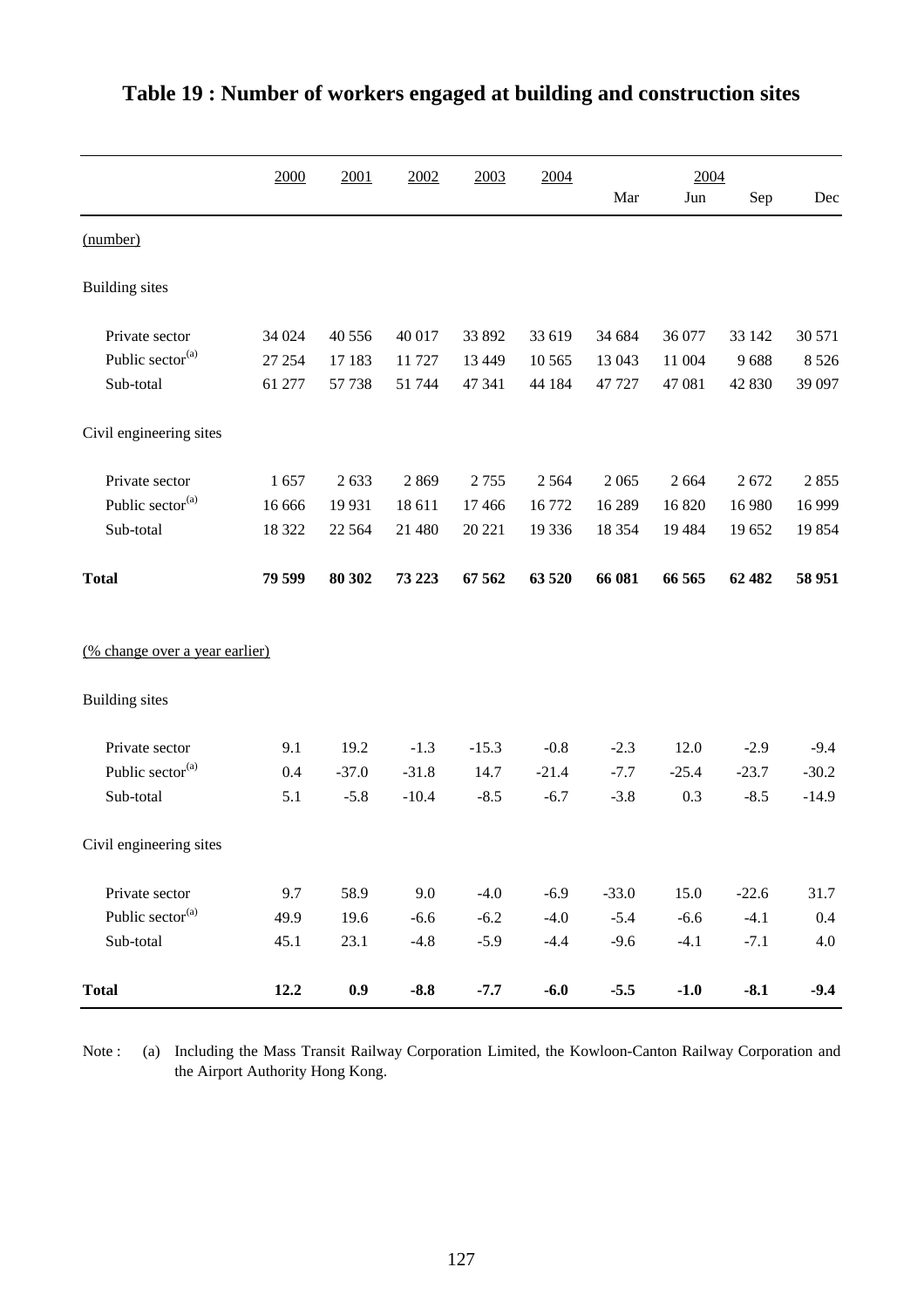|                        |          |        |          |           |           |            |                |                | $(\$)$         |
|------------------------|----------|--------|----------|-----------|-----------|------------|----------------|----------------|----------------|
|                        | 2000     | 2001   | 2002     | 2003      | 2004      |            | 2004           |                |                |
| Major economic sector  |          |        |          |           |           | Q1         | Q <sub>2</sub> | Q <sub>3</sub> | Q <sub>4</sub> |
| Wholesale, retail and  | 12,400   | 12,700 | 12,500   | 12,300    | 12,400    | 14,300     | 11,500         | 11,300         | 12,300         |
| import/export trades   | (2.4)    | (2.0)  | $(-1.6)$ | $(-1.5)$  | (0.4)     | (0.9)      | (1.4)          | $(-0.7)$       | (0.1)          |
|                        | < 6.4    | <3.7>  | <1.4>    | <1.1>     | <0.9>     | <2.7>      | <2.3>          | $< -1.4>$      | $<-0.2>$       |
| Restaurants and hotels | 9,000    | 9,000  | 8,700    | 8,100     | 8,100     | 8,500      | 7,700          | 8,000          | 8,100          |
|                        | $(-2.4)$ | (0.1)  | $(-4.2)$ | $(-6.2)$  | $(-0.1)$  | $(-3.5)$   | (2.1)          | (1.4)          | (0.3)          |
|                        | <1.5>    | <1.7>  | <1.1>    | $< -3.7>$ | <0.4>     | <1.7>      | <3.0>          | <0.6           | $<^*\!>$       |
| Transport, storage and | 18,700   | 18,900 | 18,900   | 18,500    | 18,300    | 19,400     | 17,300         | 16,900         | 19,600         |
| communications         | (0.9)    | (1.3)  | $(-0.2)$ | $(-1.7)$  | $(-1.3)$  | $(-2.4)$   | (0.7)          | $(-0.8)$       | $(-2.5)$       |
|                        | <4.8>    | <3.0>  | <2.9>    | <0.9>     | $< -0.9>$ | $< -0.6 >$ | <1.6>          | <1.6>          | $< -2.7>$      |
| Financing, insurance,  | 19,200   | 19,200 | 18,800   | 18,600    | 18,500    | 20,400     | 17,900         | 16,900         | 19,000         |
| real estate and        | (1.4)    | (0.4)  | $(-2.2)$ | $(-1.4)$  | $(-0.1)$  | (0.5)      | (2.0)          | $(-1.4)$       | $(-1.3)$       |
| business services      | < 5.4>   | <2.0>  | <0.8>    | <1.2>     | <0.4>     | <2.3>      | <2.9>          | $< -2.2>$      | <1.5>          |
| Community, social and  | 19,900   | 20,000 | 19,800   | 18,900    | 18,400    | 18,300     | 17,900         | 19,000         | 18,300         |
| personal services      | (0.1)    | (0.7)  | $(-1.3)$ | $(-4.7)$  | $(-2.6)$  | $(-6.2)$   | $(-2.8)$       | $(-0.1)$       | $(-1.1)$       |
|                        | <4.0>    | <2.3>  | <1.9>    | $< -2.2>$ | $< -2.2>$ | $< -4.5>$  | $< -1.9>$      | $< -0.9 >$     | $<-1.3>$       |
| Manufacturing          | 11,700   | 11,900 | 11,800   | 11,400    | 11,300    | 12,400     | 11,000         | 10,600         | 11,500         |
|                        | (1.5)    | (2.1)  | $(-1.2)$ | $(-3.0)$  | $(-0.6)$  | $(-0.4)$   | $(-0.7)$       | $(-1.8)$       | (0.3)          |
|                        | < 5.5>   | <3.8>  | <1.9>    | $< -0.4>$ | $<-0.2>$  | <1.4>      | <0.2>          | $<-2.5>$       | <0.1>          |
| All sectors surveyed   | 15,200   | 15,400 | 15,300   | 15,000    | 14,900    | 16,100     | 14,200         | 14,100         | 15,100         |
|                        | (1.4)    | (1.8)  | $(-1.1)$ | $(-1.8)$  | $(-0.7)$  | $(-1.7)$   | (0.4)          | $(-0.5)$       | $(-0.6)$       |
|                        | <5.3>    | <3.5>  | <2.0>    | <0.8>     | $<-0.2>$  | < 0.1      | <1.3>          | $<-1.3>$       | $<-0.9>$       |

## **Table 20 : Average labour earnings by major economic sector**

Notes : ( ) % change over a year earlier in money terms.

 $\langle \rangle$  % change over a year earlier in real terms.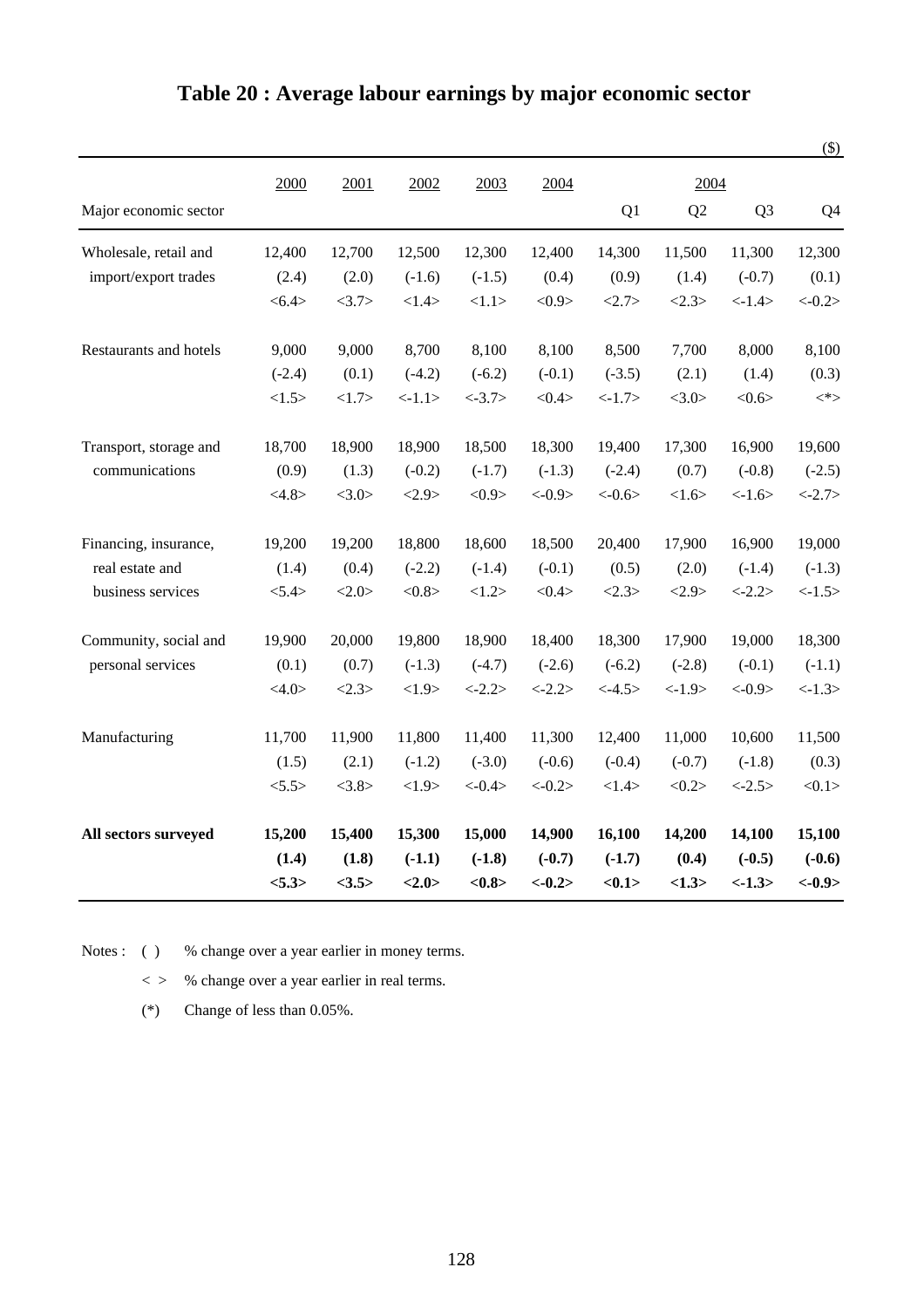|                                                               |        |        |         |        |        |         |         |        | $(\%)$  |
|---------------------------------------------------------------|--------|--------|---------|--------|--------|---------|---------|--------|---------|
| Selected major                                                | 2000   | 2001   | 2002    | 2003   | 2004   |         | 2004    |        |         |
| economic sector                                               |        |        |         |        |        | Mar     | Jun     | Sep    | Dec     |
| (in money terms)                                              |        |        |         |        |        |         |         |        |         |
| Wholesale, retail and<br>import/export trades                 | 1.8    | 1.4    | $-0.6$  | $-1.7$ | $-1.6$ | $-2.2$  | $-0.8$  | $-1.9$ | $-1.6$  |
| Restaurants and hotels                                        | $-0.9$ | 0.7    | $-2.6$  | $-4.1$ | $-2.2$ | $-3.6$  | $-1.6$  | $-1.8$ | $-1.8$  |
| <b>Transport services</b>                                     | $-3.1$ | 0.7    | 0.6     | $-1.9$ | $-1.0$ | $-1.9$  | $-0.5$  | $-0.3$ | $-1.1$  |
| Financing, insurance,<br>real estate and<br>business services | 0.4    | $-0.9$ | $-0.8$  | $-0.1$ | $-0.5$ | 0.6     | 0.8     | $-2.0$ | $-1.4$  |
| Personal services                                             | 0.3    | 0.7    | $-1.5$  | $-3.1$ | 1.3    | $-2.4$  | 2.7     | 3.3    | 1.8     |
| Manufacturing                                                 | 2.0    | 2.2    | $-1.4$  | $-2.7$ | $-1.3$ | $-1.4$  | $-1.1$  | $-1.1$ | $-1.7$  |
| All sectors surveyed                                          | 0.5    | 0.8    | $-1.0$  | $-1.9$ | $-1.1$ | $-1.6$  | $-0.3$  | $-1.3$ | $-1.3$  |
| (in real terms)                                               |        |        |         |        |        |         |         |        |         |
| Wholesale, retail and<br>import/export trades                 | 4.9    | 4.1    | 1.7     | 0.4    | $-1.7$ | $-0.4$  | $-1.0$  | $-3.1$ | $-2.1$  |
| Restaurants and hotels                                        | 2.1    | 3.3    | $-0.3$  | $-2.1$ | $-2.2$ | $-1.8$  | $-1.8$  | $-3.0$ | $-2.3$  |
| <b>Transport services</b>                                     | $-0.1$ | 3.4    | 2.9     | 0.1    | $-1.0$ | $-0.1$  | $-0.7$  | $-1.5$ | $-1.6$  |
| Financing, insurance,<br>real estate and<br>business services | 3.4    | 1.7    | 1.5     | 2.0    | $-0.5$ | 2.5     | 0.6     | $-3.1$ | $-1.9$  |
| Personal services                                             | 3.4    | 3.3    | $0.8\,$ | $-1.1$ | 1.3    | $-0.6$  | $2.5\,$ | 2.1    | $1.3\,$ |
| Manufacturing                                                 | 5.1    | 4.8    | $0.8\,$ | $-0.7$ | $-1.3$ | $0.4\,$ | $-1.3$  | $-2.3$ | $-2.2$  |
| All sectors surveyed                                          | 3.6    | 3.4    | 1.3     | 0.2    | $-1.2$ | 0.2     | $-0.5$  | $-2.5$ | $-1.7$  |

## **Table 21 : Rates of change in wage indices by selected major economic sector**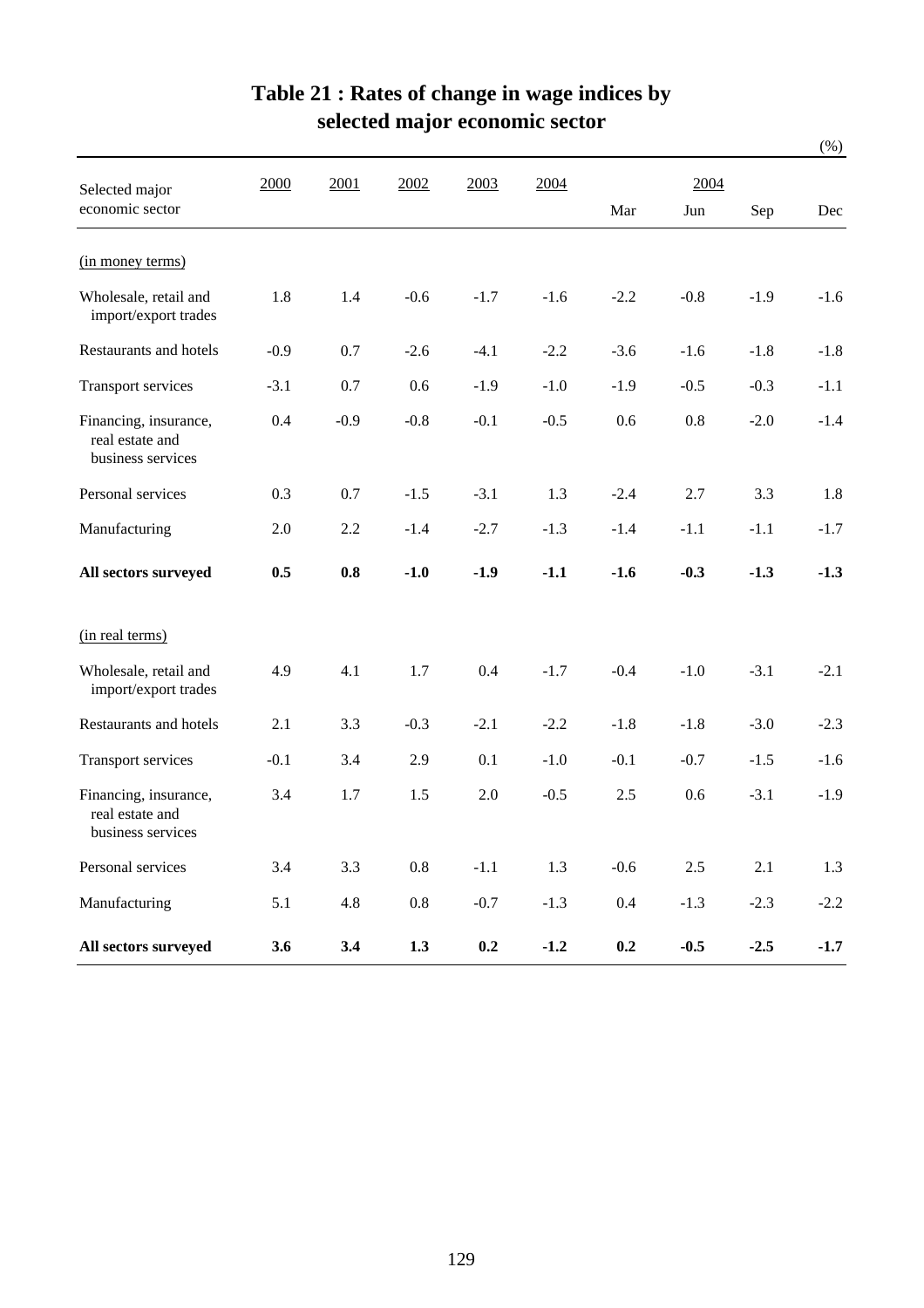|                                         |        |        |        |        |        |         | $(\%)$  |
|-----------------------------------------|--------|--------|--------|--------|--------|---------|---------|
|                                         | 1995   | 1996   | 1997   | 1998   | 1999   | 2000    | 2001    |
| GDP deflator                            | 2.5    | 5.8    | 5.7    | 0.2    | $-5.8$ | $-6.2$  | $-1.9$  |
| Domestic demand deflator                | 5.0    | 5.1    | 4.6    | 0.5    | $-2.4$ | $-5.3$  | $-2.5$  |
| Consumer Price Indices <sup>(a)</sup> : |        |        |        |        |        |         |         |
| Composite CPI                           | 9.1    | 6.3    | 5.8    | 2.8    | $-4.0$ | $-3.8$  | $-1.6$  |
| CPI(A)                                  | 8.7    | 6.0    | 5.7    | 2.6    | $-3.3$ | $-3.0$  | $-1.7$  |
| CPI(B)                                  | 9.2    | 6.4    | 5.8    | 2.8    | $-4.7$ | $-3.9$  | $-1.6$  |
| CPI(C)                                  | 9.6    | 6.6    | 6.1    | 3.2    | $-3.7$ | $-4.5$  | $-1.5$  |
| Unit Value Indices :                    |        |        |        |        |        |         |         |
| Domestic exports                        | 2.4    | 0.3    | $-2.4$ | $-2.8$ | $-2.4$ | $-1.0$  | $-4.7$  |
| Re-exports                              | 3.5    | $-0.5$ | $-1.5$ | $-3.9$ | $-2.8$ | $-0.1$  | $-2.0$  |
| Total exports of goods                  | 3.3    | $-0.3$ | $-1.6$ | $-3.8$ | $-2.7$ | $-0.2$  | $-2.3$  |
| Imports of goods                        | 5.0    | $-1.3$ | $-2.3$ | $-4.9$ | $-2.0$ | 0.8     | $-3.1$  |
| Terms of Trade Index                    | $-1.6$ | 1.0    | 0.7    | 1.2    | $-0.7$ | $-1.0$  | 0.9     |
| Producer Price Index                    | 2.8    | $-0.1$ | $-0.3$ | $-1.8$ | $-1.6$ | 0.2     | $-1.6$  |
| for all manufacturing industries        |        |        |        |        |        |         |         |
| Construction Labour and                 | 5.2    | 6.8    | 9.3    | 7.5    | 1.4    | 1.8     | 0.3     |
| Material Cost Index                     |        |        |        |        |        |         |         |
| Tender Price Indices:                   |        |        |        |        |        |         |         |
| Public sector<br>building projects      | 17.8   | 14.4   | 17.6   | 9.1    | $-4.4$ | $-13.1$ | $-8.5$  |
| Public housing projects                 | 18.3   | 11.4   | 18.9   | 9.0    | $-3.3$ | $-11.9$ | $-15.1$ |

# **Table 22 : Rates of change in prices**

Notes:  $(a)$ As from October 2000 onwards, the year-on-year rates of change in the Consumer Price Indices are computed from the new 1999/2000-based CPI series. For the earlier periods, they are computed from the CPIs with old base period.

(#) Revised figures.

- (+) Preliminary figures.
- (\*) Change of less than 0.05%.

N.A. Not available.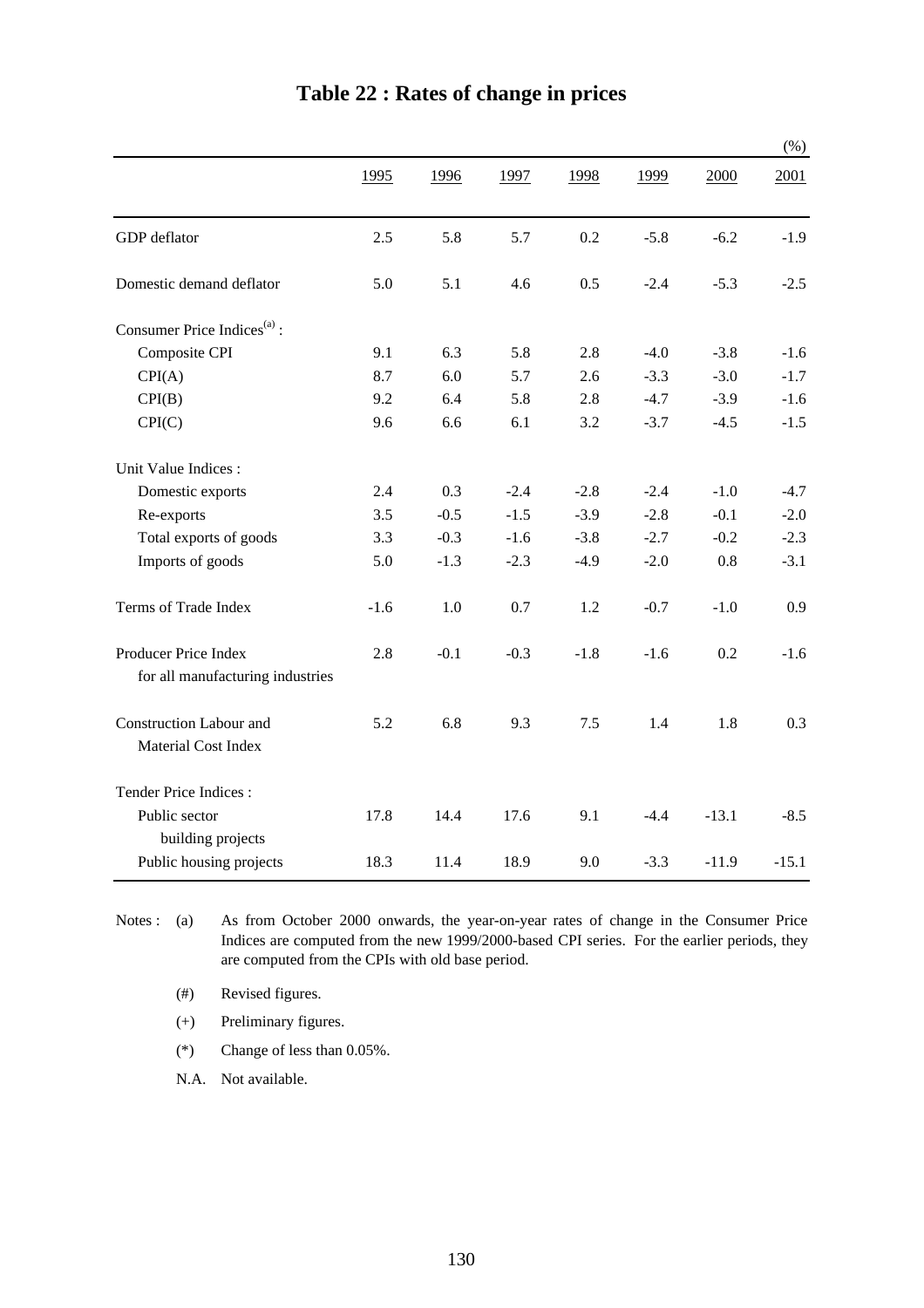|                                                       |         |                     |                     |                     |                     |                     | $(\% )$             |
|-------------------------------------------------------|---------|---------------------|---------------------|---------------------|---------------------|---------------------|---------------------|
|                                                       | 2002    | 2003                | 2004                |                     | 2004                |                     | 2005                |
|                                                       |         |                     |                     | Q2                  | Q <sub>3</sub>      | Q <sub>4</sub>      | Q <sub>1</sub>      |
| GDP deflator                                          | $-3.6$  | $-6.1$ <sup>#</sup> | $-2.8$ <sup>#</sup> | $-2.8$ <sup>#</sup> | $-2.6$ <sup>#</sup> | $-2.1$ <sup>#</sup> | $-1.9$ <sup>+</sup> |
| Domestic demand deflator                              | $-5.1$  | $-4.5$ <sup>#</sup> | $0.2$ <sup>#</sup>  | $0.5$ $^{\#}$       | $0.9$ $^{\#}$       | $0.3$ $^{\#}$       | $\ast$ +            |
| Consumer Price Indices <sup>(a)</sup> :               |         |                     |                     |                     |                     |                     |                     |
| Composite CPI                                         | $-3.0$  | $-2.6$              | $-0.4$              | $-0.9$              | 0.8                 | 0.2                 | 0.4                 |
| CPI(A)                                                | $-3.2$  | $-2.1$              | $\ast$              | $-0.7$              | 1.4                 | 0.5                 | 0.7                 |
| CPI(B)                                                | $-3.1$  | $-2.7$              | $-0.5$              | $-0.9$              | 0.7                 | 0.2                 | 0.4                 |
| CPI(C)                                                | $-2.8$  | $-2.9$              | $-0.9$              | $-1.1$              | 0.2                 | $-0.1$              | $-0.1$              |
| Unit Value Indices :                                  |         |                     |                     |                     |                     |                     |                     |
| Domestic exports                                      | $-3.3$  | 0.2                 | 1.5                 | 0.2                 | 1.8                 | 4.2                 | 4.8                 |
| Re-exports                                            | $-2.7$  | $-1.5$              | 1.1                 | 0.5                 | 2.0                 | 2.5                 | 2.0                 |
| Total exports of goods                                | $-2.7$  | $-1.4$              | 1.2                 | 0.5                 | 1.9                 | 2.6                 | 2.1                 |
| Imports of goods                                      | $-3.9$  | $-0.4$              | 2.9                 | 2.3                 | 4.0                 | 4.3                 | 4.0                 |
| Terms of Trade Index                                  | 1.2     | $-1.0$              | $-1.7$              | $-1.8$              | $-2.0$              | $-1.6$              | $-1.8$              |
| Producer Price Index                                  | $-2.7$  | $-0.3$              | 2.2                 | 2.7                 | 2.0                 | 1.4                 | N.A.                |
| for all manufacturing industries                      |         |                     |                     |                     |                     |                     |                     |
| <b>Construction Labour and</b><br>Material Cost Index | $-0.3$  | $-1.0$              | $-1.2$              | $-1.7$              | $-1.1$              | $-0.7$              | N.A.                |
| Tender Price Indices:                                 |         |                     |                     |                     |                     |                     |                     |
| Public sector<br>building projects                    | $-11.7$ | $-0.3$              | $-1.5$              | $-1.5$              | $-2.5$              | 2.9                 | N.A.                |
| Public housing projects                               | $-9.6$  | $-10.0$             | 3.5                 | 3.0                 | 4.2                 | 5.7                 | 8.5                 |

# **Table 22 : Rates of change in prices (cont'd)**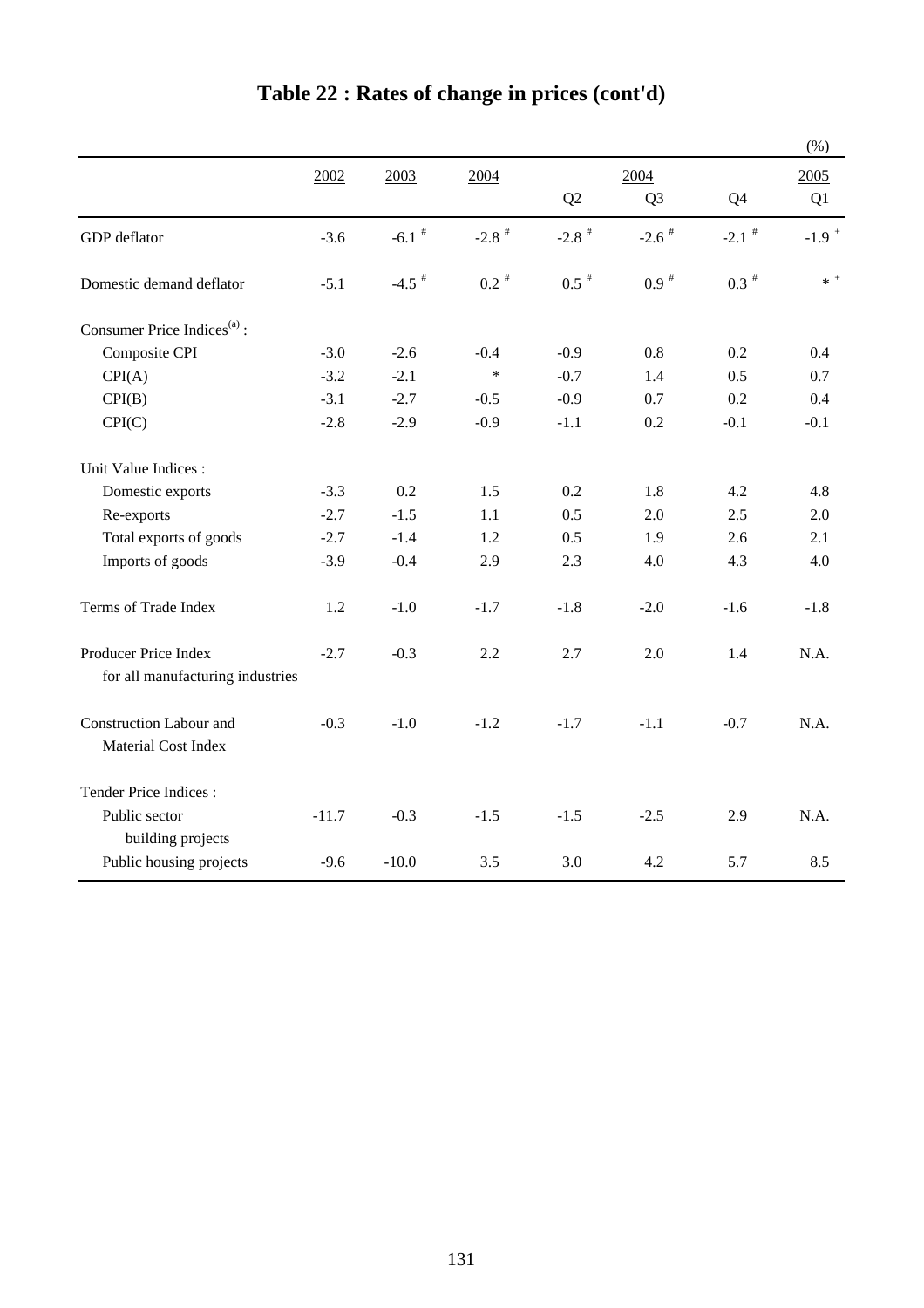|                                                |         |      |      |      |        |         |         | $(\%)$ |
|------------------------------------------------|---------|------|------|------|--------|---------|---------|--------|
|                                                | Weight  | 1995 | 1996 | 1997 | 1998   | 1999    | 2000    | 2001   |
| All items                                      | 100.0   | 9.1  | 6.3  | 5.8  | 2.8    | $-4.0$  | $-3.8$  | $-1.6$ |
| Food                                           | 26.67   | 7.1  | 3.9  | 3.6  | 1.9    | $-1.8$  | $-2.2$  | $-0.8$ |
| Meals bought away from home                    | (16.39) | 6.9  | 3.9  | 4.0  | 2.2    | $-1.2$  | $-0.9$  | $-0.3$ |
| Food, excluding meals bought<br>away from home | (10.28) | 7.4  | 3.9  | 3.0  | 1.5    | $-2.8$  | $-4.2$  | $-1.7$ |
| Housing <sup>(a)</sup>                         | 29.91   | 13.1 | 10.2 | 9.2  | 4.7    | $-5.1$  | $-8.2$  | $-3.1$ |
| Private housing rent                           | (24.59) | 13.7 | 10.7 | 9.1  | 5.5    | $-6.1$  | $-9.8$  | $-2.9$ |
| Public housing rent                            | (2.07)  | 9.0  | 8.3  | 13.5 | $-3.4$ | 1.4     | 1.1     | $-8.3$ |
| Electricity, gas and water                     | 2.98    | 7.4  | 5.0  | 5.0  | 1.4    | $-0.4$  | 3.6     | $-1.9$ |
| Alcoholic drinks and tobacco                   | 0.94    | 6.1  | 5.7  | 5.6  | 6.6    | 1.2     | $-0.9$  | 3.3    |
| Clothing and footwear                          | 4.13    | 9.6  | 8.3  | 8.4  | $-0.8$ | $-20.6$ | $-10.1$ | $-4.6$ |
| Durable goods                                  | 6.24    | 4.2  | 1.9  | 2.2  | 0.2    | $-6.3$  | $-4.6$  | $-7.1$ |
| Miscellaneous goods                            | 5.70    | 6.3  | 2.7  | 5.4  | 2.6    | $-0.7$  | 0.9     | 1.3    |
| Transport                                      | 9.01    | 7.4  | 6.2  | 4.0  | 3.9    | 0.5     | 1.0     | 0.4    |
| Miscellaneous services                         | 14.42   | 10.3 | 6.1  | 4.5  | 2.7    | $-1.3$  | $-0.2$  | 0.5    |

#### **Table 23 : Rates of change in Composite Consumer Price Index**

Notes : As from October 2000 onwards, the year-on-year rates of change are computed from the 1999/2000-based Consumer Price Indices series. For the earlier periods, the year-on-year rates of change are computed from the 1994/95-based CPI series.

- (a) Apart from "Private housing rent" and "Public housing rent", the "Housing" section also includes "Management fee and other housing charges" and "Tools and materials for housing maintenance".
- (\*) Change of less than 0.05%.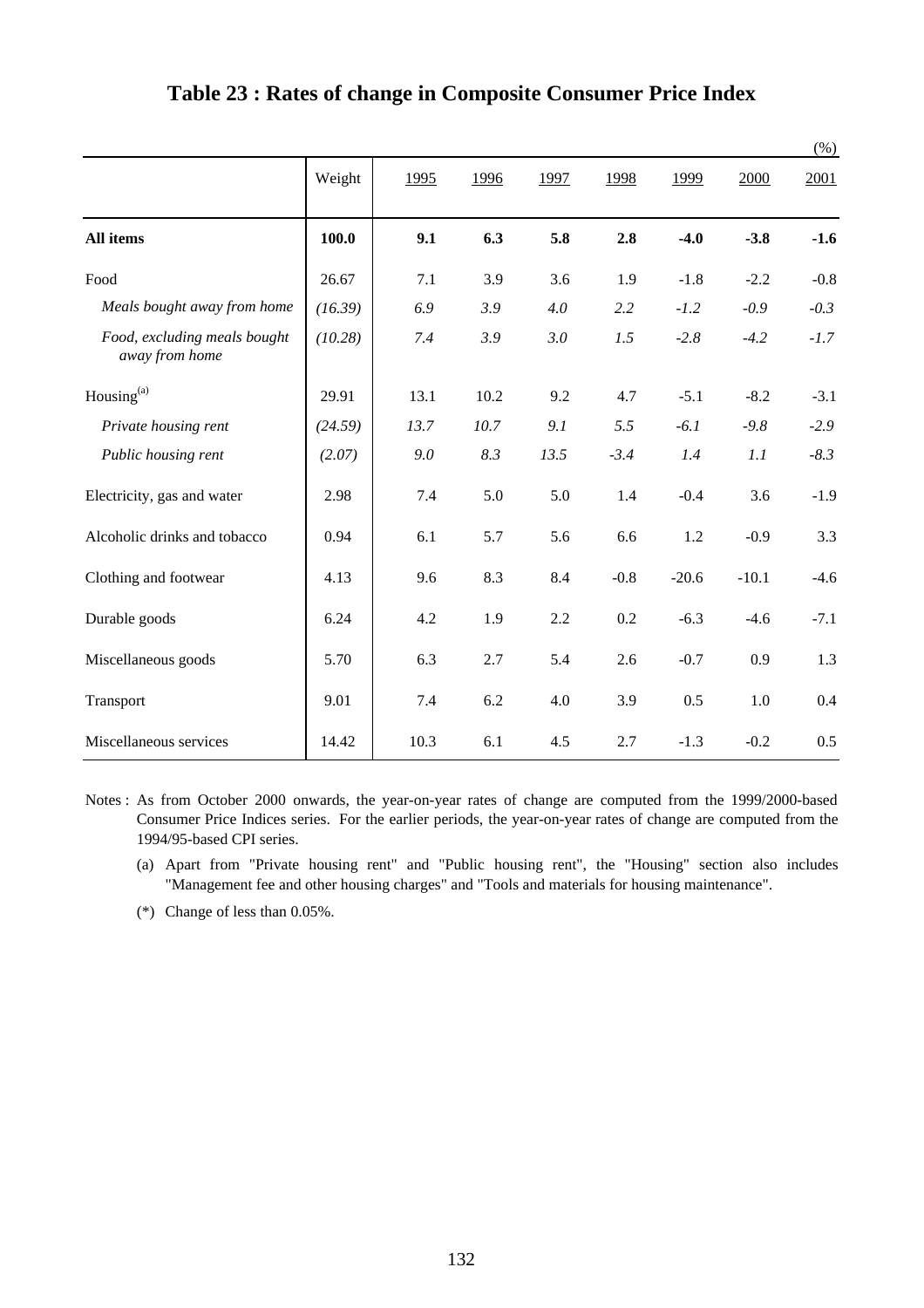|                                                |         |        |        |        |        |                |        | $(\%)$ |
|------------------------------------------------|---------|--------|--------|--------|--------|----------------|--------|--------|
|                                                | Weight  | 2002   | 2003   | 2004   |        | 2004           |        | 2005   |
|                                                |         |        |        |        | Q2     | Q <sub>3</sub> | Q4     | Q1     |
| <b>All items</b>                               | 100.0   | $-3.0$ | $-2.6$ | $-0.4$ | $-0.9$ | 0.8            | 0.2    | 0.4    |
| Food                                           | 26.67   | $-2.1$ | $-1.5$ | 1.0    | 1.0    | 1.4            | 1.7    | 1.9    |
| Meals bought away from home                    | (16.39) | $-1.5$ | $-1.5$ | 0.2    | 0.3    | 0.5            | 0.5    | 0.6    |
| Food, excluding meals bought<br>away from home | (10.28) | $-3.1$ | $-1.7$ | 2.5    | 2.3    | 2.8            | 3.6    | 3.9    |
| Housing <sup>(a)</sup>                         | 29.91   | $-5.7$ | $-4.8$ | $-5.2$ | $-6.7$ | $-2.3$         | $-3.9$ | $-2.6$ |
| Private housing rent                           | (24.59) | $-6.5$ | $-6.3$ | $-6.6$ | $-8.2$ | $-3.8$         | $-4.9$ | $-3.4$ |
| Public housing rent                            | (2.07)  | $-2.7$ | 9.1    | 2.5    | 0.1    | 10.3           | 0.1    | 0.1    |
| Electricity, gas and water                     | 2.98    | $-7.0$ | 1.4    | 11.4   | 3.0    | 12.7           | 9.8    | 4.1    |
| Alcoholic drinks and tobacco                   | 0.94    | 2.4    | 0.1    | $\ast$ | 0.4    | $-0.1$         | $-0.3$ | 0.1    |
| Clothing and footwear                          | 4.13    | 0.7    | $-2.7$ | 6.4    | 9.2    | 6.7            | 4.0    | 3.4    |
| Durable goods                                  | 6.24    | $-6.3$ | $-6.4$ | $-2.2$ | $-1.4$ | $-1.9$         | $-2.1$ | $-2.2$ |
| Miscellaneous goods                            | 5.70    | 1.7    | 2.3    | 3.6    | 4.4    | 3.6            | 2.5    | 1.5    |
| Transport                                      | 9.01    | $-0.6$ | $-0.4$ | 0.4    | 0.4    | 0.7            | 0.8    | 0.7    |
| Miscellaneous services                         | 14.42   | $-2.3$ | $-3.2$ | $-0.2$ | $\ast$ | 1.2            | 1.2    | 1.4    |

# **Table 23 : Rates of change in Composite Consumer Price Index (cont'd)**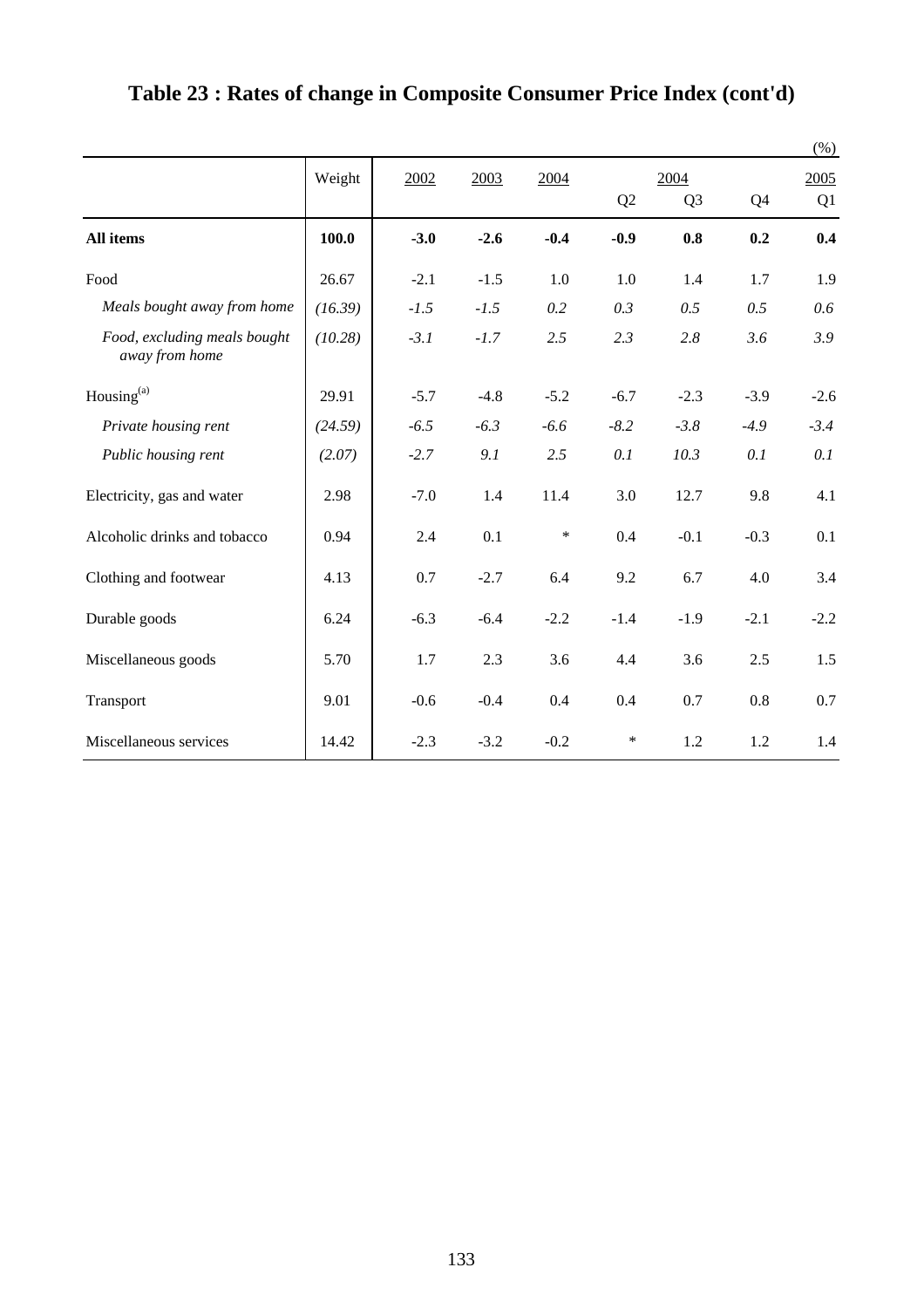|                                           |        |        |        |        |        |        | $(\%)$ |
|-------------------------------------------|--------|--------|--------|--------|--------|--------|--------|
|                                           | 1995   | 1996   | 1997   | 1998   | 1999   | 2000   | 2001   |
| Private consumption<br>expenditure        | 8.6    | 5.5    | 3.9    | 2.4    | $-5.4$ | $-4.9$ | $-1.3$ |
| Government consumption<br>expenditure     | 9.1    | 6.5    | 6.4    | 2.6    | $-0.1$ | $-1.9$ | 1.1    |
| Gross domestic fixed<br>capital formation | $-1.0$ | 2.0    | 6.0    | $-7.2$ | 0.4    | $-3.8$ | $-6.6$ |
| Total exports of goods                    | 2.6    | $-0.7$ | $-1.9$ | $-3.3$ | $-3.4$ | $-0.5$ | $-2.6$ |
| Imports of goods                          | 4.8    | $-1.2$ | $-1.9$ | $-4.4$ | $-2.6$ | 0.8    | $-3.5$ |
| Exports of services                       | 5.4    | 1.6    | 0.7    | $-5.2$ | $-3.3$ | 0.5    | $-4.0$ |
| Imports of services                       | 9.4    | $-0.1$ | 0.6    | $-3.0$ | $-0.8$ | $-0.2$ | $-1.5$ |
| <b>Gross Domestic Product</b>             | 2.5    | 5.8    | 5.7    | 0.2    | $-5.8$ | $-6.2$ | $-1.9$ |
| Total final demand                        | 3.5    | 1.7    | 1.3    | $-2.3$ | $-3.7$ | $-2.9$ | $-2.7$ |
| Domestic demand                           | 5.0    | 5.1    | 4.6    | 0.5    | $-2.4$ | $-5.3$ | $-2.5$ |

## **and its main expenditure components Table 24 : Rates of change in implicit price deflators of GDP**

Notes : (#) Revised figures.

(+) Preliminary figures.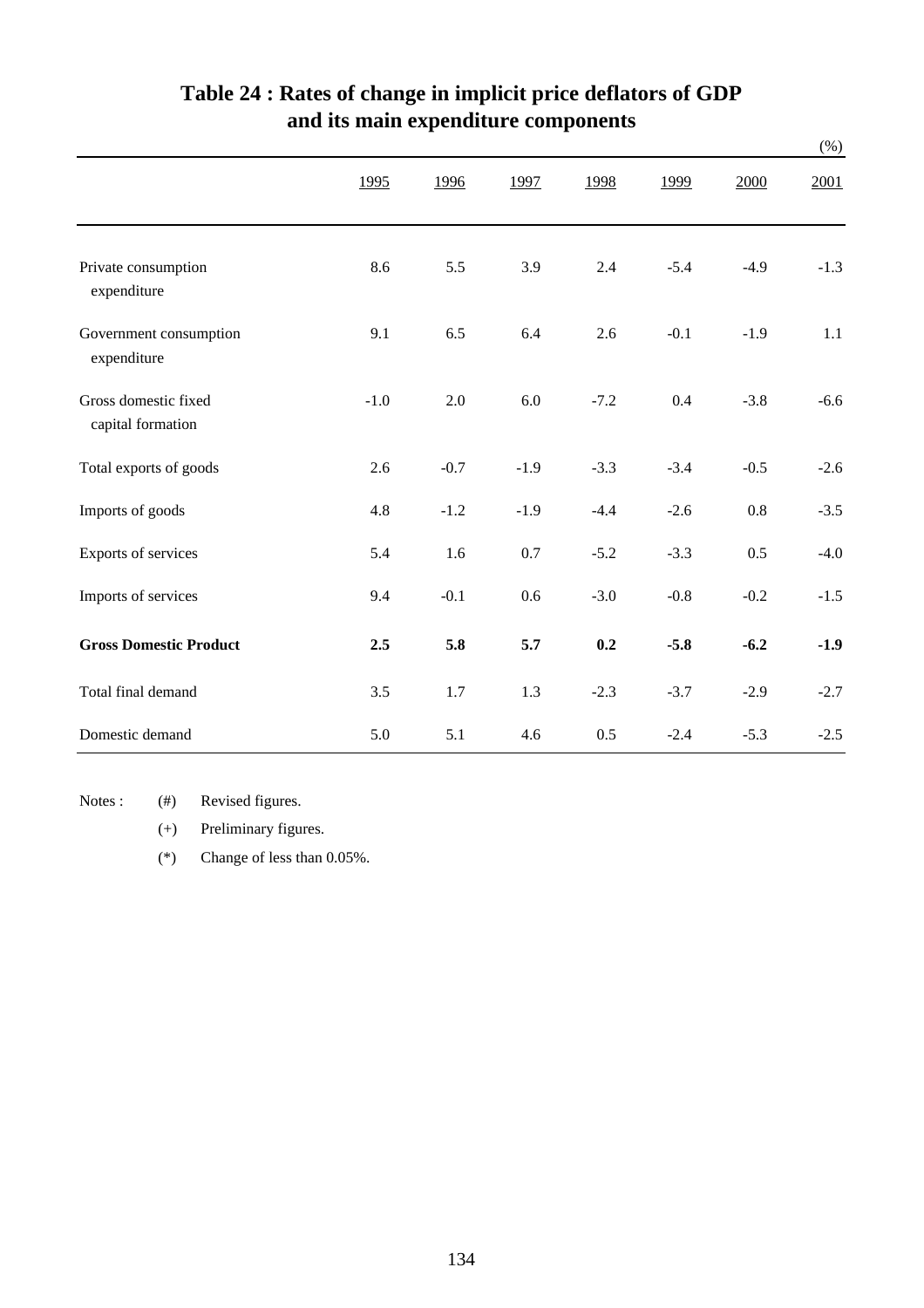|                                           |         |             |                     |           |           |           | $(\% )$ |
|-------------------------------------------|---------|-------------|---------------------|-----------|-----------|-----------|---------|
|                                           | 2002    | $2003^{\#}$ | $2004$ <sup>#</sup> |           | 2004      |           | 2005    |
|                                           |         |             |                     | $Q2^{\#}$ | $Q3^{\#}$ | $Q4^{\#}$ | $Q1^+$  |
| Private consumption<br>expenditure        | $-3.7$  | $-3.1$      | $-0.2$              | $-0.3$    | 1.0       | 0.3       | 0.1     |
| Government consumption<br>expenditure     | $-0.6$  | $-2.7$      | $-2.9$              | $-3.1$    | $-2.7$    | $-2.7$    | $-2.1$  |
| Gross domestic fixed<br>capital formation | $-10.1$ | $-9.4$      | 2.5                 | 3.0       | 2.2       | 2.7       | 2.0     |
| Total exports of goods                    | $-2.9$  | $-2.0$      | 0.5                 | 0.1       | 1.3       | 1.6       | 1.3     |
| Imports of goods                          | $-4.2$  | $-0.9$      | 2.5                 | 2.2       | 3.7       | 3.5       | 2.9     |
| Exports of services                       | $-2.5$  | $-1.9$      | 2.1                 | 3.2       | 2.5       | 2.3       | 2.5     |
| Imports of services                       | $\ast$  | 3.1         | 4.0                 | 3.5       | 4.6       | 3.8       | 3.1     |
| <b>Gross Domestic Product</b>             | $-3.6$  | $-6.1$      | $-2.8$              | $-2.8$    | $-2.6$    | $-2.1$    | $-1.9$  |
| Total final demand                        | $-3.7$  | $-2.9$      | 0.8                 | 0.5       | 1.6       | 1.4       | 1.1     |
| Domestic demand                           | $-5.1$  | $-4.5$      | 0.2                 | 0.5       | 0.9       | 0.3       | $\ast$  |

## **Table 24 : Rates of change in implicit price deflators of GDP and its main expenditure components (cont'd)**